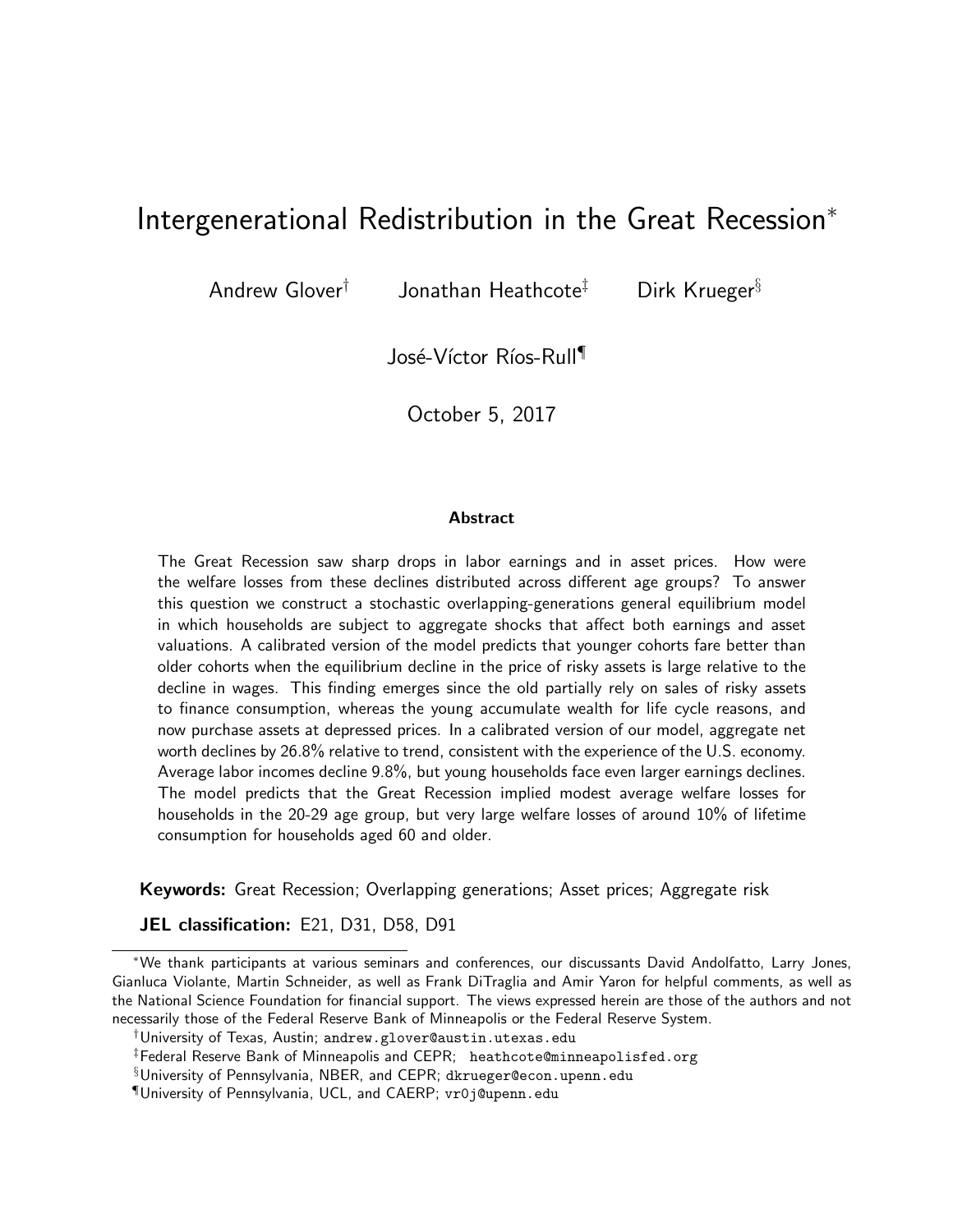## 1 Introduction

The Great Recession was the largest contraction in the United States since the Great Depression. Aggregate output and household incomes fell nearly ten percent below trend, and the prices of risky financial as well as real assets –especially stocks and real estate– declined almost three times as much as incomes. The goal of this paper is to explore the welfare consequences of a rare but severe and long-lasting recession such as the Great Recession that features a sharp fall in labor earnings and a collapse in asset prices. Our main objective is to study how the welfare costs of such a recession vary across different age groups.

We argue that the welfare effects of large aggregate shocks are unevenly distributed across different economically active generations. We document empirically that young households have little financial wealth, relative to their labor income, while older households are asset rich but have little human wealth, measured as the present discounted value of future labor income. In addition, young households who buy assets at depressed prices may gain from future asset price appreciation, while older households close to the end of the life cycle may die before prices can recover. A steep fall in asset prices therefore likely has more serious welfare implications for older households.

To empirically underpin our analysis, in the next section we use data from the Survey of Consumer Finances (SCF) to document how labor income and net worth vary over the life cycle. We confirm that older households indeed hold the vast majority of real and financial assets, whereas the young are financial wealth poor but human wealth rich. The same SCF data are then used to estimate the net worth losses associated with the decline in asset prices during the Great Recession, again focusing on how these losses vary with household age. To do so, we decompose net worth into different asset and liability classes, and impute losses by applying asset-class-specific price deflators to age-group-specific portfolios. Since we wish to emphasize that the asset price declines have been rather persistent, we focus on age-specific declines in overall net worth between the middle of 2007 and an average of the 2009-2013 period, rather than on the even sharper (but fairly transitory) decline in stock prices between mid 2007 and early 2009. We find that the average household experienced a decline in net worth of \$116,500 during this period. These losses were heavily concentrated among older age groups: households aged 60-69 lost \$197,000 on average.

These empirical observations suggest that the welfare losses from large economic downturns are unevenly distributed across different age groups in the population. However, a more complete welfare analysis requires forecasts for the future evolution of labor income and asset prices, and an understanding of how agents will optimally adjust savings and portfolio choice behavior in response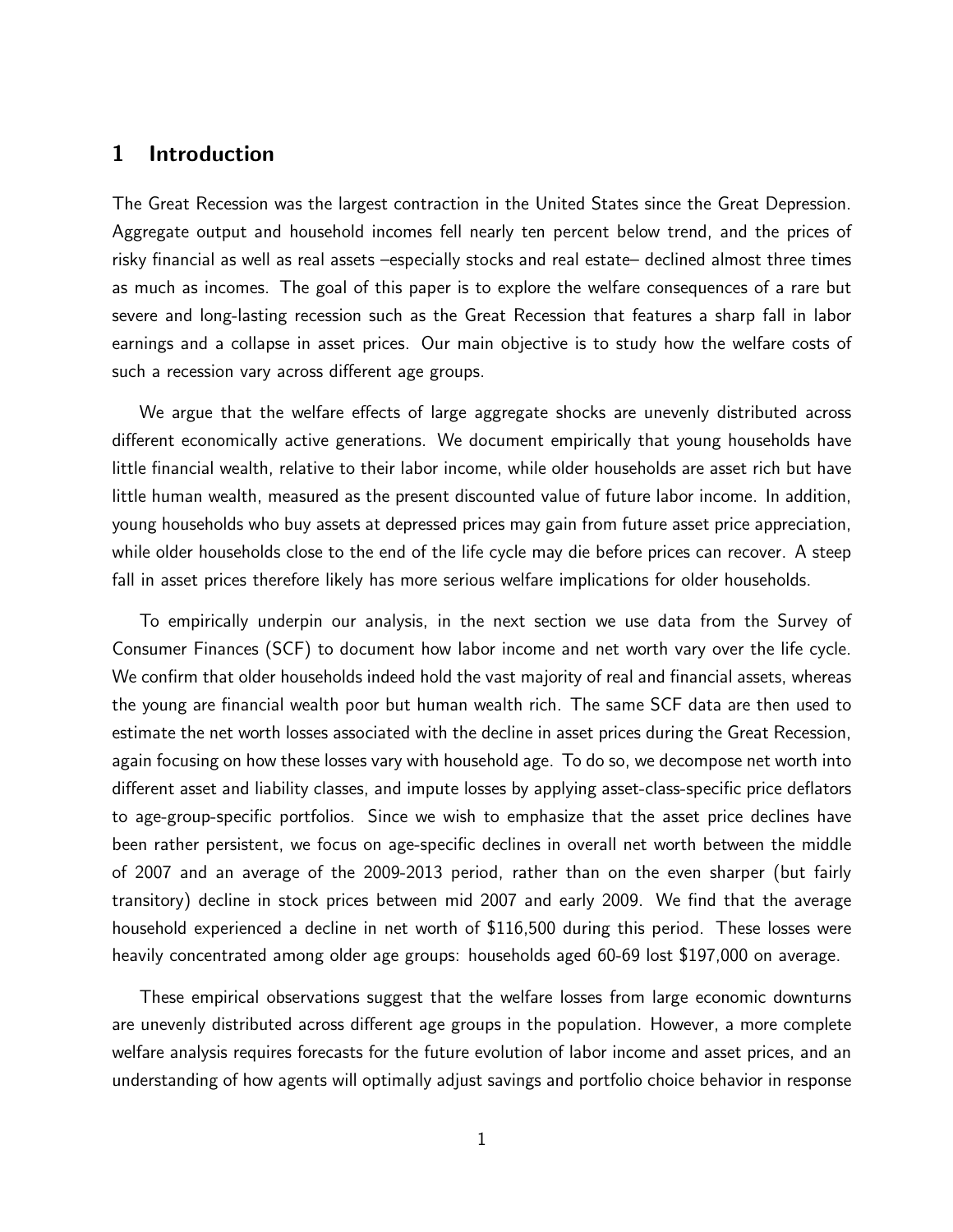to expected future wage and price changes. In the remainder of the paper, we therefore construct a stochastic general equilibrium model with overlapping generations and large aggregate shocks that affect both wages and endogenous asset prices. This model is designed with the explicit purpose of representing well the co-movement of incomes and asset prices in the Great Recession, and we use a version of the model calibrated to aggregate and micro data in 2007 to assess the distributional consequences of this specific severe macroeconomic downturn.<sup>[1](#page-0-0)</sup> One question of particular interest that we can ask within the context of this model is whether young people conceivably benefit from becoming economically active in the midst of a large recession rather than in normal times.

The answers to these distributional questions crucially depend on the size of the decline in equilibrium risky asset prices, relative to the decline in income, in response to a negative aggregate shock. In the model, if middle-aged households have a strong incentive to sell their assets in the downturn (e.g., because they strongly value smooth consumption profiles), then equilibrium asset prices decline more strongly than income. This in turn benefits younger generations who buy these assets at low prices, potentially compensating them for the fall in earnings they experience. At the same time, we will present empirical evidence that younger households experience disproportionately large earnings losses in recessions, an observation that we will ensure holds true in our quantitative model as well.<sup>[2](#page-0-0)</sup> Thus, the overall allocation of welfare losses from a recession depends crucially on the quantitative importance of asset price risk, the age differences in the exposure to this risk, and the age differences in the direct effect of recessions on labor income.

One challenge we face is to account simultaneously for the massive decline in the price of risky assets and a relatively constant real risk free interest rate during the Great Recession. We interpret this pattern as reflecting an increase in the equilibrium risk premium, and associate a model Great Recession with an increase in aggregate risk, in addition to a decline in labor incomes and dividends.[3](#page-0-0) In particular, when the model economy enters the Great Recession-like state, a Great Depression-like event becomes a possibility. This time variation in aggregate risk activates a strong precautionary demand for risk-free bonds which supports bond prices at the same time that risky

 $1$ Note that the model is not designed to shed light on the underlying *causes* of the Great Recession. In addition, although we construct and calibrate the model with the Great Recession of the last decade in mind, its implied strong co-movement between incomes and risky asset prices is broadly consistent with the finding by Barro and Ursua 2008, Tables C1 and C2, that in large recessions, for the limited observations for the U.S. and for a larger sample of international large recessions, output and stock prices typically fall together. At the same time, as our calibration will make clear, the objective of the model is not to rationalize asset price dynamics of all classes of risky assets during typical moderate business cycles.

 $2$ The severe and persistent (over a decade) earnings losses of the young we model are consistent with the empirical literature that studies the labor market outcomes of young cohorts in deep recessions (see, e.g., [Kahn](#page-49-0) [2010,](#page-49-0) [Oreopoulos, von Wachter, and Heisz 2012,](#page-49-1) and [Schwandt and von Wachter 2017\)](#page-50-0).

 $3B$ loom [\(2014\)](#page-48-0) documents that macro uncertainty indeed rises strongly in recessions.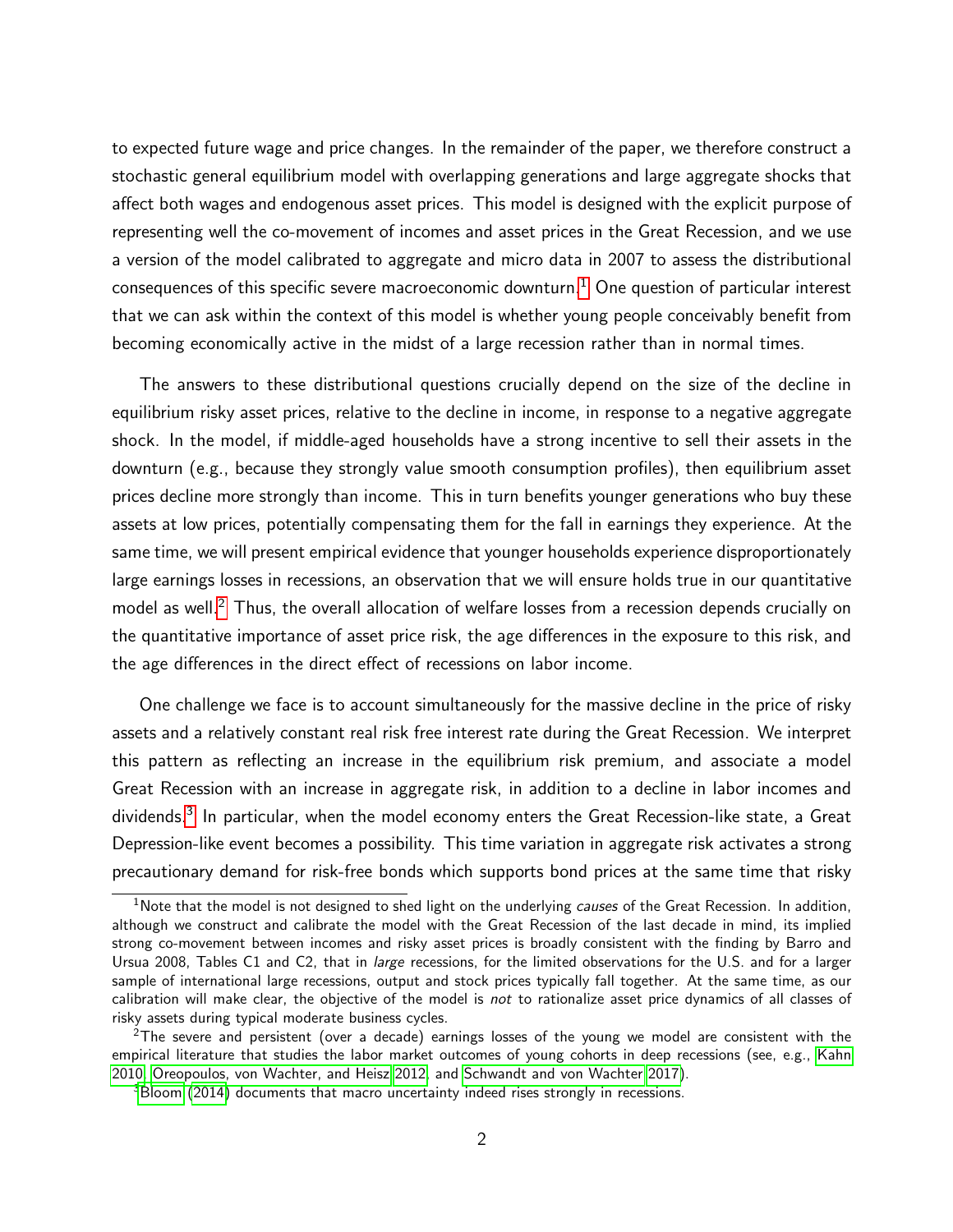asset prices collapse. For plausible probabilities of a Great Depression the model delivers empirically realistic dynamics for the prices of both riskless and risky asset prices, making it a suitable laboratory for quantifying their welfare implications. At the same time it broadly rationalizes the age variation in portfolio composition observed in the SCF: older model households endogenously hold relatively safe portfolios coming into the Great Recession precisely because they are relatively asset-rich and human-wealth poor, and thus especially exposed to asset price fluctuations.

After having argued that our model economy paints an empirically plausible picture of the Great Recession along its key asset pricing and portfolio dimensions we turn to the normative evaluation of this event. In terms of welfare, in our benchmark model deep recessions like the Great Recession are associated with massive welfare losses for older households (in the order of 10% of remaining lifetime consumption), but much smaller losses (approximately 1% of lifetime consumption) for the young. In an alternative version of the model that *abstracts* from the fact that young households are disproportionately negatively affected in their labor earnings in the Great Recession (losing 14.3% of earnings, relative to a population average of 9.8%), the youngest age group in fact enjoys higher lifetime utility if it becomes economically active during the recession.

Our paper builds on two broad strands of the literature. First, methodologically, we use a stochastic overlapping generations (OLG) model with endogenous portfolio choice to study the implications of aggregate shocks for asset prices and intergenerational redistribution. The literature that analyzes asset prices and portfolio choice in stochastic life cycle economies includes [Labadie \(1986\)](#page-49-2), [Huffman \(1987\)](#page-49-3), Ríos-Rull (1994), [Storesletten, Telmer, and Yaron \(2004,](#page-50-2) [2007\)](#page-50-3), [Constantinides, Donaldson, and Mehra \(2002\)](#page-48-1), [Kubler and Schmedders \(2013\)](#page-49-4), and, with a focus on housing, [Piazzesi and Schneider \(2012\)](#page-50-4), [Corbae and Quintin \(2015\)](#page-48-2), as well as [Kaplan,](#page-49-5) [Mitman, and Violante \(2017\)](#page-49-5). Ríos-Rull (1996) investigates the properties of business cycles in this class of models, while [Ball and Mankiw \(2007\)](#page-48-3), [Smetters \(2006\)](#page-50-6), [Krueger and Kubler \(2004,](#page-49-6) [2006\)](#page-49-7), [Miyazaki, Saito, and Yamada \(2009\)](#page-49-8), [Campbell and Nosbusch \(2007\)](#page-48-4), and [Hasanhodzic and](#page-48-5) [Kotlikoff \(2017\)](#page-48-5) analyze the allocation of aggregate consumption risk across different generations.

Second, in terms of economic substance, we study the distributional impact of a large shock to aggregate output and asset prices, focusing on the Great Recession as our application. [Hur \(2013\)](#page-49-9), [Peterman and Sommer \(2014\)](#page-50-7) and [Menno and Oliviero \(2016\)](#page-49-10) also investigate the consequences of the Great Recession in life-cycle models, but focus, respectively, on the roles of borrowing constraints, social security, and house prices and mortgage debt for the distribution of welfare losses. Related, a number of papers study the distributional consequences across age cohorts of other types of large economy-wide shocks. Our analysis is similar in spirit to the study of [Doepke](#page-48-6)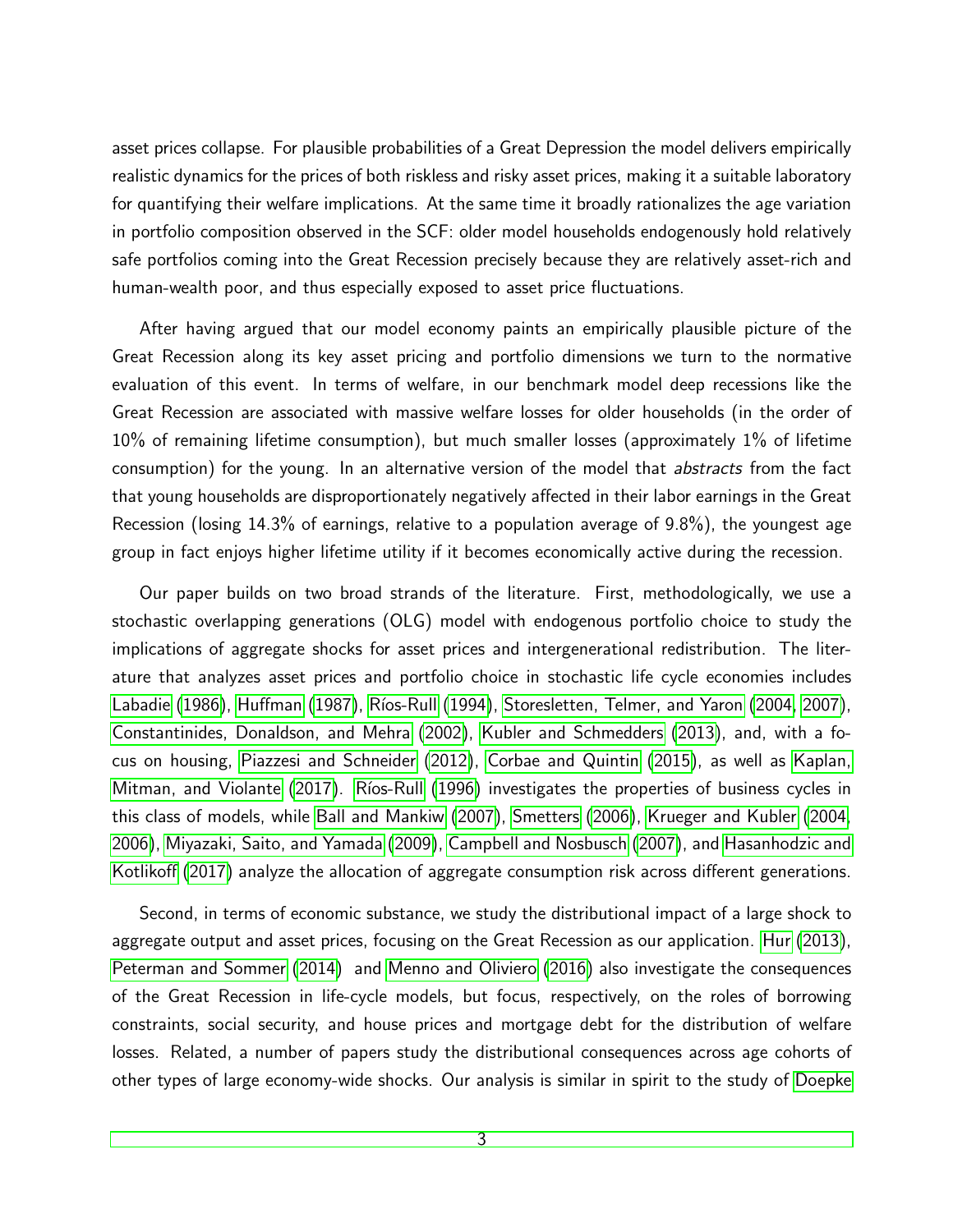[and Schneider \(2006a,](#page-48-6)[b\)](#page-48-7) who focus on the inflationary episode of the 1970s and, to a lesser extent, to the study of Meh, Ríos-Rull, and Terajima (2010). Other work employs OLG models to investigate the impact of large swings in the demographic structure of the population on factor and asset prices, as well as on the welfare of different age cohorts. Examples include [Attanasio,](#page-48-8) Kitao, and Violante  $(2007)$ , Krueger and Ludwig  $(2007)$ , and Ríos-Rull  $(2001)$ .

The remainder of this paper is organized as follows. In Section [2](#page-4-0) we present the life-cycle facts on labor income, net worth, and portfolio allocations that motivate our quantitative analysis and that we use later to calibrate the model. In Section [3](#page-9-0) we set up our model and define a recursive competitive equilibrium. Section [4](#page-14-0) studies a simple three period version of our model in which the key asset price mechanism can be analyzed in the most transparent way. Section [5](#page-18-0) is devoted to the calibration of the full quantitative model, and Section [6](#page-26-0) reports the results from our thought experiment. In Section [7](#page-42-0) we discuss the robustness of our findings to alternative parameterizations and modelling assumptions. Section [8](#page-47-0) concludes. Details of the computational approach, proofs, and additional theoretical results are relegated to the Appendix.

## <span id="page-4-0"></span>2 Data

In this section we document the life-cycle profiles for labor income, net worth, and portfolio composition that motivate our focus on heterogeneity along the age dimension and that will also serve as inputs for the calibration of the quantitative model. The need for detailed data on household portfolios leads us to use the Survey of Consumer Finances (SCF) as our primary data source. The SCF is the best source of micro data on the assets and debts of US households.<sup>[4](#page-0-0)</sup> The survey is conducted every three years, with the most recent surveys conducted in 2007, 2010, and 2013.

The 2007 survey captures the pre-recession peak in asset prices, and we use it to construct life-cycle profiles for labor income, total income, assets, debts, and net worth in the pre–Great-Recession state in Table [1.](#page-5-0) These profiles are constructed by averaging (using sample weights) across households partitioned into 10-year age groups. We divide total income into an asset income component and a residual non-asset-income component labeled labor income.<sup>[5](#page-0-0)</sup> We measure net

<sup>&</sup>lt;sup>4</sup>One advantage of the survey is that it over samples wealthy households, using a list based on IRS data. Because the SCF weighting scheme adjusts for higher non-response rates among wealthier households, it delivers higher estimates for average income and wealth, compared to other household surveys, such as the Current Population Survey (CPS) or the Panel Study of Income Dynamics (PSID).

<sup>&</sup>lt;sup>5</sup>Asset income is defined as interest or dividend income (minus interest payment on debts), income from capital gains and asset sales, one-third of income from sole proprietorship other business or farm, and an imputation for rents from owner-occupied housing. We set these imputed rents equal to the value of primary residence times the rate of return on all other assets. This rate of return is computed as asset income (excluding imputed rents) divided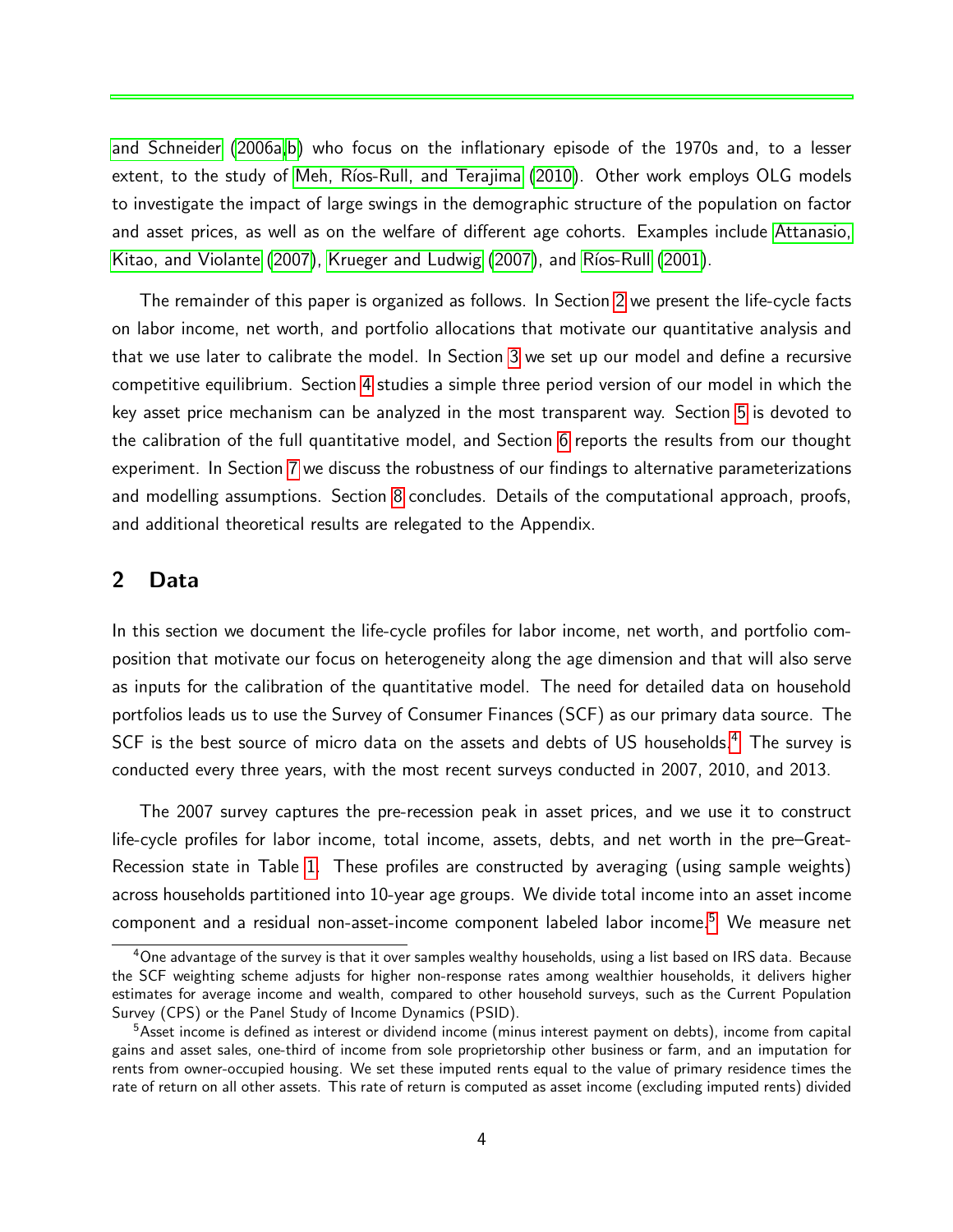worth as the value of all financial and non financial assets, less the value of all liabilities.<sup>[6](#page-0-0)</sup>

From Table [1](#page-5-0) we observe that in 2007 average nominal household income in the SCF was \$83,430, while average household net worth was \$555,660, for a net worth to income ratio of 6.66.[7](#page-0-0) Average household assets amounted to \$659,000, with an average rate of return of 3.1%. Average household debts came to \$103,300, with an average interest rate on debts of 6.4%. The share of net asset income in total income was 16%. Young households had negative net asset income, despite having positive net worth, reflecting the higher average interest rate paid on debts relative to the rate earned on assets.

<span id="page-5-0"></span>

| Age of    | Total  | Labor  | Asset   | Assets   | Debts  | Net Worth |
|-----------|--------|--------|---------|----------|--------|-----------|
| Head      | Income | Income | Income  |          |        |           |
| All       | 83.43  | 70.07  | 13.36   | 659.00   | 103.34 | 555.66    |
|           |        |        |         |          |        |           |
| $20 - 29$ | 38.83  | 39.68  | $-0.85$ | 130.66   | 53.30  | 77.36     |
| 30-39     | 69.83  | 68.68  | 1.15    | 335.87   | 136.12 | 199.75    |
| 40-49     | 93.40  | 84.97  | 8.43    | 598.21   | 132.62 | 465.59    |
| 50-59     | 117.97 | 99.56  | 18.41   | 959.77   | 133.24 | 826.53    |
| 60-69     | 109.06 | 76.15  | 32.90   | 1,156.96 | 104.10 | 1,052.86  |
| $70+$     | 57.56  | 34.46  | 23.11   | 756.76   | 28.48  | 728.28    |

Table 1: Income and Wealth Over the Life Cycle (2007 SCF, \$1,000)

Household income follows the familiar hump shape over the life cycle, while net worth peaks somewhat later. For 20- to 29-year-old, average net worth is 1.9 times average labor income, while for households aged 70 and older, the corresponding ratio is 21.1. Thus, the old are much more exposed to fluctuations in asset prices than the young, and therefore endured much larger losses in net worth when asset prices collapsed in the Great Recession. We will ensure, through an appropriate calibration, that the life-cycle patterns of labor income and net worth in our structural

by aggregate assets (excluding the value of primary residences and the value of vehicles).

Labor income is all other income: wage and salary income, two-thirds of income from sole proprietorship other business or farm, unemployment and workers' compensation, child support or alimony, income from social security other pensions or annuities, and income from other sources. Since labor income includes social security and defined benefit pension income, even retired households will have non-trivial labor income, according to our definition.

<sup>&</sup>lt;sup>6</sup>Our SCF-based measure of net worth is a comprehensive measure of household wealth. It excludes the present value of future pensions associated with defined benefit private pension plans and social security. Recall, however, that the pension income associated with these forms of wealth is part of our labor income measure. Thus, our calibration will capture how these programs impact discretionary savings.

 $<sup>7</sup>$ Since income questions refer to the previous calendar year, while questions about wealth are contemporaneous,</sup> we adjust income measures for CPI inflation between 2006 and 2007.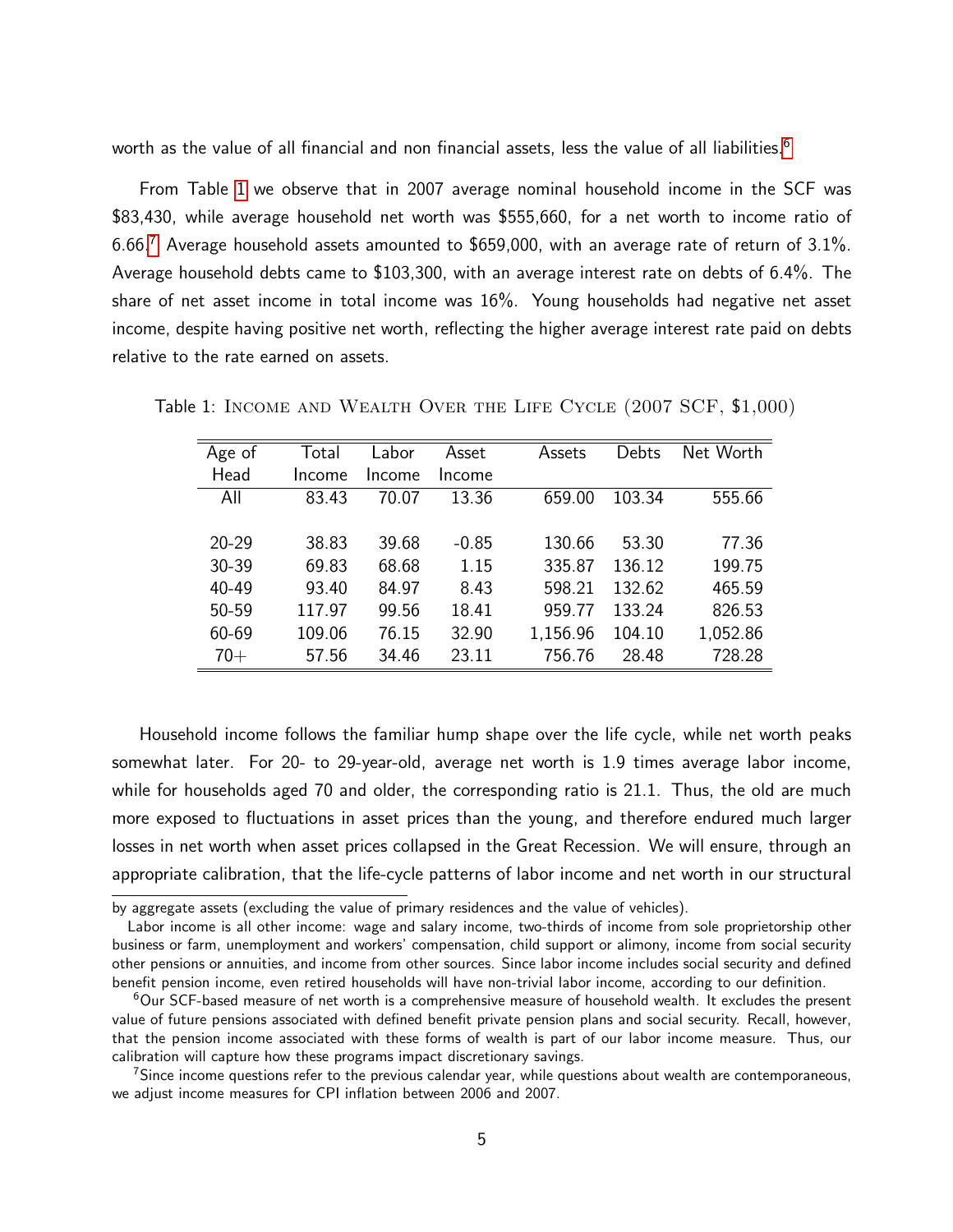OLG model are identical to the empirical profiles documented here.

While Table [1](#page-5-0) suggests large losses for older households from a slump in asset prices, the risk composition of net worth also varies substantially with age. To accurately estimate the losses in asset valuations by age group, we therefore further decompose portfolios by age group and examine the relative price changes across different asset classes. In Table [2](#page-6-0) we decompose total net worth into risky net worth and safe net worth, where we define risky net worth as the value of stocks, residential real estate, non corporate business, and non-residential property. We define safe net worth as the value of all other assets, less all debts. $^8$  $^8$  In aggregate, risky net worth constitutes 93.9% of aggregate net worth. However, among 30- to 39-year-old, the corresponding ratio is 140.4%, while among those aged 70 or older, it is only 79.2%. These three ratios reflect three facts: (i) in the aggregate, net household holdings of safe assets are very small, (ii) younger households are short in safe assets, because they tend to have substantial mortgage debt (classified as riskless liability) and only small holdings of riskless (and risky) financial assets, and (iii) older households have little debt and lots of assets, including a significant position in riskless financial assets.

|           | (1)           | (2)       | (3)      | $\left( 4\right)$ | (5)       | (6)     | (7)   | (8)    | (9           | (10)      |
|-----------|---------------|-----------|----------|-------------------|-----------|---------|-------|--------|--------------|-----------|
| Age of    | <b>Stocks</b> | Res. real | Noncorp. | Nonres.           | Risky     | Bonds   | Cars  | Other  | <b>Debts</b> | Safe      |
| Head      |               | estate    | bus.     | prop.             | <b>NW</b> | $+$ CDs |       | assets |              | <b>NW</b> |
| All       | 30.28         | 46.99     | 12.87    | 3.80              | 93.95     | 16.98   | 3.45  | 4.23   | $-18.60$     | 6.05      |
|           |               |           |          |                   |           |         |       |        |              |           |
| $20 - 29$ | 13.20         | 77.67     | 43.31    | 1.28              | 135.46    | 13.66   | 15.26 | 4.51   | $-68.90$     | $-35.46$  |
| 30-39     | 26.27         | 96.47     | 12.73    | 4.97              | 140.44    | 13.80   | 9.73  | 4.19   | $-68.15$     | $-40.44$  |
| $40 - 49$ | 30.41         | 57.62     | 12.55    | 3.81              | 104.38    | 15.17   | 4.44  | 4.49   | $-28.48$     | $-4.38$   |
| 50-59     | 32.70         | 42.40     | 13.53    | 3.72              | 92.35     | 17.02   | 2.79  | 3.96   | $-16.12$     | 7.65      |
| 60-69     | 32.17         | 35.62     | 13.41    | 4.12              | 85.31     | 17.45   | 2.40  | 4.73   | $-9.89$      | 14.69     |
| $70+$     | 27.12         | 39.76     | 8.98     | 3.33              | 79.18     | 19.26   | 1.75  | 3.72   | $-3.91$      | 20.82     |

<span id="page-6-0"></span>Table 2: Portfolio Shares as a Percentage of Net Worth (2007 SCF)

Risky Net Worth (5) is equal to the sum of columns  $(1)+(2)+(3)+(4)$ . Safe Net Worth (10) is the sum of columns  $(6)+(7)+(8)+(9)$ . Total Net Worth is the sum of columns  $(5)+(10)$ .

The distributions of net worth (Table [1\)](#page-5-0) and its risky versus safe components (Table [2\)](#page-6-0) jointly determine the direct allocation of capital losses across age groups when asset prices fell sharply during the Great Recession. To obtain a sense of the magnitude of age-specific capital losses during this time period we now estimate these losses using aggregate asset-class-specific price series to

<sup>&</sup>lt;sup>8</sup>Stocks include stocks held directly or indirectly through mutual funds and retirement accounts, and also include closely held equity. The category "Bonds  $+$  CDs" includes bonds (directly or indirectly held), cash, transaction accounts, CDs, and the cash value of life insurance.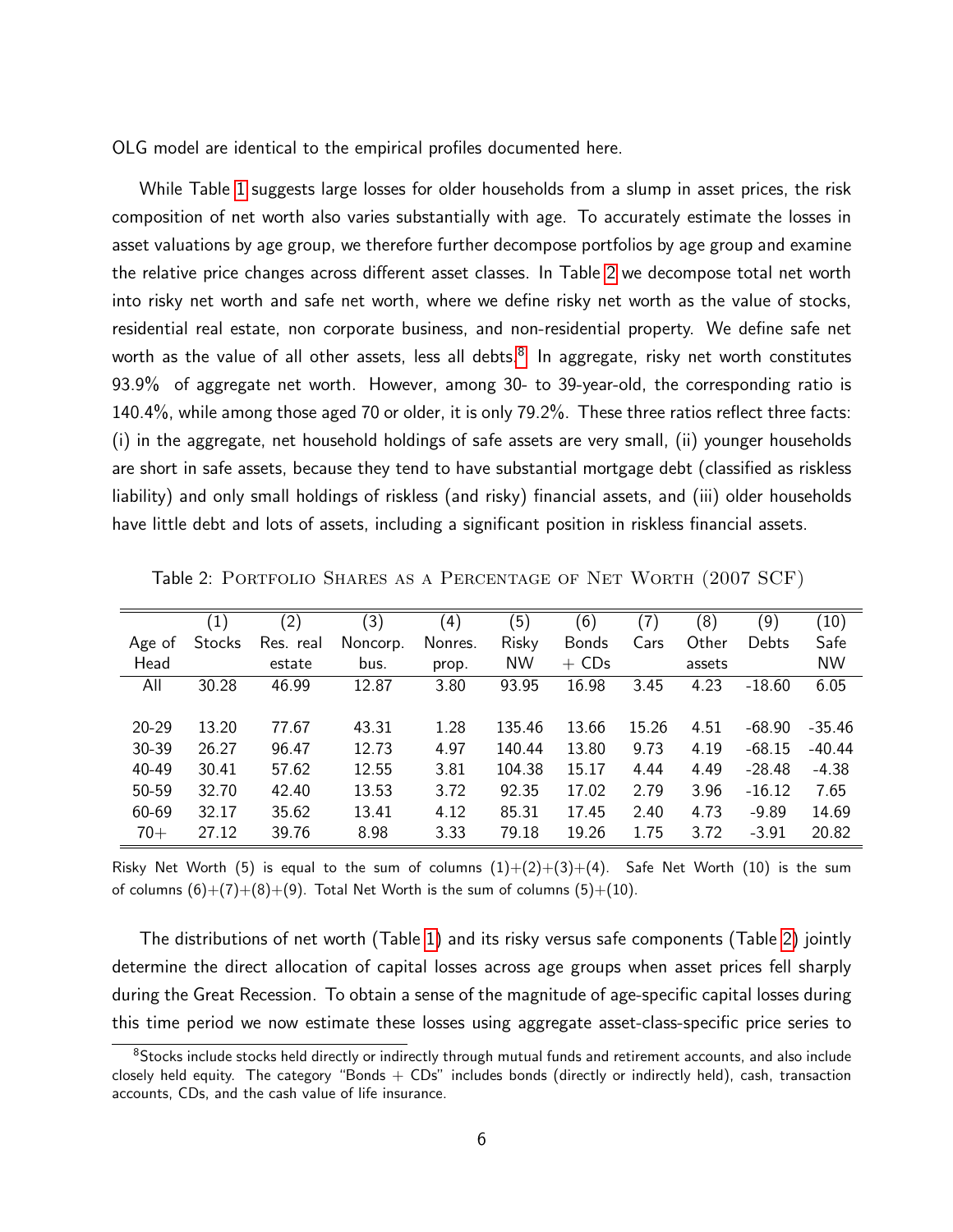revalue age-group-specific portfolios.[9](#page-0-0)

To carry out this revaluation exercise we assume that 2007 SCF portfolios reflect the distribution of household net worth in the second quarter of 2007. We then revalue portfolios for each age group, and for each successive quarter, as follows. We price stock wealth using the Wilshire 5000 Index (the version that excludes reinvested dividends). We value residential real estate using the Case-Shiller National Home Price Index, which is a quarterly repeat-sales-based index. We price non-residential property using the Moody's/REAL Commercial Property Price Index, which is a monthly repeat-sales-based index for the prices of apartments, industrial property, commercial property, and retail property. We price non-corporate business wealth using Flow of Funds data.<sup>[10](#page-0-0)</sup> These asset price series are all nominal. To turn nominal into real price declines, we employ the GDP deflator published by the BEA.

Table [3](#page-7-0) applies these real price changes to the life-cycle profiles for aggregate net worth and its decomposition outlined in Tables [1](#page-5-0) and [2.](#page-6-0) Here we report average capital losses over the 20 quarter period 2009Q1-2013Q4. We average over a five year period to emphasize the impact of persistent asset price declines rather than the sharp but relatively transitory decline in stock prices observed in late 2008 and early 2009.

| Inflation-adjusted capital losses from 2007:2 to 2009:1-2013:4 (\$1,000, 2007) |        |           |          |         |       |                  |               |              |
|--------------------------------------------------------------------------------|--------|-----------|----------|---------|-------|------------------|---------------|--------------|
| Age of                                                                         | Stocks | Res. real | Noncorp. | Nonres. | Total | Total $/$<br>net | Total $/$     | Total losses |
| head                                                                           |        | estate    | bus.     | prop.   |       | worth $(\% )$    | income $(\%)$ | to 2009Q1    |
| All                                                                            | 30.6   | 64.4      | 15.1     | 6.5     | 116.5 | 21.0             | 139.6         | 154.5        |
|                                                                                |        |           |          |         |       |                  |               |              |
| 20-29                                                                          | 1.9    | 14.8      | 7.1      | 0.3     | 24.0  | 31.1             | 61.9          | 24.5         |
| $30 - 39$                                                                      | 9.5    | 47.5      | 5.4      | 3.0     | 65.4  | 32.8             | 93.7          | 73.0         |
| 40-49                                                                          | 25.7   | 66.1      | 12.3     | 5.4     | 109.6 | 23.5             | 117.3         | 139.8        |
| 50-59                                                                          | 49.1   | 86.4      | 23.6     | 9.4     | 168.5 | 20.4             | 142.8         | 232.3        |
| 60-69                                                                          | 61.5   | 92.4      | 29.8     | 13.3    | 197.0 | 18.7             | 180.6         | 278.9        |
| $70+$                                                                          | 35.9   | 71.4      | 13.8     | 7.4     | 128.5 | 17.6             | 223.2         | 173.9        |

<span id="page-7-0"></span>Table 3: CAPITAL LOSSES BY AGE GROUP

The first row of Table [3](#page-7-0) reports average inflation-adjusted losses on various components of net

 $^9$ In Section 6.7 we compare the age distribution for net worth across the 2007, 2010, and 2013 waves of the SCF. However, changes in the cross-sectional age distributions over time reflect both the direct effect of asset price declines but also the endogenous effects of changes in saving rates in response to those capital losses. Our revaluation exercise here isolates the first effect.

 $10$ In particular, the Flow of Funds reports changes in market values for a variety of asset types by sector. We focus on the asset type "proprietors' investment in unincorporated business" for the household and non-profit sector.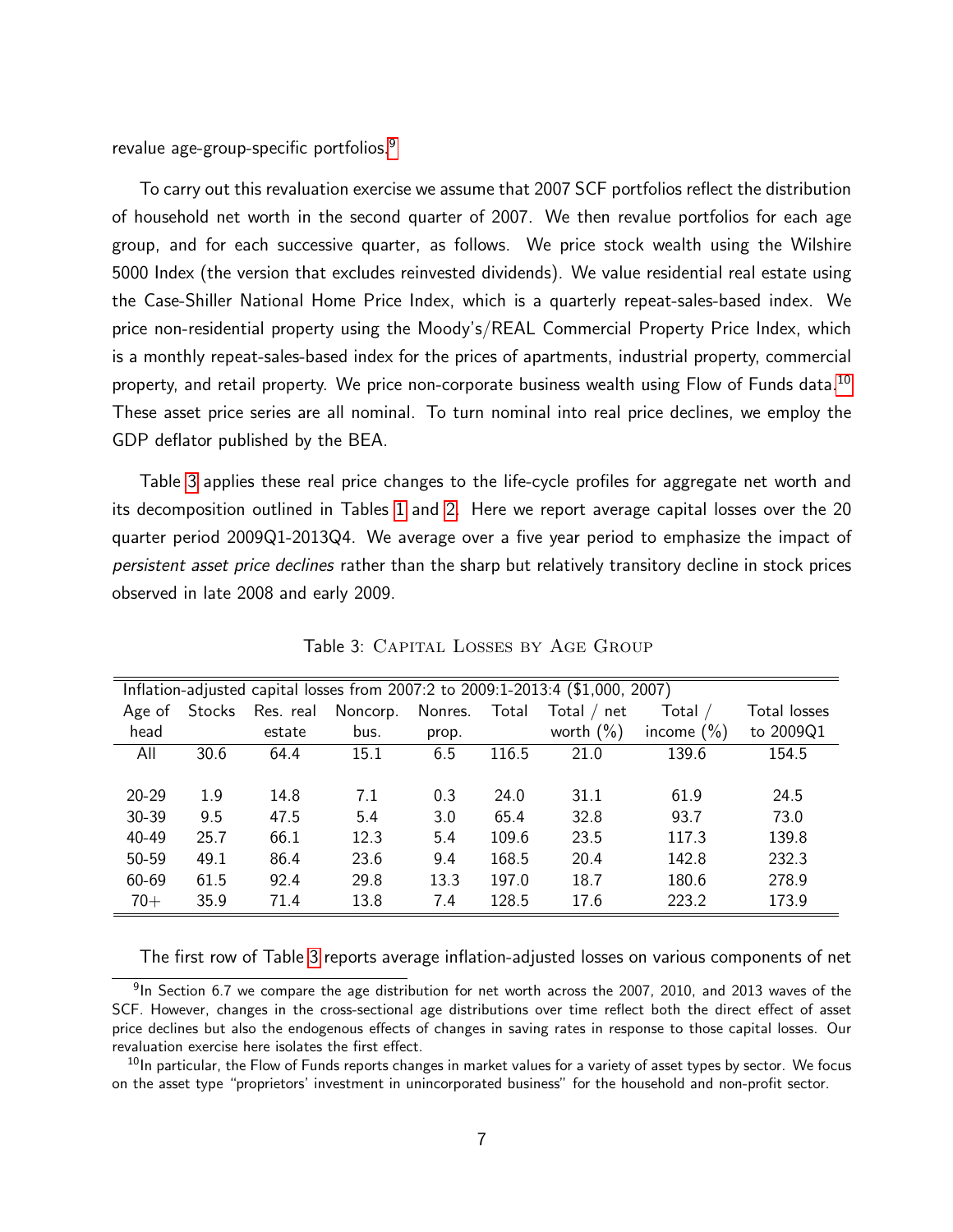worth. The total loss reported is the sum of the losses on all risky assets. The average household saw a price-change-induced decline in the value of their risky assets of \$116, 500 between 2007:2 and the 2009:1-2013:4 average, which amounted to 21 percent of 2007:2 average net worth or 140 percent of 2007 average annual income. Over half of these capital losses are attributable to a decline in house prices. The trough for house prices was 2012Q1, by which date inflationadjusted house prices had declined 31.1 percent. The trough for stock prices was 2009Q1, when inflation-adjusted prices were 47.7 percent below their 2007Q2 value.<sup>[11](#page-0-0)</sup>

The remaining rows of Table [3](#page-7-0) show that risky asset capital losses varied widely by age. Younger households lost much less, while those in the 60-69 age group lost the most: \$197, 000 on average, or almost twice the average annual income for this age group. At the same time, differences in portfolio composition were large enough to generate substantial age variation in returns. In particular, because younger households were more leveraged, they lost more as a percentage of their net worth: 30- to 39-year-old lost 32.8 percent of net worth, while households older than 70 lost only 17.6 percent. In other words, absent age variation in portfolios, the losses experienced by younger households would have been smaller, and those experienced by older households would have been even larger.

<span id="page-8-0"></span>Table 4: Aggregate Capital Losses

|                              | Aggregate Wealth Losses from 2007:2 to 2009:1-2013:4 |                              |                   |                    |  |  |
|------------------------------|------------------------------------------------------|------------------------------|-------------------|--------------------|--|--|
| Risky asset losses (\$1,000) |                                                      |                              | Net worth loss    | GDPpc loss         |  |  |
|                              |                                                      | Nominal Real Real rel. trend | rel. trend $(\%)$ | rel. trend $(\% )$ |  |  |
| 90.3                         | 116.5                                                | 148.8                        | 26.8              | 98                 |  |  |

Our goal is to measure the Great Recession declines in incomes and asset prices in a consistent fashion. We measure the Great Recession income decline as the deviation of real GDP per capita from trend, where trend GDP per capita grows at a constant 2 percent rate from 2007Q2 (see Section [5\)](#page-18-0). Table [4](#page-8-0) presents aggregate asset price declines measured relative to the same 2 percent growth trend, in addition to nominal and real price declines. As expected, asset price declines are smaller measured in nominal terms, and larger when measured relative to a growth trend. Our calibration will target the 26.8 percent observed decline in the value of net worth relative to a 2 percent trend.<sup>[12](#page-0-0)</sup> This target is appropriate if in the absence of a recession one would expect asset

 $11$ By the end of 2015, 8.5 years after the onset of the asset price decline in the Great Recession aggregate real risky asset values had fully recovered, with real stock prices 23.5 percent above and real house prices 15.0 percent below their 2007Q2 values. This timing accords well with the 10 year decline in asset prices in our model. Time series for real price changes by asset type relative to 2007:2 are reported in Table [A-4](#page-8-0) in Appendix [G.](#page-74-0)

 $12$ To properly quantify the decline in the total value of net worth requires making an additional assumption about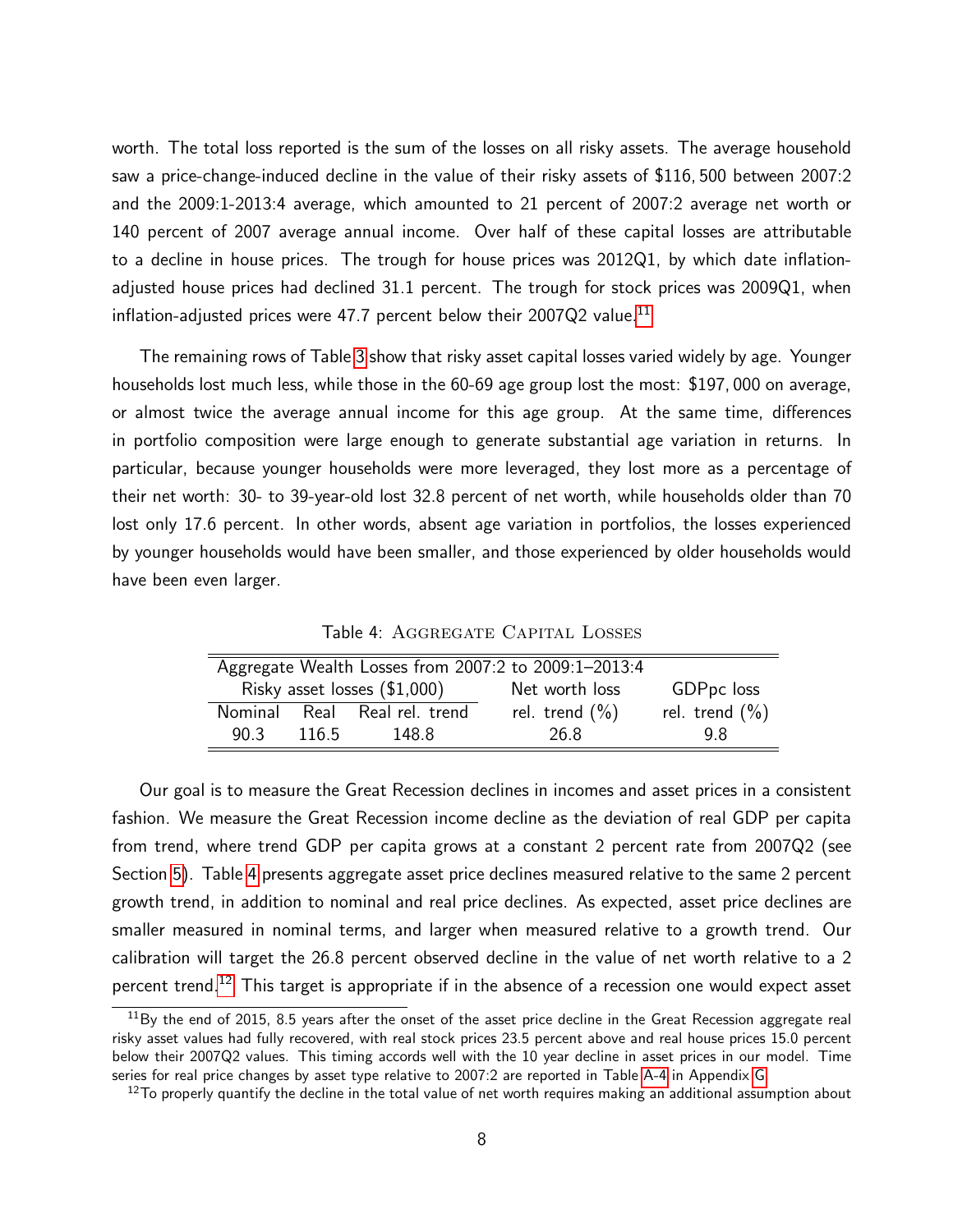prices to grow at roughly the same rate as GDP per capita.<sup>[13](#page-0-0)</sup> This 26.8 percent decline compares to a  $9.8$  percent decline in GDP per capita, relative to trend, over the same period.<sup>[14](#page-0-0)</sup>

## <span id="page-9-0"></span>3 The Model

The facts documented above guide our modelling choices. First, the substantial heterogeneity by household age in labor income and net worth requires an overlapping-generations life-cycle model. Our general equilibrium approach provides a theoretical link between the dynamics of income, consumption, and savings on the one hand, and asset prices on the other. Second, empirical portfolio allocations between risky and riskless assets display significant age heterogeneity, which translates into age variation in the sensitivity of net worth to aggregate shocks. This motivates us to consider models with both risky and safe assets. Third, the direct effect of recessions on labor income varies across age groups, largely reflecting the fact that younger workers are disproportionately likely to become unemployed.<sup>[15](#page-0-0)</sup> This leads us to a model specification in which recessions change not only average earnings, but also the distribution of earnings by age.

#### 3.1 Technology

A representative firm operates a Cobb-Douglas technology that takes as inputs a fixed factor  $K$ and labor  $L$ , and produces as output a non-storable consumption good Y. The firm's productivity varies with an aggregate shock z which drives aggregate fluctuations. Thus,

$$
Y=z\;K^{\theta}\;L^{1-\theta},
$$

where  $\theta \in (0, 1)$  is capital's share of output.

Aggregate productivity z has finite support  $Z$  and evolves over time according to a Markov chain with transition matrix  $\Gamma_{z,z'}$ .

the prices of the safe components of net worth (bonds, vehicles, other assets, and debts). If the aggregate value of safe assets (less debts) grows in real terms at the economy's trend growth rate, then the decline in the real value of risky assets (relative to trend) as a share of net worth is equal to the percentage decline (relative to trend) in the value of net worth. Thus, this assumption justifies targeting an aggregate asset price decline of 26.8% percent in our calibration.

 $13$ The real price of houses doubled between 1975 and 2006, consistent with a 2 percent trend annual growth rate (see [Davis and Heathcote 2007,](#page-48-9) Figure 1). Real stock prices rose much faster over the same period, with the Wilshire 5000 Price Index averaging 5.5 percent annual growth.

<sup>&</sup>lt;sup>14</sup>Relative to a 2 percent growth trend, the trough in aggregate asset values was reached in the fourth quarter of 2011. At the end of 2015 asset values were still 14 percent below trend.

 $<sup>15</sup>$ In Section [7.2](#page-44-0) we will document the extent of age variation in labor income declines in the Great Recession.</sup>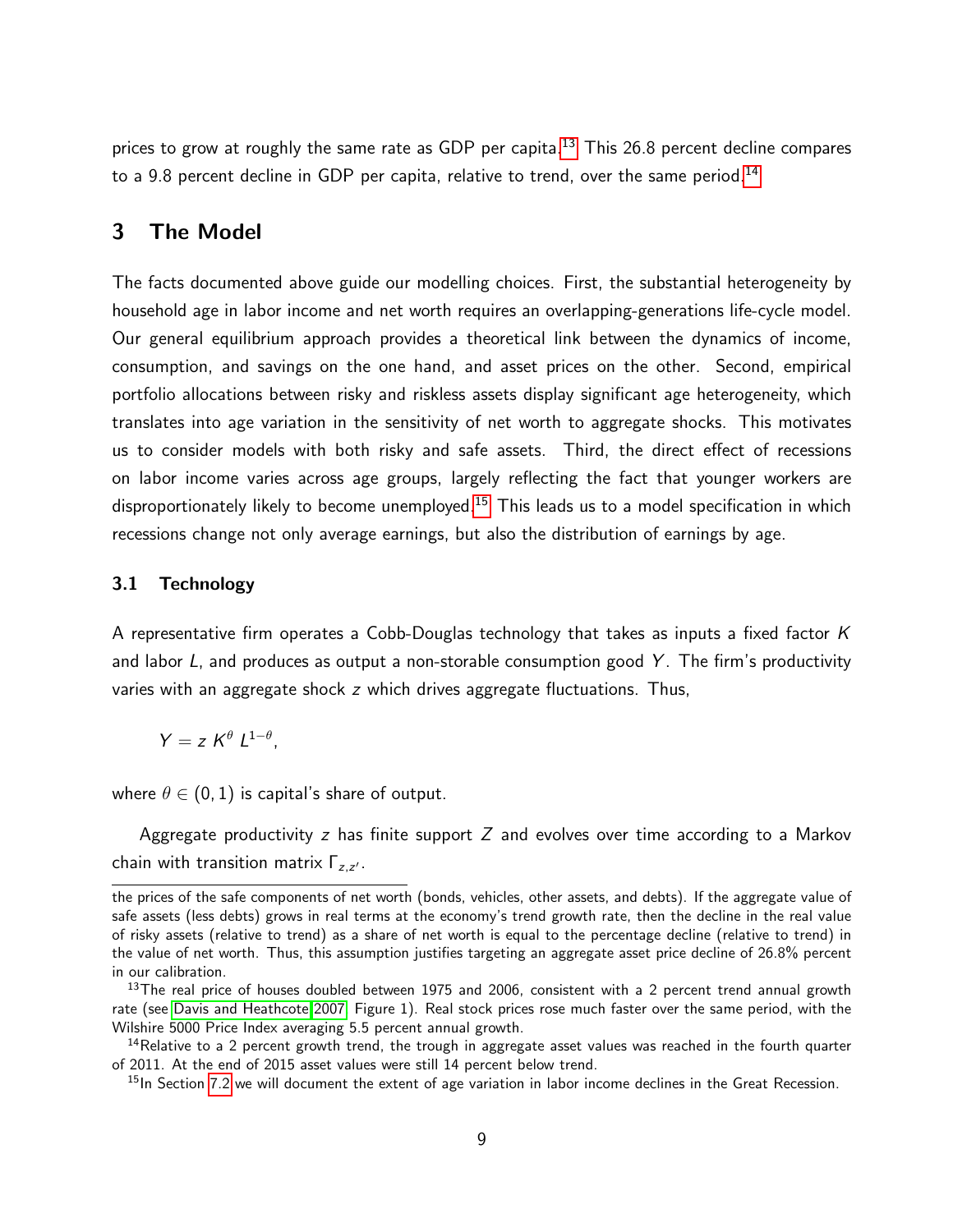We normalize  $K = 1$ . One interpretation of our assumption that capital K is in fixed supply is that  $K$  stands in for nonreproducible land or intangible capital. By making the stock of capital fixed, any changes in the demand for assets must translate into movements in asset prices rather than changes in the quantity of capital. This property is important given our focus on the welfare effects of large recessions that are accompanied by large asset price declines. In the standard frictionless business cycle model, by contrast, capital and consumption are the same good, and thus that model cannot generate any movements in the relative price of capital.

#### 3.2 Endowments

Households live for I periods and then die with certainty. Thus, the economy is populated by I distinct age cohorts at any point in time. Each age cohort is composed of identical households. In each period of their lives, households are endowed with one unit of time supplied to the market inelastically. Their age- and aggregate-shock-dependent labor productivity profile is given by  $\{\varepsilon_i(z)\}_{i=1}^I$ . Indexing the productivity profile to the aggregate shock allows us to capture heterogeneity across age groups in the impact of recessions on labor income. We normalize units so that  $\sum_{i=1}^I \varepsilon_i(z) = 1$  for all  $z \in Z$ . Thus, aggregate labor supply is constant and equal to  $L=1$ . This normalization also implies that aggregate output is given by  $Y(z) = z$  for all  $z \in Z$ .

Labor markets are competitive, and therefore the economy-wide wage per labor efficiency unit supplied is equal to the marginal product of labor from the production technology:  $w(z) = (1-\theta)z$ . Note that because the aggregate supplies of capital and labor are exogenous, and the labor share of income is constant, fluctuations in z need not be interpreted simply as neutral shocks to multifactor productivity: they could equally well capture fluctuations in capital or labor productivity, or capital or labor utilization rates. Thus, our model is consistent with a range of alternative theories regarding the fundamental sources of business cycles.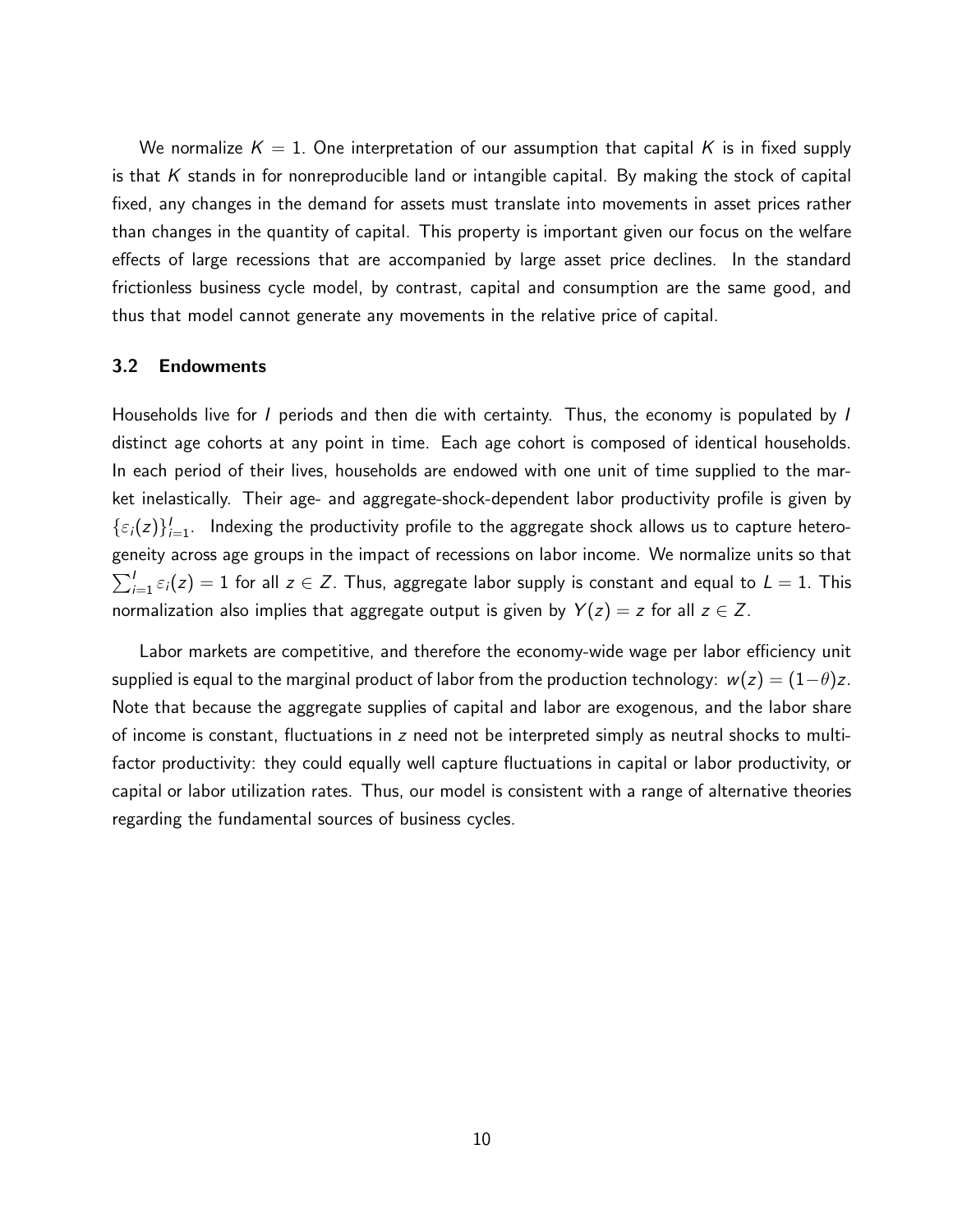#### 3.3 Preferences

Households have standard time-separable preferences over stochastic consumption streams  $\{c_i\}_{i=1}^l$ that can be represented by $^{16}$  $^{16}$  $^{16}$ 

$$
E\left[\sum_{i=1}^I\prod_{j=1}^i\beta_j u(c_i)\right],
$$

where  $\beta_i$  is the time discount factor between age  $i-1$  and  $i$  (we normalize  $\beta_1\,=\,1).$  Age variation in the discount factor stands in for unmodeled changes in family size and composition, age-specific mortality risk, and any other factors that generate age variation in the marginal utility of consumption. We will calibrate the profile  $\{\beta_i\}_{i=1}^I$  so that our economy replicates the life-cycle profile for net worth documented in SCF data in Section [2.](#page-4-0)

Expectations  $E(.)$  are taken with respect to the underlying stochastic process governing aggregate risk. Finally, the period utility function is of the constant relative risk aversion form

$$
u(c)=\frac{c^{1-\gamma}-1}{1-\gamma},
$$

where  $\gamma$  is the coefficient of relative risk aversion, and  $1/\gamma$  is the intertemporal elasticity of substitution (IES). The case  $\gamma = 1$  corresponds to log-utility.

#### 3.4 Financial Markets

Agents trade financial assets to transfer resources over time. We consider two alternative market structures that differ in the set of assets that can be traded. In the benchmark market structure, households can trade both a risk-free bond and leveraged risky equity, and portfolio choice is endogenous. Denote by  $\lambda_i$  the share of savings allocated by a household of age i to stocks.<sup>[17](#page-0-0)</sup> Our

 $16$ By studying a standard OLG model we abstract from bequest motives. The implications of introducing bequests would depend on how they were modelled. Introducing a warm-glow bequest motive linked to the value of bequests would imply similar welfare consequences of recessions to those in our model without bequests. Introducing bequests motivated by perfect inter-generational altruism would connect past, present, and future cohorts in a single infinitelylived dynasty, thereby rendering the notion of redistribution across generations meaningless.

 $17$ In Appendix [J](#page-82-0) we demonstrate that our model is isomorphic to a model in which households can also invest in residential real estate, as long as a) housing is not subject to trading frictions (such as adjustment costs or indivisibilities), b) there exists a competitive rental market, and c) households have Cobb-Douglas preferences over nondurable consumption and housing services. In that extended model, stock and house prices comove positively, as they did in the Great Recession. However, the extended model cannot speak to the experience of the 1970's when the prices of stocks and houses moved in opposite directions (see Piazzesi and Schneider, 2012).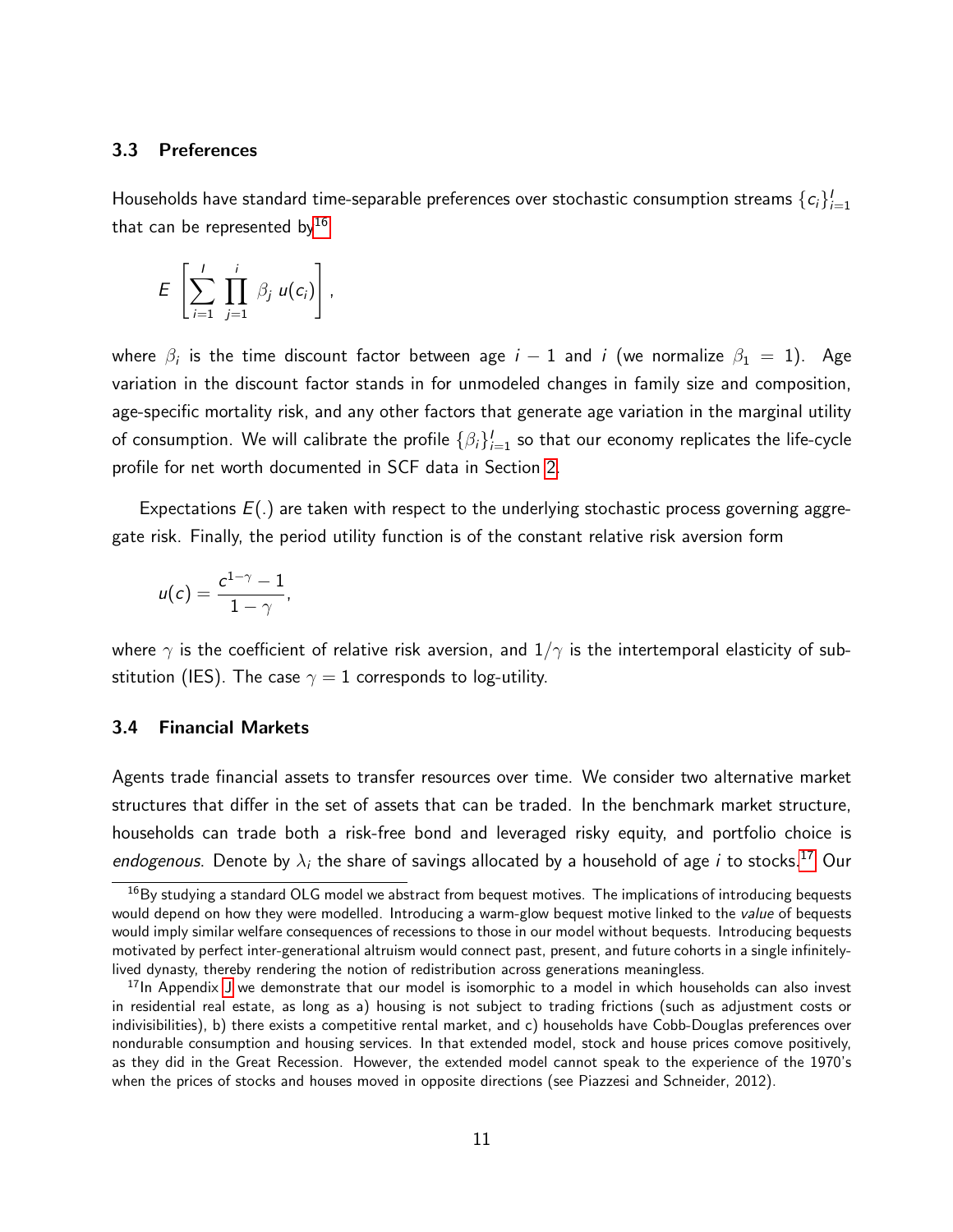calibrated aggregate shock process will have the property that, conditional on the current state, only two values for next period productivity arise with positive probability; thus the economy with endogenous portfolio choice is equivalent to an economy in which a full set of Arrow securities is traded. We define an equilibrium for the Arrow securities economy in Appendix [A,](#page-51-0) and in Appendix [B](#page-53-0) we describe how to exploit this equivalence in the numerical methods we use to characterize equilibrium allocations. Note that while agents can structure portfolios to insure against aggregate risk in the endogenous portfolios economy, they cannot buy insurance ex ante against the date and state in which they become economically active. Thus, aggregate shocks will redistribute between existing and newly active households.

The second market structure also features two assets and an endogenous consumption-savings choice. However, the allocations  $\{\lambda_i\}$  of household savings across the two assets are treated as exogenous parameters and calibrated to replicate the portfolio composition across risky and riskless assets by age observed in the SCF. Thus, households in this model effectively save in one mutual fund at each age, where the stock versus bond mix in the fund is age varying. We will use this version of our model as a tool for calibrating all model parameters, and as a vehicle for assessing the quantitative importance of age variation in portfolios for our asset pricing and welfare results.

We will define competitive equilibrium recursively. The two alternative market structures differ only with respect to whether the division of household savings between stocks and bonds is specified exogenously or chosen optimally. We will therefore define a recursive competitive equilibrium only once, focusing on the economy with endogenous portfolios.

The aggregate state of the economy is described by the current aggregate shock  $z$  and the cross-sectional distribution  $A = (A_1, ..., A_l)$  of shares of beginning of period total wealth, where  $\sum_{i=1}^{I} A_i = 1$ . Newborn households enter the economy with zero initial wealth, so  $A_1 = 0$ . Individual state variables are a household's age  $i$  and its individual share of wealth, denoted by a.

The representative firm issues a constant quantity B of risk-free real bonds at a price  $q(z, A)$ per unit. Each bond is a promise to pay one unit of the consumption good in the next period. We treat the supply of debt  $B$  as an exogenous time- and state-invariant *parameter* of the model. Dividends for the representative firm  $d(z, A)$  are then given by aggregate capital income  $\theta z$  plus revenue from debt issuance  $q(z, A)B$  less debt repayment B :

<span id="page-12-0"></span>
$$
d(z, A) = \theta z - [1 - q(z, A)] B. \tag{1}
$$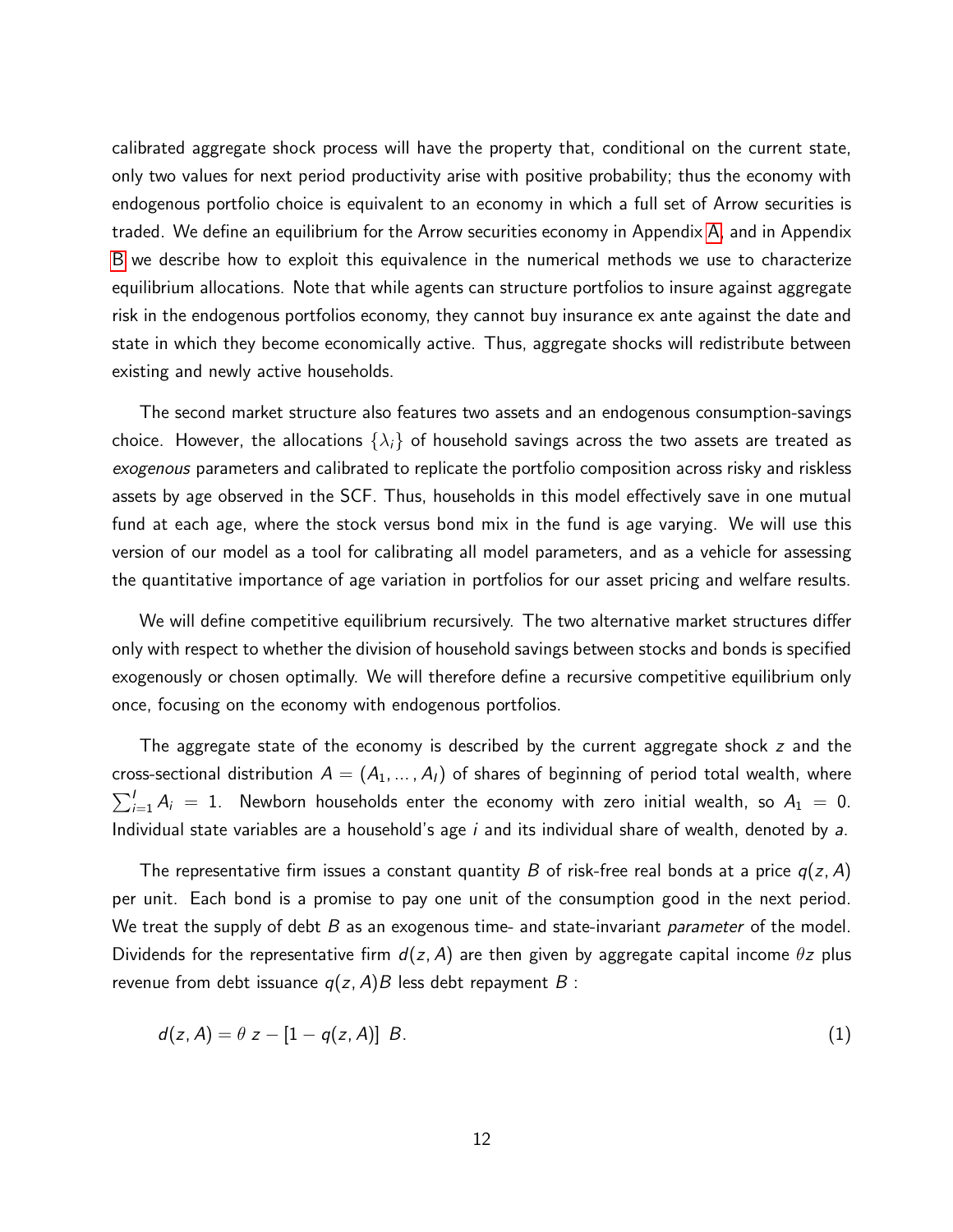Note that returns to equity are risky, while the return to debt is safe and given by the reciprocal of the bond price. The supply of debt  $B$  determines the level of leverage in the economy: the higher is B, the more leveraged and risky are stocks. Let  $p(z, A)$  denote the ex-dividend price of equity. The aggregate value of start of period wealth is the value of aggregate payments to asset holders in the period, plus the ex-dividend value of equity:

$$
W(z, A) = p(z, A) + d(z, A) + B = p(z, A) + \theta z + q(z, A) B,
$$

where the second equality follows from the expression for dividends in equation [\(1\)](#page-12-0).

#### 3.5 Household Problem

Let  $y_i(z, A, a)$  and  $\lambda_i(z, A, a)$  denote the optimal household policy functions for total savings and for the fraction of savings invested in leveraged equity. Let  $c_i(z, A, a)$  and  $a_i'(z, A, a, z')$  denote the associated policy functions for consumption and for shares of next period wealth. The dynamic programming problem of the household reads as

$$
v_i(z, A, a) = \max_{c, y, \lambda, a'} \left\{ u(c) + \beta_{i+1} \sum_{z' \in Z} \Gamma_{z, z'} \ v_{i+1}(z', A'(z'), a'(z')) \right\} \qquad \text{s.t.} \tag{2}
$$

<span id="page-13-0"></span>
$$
c + y = \varepsilon_i(z) w(z) + W(z, A) a \tag{3}
$$

$$
a' = \frac{\left(\lambda \frac{[\rho(z',A')] + d(z',A')] }{\rho(z,A)} + (1-\lambda) \frac{1}{q(z,A)}\right) y}{W(z',A')}
$$
(4)

$$
A' = G(z, A, z'). \tag{5}
$$

The first constraint [\(3\)](#page-13-0) is the household's budget constraint: consumption plus savings must equal labor earnings plus the household's share of start of period wealth.<sup>[18](#page-0-0)</sup> The second constraint [\(4\)](#page-13-0) is the law of motion for the household's share of individual wealth. This constraint merits some additional explanation. Savings in equity are given by  $\lambda y$ , and the gross return on these savings is given by  $[p(z', A') + d(z', A')] / p(z, A)$ . Savings in bonds are given by  $(1 - \lambda)y$ , and the gross return on these savings is  $1/q(z, A)$ . Thus, the numerator on the right-hand side of equation [\(4\)](#page-13-0) is the gross value of the household portfolio at the beginning of next period. The household's share of next period wealth is this value divided by aggregate next period wealth, the denominator.

 $18$ In addition, consumption must be non-negative, and savings at age *I* must be non-negative.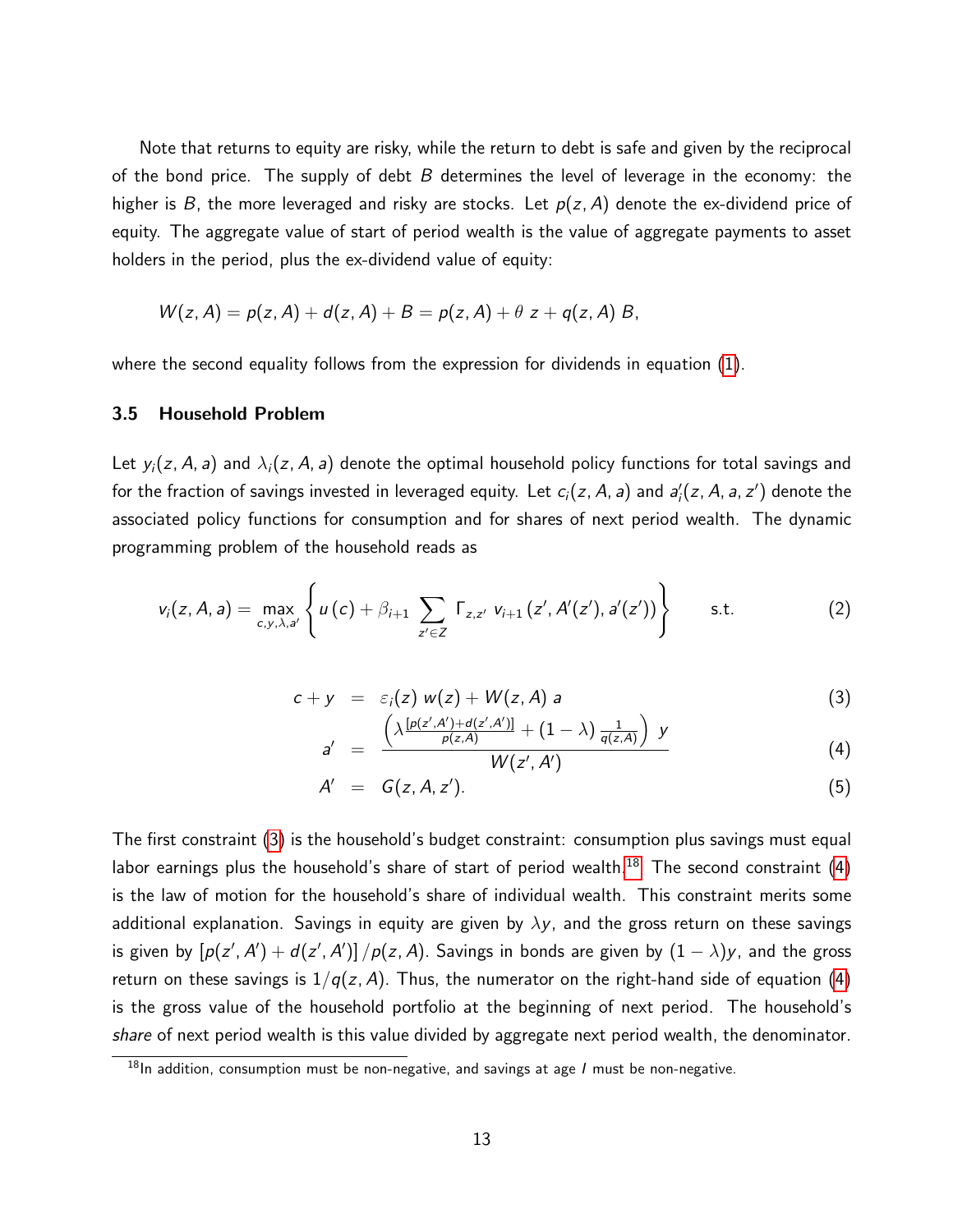The third constraint is the law of motion for the wealth distribution, which allows agents to forecast future prices, contingent on the sequence for future productivity. Let  $G_i(z, A, z^{\prime})$  denote the forecast for the share of next period wealth owned by age group *i*.

Definition 1. A recursive competitive equilibrium is a value function and policy functions for each age,  $v_i(z, A, a)$ ,  $c_i(z, A, a)$ ,  $y_i(z, A, a)$ ,  $a'_i(z, A, a, z')$ ,  $\lambda_i(z, A, a)$ , pricing functions  $w(z)$ ,  $d(z, A)$ ,  $p(z, A)$ ,  $q(z, A)$ , and an aggregate law of motion  $G(z, A, z')$  such that:

- 1. Given the pricing functions and the aggregate law of motion, the value functions  $\{v_i\}$  solve the recursive problem of the households, and  $\{c_i, y_i, a'_i, \lambda_i\}$  are the associated policy functions.
- 2. Wages and dividends satisfy

$$
w(z) = (1 - \theta) z
$$
 and  $d(z, A) = \theta z - [1 - q(z, A)] B$ .

3. Markets clear

$$
\sum_{i=1}^{I} c_i(z, A, A_i) = z
$$
  

$$
\sum_{i=1}^{I} \lambda_i(z, A, A_i) y_i(z, A, A_i) = p(z, A)
$$
  

$$
\sum_{i=1}^{I} [1 - \lambda_i(z, A, A_i)] y_i(z, A, A_i) = B q(z, A).
$$

4. The law of motion for the distribution of wealth is consistent with equilibrium decision rules

$$
G_1(z, A, z') = 0 \qquad \forall z' \tag{6}
$$

$$
G_{i+1}(z, A, z') = a'_{i}(z, A, A_{i}, z'), \qquad \forall z', i = 1, ..., l-1.
$$
 (7)

### <span id="page-14-0"></span>4 Developing Intuition: A Three Period Model

In order to develop intuition for the key mechanisms at work in our model, we now consider the special case of a three period economy ( $I = 3$ ) designed to highlight (i) the key determinants of equilibrium asset price movements, relative to movements in output, and (ii) how asset price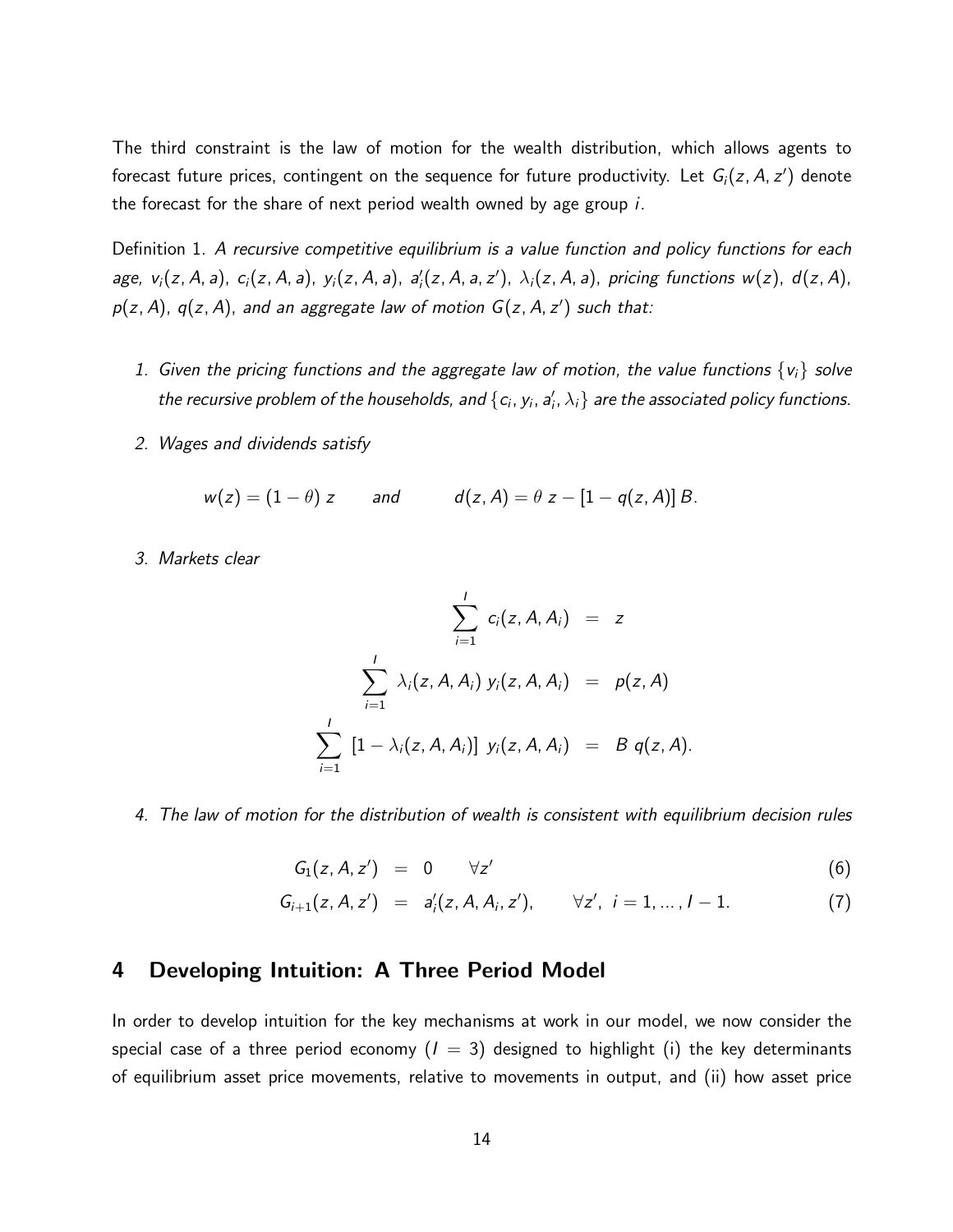movements translate into differential welfare effects across generations.<sup>[19](#page-0-0)</sup> We simplify the environment further by assuming that stocks are the only asset traded ( $B = 0$  and  $\lambda_i \equiv 0$ ), and that the aggregate shock takes only two values:  $Z = \{z_n, z_r\}$ , where  $z_n$  denotes normal times, and  $z_r$  stands for a Great Recession-like state. Households do not value consumption when young and discount the future at a constant factor  $\beta_2 = \beta_3 = \beta$  thereafter. In addition, households are productive only in the first period of their lives ( $\varepsilon_1 = 1$  and  $\varepsilon_2 = \varepsilon_3 = 0$ ). Given this set of assumptions, young households buy as many stocks as they can afford, while the old sell all stocks they own. Only the middle-aged make an non-trivial intertemporal decision, namely how many shares to retain for old age. In a recession, lower stock prices have countervailing effects on the middle-aged's decision to trade shares. On the one hand, temporarily low current stock prices offer an incentive to reduce stock sales to exploit higher expected stock returns (the substitution effect). On the other hand, consumption smoothing calls for selling a larger fraction of stocks, since asset sales are the only source of income for this group (the income effect).

We measure the size of the decline in asset prices, relative to the decline in output  $z$ , by

$$
\xi(A)=\frac{\log(p(z_r,A)/p(z_n,A))}{\log(z_r/z_n)},
$$

where prices and thus the elasticity  $\xi$ , are functions of the distribution of wealth A. An elasticity of  $\xi = 2$ , for example, indicates that the percentage decline in asset prices when the economy enters the recession is two times as large as the fall in output.

A 3 period OLG model is the simplest example in which the distribution of wealth A across different generations is a state variable.<sup>[20](#page-0-0)</sup> Since young households start their lives with zero asset holdings and the total number of wealth shares has to sum to one, this distribution can be summarized by the share of wealth held by old households,  $A_3$ , which for simplicity we denote by  $A_3 = A$ . The share of assets owned by middle-aged households is given by  $A_2 = 1 - A$ .

Consumption of a middle-aged household is given by the wealth they enter the period with net

 $19$ In Section [7.1](#page-42-1) we will also use this model to compare our baseline level stationary process for aggregate productivity to an alternative specification featuring shocks to the growth rate.

<sup>&</sup>lt;sup>20</sup>An even simpler example is a two-period OLG model. However, all beginning-of-period wealth is then held by the old, and thus this example cannot demonstrate the importance of the wealth distribution for asset prices. Furthermore, in a two-period model only the young make a consumption-savings decision and the young's Euler equation therefore prices assets. Thus asset prices can fall in a recession only if the young's consumption falls in a recession. Because recessionary stock prices declines reflect the fact that the young are taking a hit, the question of whether lower asset prices present the young with an opportunity for welfare gains has an immediate negative answer. In the three period model, in contrast, the middle-aged price assets, and the welfare implications for the young can be positive, as we demonstrate below.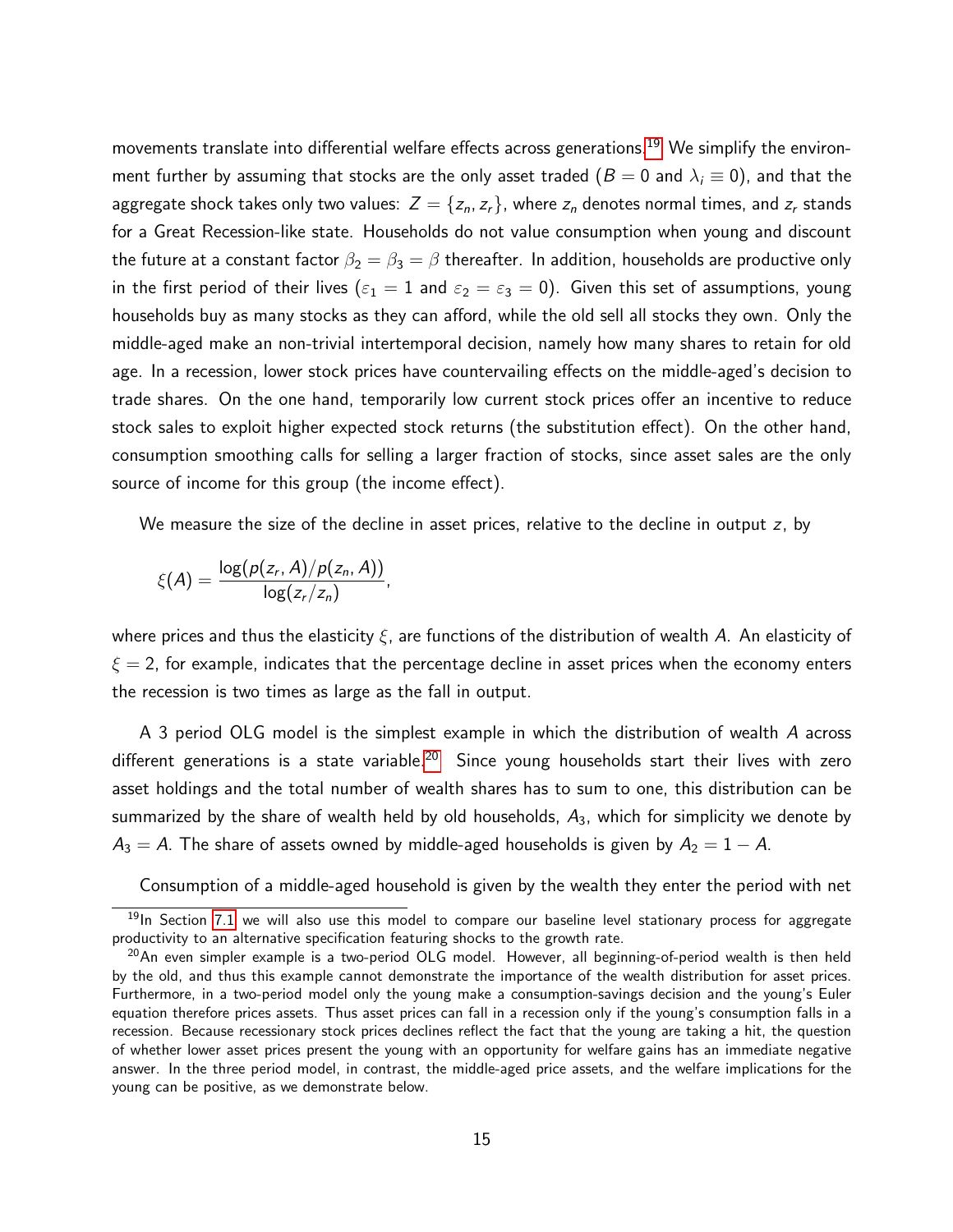of asset purchases. where  $A' = G(z, A)$  is the number of shares purchased. In old age households simply consume the proceeds of their assets. Thus

<span id="page-16-1"></span><span id="page-16-0"></span>
$$
c_2(z, A) = (1 - A) (p(z, A) + \theta z) - G(z, A) p(z, A),
$$
  

$$
c_3(z, A; z', A') = G(z, A) [p(z', A') + \theta z'].
$$

The optimality condition with respect to asset purchases is the standard Euler equation

$$
u'[c_2(z,A)] = \beta \sum_{z'} \Gamma_{z,z'} \frac{[\rho(z',A') + \theta z']}{\rho(z,A)} u'[c_3(z,A;z',A')]. \qquad (8)
$$

The demand for shares by the young,  $1 - G(z, A)$ , must equal the number of shares that can be purchased with their total labor income  $w(z)/p(z) = (1 - \theta)z/p(z)$ . Thus,

$$
[1 - G(z, A)] p(z, A) = (1 - \theta)z.
$$
\n(9)

Equations [\(8\)](#page-16-0)-[\(9\)](#page-16-1) jointly determine the equilibrium pricing and policy functions  $p(z, A)$ ,  $G(z, A)$ .<sup>[21](#page-0-0)</sup>

For *logarithmic utility* we can solve for the recursive competitive equilibrium in closed form, as Appendix [D](#page-62-0) shows.<sup>[22](#page-0-0)</sup> In equilibrium, asset prices are proportional to output  $z$  ( $\xi = 1$ ), the wealth distribution A does not respond to the aggregate shock, and consumption of all generations moves one for one with the shock. If in addition the aggregate shock is *iid*, then the young (who do not value consumption in this version of the model) are exactly indifferent between being born in a recession versus being born in normal times.<sup>[23](#page-0-0)</sup> Key for this result is that with log utility the young are compensated for their income losses by precisely the same decline in asset values, leaving their future "purchasing power" unchanged. In the data, however, asset prices fell much more than incomes. This points to an inter-temporal elasticity of substitution below one. When households are less willing to substitute consumption over time, they are more tempted to sell assets in the recession state, and a larger price decline is required for them not to do so. In Appendix [C](#page-60-0) we confirm this intuition in the representative agent (RA) version of the model, by showing that with *iid* output levels the asset price elasticity is exactly  $\xi^{RA} = \gamma$ .

 $21$ Consumption and welfare at all ages is determined by these equilibrium functions, see Appendix [F.1.](#page-72-0)

 $^{22}$ This result is not specific to the three period example. The appendix provides a full analytical solution of the log-utility case for arbitrarily many generations and for any Markov process for z,

 $^{23}$ If output is positively serially correlated then the young suffer (mild) welfare losses because a recession today makes welfare losses as middle-aged more likely. The reverse logic applies if z is negatively correlated.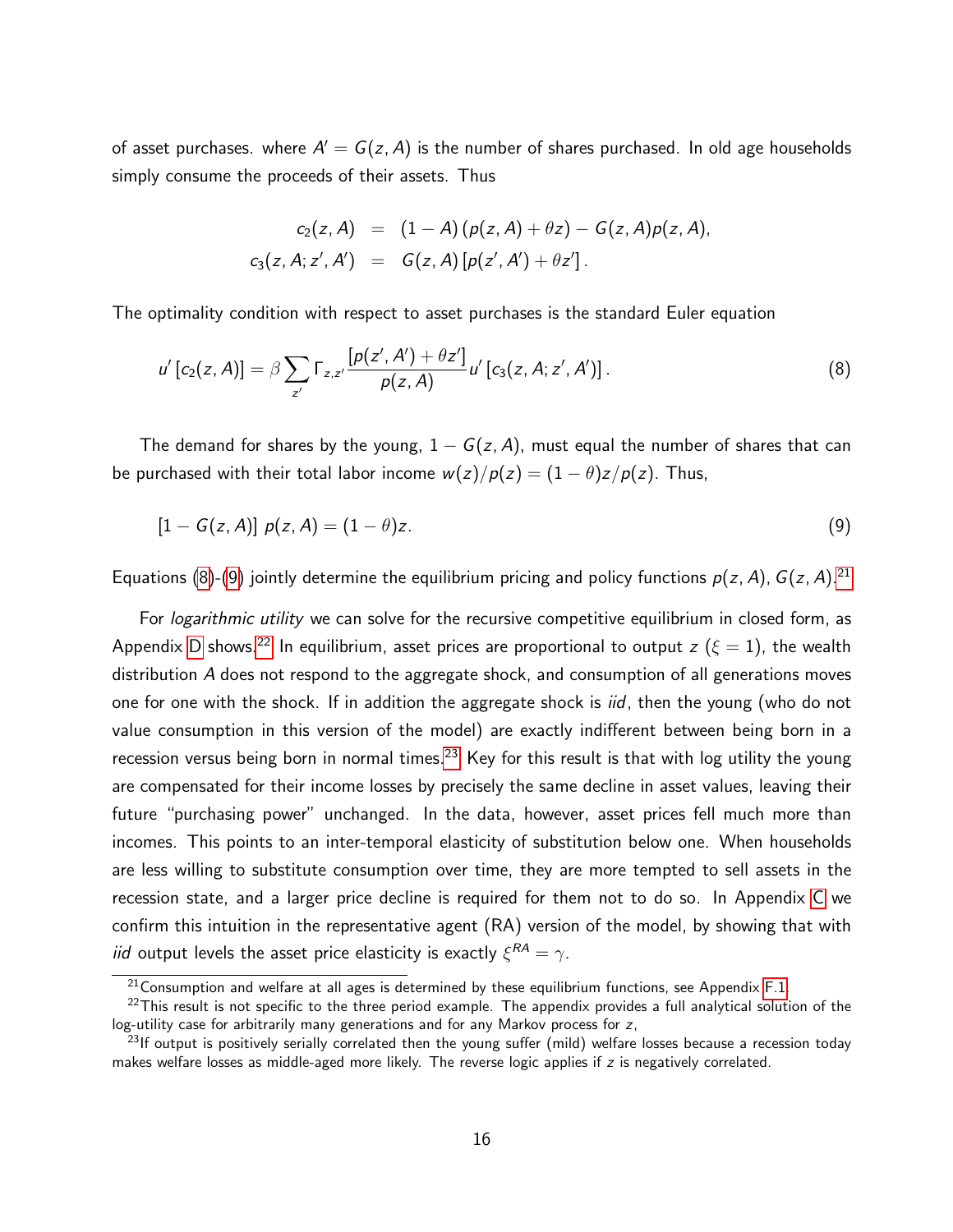For risk aversion  $\gamma\neq 1$  the recursive competitive equilibrium has to be solved numerically. We choose parameter values for  $(\beta, \theta)$  and the stochastic process for z consistent with the calibration of the full model in the next section, and display results for various values of  $1/\gamma$ , the key determinant of asset price volatility.<sup>[24](#page-0-0)</sup> The left panel of Figure [1](#page-17-0) plots the elasticity of asset prices to output,  $\xi$  against A, for  $\gamma \in \{0.4, 1, 4.24, 8\}.$ 



<span id="page-17-0"></span>

This figure highlights two key findings. First, the lower is the IES,  $1/\gamma$ , the larger is the fall in asset prices, relative to output, in the recession. With  $\gamma = 1$ , asset prices move exactly one for one with output, independent of the wealth distribution, a property we establish analytically in Appendix [D.](#page-62-0) Suppose that  $\gamma > 1$ , implying a lower IES. If asset prices were to fall only as much as output in the recession, relative to the log-case the middle aged would want to sell more stocks in the recession because they now care more about a smooth consumption profile. But since the middle aged can only sell shares to young, price-inelastic buyers, the price must fall more than in the log-case. Second, the size of asset price movements depends on the wealth distribution A when preferences are not logarithmic. When households are relatively unwilling to tolerate consumption fluctuations over time (i.e.  $1/\gamma < 1$ ) a larger share of wealth in the hands of the middle-aged (a smaller  $A$ ) translates into greater middle-aged exposure to asset price movements, larger middle-aged asset sales, and thus a larger asset price elasticity  $\xi$ .

 $^{24}$ Specifically, we choose  $\theta=0.3017$ , and a twenty-year time discount factor  $\beta=\left[\Pi_{i=1}^J\beta_i\right]^{2/5}$  (where the  $\beta_i$ are the calibrated age-dependent ten-year time discount factors for the full model). The output loss between normal times and recessions pins down  $z_r / z_n$  and is calibrated to 9.84%. Since theoretical asset pricing results for the representative agent model and the two-period OLG model alluded to above can only be established with *iid* shocks, we focus here on this case, and also assume that the two states  $z_n$  and  $z_r$  are equally likely.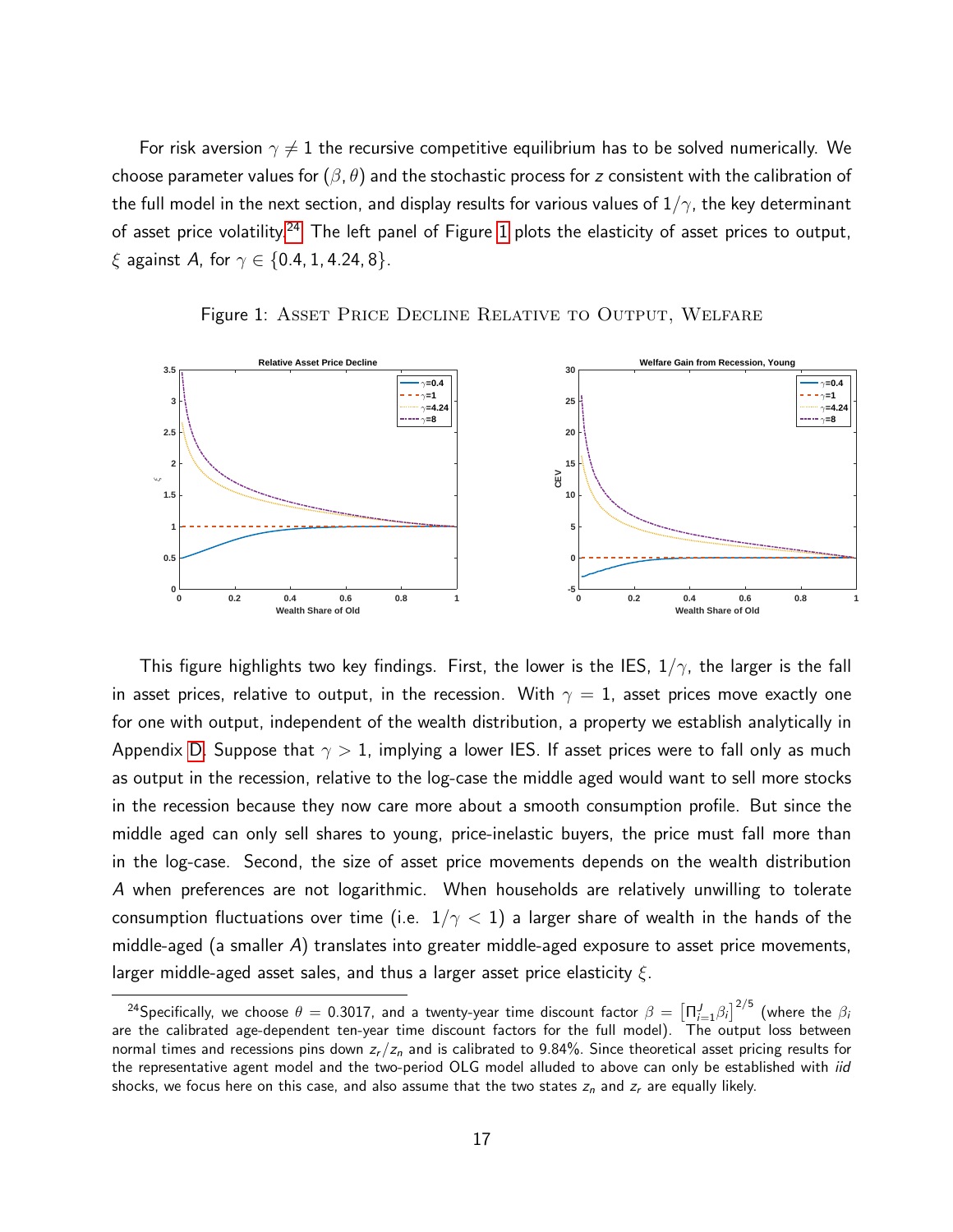Note that for  $\gamma = 4.24$ , the calibrated value below, the elasticity of asset prices to output is  $\xi = 1.3$  for a wealth distribution ( $A = 0.42$ ) emerging after a long spell of high output. Thus, the asset price elasticity in the three-generation OLG model is lower than in the RA model. Our six-generation quantitative model will generate an intermediate value of  $\xi = 2.72$ .<sup>[25](#page-0-0)</sup>

The welfare consequences for young generations of starting their lives in a recession, relative to an expansion, are displayed in the right panel of Figure [1.](#page-17-0) Welfare is measured as the percentage increase in consumption in all periods of a household's life that a household born in normal times would require to be indifferent to being born in a recession. Positive numbers therefore reflect welfare *gains* from a recession. We observe that the welfare consequences of recessions for the young mirror the elasticity of asset prices to output (left panel), confirming that this elasticity (which in turn is determined by the IES) is the crucial determinant of how welfare losses are distributed across generations. For example, when  $\gamma = 4.24$  and  $A = 0.42$ , the young experience welfare gains from the recession worth 2.69% of lifetime consumption.

The purpose of the simple model was to demonstrate the crucial role of the desire of middle-aged asset owners to smooth consumption through the recession, as measured by the IES. It showed that, because of favorable asset price movements, the youngest generation might experience welfare gains from a recession. However, this example stacks the deck in favor of obtaining favorable welfare consequences for the young. First, the young do not value consumption and thus are not directly affected by a decline in *current* aggregate consumption. Second, the labor income decline of the young is no larger than the decline in aggregate income. Third, the middle-aged have no labor income and hold no safe assets, forcing them to bear a disproportionate share of the burden of the recession. To relax these assumptions we now use a realistically calibrated version of the model to deliver estimates of the distribution of welfare consequences from the Great Recession. In this version of model the life-cycle profiles for labor income and wealth are calibrated to match those observed in the 2007 SCF, and the model Great Recession features realistic age-dependent declines in labor income. Households value consumption in all periods of their lives, and all generations make consumption-savings as well as portfolio decisions.

## <span id="page-18-0"></span>5 Calibration

We think of a model period as being 10 years. Agents are assumed to enter the economy as adults and live for  $I = 6$  periods. The set of parameters characterizing households are risk aversion  $\gamma$ ,

<sup>&</sup>lt;sup>25</sup>In Appendix [E](#page-67-0) we show in a two period OLG model, as long as the IES  $1/\gamma$  is smaller than one,  $1 < \xi^{2OLG} <$  $\xi^{RA} = \gamma$ .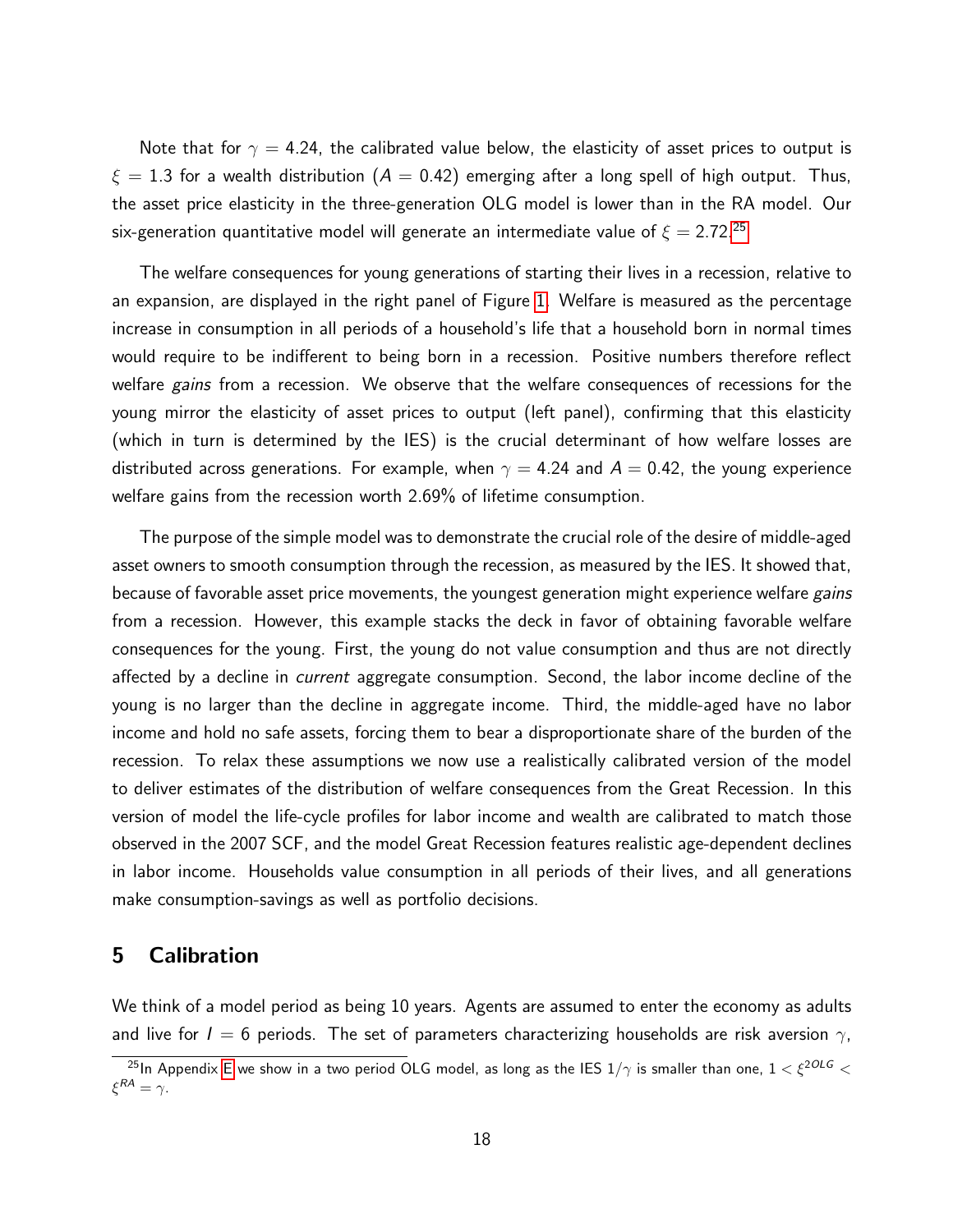the life-cycle profile for discount factors  $\{\beta_i\}_{i=2}^I$ , and the parameters governing labor endowments over the life-cycle profile  $\{\varepsilon_i(\pmb{z})\}_{i=1}^I.$  The parameters defining capital's share of income and the partition of this income between bond and stockholders are  $\theta$  and B. The technology parameters are the support  $Z$  and transition probability matrix  $\Gamma$  for the aggregate productivity shock z.

Our broad calibration strategy is to calibrate the aggregate endowment process  $(Z, Γ)$  directly from aggregate time series data and to select  $(\theta, B)$  such that the model reproduces the empirically observed average portfolio share of risky assets and the aggregate wealth to income ratio in the 2007 SCF. We choose the life cycle profiles  $\{\beta_i,\varepsilon_i(z)\}$  so that the model-implied life cycle profiles for labor earnings and net worth align with their empirical 2007 counterparts. Finally we set  $\gamma$  so that the decline in asset prices (relative to the fall in per capita income) in a model Great Recession matches that observed in the data. All parameter values are reported in Table [5](#page-19-0) below. We now turn to the details of how these values are chosen.

| Preferences and Technology |           |                        |                 |                           |  |  |
|----------------------------|-----------|------------------------|-----------------|---------------------------|--|--|
| $\theta = 0.3017$          |           | $B = 0.0699$           |                 |                           |  |  |
|                            |           | Aggregate Risk         |                 |                           |  |  |
| 1.0000                     |           | 0.835                  | 0.165           | 0.000                     |  |  |
| 0.9016                     |           | 0.793                  | 0.000           | 0.207                     |  |  |
| 0.7109                     |           | 1.000                  | 0.000           | 0.000                     |  |  |
|                            |           | Age Varying Parameters |                 |                           |  |  |
| Age i                      | $\beta_i$ | $\varepsilon_i$ (%)    | $\lambda_i$ (%) | $\Delta\varepsilon_i$ (%) |  |  |
| $20 - 29$                  | 1.00      | 75                     | 136             | $-14.3$                   |  |  |
| 30-39                      | 1.19      | 99                     | 140             | $-12.6$                   |  |  |
| 40-49                      | 1.10      | 123                    | 104             | $-10.3$                   |  |  |
| 50-59                      | 1.18      | 144                    | 92              | $-11.1$                   |  |  |
| 60-69                      | 1.09      | 110                    | 85              | $-6.0$                    |  |  |
| $70+$                      | 0.91      | 50                     | 79              | $-1.4$                    |  |  |

<span id="page-19-0"></span>Table 5: PARAMETERS

#### 5.1 Financial Market Parameters

We use a non stochastic version of the economy, in which the productivity shock is fixed at  $z = 1$ , to calibrate  $\theta$  and B. Let  $\bar{\lambda}$  denote the aggregate share of risky assets (stocks) in total household net worth. Let  $\bar{W}$  denote the aggregate wealth to labor income ratio. Thus,

<span id="page-19-1"></span>
$$
\bar{\lambda} = \frac{\bar{p}}{\bar{p} + \bar{q}B} \text{ and } \bar{W} = \frac{\bar{p} + \bar{q}B}{(1 - \theta)}\tag{10}
$$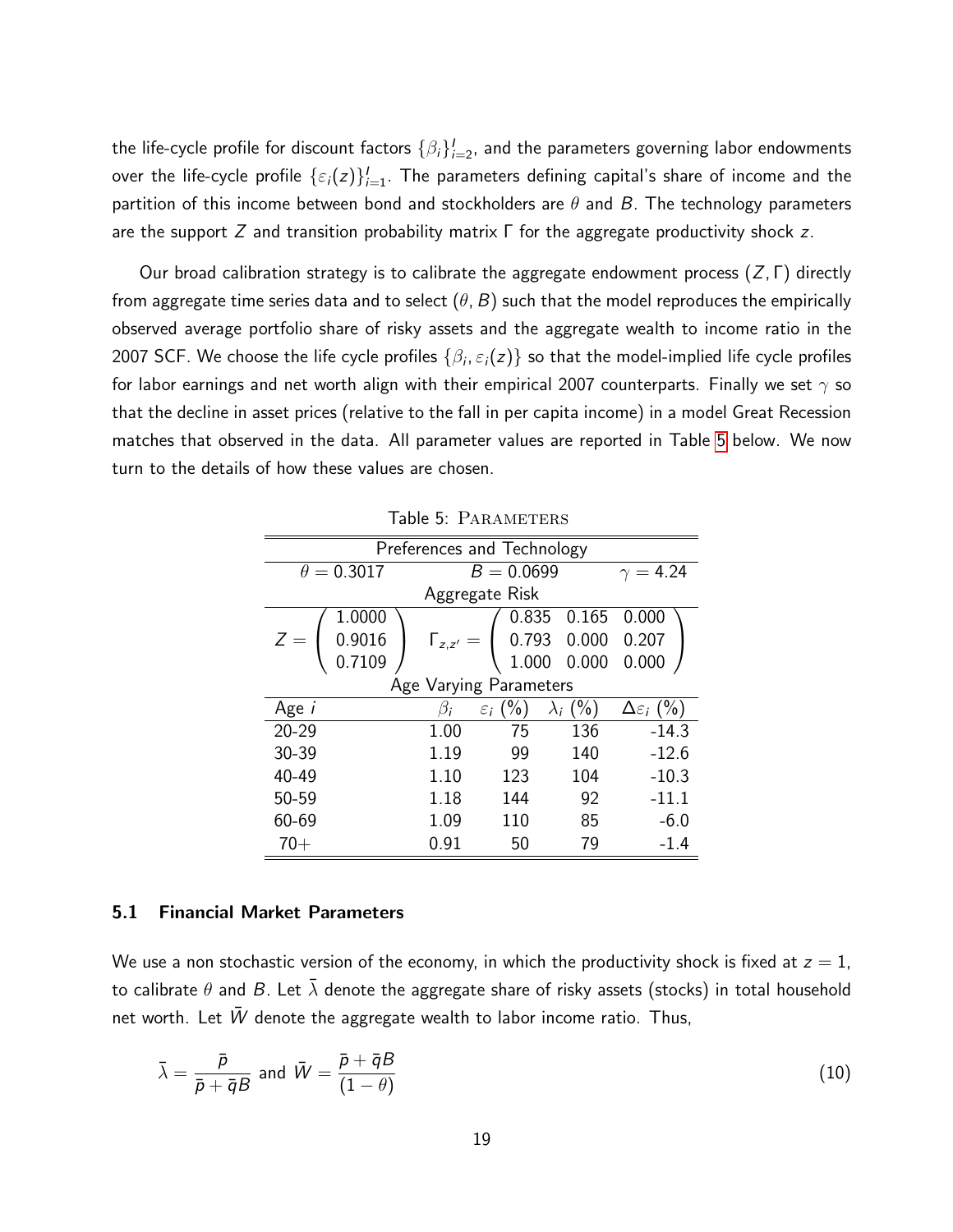where  $\bar{p}$  and  $\bar{q}$  are steady state stock and bond prices.

Let  $\bar{R} = 1/\bar{q}$  denote the steady state gross interest rate. In a non stochastic version of the model, the same interest rate  $\overline{R}$  must apply to both stocks and bonds for agents to be indifferent about an interior portfolio split. Thus,

$$
\bar{R} = \frac{1}{\bar{q}} = \frac{\bar{p} + \theta + \bar{q}B - B}{\bar{p}}.\tag{11}
$$

Given three empirical measures for  $\bar{\lambda}$  (where risky assets include real estate, as in the empirical section),  $\bar{W}$ , and  $\bar{R}$ , equations [10](#page-19-1) and [11](#page-20-0) can be used to solve for  $\bar{p}$ , B, and  $\theta$ . From the 2007 SCF we measure  $\bar{\lambda}$  and  $\bar{W}$  by averaging across age groups.<sup>[26](#page-0-0)</sup>

<span id="page-20-0"></span>
$$
\bar{\lambda} = 500.78/545.50 = 0.918
$$
  

$$
\bar{W} = 545.50/(10 \times 69.25) = 0.788
$$

For the interest rate  $\bar{R}$  we target an average weighted return across asset classes. [Piazzesi, Schnei](#page-50-9)[der, and Tuzel \(2007\)](#page-50-9) report real returns on safe and risky assets of 0.75% and 4.75% per annum, where the latter is the return on an equally weighted portfolio of stocks returning 6.94% and housing returning 2.52%. Given that our period length is 10 years, this implies

$$
\bar{R} = \bar{\lambda} \times 1.0475^{10} + (1 - \bar{\lambda}) \times 1.0075^{10} = 1.5485.
$$

Collectively, these values for  $\overline{\lambda}$ ,  $\overline{W}$ , and  $\overline{R}$  imply that  $\theta = 0.3017$  and  $B = 0.0699$ .

#### 5.2 Aggregate Shocks

The aggregate shock z takes one of three values:  $z \in Z = \{z_n, z_r, z_d\}$  The first state,  $z_n$ , corresponds to normal times. The second state,  $z_r < 1$ , is a Great-Recession-like state. The third state,  $z_d < z_r$  is a Great-Depression-like state. We wish to stress that since we think of shallow and short recessions as occurring within "normal times," our model is not designed to explain standard business cycle frequency asset price movements.

We normalize  $z_n = 1$ . We then set  $z_r$  so that transitioning from the normal to the recession

 $^{26}$ In our model, each age group is assumed to be of equal size. Thus, given that we will later seek to replicate earnings and net worth for each age group, the appropriate aggregate targets are unweighted averages across age groups. Because these age groups are not of exactly identical size in the SCF, these aggregate targets do not correspond exactly to SCF population averages, but the differences are small.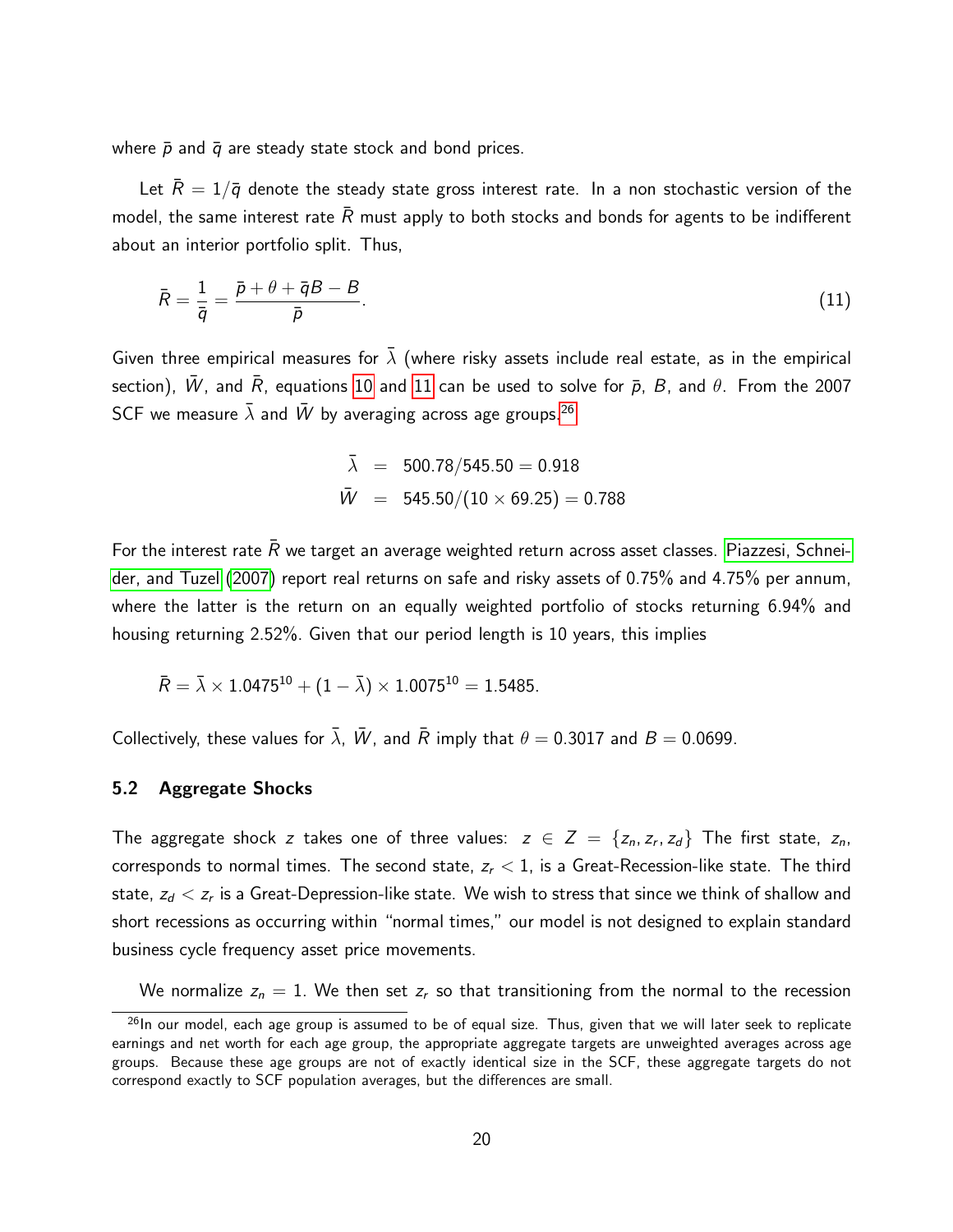state involves an output decline of 9.84%. This is the size of the decline in real GDP per capita observed in the US during the Great Recession, defined as the deviation of actual GDP per capita from trend, where we average the deviation over the 20 quarter period 2009Q1-2013Q4, and where trend GDP per capita grows at a constant  $2\%$  rate from  $2007Q2$ .<sup>[27](#page-0-0)</sup> Recall that we have measured asset price declines in the same way: in real terms, relative to a 2% trend, and averaging losses (relative to 2007Q2) over the same 20 quarter window. We average output and asset price declines over 20 quarters to filter out transitory quarter-to-quarter fluctuations: recall that a period in our model is 10 years. We set  $z_d$  so that output in the disaster state is 28.9% below normal, the average deviation of GDP per capita from trend over the 5 year period  $1932$ -1936.<sup>[28](#page-0-0)</sup>

Since large recessions are rare events, there is limited empirical evidence to identify transition probabilities. To reduce the number of free parameters, we impose four restrictions on the transition probability matrix Γ. We assume that (i) the recession state can only be reached from the normal state ( $\Gamma_{r,r} = \Gamma_{d,r} = 0$ ), (ii) the disaster state can only be reached from the recession state ( $\Gamma_{n,d} =$  $\Gamma_{d,d} = 0$ ). There are two remaining independent transition parameters, the probability of entering a Great Recession,  $\Gamma_{n,r}$ , and the probability that a Great Recession turns into a Great Depression  $\Gamma_{r,d}$ . We set these transitions to target estimates of the fraction of time the US economy is in Great-Recession-like and Great-Depression-like states. We estimate these unconditional probabilities using the long-run data from Maddison on GDP per capita over the period 1800 to 2010 (see [The](#page-50-10) [Maddison Project 2013\)](#page-50-10). Let  $\Delta_t$  denote the deviation of GDP per capita from trend in year t. We set two thresholds  $\kappa_r < 0$  and  $\kappa_d < \kappa_r$ , and define the US economy as being in the recession state in year  $t$  if  $\Delta_t\,\in\,[\kappa_d,\kappa_r]$  and as being in the disaster state if  $\Delta_t\,<\,\kappa_d.$  Deviations are relative to a Hodrick-Prescott trend, with smoothing parameter  $\omega = 6.25$  as advocated by [Ravn](#page-50-11) [and Uhlig \(2002\)](#page-50-11) for annual data. We set  $\kappa_r = -2\%$  and  $\kappa_d = -7\%$ . These threshold choices are guided by the goals of making the recession states relatively rare, so that the economy is mostly in normal times, while ensuring that the Great Recession counts as a recession, and the Great Depression counts as a disaster.<sup>[29](#page-0-0)</sup> Given these thresholds, the US economy has historically been

<sup>&</sup>lt;sup>27</sup>The average annual growth rate of US GDP per capita from 1969Q1 to 2007Q2 is 1.98 percent (NIPA, Table 7.1). We assume that both GDP per capita and asset prices are on trend in 2007Q2, which we take to be the date of the 2007 SCF survey. Recall that this survey is our baseline for measuring the Great Recession decline in household net worth.

 $^{28}$ Here we set the constant trend growth rate equal to the average annual growth rate of US GDP per capita from 1929 to 1969, which is 2.50 percent. We assume the economy is on trend in 1929.

<sup>&</sup>lt;sup>29</sup>The maximum deviation relative to trend during the Great Recession is  $-2.7\%$  in 2009 and the maximum deviation during the Great Depression is −8.6% in 1933. These declines are much smaller than the declines relative to a constant growth trend reported above because the HP filter removes a lot of variance from the data. For this reason we do not use HP-filtered data to calibrate the size of aggregate shocks – doing so would greatly understate the welfare consequences of the Great Recession. At the same time, however, we have not used a linear filter over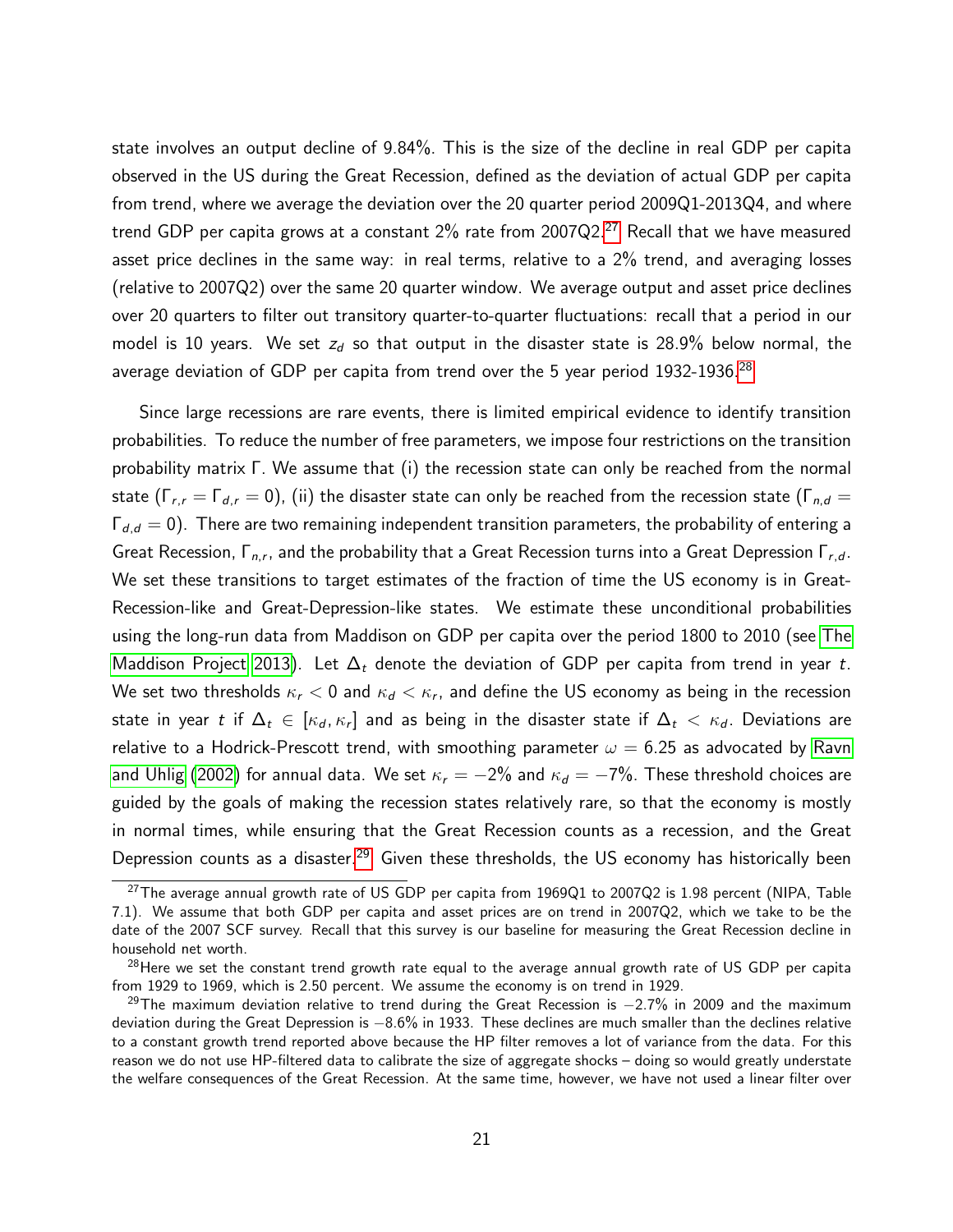in the recession state  $13.74\%$  of the time (29 years out of 211), and in the disaster state 2.84% of the time (6 years out of 211). These two unconditional probabilities translate to the transition probabilities reported in Table [5:](#page-19-0)  $\Gamma_{n,r} = 0.165$  and  $\Gamma_{r,d} = 0.207$ .

This output process has the property that model Great Recessions are large, rare events. Given a 10 year period length, the expected duration of a period of normal productivity is  $10/0.165 =$ 60.6 years. Second, risk is highest in the recession state, when the economy either recovers or deteriorates further. In particular, there are two types of model recessions. The first, accounting for 79.3% of all recessions, lasts for 10 years and does not involve a disaster. The second type, accounting for the remaining 20.7%, lasts for 20 years in total, with 10 years of recession followed by 10 years in the disaster state. Third, our stationary process for output necessarily implies negative serial autocorrelation for 10 year output growth rates. The implied serial correlation is −0.41, and the standard deviation of output growth (annualized and in percent units) is 0.88. The corresponding statistics from the Maddison data for the 1800 to 2010 period are −0.47 and 1.46. Thus, the negative serial in growth rates that is a feature of our output process is also apparent in historical US data. The fact that our process generates less growth rate volatility than observed empirically reflects the fact that the data feature frequent small fluctuations in addition to the large, rare recessions that are the only source of volatility, and the key focus, of the paper.

The stochastic output process we deduce from the data and which is the key driver of our asset pricing and welfare results shares important qualitative features with the processes estimated in the recent empirical and asset pricing literature on consumption disaster risk. Most closely related to ours is probably the paper by Nakamura, Steinsson, Barro, and Ursá (2013). These authors estimate a rich statistical model for consumption disasters. In their model, a persistent Markov process determines whether or not the economy is in a disaster state. As long as the economy remains in the disaster state, consumption tends to decline, but when the disaster ends consumption gradually recovers towards a latent potential value. They estimate that potential consumption typically declines during a disaster, but does so more slowly than actual consumption. Thus, a significant portion of consumption losses during recessions is subsequently reversed. Even though our aggregate shock process is less rich than the one [Nakamura et al. \(2013\)](#page-49-13) estimate, a transition to the recession state in our model is qualitatively similar to the onset of a disaster in their model. In particular, in both models this is a time when uncertainty about the aggregate state is high. In our model this is the case because there now is a chance that the economy transits to the disaster state (or of course fully recovers) in the next period. Another important similarity is

the entire 211 year Maddison sample to define the cyclical position of the economy because doing so would conflate low frequency changes in trend growth with cyclical fluctuations.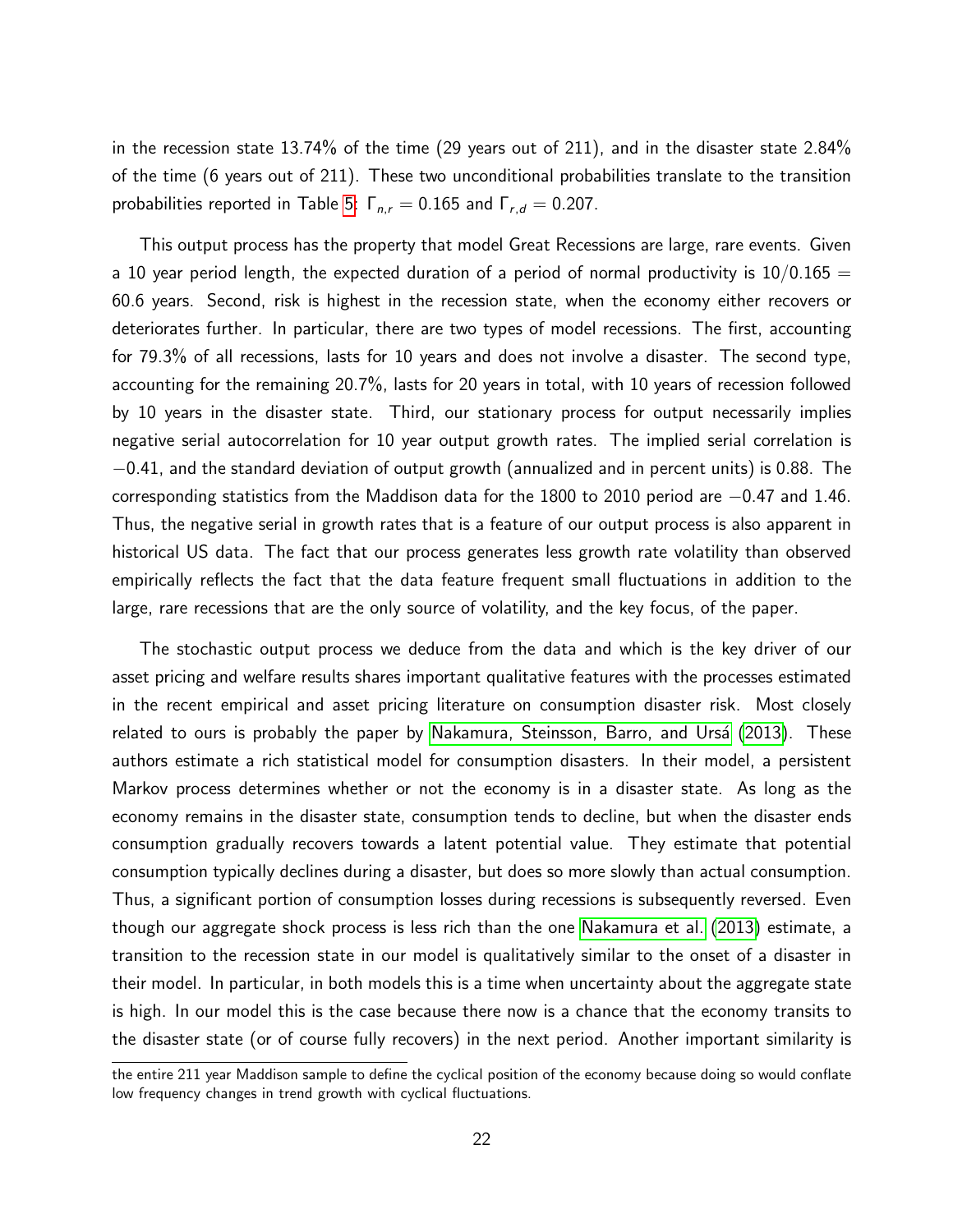that in both models, negative shocks are not fully permanent, in contrast to models which specify a difference-stationary processes for output.<sup>[30](#page-0-0)</sup> We return to discuss the implications of modelling output as a level- versus a difference-stationary process in Section [7.1.](#page-42-1)

#### 5.3 Intertemporal Elasticity of Substitution

The simpler version of the model explored in Section [4](#page-14-0) indicated that the curvature parameter  $\gamma$ strongly influences the size of equilibrium asset price fluctuations. Given our isoelastic utility specification,  $\gamma$  plays two roles. First,  $1/\gamma$  is the inter-temporal elasticity of substitution. In a recession, given positive expected income and consumption growth, the desire to smooth consumption intertemporally tends to drive asset prices down, and the price decline will be larger the larger is  $\gamma$ . Second,  $\gamma$  determines households' aversion to risk. When the economy enters the recession state, risk increases, and this will drive up the equilibrium equity premium. Thus, when the economy enters the recession state, we should expect the price of safe bonds to fall by less than the price of risky stocks. We set the baseline value for  $\gamma$  so that a model recession replicates the decline in aggregate household net worth observed during the Great Recession. The decline in mean real household net worth relative to trend from 2007Q2, measured as the average deviation from trend over the period 2009Q1 to 2013Q4, was 26.8%. Thus, the decline in asset prices associated with the recession was  $26.77/9.84 = 2.7$  times as large as the decline in output over the same period. The model replicates this asset price decline exactly at  $\gamma = 4.24$ .<sup>[31](#page-0-0)</sup>

#### 5.4 Life-Cycle Profiles

We set the life-cycle labor endowment profile  $\{(1-\theta)\varepsilon_i(z_n)\}_{i=1}^I$  equal to the empirical 2007 SCF life-cycle profile for labor income, as described in Section 2. The life-cycle profile  $\{\beta_i\}_{i=2}^I$  are chosen so that the nonstochastic version of the model generates the 2007 SCF life-cycle profile for net worth, given the other determinants of life-cycle saving: the elasticity parameter  $\gamma$ , the profile for earnings, and the interest rate  $\overline{R}$ . In particular, note that household budget constraints in the

<sup>&</sup>lt;sup>30</sup>However, a typical [Nakamura et al.](#page-49-13) [\(2013\)](#page-49-13) disaster does have a small permanent component, while recessions in our model are long lasting, but do not change trend output in the very long run.

<sup>&</sup>lt;sup>31</sup>Estimates for the intertemporal elasticity of substitution  $1/\gamma$  vary significantly, from values close to zero when estimated from macro data (see, e.g., Hall 1988) to values that can be above one when estimated from micro data on specific samples of households that are stockholders (see, e.g., Vissing-Jorgensen and Attanasio 2003). A value of  $1/\gamma = 1/4.24$  is consistent with most estimates from macro data, and micro data with samples representative of the US population.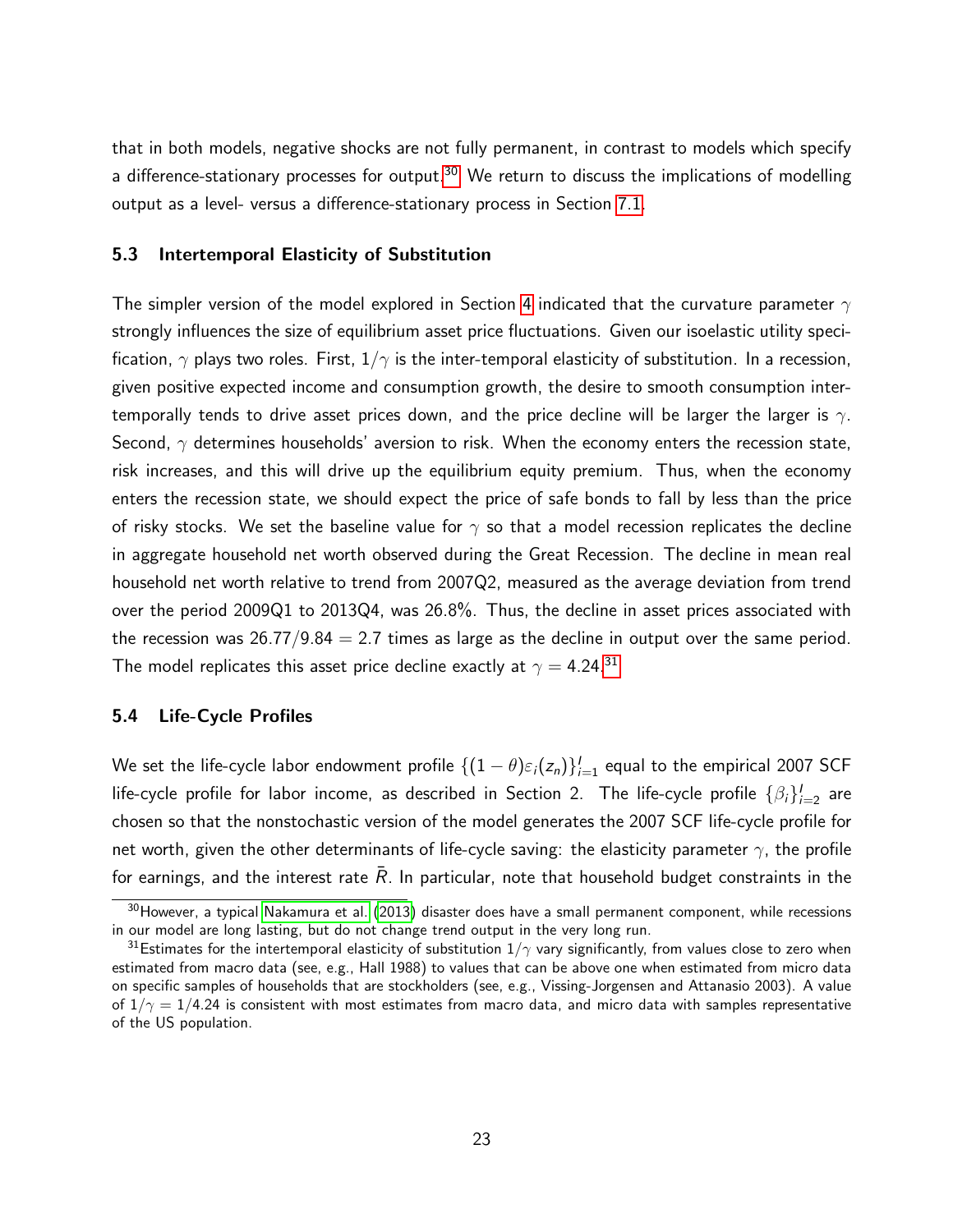deterministic version of the model can be written as

$$
c_i = (1 - \theta)\varepsilon_i + \bar{R}y_{i-1} - y_i \text{ for } i = 1, ..., l - 1
$$
  

$$
c_l = (1 - \theta)\varepsilon_l + \bar{R}y_{l-1},
$$

where  $y_i$  is total savings for age group  $i$  (net worth for age group  $i+1)$ . The youngest age group corresponds to households aged 20-29, and the sixth and oldest age group corresponds to households aged 70 and above. We measure  $\left\{ (1-\theta)\varepsilon_i \right\}_{i=2}^I$  as 10 times average annual labor income of age group  $i$ , and  $\left\{y_{i}\right\}_{i=1}^{l-1}$  as the average net worth of age group  $i+1$ . Because agents in our model enter the economy with zero initial wealth, we recategorize asset income for the youngest group in the SCF as labor income: thus, we set  $\bar{R} \mathsf{y}_0 = 0$  and set  $(1-\theta) \varepsilon_1$  equal to  $10$ times average annual labor income for the youngest group plus  $\bar{R}$  times the data value for  $y_0$ . We also set  $y_1 = 0$ , since the oldest group does not save in our model.

Given the sequences  $\{(1 - \theta)\varepsilon_i\}$ ,  $\{y_i\}$ , and R, the budget constraints imply a life-cycle consumption profile,  ${c_i}$ . This consumption profile can be used to back out the sequence of time discount factors that rationalizes the profile as reflecting optimal saving decisions.<sup>[32](#page-0-0)</sup>

We summarize all life cycle parameters in Table [5,](#page-19-0) including the (annualized) time discount factors  $\beta_i$  (with  $\beta_1$  normalized to 1), the life cycle profile of labor productivity  $\varepsilon_i$ , as well as the percentage declines of earnings by age in the Great Recession (see Section [5.5\)](#page-24-0) and the portfolio shares for the exogenous portfolio economy (see Section [5.6\)](#page-25-0). From the table we observe that  $\beta_i$  is generally larger than one. This reflects the fact that the data indicate strong growth in income and net worth over the life cycle between the 20-29 age group and the 50-59 age group. However,  $\beta_i$ should not be interpreted solely as capturing pure time preference: it also incorporates the effects of age variation in family size and composition on the marginal utility on consumption.

#### <span id="page-24-0"></span>5.5 Cyclical Declines in Earnings

We think of the age profile for labor income calibrated to 2007 SCF data (discussed above) as corresponding to the age profile for earnings in normal times  $\{\varepsilon_i(z_n)\}_{i=1}^I.$  We then measure the percentage decline in labor income by age group between 2007 and 2010, in order to estimate how

<sup>32</sup>In the nonstochastic version of the model, the household's intertemporal first-order condition implies that  $\bar{R}\beta_{i+1}=(c_{i+1}/c_i)^\gamma$ . Note that the consumption profile is derived directly from household budget constraints and is pinned down by the data on labor income, net worth, and returns. Thus, the consumption profile is independent of preference parameters. However, supporting this consumption profile as an equilibrium outcome requires the specific discount factor profile  $\{\beta_i\}$  we employ.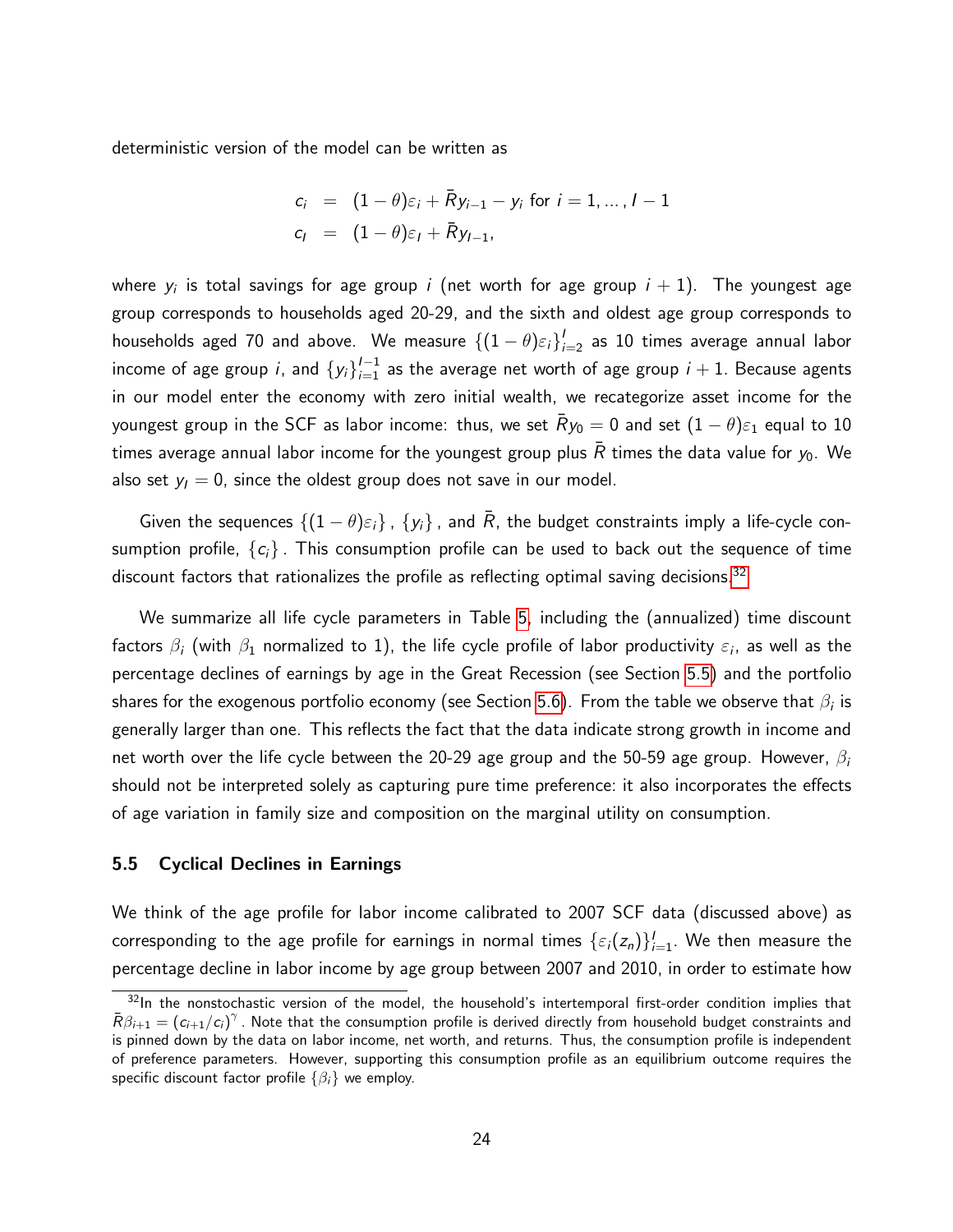recession-induced earnings losses are distributed across the age distribution. In principle, we could measure these declines directly in the SCF, but the SCF sample size is relatively small, making it difficult to precisely estimate age-group-specific earnings declines. We therefore turn to the much larger March CPS. We use the 2008 and 2011 survey years, containing data for income years 2007 and 2010. Our CPS measure of nonasset income is conceptually close to the SCF measure of labor income we used to calibrate the life-cycle profile for model earnings. This measure includes all CPS income components except for dividends, interest, rents, and one-third of self-employment income. The SCF and CPS life-cycle profiles for nonasset income align quite closely.

We construct the life-cycle profile for the recession state  $\{\varepsilon_i(\pmb{z}_r)\}_{i=1}^I$  by multiplying the normal state profile  $\{\varepsilon_i(\mathsf{z}_n)\}_{i=1}^I$  by the age-group specific percentage declines observed in the CPS, and then renormalizing so that average efficiency in the recession state is equal to one. The declines in earnings by age group fed into the model  $(z_r \varepsilon_i(z_r) - \varepsilon_i(z_n)) / \varepsilon_i(z_n)$  are shown in Table [5.](#page-19-0)<sup>[33](#page-0-0)</sup> As expected, the age-earnings profile shifts in favor of older generations in a recession, indicating larger earnings losses and larger potential welfare costs for the young.

Note that with a period length of 10 years, earnings losses are mechanically quite persistent in our model, consistent with the empirical literature that studies labor market outcomes of young cohorts in deep recessions (e.g. [Kahn 2010,](#page-49-0) [Oreopoulos et al. 2012,](#page-49-1) and [Schwandt and von Wachter](#page-50-0) [2017\)](#page-50-0). [Kahn \(2010\)](#page-49-0) documents losses in earnings following the recession of the early 1980s lasting up to 15 years. [Schwandt and von Wachter \(2017\)](#page-50-0) find effects that persist until 10 years into the labor market. For a moderate recession that raises unemployment 3 percentage points, they report a loss of cumulated earnings for labor market entrants of 60% of annual earnings. The loss we impose in our calibration (for the Great Recession in which the unemployment rate rose 6 percentage points) is 143% of annual earnings (see Table 5), a number that accords well with their estimates.

#### <span id="page-25-0"></span>5.6 Calibration with Exogenous Portfolios

In our baseline model, agents choose both how much to save and how to divide savings between stocks and bonds. We also consider an alternative version of the model in which savings is a choice, but in which the portfolio split is exogenous. In this version, we introduce as new parameters agevarying portfolio splits  $\{\lambda_i\}_{i=1}^I$ , which we set equal to the age-group-specific shares of risky assets in net worth in the SCF (see Table [2,](#page-6-0) reproduced in Table [5\)](#page-19-0). All other parameter values are

 $33$ The differentials across age groups are similar when considering a much narrower measure of labor income that only includes wage and salary income.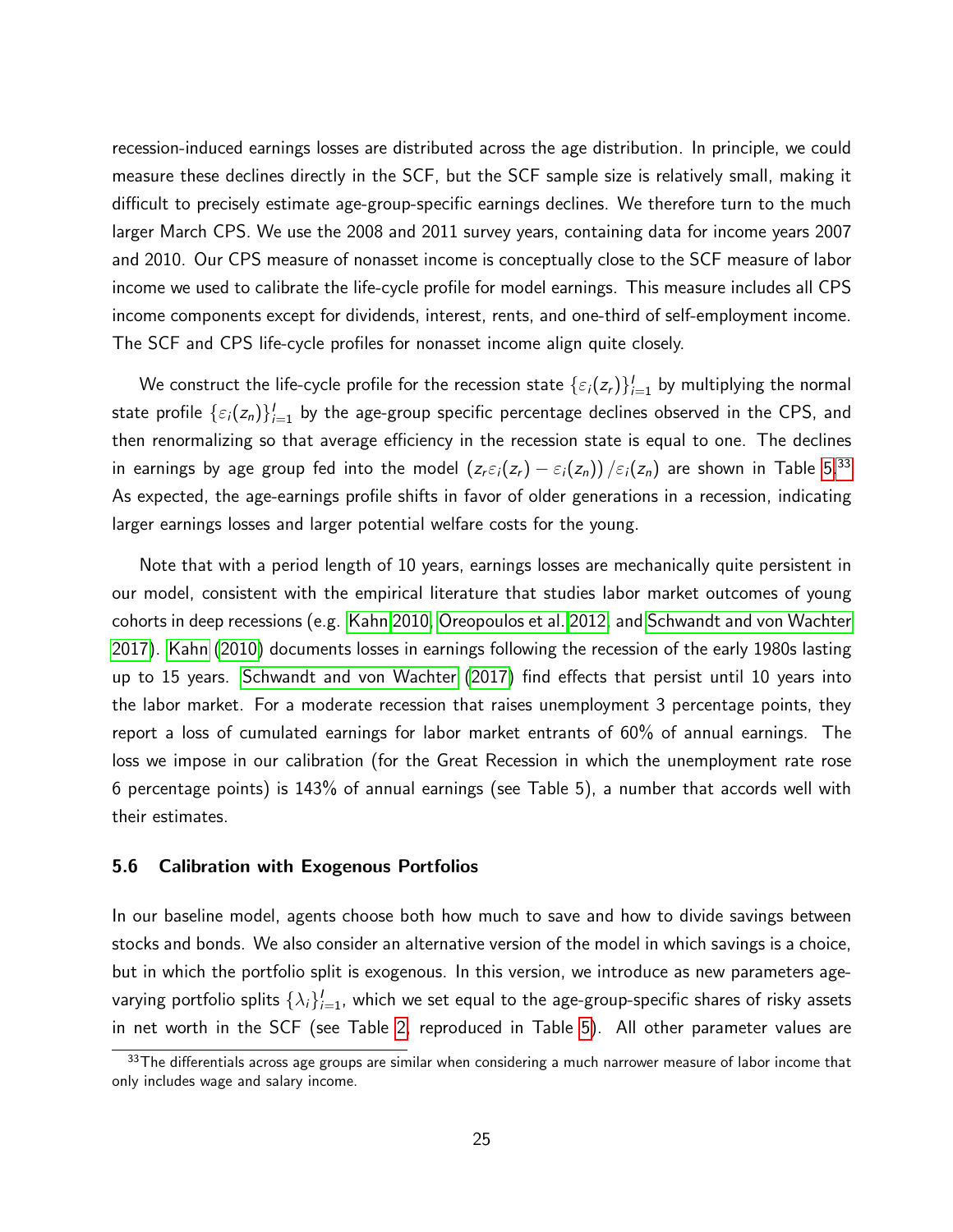identical to the baseline model.

Note that the nonstochastic versions of the models with exogenous and endogenous portfolios are identical. In particular, absent aggregate shocks, agents in the model are indifferent about which portfolio mix to hold, and thus any allocation of stocks and bonds across age groups  $$ including the one observed in the data – is an equilibrium. Once aggregate shocks are introduced, the two economies are of course no longer identical.

The advantage of the exogenous portfolios model, relative to the baseline, is that by forcing model agents to hold exactly the portfolios that actual households were holding in 2007, we generate a very realistic distribution of capital losses across age groups in a simulated model recession. The disadvantage of the exogenous portfolios approach is that it limits the ways in which agents can hedge aggregate risk ex ante, and the ways they can respond to shocks ex post. $34$ 

# <span id="page-26-0"></span>6 Results for the Benchmark Economy

The calibration procedure just described delivers realistic life-cycle profiles for earnings and net worth. The calibration also ensures that when the shock resembling the Great Recession hits, it generates realistic declines in labor earnings and in aggregate asset values. These are necessary ingredients for our model to serve as a laboratory for studying the distributional effects of large recessions. Before exploring how the welfare costs of a recession vary by age, we first consider the model's implications for equilibrium asset price dynamics and for equilibrium portfolios.

#### 6.1 Asset Pricing Predictions for the Great Recession

Figure [2](#page-27-0) plots asset prices along a model simulation in which the sequence for aggregate productivity features a long period of normal times, a Great-Recession-like event in period zero, and a return to normal times in subsequent periods. From the perspective of private household expectations, such a return to normal times was likely, but not certain. The top panel of the figure indicates that the price of stocks falls by 29.2 percent when the recession strikes, while the price of bonds barely moves.<sup>[35](#page-0-0)</sup>

The fact that equilibrium bond prices remain largely constant reflects two offsetting economic

<sup>34</sup>In the exogenous portfolios model, one can generate equity premia of arbitrary size by appropriate choice of portfolio shares  $\{\lambda_i\}$  and/or outstanding bonds B.

<sup>&</sup>lt;sup>35</sup>Note again, as already discussed in the simple three-period model, that a low IES ( $\gamma > 1$ ) is crucial for the finding that risky asset prices move more than output. With a unitary elasticity (log-utility) Proposition [3](#page-62-1) in the appendix shows that the elasticity of asset prices to output is exactly equal to one.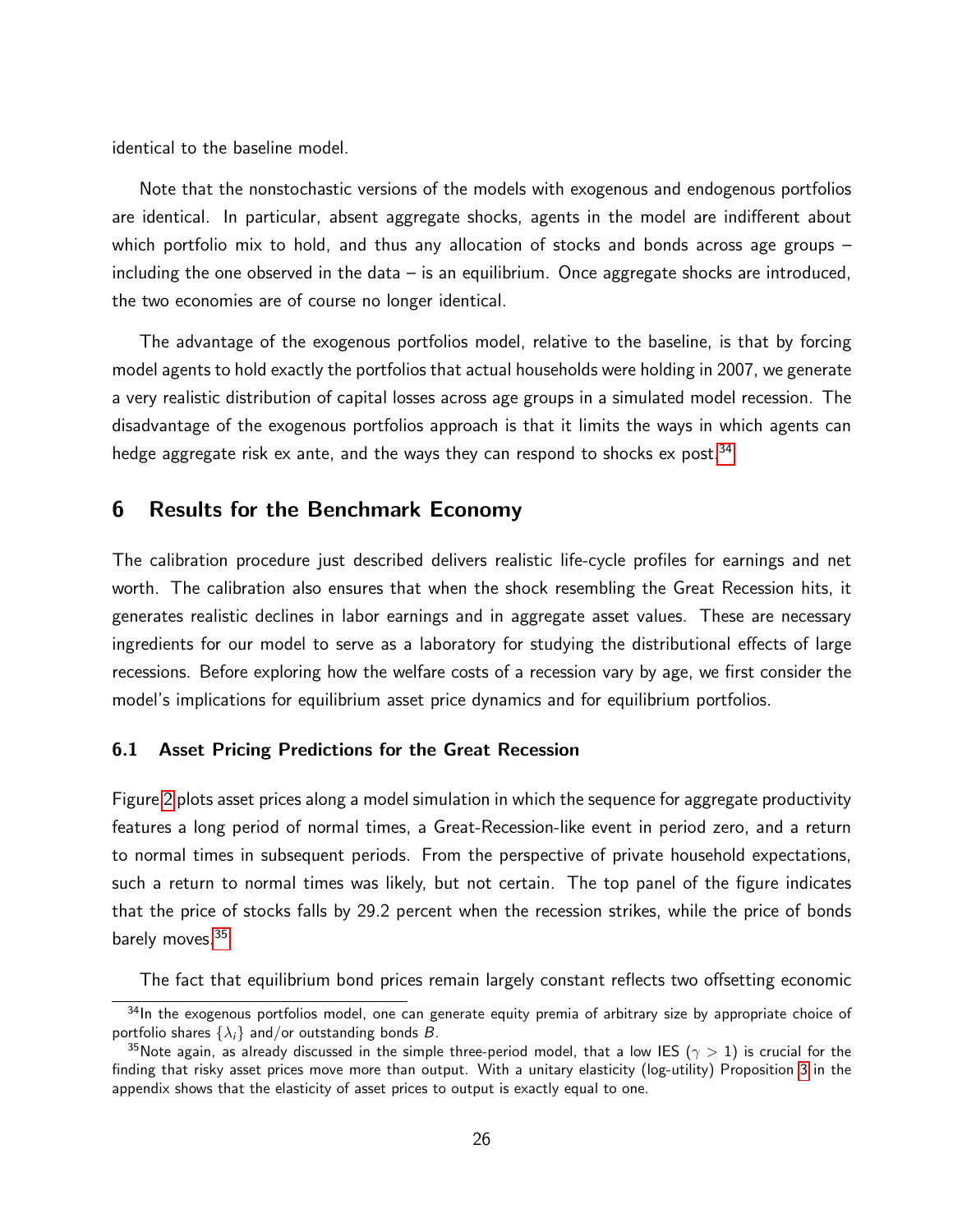forces. On the one hand, expected consumption growth is positive in the recession state, since with a 79.3 percent probability, output will recover in the next period. Positive expected consumption growth constitutes an incentive for households to borrow, which pushes up the risk free rate. On the other hand, conditional on being in the recession state, there is a 20.7 percent chance that the economy will fall into the disaster state. The fact that disaster risk is so salient in the recession state means that the precautionary motive to accumulate safe assets is strong, putting upward pressure on the price of safe assets and thus downward pressure on the risk free rate.

<span id="page-27-0"></span>



The bottom panel of Figure [2](#page-27-0) shows expected returns to stocks and bonds, on an annualized basis. The expected return to stocks always exceeds the expected return to bonds, indicating a positive equity premium.<sup>[36](#page-0-0)</sup> The equity premium jumps notably when the recession hits, because in the recession state there is a large positive covariance between future stock returns and future consumption. In particular, households worry about very low stock returns in the positive probability event that the economy transits to the consumption disaster state.<sup>[37](#page-0-0)</sup> Thus they require a large

 $36$ We discuss standard asset pricing implications of the model in Section [6.6.](#page-37-0)

 $37$ When the recession simulated in Figure [2](#page-27-0) is followed immediately by the disaster state, the stock price in the disaster state is 74.7 percent below its pre-recession value.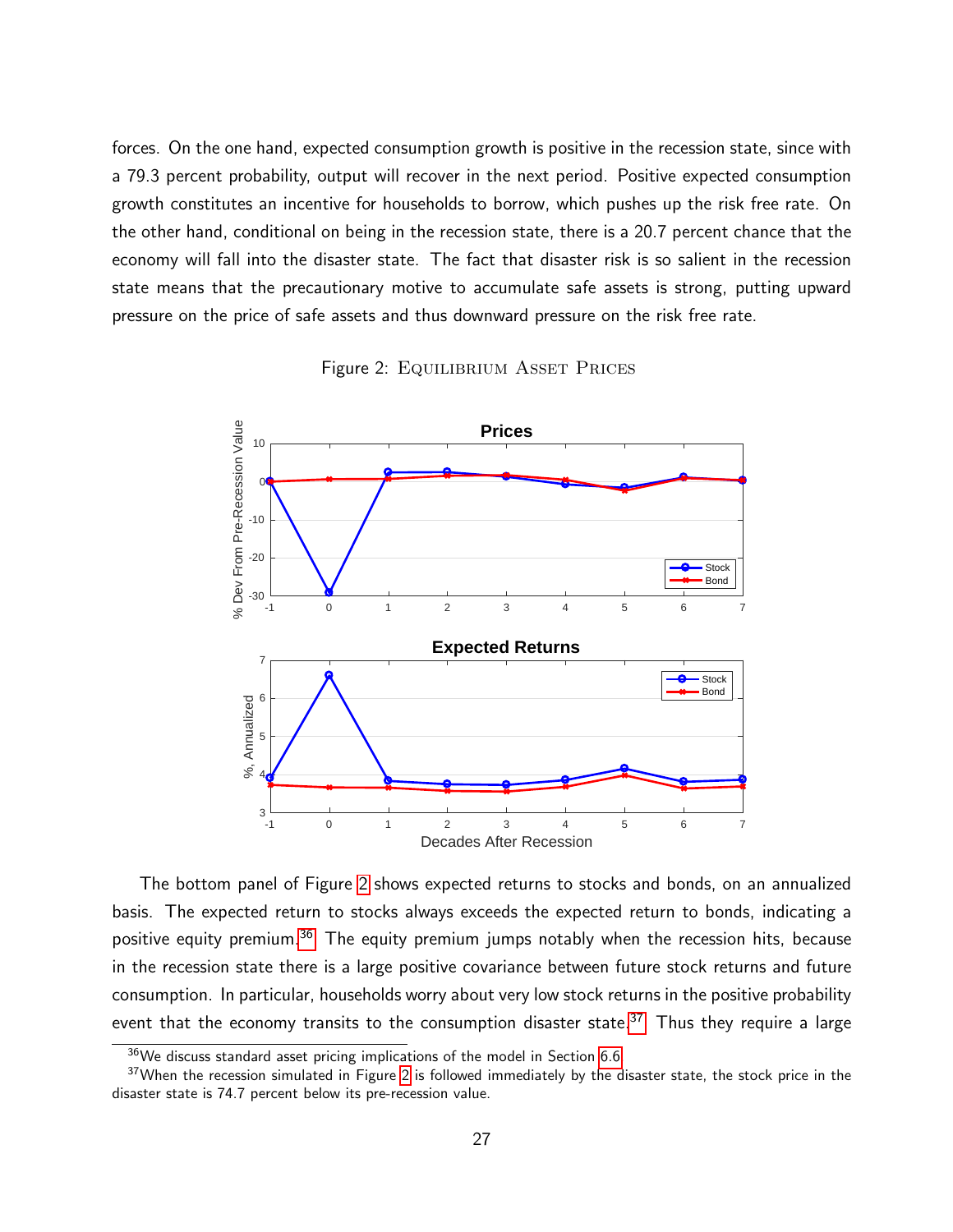risk premium to hold stocks in the Great Recession state.

To summarize, the decline in asset values in the model recession is driven by a sharp rise in the equilibrium risk premium depressing risky asset prices, and is not due to a rise in the equilibrium risk free rate. Is this model-based narrative for asset price dynamics consistent with the pattern observed empirically during the Great Recession? As documented in Section [2,](#page-4-0) the prices of risky assets – especially stocks and housing – fell sharply from mid 2007 to mid 2009. In contrast, and consistent with the model, the price of safe assets changed very little. For example, the yield on 10 year Treasury Inflation-Indexed bonds – perhaps the closest empirical proxy to the bond in our model – changed little between mid 2007 and mid 2009. $38$ 

In the recovery following the model recession, stock prices recover and overshoot their prerecession level. This reflects the endogenous dynamics of the wealth distribution. When the shock hits, older households, especially those in the 60–69 age group, sell additional assets to fund consumption. Thus, after the recession, a larger share of aggregate wealth is held by younger cohorts, who are net buyers of assets, while less is held by older sellers. This translates into higher net asset demand after the recession and, consequently, overshooting stock prices. As younger cohorts age, the wealth distribution gradually shifts back towards older cohorts, who are net asset sellers. Thus stock prices fall over time.

#### 6.2 Portfolio Implications

In the benchmark economy, households choose their asset portfolios optimally to hedge against earnings and asset return risk. Of course, since the underlying risk is aggregate in nature, endogenous portfolio choices can only achieve reallocation of this risk across different generations. Figure [3](#page-29-0) plots the fraction of total savings in stocks by age in the model, both in normal times and in the recession period, as well as the fraction of total savings in risky assets by age in the 2007 Survey of Consumer Finances. Consistent with the data, younger households in the model find it optimal to hold riskier asset portfolios than older households, resulting in a downward-sloping life-cycle profile for the risky portfolio share. For example, in normal times the youngest model age group has 220 percent of its savings in stocks, indicating a negative bond position equal to 120 percent of net worth, while the oldest model age group has a portfolio comprising 54 percent stocks and 46 percent bonds. The share of risky assets in total savings also declines with age in the SCF,

<sup>&</sup>lt;sup>38</sup>TIPS yields did fall more notably between mid 2009 and 2012, but this decline appears more secular than cyclical in nature. Absent the Great Depression state (and thus absent time-varying aggregate risk) risk-free returns in the model would counterfactually shoot up in the Great Recession state.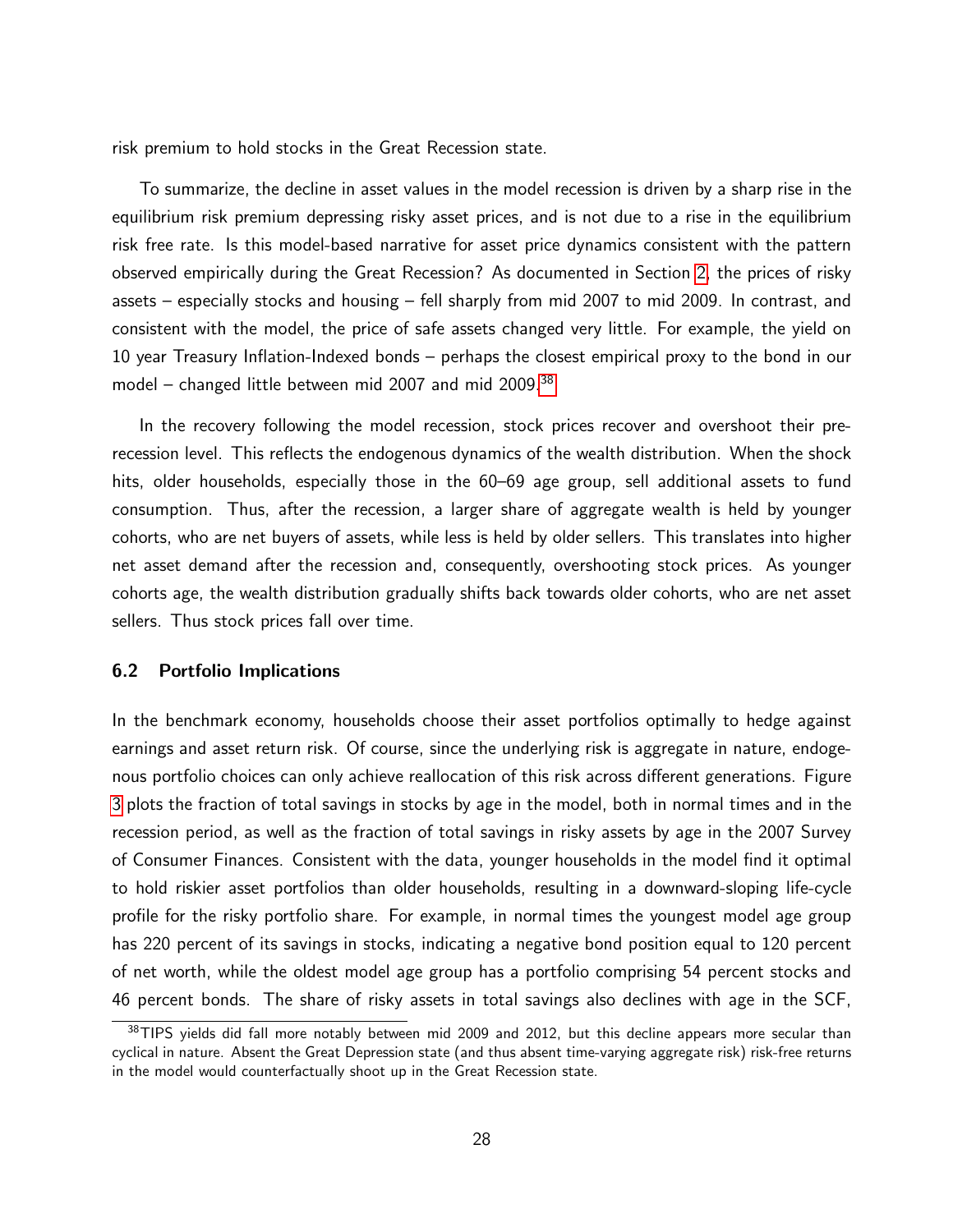indicating that the model offers a theoretical rationale for the observed tendency of households to shift towards safer portfolios as they age. However, the figure also shows that the age variation predicted by theory is more extreme than that observed in the data, with the young taking more leveraged positions, and the old holding correspondingly more bonds than is observed empirically.

<span id="page-29-0"></span>

Figure 3: PORTFOLIO SHARES IN RISKY ASSETS: MODELS AND DATA

Why do model households gradually adopt safer portfolios as they age? First, note that markets are sequentially complete given that there are two freely traded assets and two possible next period aggregate shock realizations  $z'$  conditional on each value for current output  $z^{39}$  $z^{39}$  $z^{39}$  Thus, all households *born prior to the recession* share consumption risk perfectly in the recession period.<sup>[40](#page-0-0)</sup> Recall that when the recession hits, stock prices fall by much more than output. Thus, younger households, who have little wealth relative to earnings, require a more leveraged portfolio to face the same consumption exposure to aggregate risk as older, wealthier households. $41$ 

As the economy falls into a recession, Figure 3 indicates that the age-risk profile flattens significantly, with the youngest households choosing to reduce leverage. The logic is that in the

 $39$ We exploit this fact in the computation of this version of the model; see Appendix [B.](#page-53-0)

<sup>&</sup>lt;sup>40</sup>This is shown in Figure [4,](#page-31-0) discussed below. Note that the OLG structure of the model prevents cohorts alive at a particular point in time from sharing aggregate risk with past or future generations.

 $41$  Note that with logarithmic preferences and symmetric earnings losses, prices fall exactly as much as output, human and financial wealth are therefore equally exposed to aggregate risk, and asset portfolios are age invariant (see Proposition [3](#page-62-1) in the appendix).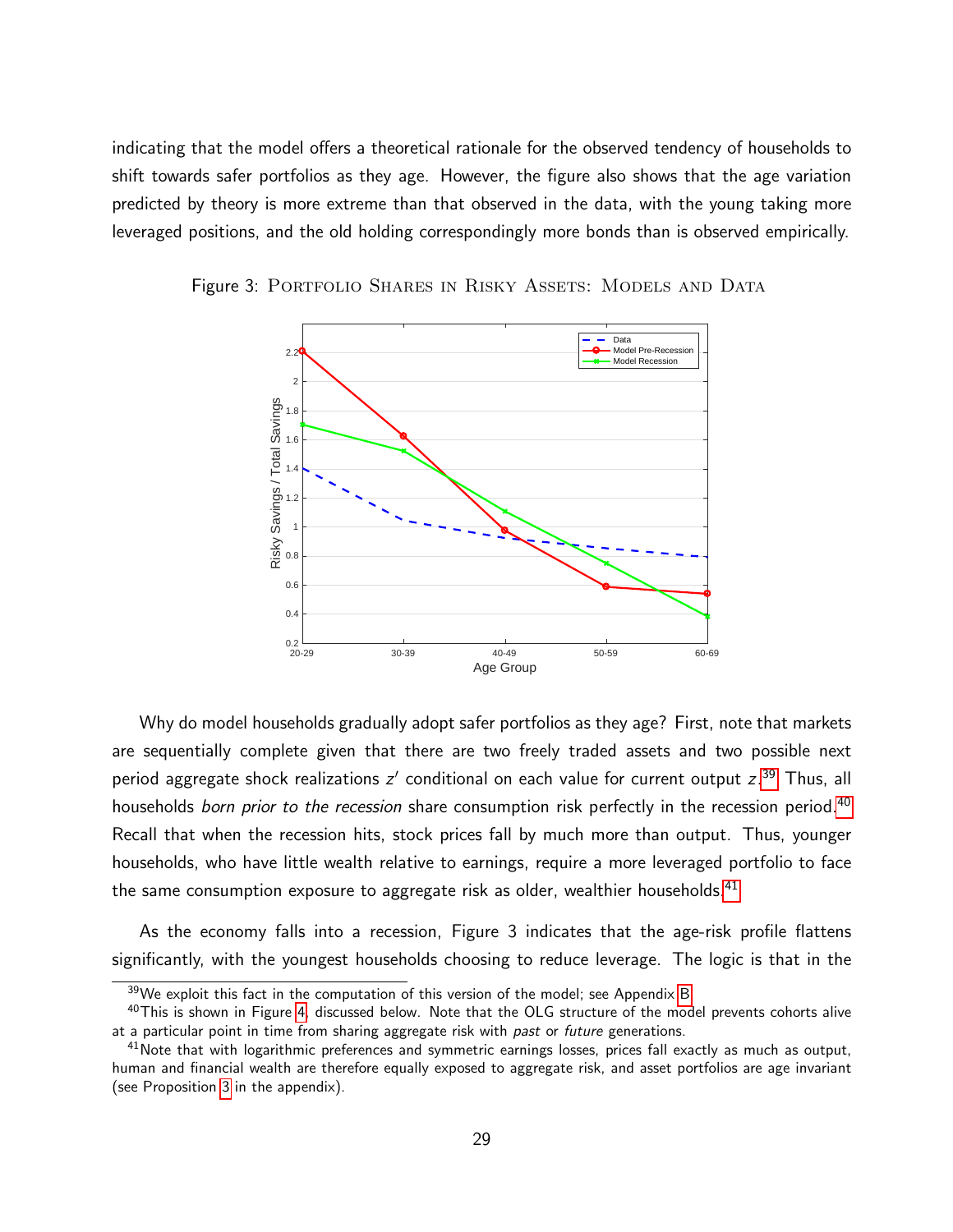model Great Recession, a Great Depression becomes possible, with an associated collapse in risky asset prices. This reduces the appetite of the young for risky assets. However, this group still holds the riskiest portfolios, and, as we will demonstrate in Sections 6.3 and 6.5, benefits from buying risky assets at temporarily depressed prices.

Overall, the age variation in portfolios in the model is somewhat larger than the age variation in the SCF. The reason is that stock prices fall very sharply in the recession state – by three times as much as output. Older households, who rely primarily on asset sales to finance consumption, would suffer disproportionate consumption losses if they did not hold a significant share of bonds in their portfolios. The flip side of the old holding a large position of bonds in equilibrium is that the young must take a significantly short bond position to clear the bond market.

It is possible that the discrepancy between the portfolio age-profile predicted by theory and the one observed in practice reflects economic forces absent in our model. Alternatively, it could be that leverage constraints prevent young households from debt-financing risky asset purchases on the scale that the theory predicts they would like to. The latter consideration is especially relevant for real estate, which is an important component of the stock of risky assets in the SCF data. In Section [6.4](#page-32-0) we will therefore study a version of the model with exogenous portfolios in which we force households to hold precisely the portfolios observed in the 2007 SCF. This will allow us to explore the importance of portfolio allocations prior to the Great Recession for the distribution of welfare losses by age from this large macroeconomic shock. We now document the magnitude of these losses for the benchmark economy.

#### <span id="page-30-0"></span>6.3 Welfare Losses from the Great Recession

Table [6](#page-31-1) reports the welfare consequences of a model Great Recession event. These numbers are computed assuming that the recession is preceded by a long period of normal times, with subsequent output realizations drawn from the distribution described in Section [5.](#page-18-0) Welfare is measured as the percentage change in consumption (in all states and over all remaining periods of life) under a no recession scenario needed to make households indifferent between the current aggregate state being  $z_n$  rather than  $z_r$ .

Each age group suffers welfare losses, but these losses are monotonically increasing in age and differ dramatically in magnitude. Whereas the oldest cohort loses 10.0 percent of remaining lifetime consumption, the youngest cohort – the 20 year olds who become economically active in the recession period – experience only moderate welfare losses of 1.1 percent of lifetime consumption,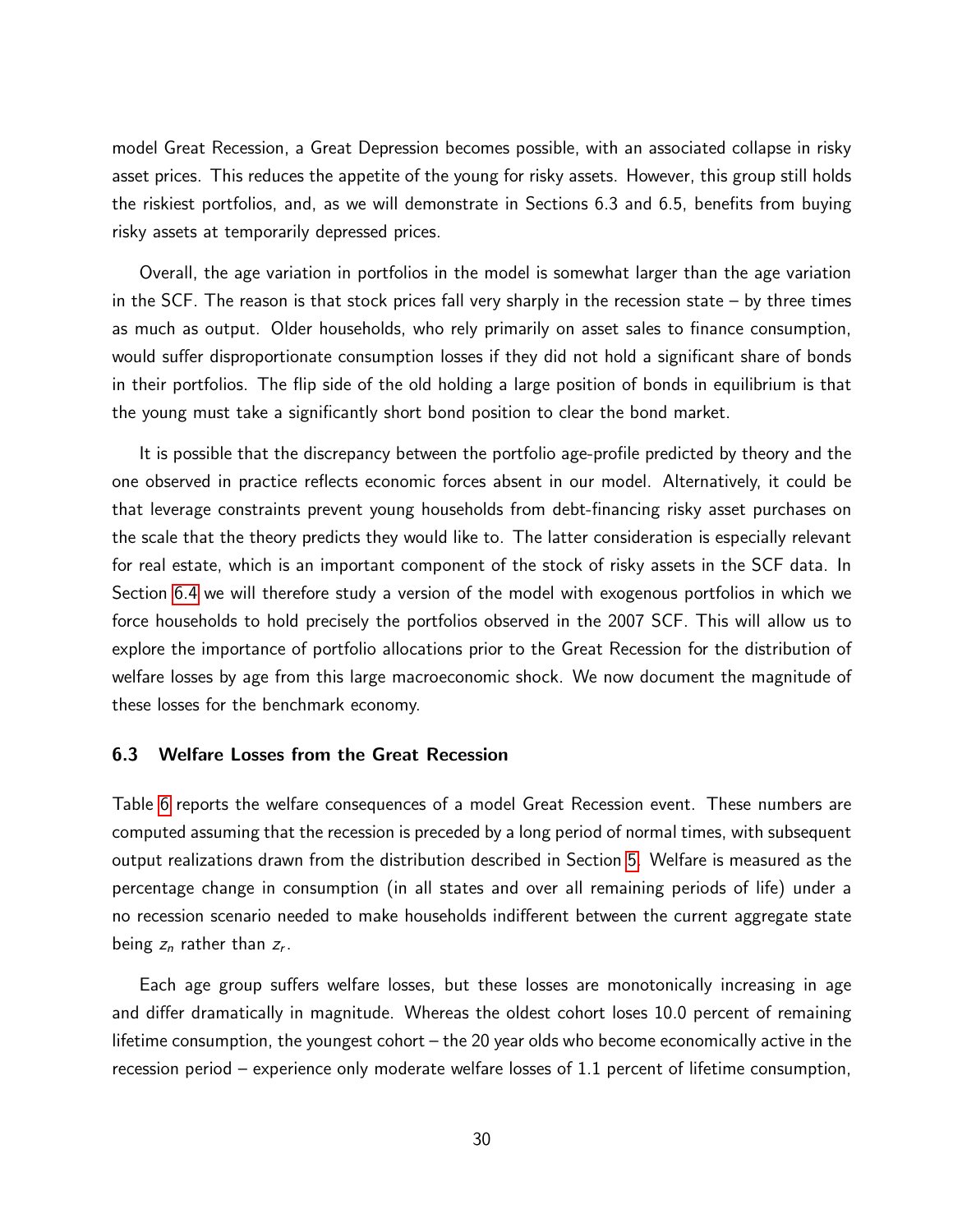| Age   | Welfare  |
|-------|----------|
| 20-29 | -1.07    |
| 30-39 | $-4.78$  |
| 40-49 | $-5.69$  |
| 50-59 | $-7.48$  |
| 60-69 | $-9.61$  |
| $70+$ | $-10.00$ |

<span id="page-31-1"></span>Table 6: Welfare Losses By Age (% lifetime cons.)

even though this group's labor earnings decline the most in the recession period.

Figure [4](#page-31-0) plots the consumption dynamics that underlie these welfare numbers. The figure plots changes in consumption, relative to the pre-recession state, for each of the six model age groups, at each date along the simulation corresponding to Figure [2.](#page-27-0) The first set of bars shows the immediate age-specific consumption responses to the recession. In this period, consumption of all age groups except the youngest falls by 10.0 percent, while the cohort that becomes active in the recession period sees a smaller consumption drop of only 7.0 percent.



<span id="page-31-0"></span>Figure 4: Consumption Dynamics by Age

 $\blacksquare$  20-29  $\blacksquare$  30-39  $\blacksquare$  40-49  $\blacksquare$  50-50  $\blacksquare$  60-69  $\blacksquare$  70+

For the oldest generation, the current recession period is the last period of life, and thus welfare losses and current consumption losses coincide. The 10.0 percent loss for this group reflects the combined effects of lost labor earnings due to the recession (their earnings fall 1.4 percent, according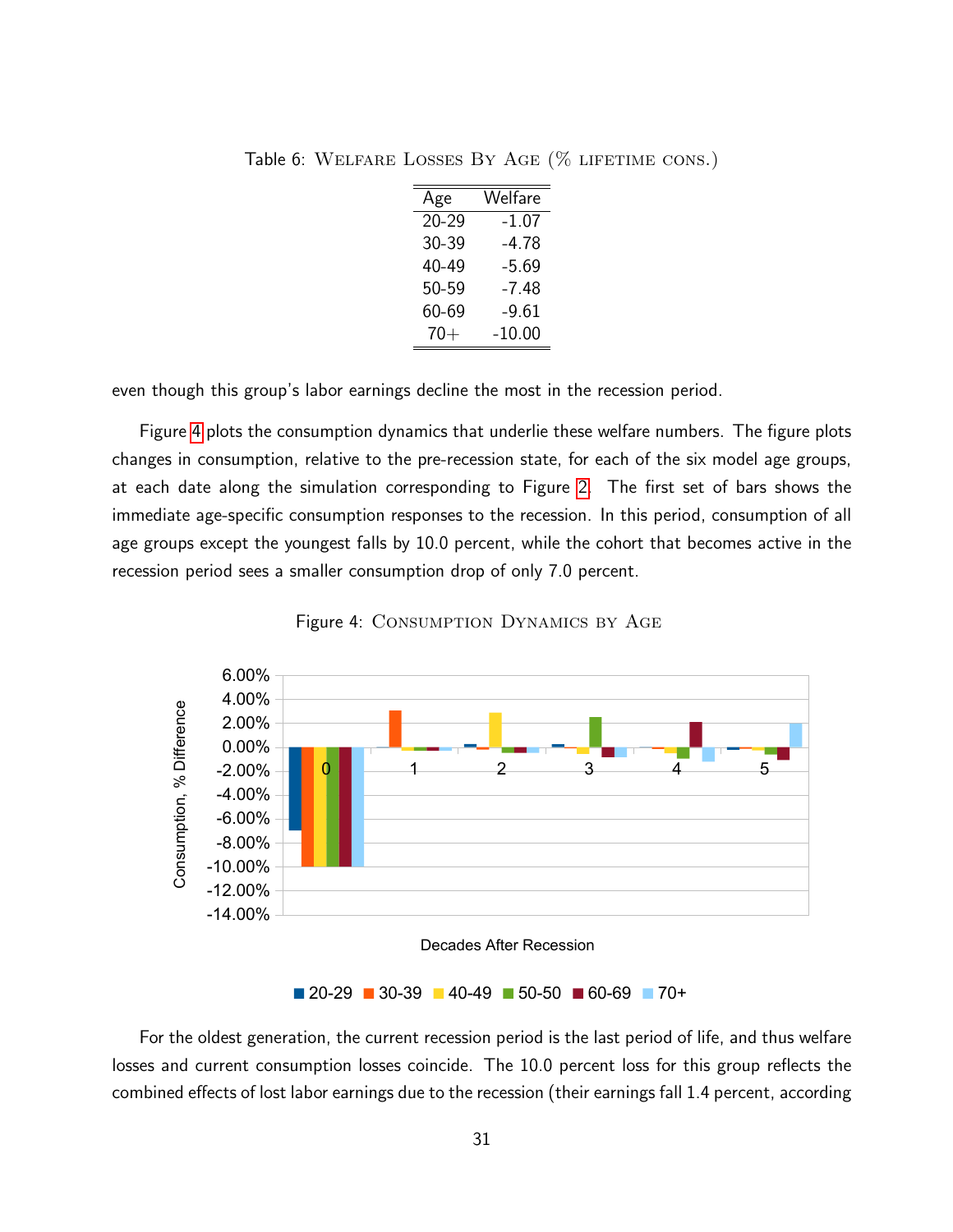to the data) and the valuation loss they suffer on the stock component of their portfolio: stocks are 54 percent of this group's savings, and stock prices fall by nearly 30 percent. Households in the middle age groups see larger labor earnings losses, but are less reliant on immediate asset sales to finance consumption. Given the portfolios they have chosen, all cohorts 30 and older end up suffering the same immediate 10.0 percent consumption decline in the recession period, and these same cohorts experience equal (though smaller) consumption losses in each subsequent period. Recall again that markets are sequentially complete and thus all age groups that were economically active in the pre-recession period share aggregate consumption risk equally.<sup>[42](#page-0-0)</sup>

In contrast, the fact that the youngest group sees consumption fall by less than output indicates that this group absorbs less than an equal share of aggregate risk. In every subsequent period, the cohort that entered in the recession period enjoys consumption that is between 2 and 3 percent higher than consumption of the same age group would have been in the absence of the Great Recession. The reason the youngest age group fares so well, notwithstanding a very large hit to labor earnings when the recession hits, is that they get to buy assets and thus shares of future dividends at temporarily and greatly depressed prices.<sup>[43](#page-0-0)</sup> In Section [6.5](#page-34-0) below we will further investigate the importance of the asset price channel by considering a "partial equilibrium" version of our model in which recessions do not necessarily entail asset price declines.

#### <span id="page-32-0"></span>6.4 Exogenous Portfolios

We now turn to the alternative model specification described in Section 5.6 in which we impose the risky versus safe asset portfolio shares observed in the 2007 SCF, rather than allowing households to choose their portfolios. The key advantage of this alternative model, relative to our baseline, is that it will more accurately replicate the empirical distribution of capital losses from price declines of risky assets when we simulate the Great Recession. The key disadvantage is that the path for

 $42$ That is, the cohorts 40 and older experience the same consumption loss in period 1, while those 50 and older experience the same consumption loss in period 2, and so on.

 $43$ To what extent do the differential welfare losses documented so far reflect the fact that the current old will spend the remainder of their lives in the recession state, while younger households, in expectation, will spend the majority of their future lives in normal times. In order to address this issue, in Table [A-6](#page-31-1) in Appendix [H,](#page-75-0) we report an alternative, wealth-based welfare loss measure. More precisely, we ask how much we must reduce wealth for each cohort in the no-recession state for households to be indifferent between life with or without a recession in the current period. We normalize these wealth changes by per capita consumption in normal times. Table [A-6](#page-31-1) indicates that a similar pattern of welfare losses emerges as from our consumption-based measure: welfare losses are broadly monotonic in age in that older generations are made massively worse off by the recession, whereas the welfare losses for the youngest generations are relatively modest. Note that the wealth-based measure shows especially large losses for the 60-69 age cohort. It is at that age that life-cycle consumption peaks, and thus a given percentage lifetime consumption loss translates into a large absolute wealth transfer required to compensate that group for a Great-Recession-like event.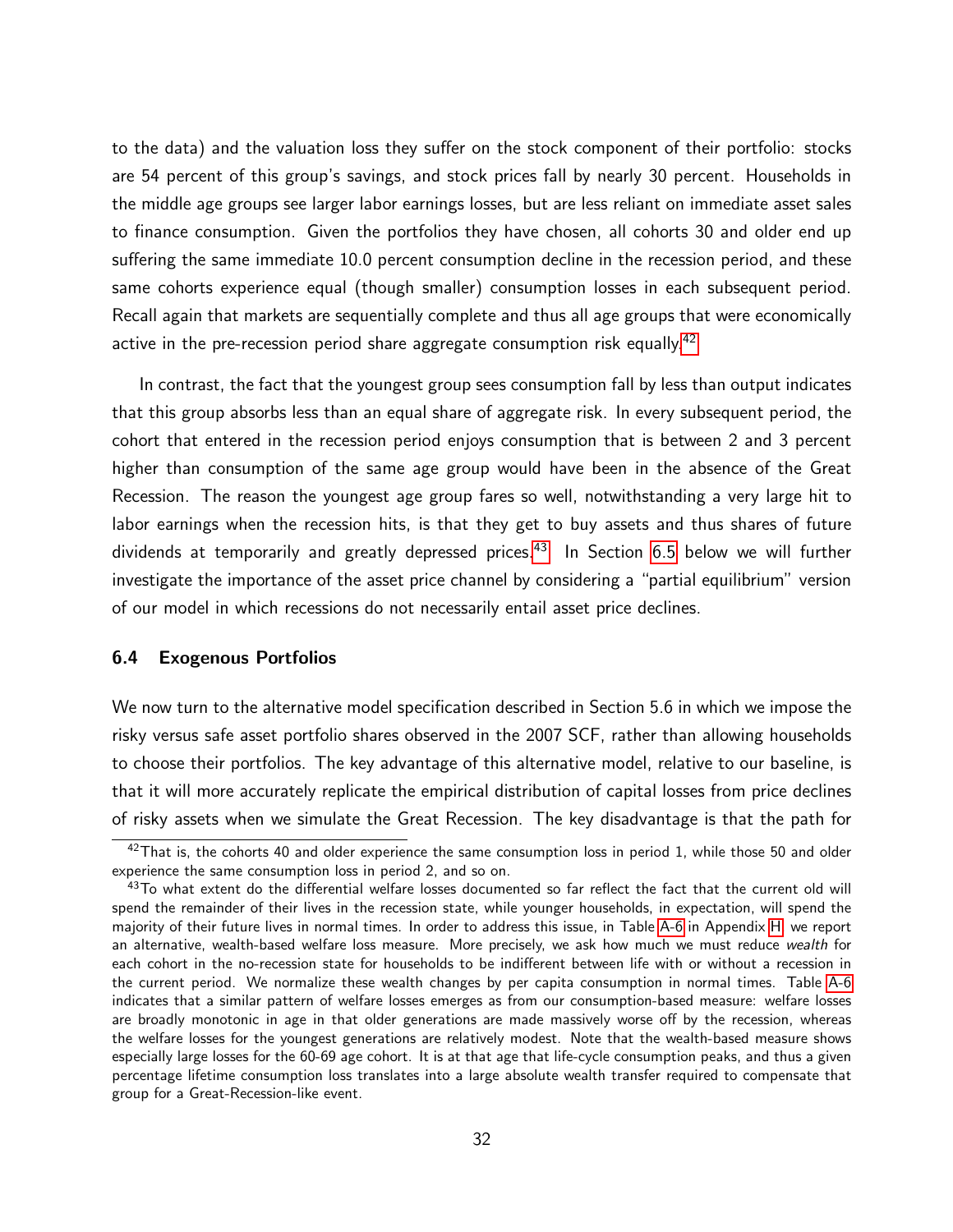the equilibrium equity premium will now be a mechanical artefact of the exogenous portfolio splits that agents are forced to adopt, and will not capture time-varying appetite for risk.

Table [7](#page-33-0) compares asset price declines when a Great Recession hits in the baseline endogenous portfolio, and the alternative exogenous portfolio economy. There are two notable differences between the two models. First, the aggregate decline in asset prices is significantly smaller in the exogenous portfolio model. Second, bond prices fall sharply in that model – implying a counterfactual jump in the risk free rate – while bond prices barely move in the baseline model.

<span id="page-33-0"></span>

| Asset       |       | Baseline Model Exogenous Portfolios |
|-------------|-------|-------------------------------------|
| Wealth      | 2.72  | 2.02                                |
| Stock       | 297   | 2.08                                |
| <b>Bond</b> | -0.07 | 1.31                                |

Table 7: ELASTICITY  $\xi$  of Asset Prices to Output

To understand why asset prices are less sensitive to aggregate shocks with exogenous portfolios, recall that in this economy with fixed portfolios the young are assigned safer portfolios (i.e., they have less riskless debt and less risky assets) and the old riskier portfolios with fewer safe bonds, relative to the baseline endogenous portfolios model (see Figure [3\)](#page-29-0). This means that when the recession hits and risky asset prices fall, capital losses are smaller for younger cohorts relative to the baseline model, whereas capital losses for older cohorts are relatively larger. Thus, the wealth distribution in the recession period is tilted more strongly toward the young in the exogenous portfolio model, relative to the benchmark. This difference in the change of the wealth distribution translates into greater support for asset prices in the recession period in the exogenous portfolio model, because younger cohorts are in the net saving part of their life cycle, whereas older cohorts are dis-saving for life-cycle reasons.

The reason why both stock and bond prices fall in the recession period in the exogenous portfolios economy is that households are forced to buy stocks and bonds in fixed age-specific proportions, so the extra risk they face in the recession state by construction cannot translate into an increase in the relative demand for safe as opposed to risky assets.<sup>[44](#page-0-0)</sup>

<sup>44</sup>Why, then, do bond prices fall less than stock prices, even with exogenous portfolios? The reason is that the young hold riskier portfolios than the old, and thus a model recession does shift the wealth distribution towards the old (albeit less dramatically so than in the baseline model), and the old devote a larger share of their savings to bonds. If we imposed (counter-factually) age-invariant portfolio shares for the risky asset, stock and bond prices would fall by an identical amount.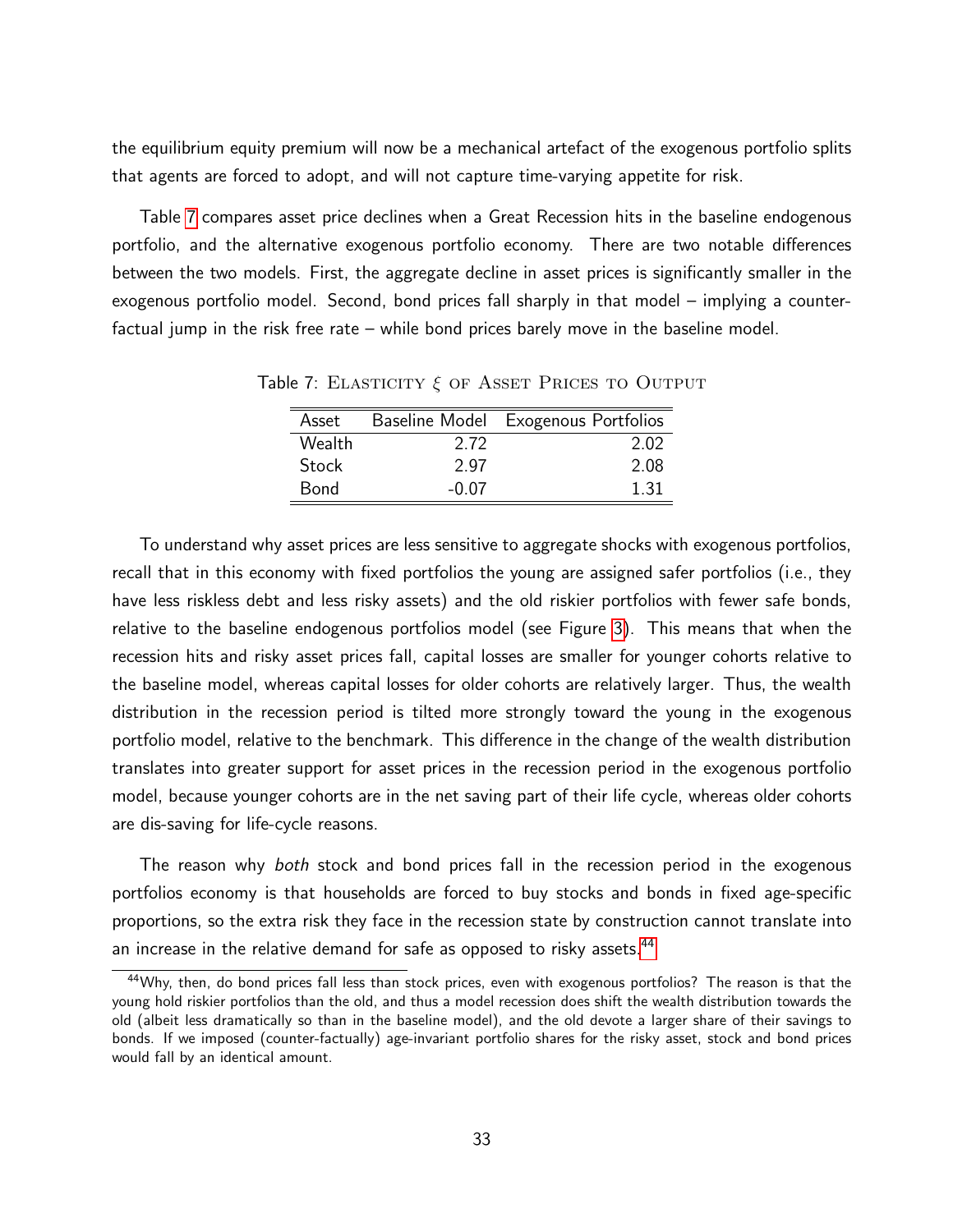| Age   | Endogenous | Exogenous |
|-------|------------|-----------|
| 20-29 | $-1.07$    | $-2.39$   |
| 30-39 | $-4.78$    | $-2.91$   |
| 40-49 | $-5.69$    | $-2.54$   |
| 50-59 | $-7.48$    | $-7.30$   |
| 60-69 | $-9.61$    | $-13.73$  |
| $70+$ | $-10.00$   | $-11.37$  |

<span id="page-34-1"></span>Table 8: Welfare Losses, Endogenous & Exogenous Portfolios (% lifet. cons.)

Table [8](#page-34-1) compares the age distribution of welfare losses in the exogenous portfolios economy to those in our baseline endogenous portfolio model. The broad pattern of welfare losses is similar, with the young still suffering less than the old. Two differences are noteworthy. First, the welfare losses for the cohort that enters the economy in the recession period are larger in the exogenous portfolios model, by 1.3 percentage points. Second, the 60 year olds suffer also lose more with exogenous portfolios, with losses now 13.7 percent of consumption. In both cases, the true welfare losses are likely intermediate between the two models. In particular, for the youngest group, the endogenous portfolio model potentially underestimates true welfare losses, since in this model the youngest group exploit temporarily depressed stock prices by choosing highly levered portfolios, where the degree of leverage exceeds that observed in the SCF prior to the Great Recession. On the other hand, the exogenous portfolio model, likely exaggerates welfare losses for the youngest group, since in that model safe interest rates counter-factually rise in the recession state, and the young are forced to borrow. For the 60 year-olds, the endogenous portfolio model potentially underestimates welfare losses because this group's portfolio is too safe relative to the SCF (see Figure 3). At the same time, the exogenous portfolio model may exaggerate welfare losses because the 60 year-olds are not allowed to switch to a safer portfolios when the recession hits, and are therefore excessively exposed to the risk of stock price declines should a disaster strike.<sup>[45](#page-0-0)</sup>

Finally, one interesting implication of our results is that although the endogenous portfolio model permits perfect sharing of aggregate risk between generations who enter the economy *prior* to the recession, it delivers worse risk sharing than the exogenous portfolios model between existing and *newborn* cohorts, because equilibrium asset prices fall sharply in the recession period.

<span id="page-34-0"></span> $45$ In the endogenous portfolio model, the 60 year-olds reallocate their portfolio towards safe assets in the recession state, because this group will rely almost entirely on asset sales to finance consumption in the next period, when the disaster might strike, bringing a collapse in stock prices.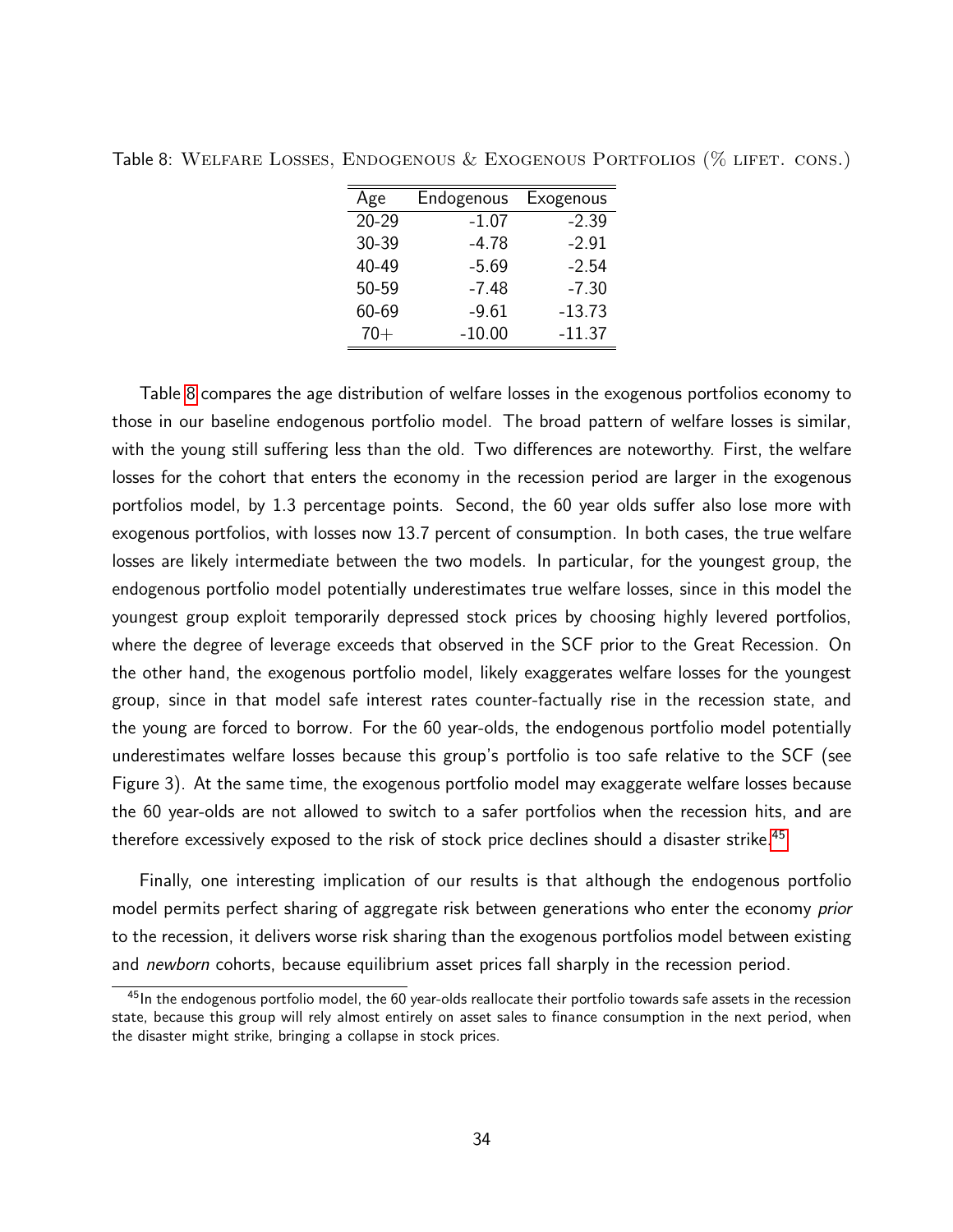#### 6.5 Quantifying the Asset Price Channel

How important are general equilibrium asset price movements in generating the age distribution for welfare losses from a model Great Recession reported in Table [8?](#page-34-1) We have highlighted the ability of the young to buy assets at depressed prices in the recession as the main reason for their rather small welfare losses, but is this intuition correct? To address these questions we now revisit our cost-of-a-Great Recession calculation under two alternative partial equilibrium scenarios in which we feed in exogenous paths for asset prices.<sup>[46](#page-0-0)</sup> The two scenarios differ with respect to what happens to asset prices at date 0.

In our first "no price recession" scenario, there is no asset price recession: aggregate start of period wealth W in the recession period is assumed equal to its value in the pre-recession period, and the age distribution of this wealth  $\overline{A}$  is also equal to the pre-recession distribution. In our second "no price recovery" scenario the Great Recession shock reduces aggregate start of period wealth  $W$  by exactly the same amount as in the baseline general equilibrium model, and the recession also changes the age distribution of wealth shares A as in the baseline model. In both scenarios, from date 0 onward the gross return to saving agents face is constant and equal to the return R to the aggregate market portfolio in the pre-recession period. Note that this assumption implies no asset price recovery in the second scenario.

We assume that for all  $t \geq 0$  agents can trade one period Arrow securities that allow them to perfectly insure against aggregate risk. Given these assumptions, the household problem at age  $i$  and date 0 is to maximize expected remaining lifetime utility subject to a lifetime budget constraint. This budget constraint imposes that the discounted present value of date- and statecontingent consumption cannot exceed initial financial wealth  $A^i\, W$  (which is scenario-specific) plus the discounted present value of labor income (which is common across both scenarios), where this present value depends on the initial aggregate state  $z_0$  and discounts future earnings at rate  $R$ .

Under both scenarios the optimal household allocation then amounts to setting consumption at each date and state to a fixed age-dependent fraction of date 0 lifetime income. Moreover, the welfare cost of a recession – defined exactly as in Section  $6.3$  – is simply the age-specific percentage decline in the present value of lifetime resources (labor income plus initial wealth) that the recession entails, see Appendix [I.](#page-77-0) Table [9](#page-36-0) below reports the welfare costs of a recession in the baseline general equilibrium model from Section [6.3](#page-30-0) (with endogenous portfolio choice), and from

 $46$ As in Section [6.3,](#page-30-0) we imagine a scenario in which a long period of normal times is followed by a Great-Recession like shock at date 0. Also as in our previous experiment, this shock reduces current labor earnings and in addition shifts the probability distribution over future earnings.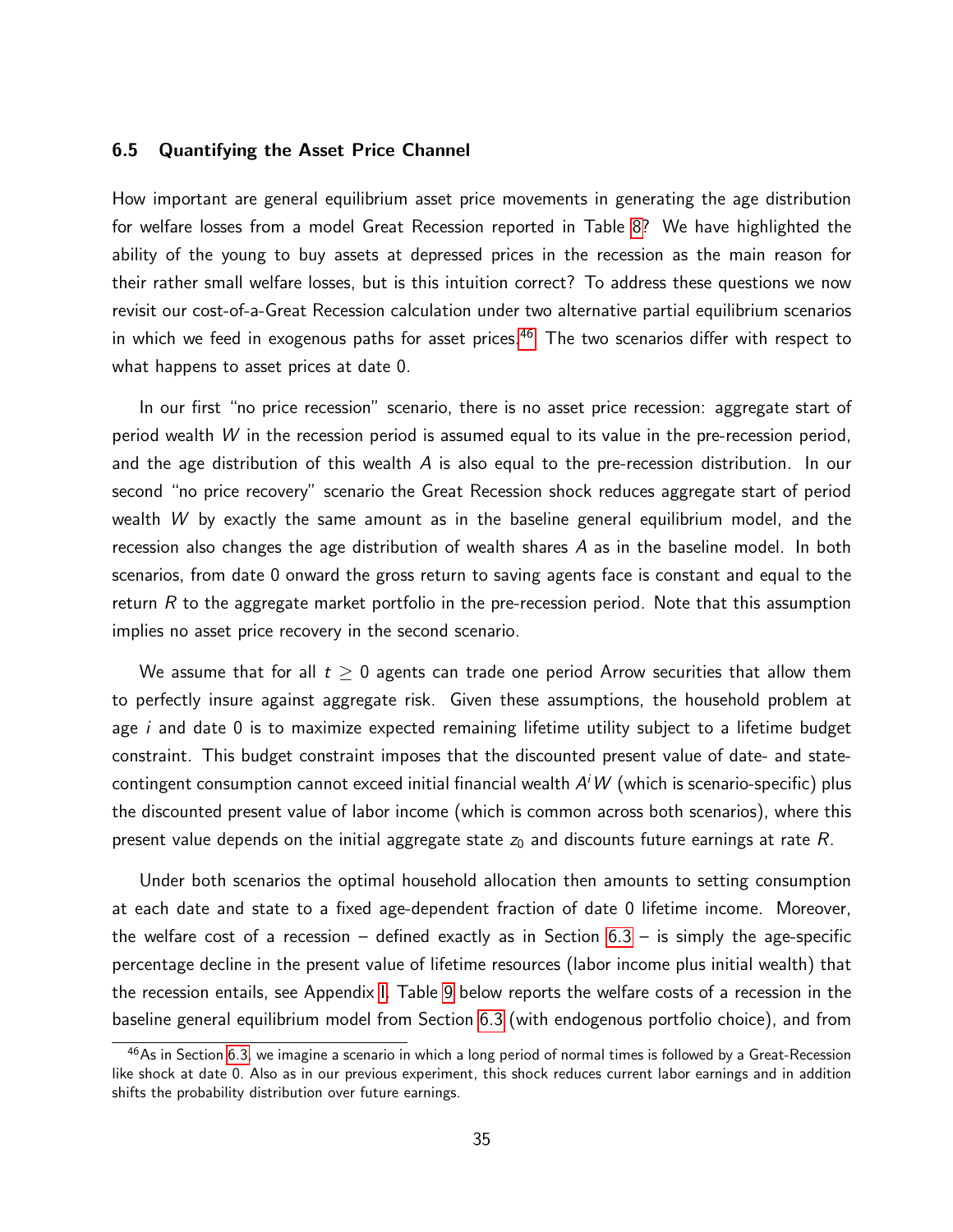the two partial equilibrium alternatives just described.

| Age       |          | Benchmark No Price Decline | No Price Recovery |
|-----------|----------|----------------------------|-------------------|
| $20 - 29$ | $-1.07$  | $-6.53$                    | $-6.53$           |
| 30-39     | $-4.78$  | $-7.19$                    | $-14.03$          |
| 40-49     | $-5.69$  | $-6.90$                    | $-17.40$          |
| 50-59     | $-7.48$  | $-6.55$                    | $-16.33$          |
| 60-69     | $-9.61$  | $-3.38$                    | $-11.27$          |
| $70+$     | $-10.00$ | $-1.88$                    | $-10.00$          |

Table 9: Welfare Losses, Exogenous Asset Prices (% lifetime cons.)

From the table it is immediately obvious that the age distribution of welfare losses depends crucially on the asset pricing model. To understand these differences, it is useful to conceptualize the welfare consequences of the Great Recession for each age cohort as depending on (i) how the recession impacts the discounted present value of their labor earnings, (ii) how it shapes the initial value of their financial portfolio, and (iii) how much they have to gain from a possible future asset price recovery. In the baseline model (column 1) all three forces are active, while the "no price recession" case isolates the first force, and the "no price recovery" experiment illustrates the combined impact of the first two effects.

The "No Price Decline" column of the table indicates that if we abstract from asset price movements, the age distribution of welfare costs would be largely reversed relative to the baseline case in column 1. In particular, younger age groups now experience large welfare losses, while the oldest two groups lose much less. Note that this result arises even though the younger age groups do not expect to live their whole lives in the recession state, while the  $70+$  group do, and the 60 year-olds have the not very pleasant prospect of a decade of recession followed by the risk of a disaster in their last decade of life. The reason for these changes in the distribution of the welfare losses when we shut down asset price movements is two-fold. First, the young face larger percentage declines in labor earnings in the recession state. Second, the old rely much more on savings to finance consumption than labor earnings, and in the "No Price Decline" scenario the recession does not dent the value of their savings. We conclude that abstracting entirely from asset price movements would give an extremely misleading picture of the age distribution of welfare losses from the Great Recession.

Moving to the "No Price Recovery" column now adds the welfare costs of capital losses from declining asset prices, assumed to be permanent in this scenario. This drastically increases the average welfare cost of the recession in the economy, and also changes the age distribution of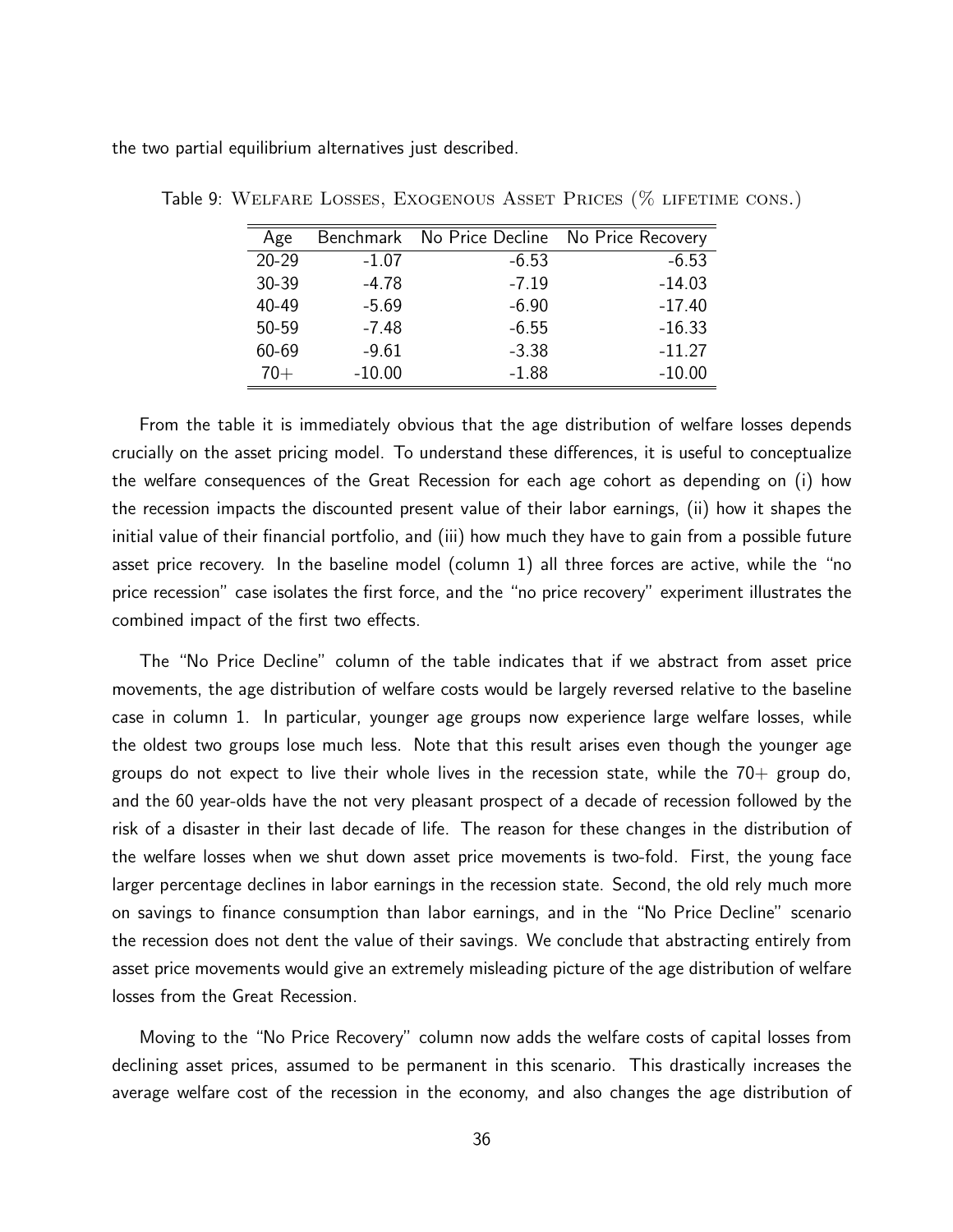these costs. The cost for the youngest group is unaffected (relative to column 3) because this group starts its economic life with no assets, whereas the cost for the oldest group is as in the baseline general equilibrium model (column 2) because whether or not asset prices recover in the future is irrelevant for this group. The welfare costs are largest for 40 and 50 year olds, who suffer both significant declines in labor earnings, and large capital losses on their portfolios.

Comparing the "No Price Recovery" case to the baseline model indicates that the expected asset price recovery that arises in general equilibrium sharply reduces the welfare costs of the recession for younger age groups. In fact, because younger age groups are life-cycle savers, they actually suffer smaller welfare losses in the baseline model – in which prices fall and then recover – than in the "No Price Decline" model in which prices never move. This effect is most extreme for the new born, who suffer no capital losses, but benefit greatly from expected asset price appreciation.

Overall, the partial equilibrium thought experiments in this section make very clear that in order to assess the level and age distribution of welfare costs from the Great Recession, it is crucial to incorporate into the analysis the impact of asset price movements. Moreover, it is critical to make forecasts about future asset prices, in addition to specifying how asset prices move in the recession itself. The key advantage of our general equilibrium structural approach is that the theory itself generates joint predictions for the probability distribution over future labor income and future asset prices, which imposes discipline over asset price dynamics, and their covariance with earnings and consumption.

#### 6.6 Standard Asset Pricing Implications

Section [6.1](#page-26-0) documented that the model captures well the two asset price facts that are central for quantifying the welfare consequences of the Great Recession by age: the large observed decline in risky asset prices and the relative constancy of the risk-free interest rate. We again want to stress that it is not our intent to build a model that offers a realistic account of movements in financial asset returns over typical business cycles. With that caveat in place, we now offer a broader discussion of our model's asset pricing properties.

Table [10](#page-38-0) summarizes the mean and volatility of risky asset and risk-free bond returns, as well as their correlation. We also report their empirical counterparts, derived from the updated [Shiller](#page-50-0) [\(1992\)](#page-50-0) annual data on stock and bond returns. For both the model and the data we calculate 10 year returns and report (annualized) means and standard deviations of log gross returns.<sup>[47](#page-0-0)</sup> In

 $47$ Because the model is solved at a 10 year frequency, return statistics are calculated directly based on a long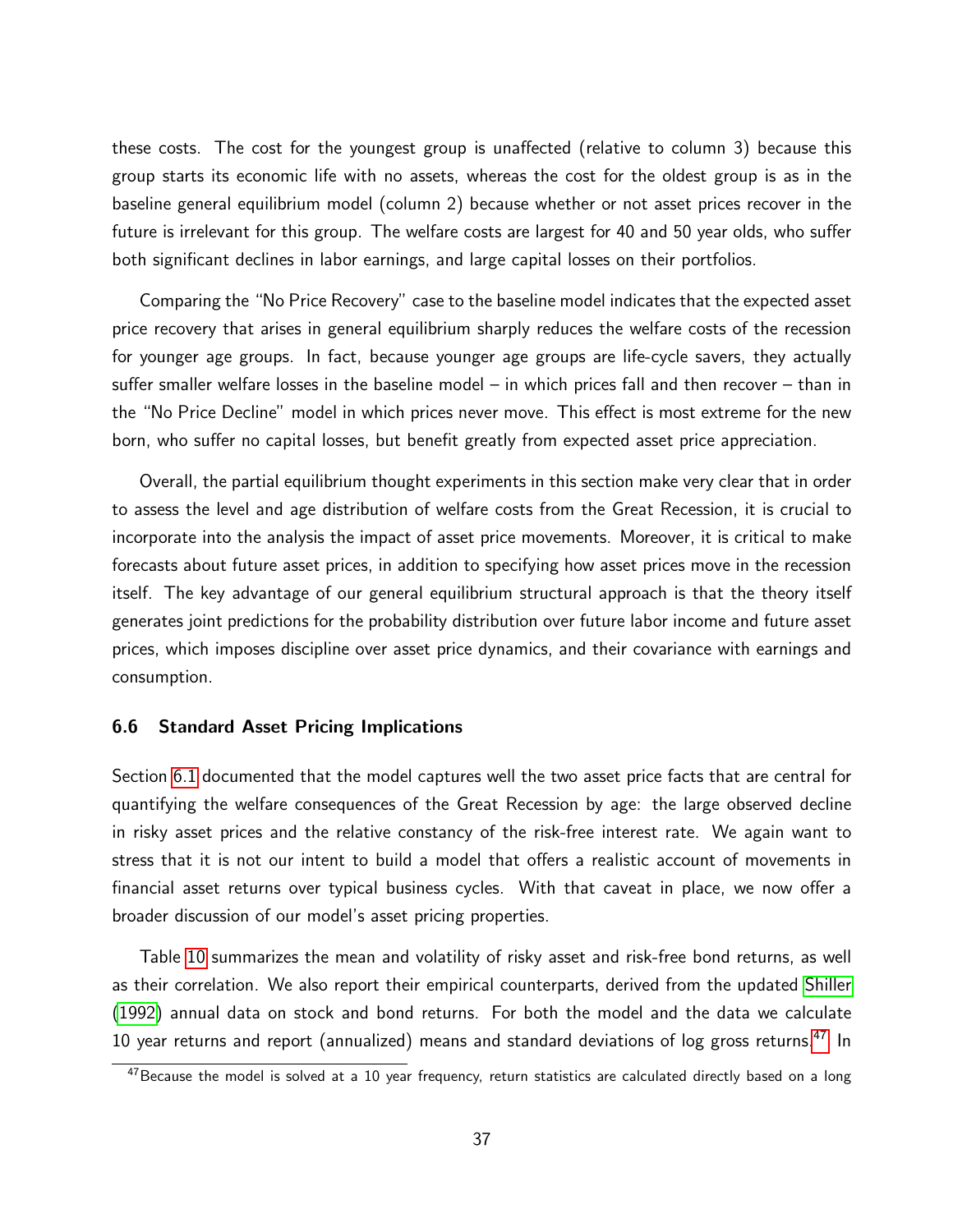order to understand the importance of the possibility of Great-Depression-like disasters for asset pricing moments we also report model-based statistics that ignore these low probability events. In addition to providing further insight into how our model works, one could also interpret these statistics as emerging from a version of our model in which the disaster state exists in the minds of model agents but never materializes in reality, or as offering a theoretical counterpart to empirical moments drawn from samples in which no disasters occur (such as the postwar U.S.)

<span id="page-38-0"></span>

|              | Benchmark Model |                       |                       |  |  |  |
|--------------|-----------------|-----------------------|-----------------------|--|--|--|
| Asset        | Average         |                       | Std. Dev. Correlation |  |  |  |
| <b>Stock</b> | 4.50%           | 31.2%                 |                       |  |  |  |
| Bond         | 4.09%           | 25.3%                 | 0.79                  |  |  |  |
|              |                 | Model $w/o$ Disasters |                       |  |  |  |
| Asset        | Average         |                       | Std. Dev. Correlation |  |  |  |
| Stock        | 4.41%           | 16.6%                 |                       |  |  |  |
| Bond         | 3.68%           | 1.2%                  | $-0.07$               |  |  |  |
|              |                 | Data                  |                       |  |  |  |
| Asset        | Average         | Std. Dev.             | Correlation           |  |  |  |
| Stock        | 6.62%           | 36.4%                 |                       |  |  |  |
| Bond         | 2.29%           | 30.4%                 | 0.01                  |  |  |  |

Table 10: STATISTICS FOR 10-YEAR RETURNS

Comparing the top and bottom panels of the table, we observe that the volatility of ten year model stock and bond returns lines up well with the data, including the extent to which stock returns are more volatile than bond returns. Comparing the top and middle panels of the table indicates that the small possibility of slipping into a Great Depression, conditional on experiencing a Great Recession, is crucial for these results. Abstracting from the Great Depression both stock and especially bond return volatility would be counterfactually low. The table also suggests that stock and bond returns co-move too strongly in the model, relative to the data (top versus bottom panel), but this co-movement is driven exclusively by rare model disasters in which both stock and bond prices collapse and the real interest rate jumps.<sup>[48](#page-0-0)</sup> In the one disaster in the data – the Great Depression – real interest rates were in fact high (see Table 2, column 11 in Hamilton, 1987).

Average returns to risky assets in the model exceed average returns to bonds, but if we interpret

simulation of model stock and bond returns. We simulate the model for a large number of periods because Great-Depression-like disasters are rare but important for return volatility.

To calculate the empirical counterparts to model return moments we use the series on Shiller's website, which span the period from 1871 to 2014. We derive 10 year gross returns as the product of 10 year contiguous annual gross returns based on the data from 1874-2014. Details of our calculations are contained in Appendix [G.](#page-74-0)

 $48$ The empirical correlation is sensitive to the sample: see Appendix [G.](#page-74-0)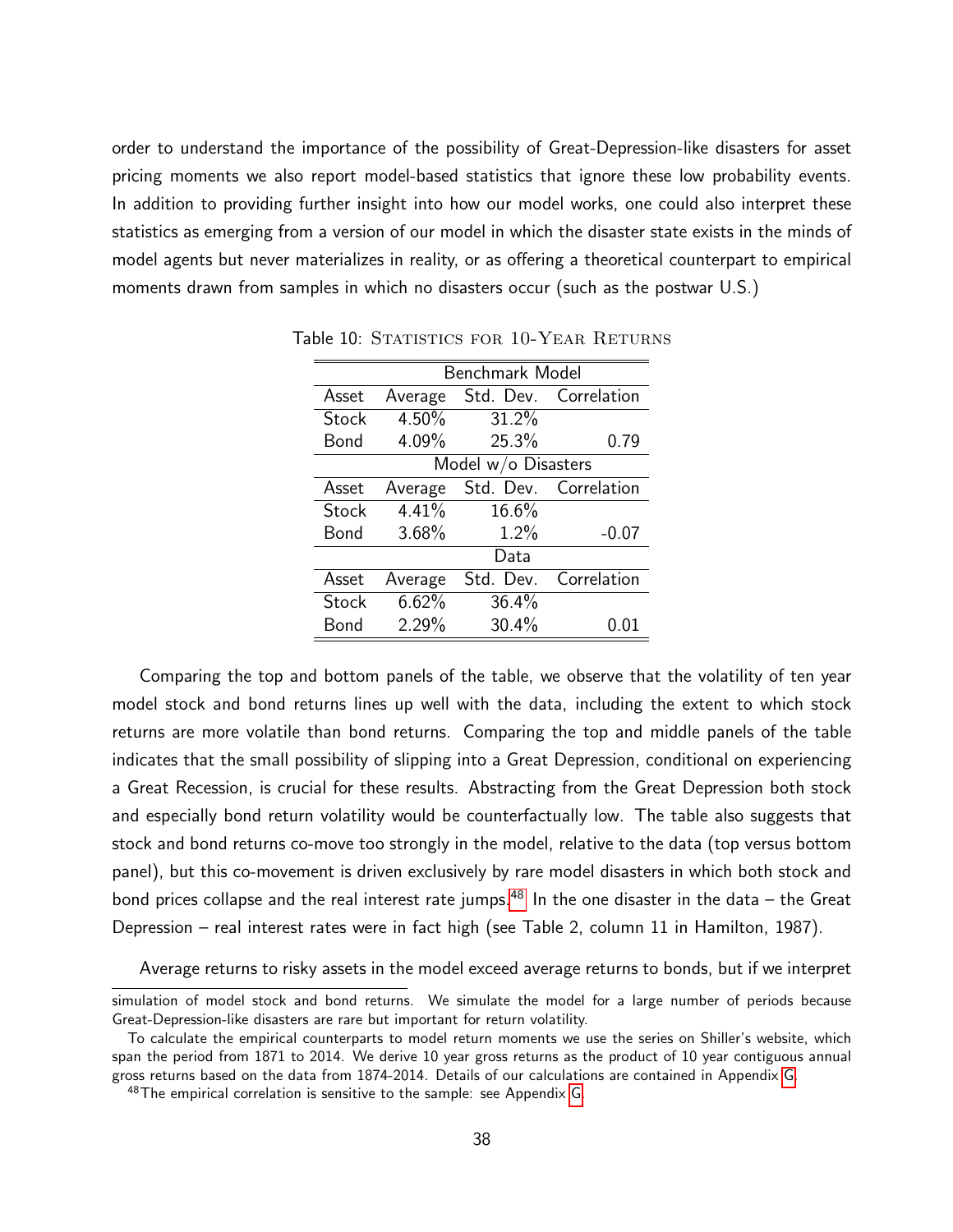the risky asset in the model narrowly as corresponding to traded equity then the model does not generate a large enough equity premium. The model premium is roughly 40 basis points per annum, compared to more than 400 basis points in the data.

Notwithstanding that our main objective is to study a specific historical episode, this relatively small equity premium seems to offer a case for adopting a more flexible preference specification, as in [Epstein and Zin \(1989\)](#page-48-0) and [Epstein and Zin \(1991\)](#page-48-1), that allows for high risk aversion without imposing a low intertemporal elasticity substitution. We now use a representative agent (RA) version of our model to justify our choice of time-separable preferences (solving the full overlappinggenerations economy accurately for very high risk aversion is computationally challenging). Table [11](#page-39-0) displays selected asset pricing statistics for this version of the model, for varying degrees of risk aversion and the intertemporal elasticity of substitution.

<span id="page-39-0"></span>Table 11: Epstein-Zin Preferences in the Representative Agent Model

|           | Risk. Aver. | IES.                  |      |         | $r(z_n, A_n)$ $r(z_r, A_r)$ Equity Premium Wealth Decline |         |
|-----------|-------------|-----------------------|------|---------|-----------------------------------------------------------|---------|
| OLG $(1)$ |             | $4.24$ $1/4.24$       | 3.73 | 3.66    | 0.40                                                      | $-26.8$ |
| RA(2)     |             | 4.24 $1/4.24$         | 3.57 | 3.69    | 0.56                                                      | $-29.2$ |
| RA (3)    |             | $4.76$ $1/3.77$       | 3.65 | 3.65    | 0.52                                                      | $-26.8$ |
| RA (4)    |             | $100.00 \quad 1/4.75$ | 0.16 | $-6.12$ | 3.61                                                      | $-26.8$ |

Row (1) is the baseline overlapping-generations model. Rows (2), (3), and (4) are representative agent economies with different values for risk aversion and for the IES. All other parameters are identical to the baseline model, with  $\beta=\frac{1}{1.5485}$ . Risk free rates are  $r(z,A)=100\times\left(\frac{1}{q(z,A)}-1\right)$  . The equity premium is the unconditional average annualized excess return to stocks, in percent. Recession wealth declines are  $100\times\left(\frac{p(z_r,A')+q(z_r,A')B}{p(z_n,A)+q(z_n,A)B}-1\right)$ . In the representative agent model, the wealth distribution  $A$  is not a state variable. In the overlapping-generations economy, risk-free rates and wealth declines are computed assuming that  $A_n$ , the pre-recession wealth distribution, is the equilibrium distribution following a long period of normal times. The recession distribution,  $A_r$ , is given by the equilibrium law of motion  $A_r = G(z_n, A_n, z_r)$ .

The first two rows of the table indicate that with our baseline parameterization the RA and the OLG versions of the model have broadly similar implications for average returns to safe and risky assets, indicating that we can safely use the representative agent version as a laboratory for exploring alternative specifications. The third row of Table [11](#page-39-0) indicates that if we were to target both the exact fall in risky asset prices and a constant real risk-free interest rate, the required risk aversion and inverse of the IES, while not exactly equal to each other, would numerically be close. Since plausible asset price dynamics during a model Great Recession are important for our welfare analysis, we are therefore naturally drawn toward something close to time-separable utility.

To reinforce this point, suppose we were to follow many asset pricing papers and set the risk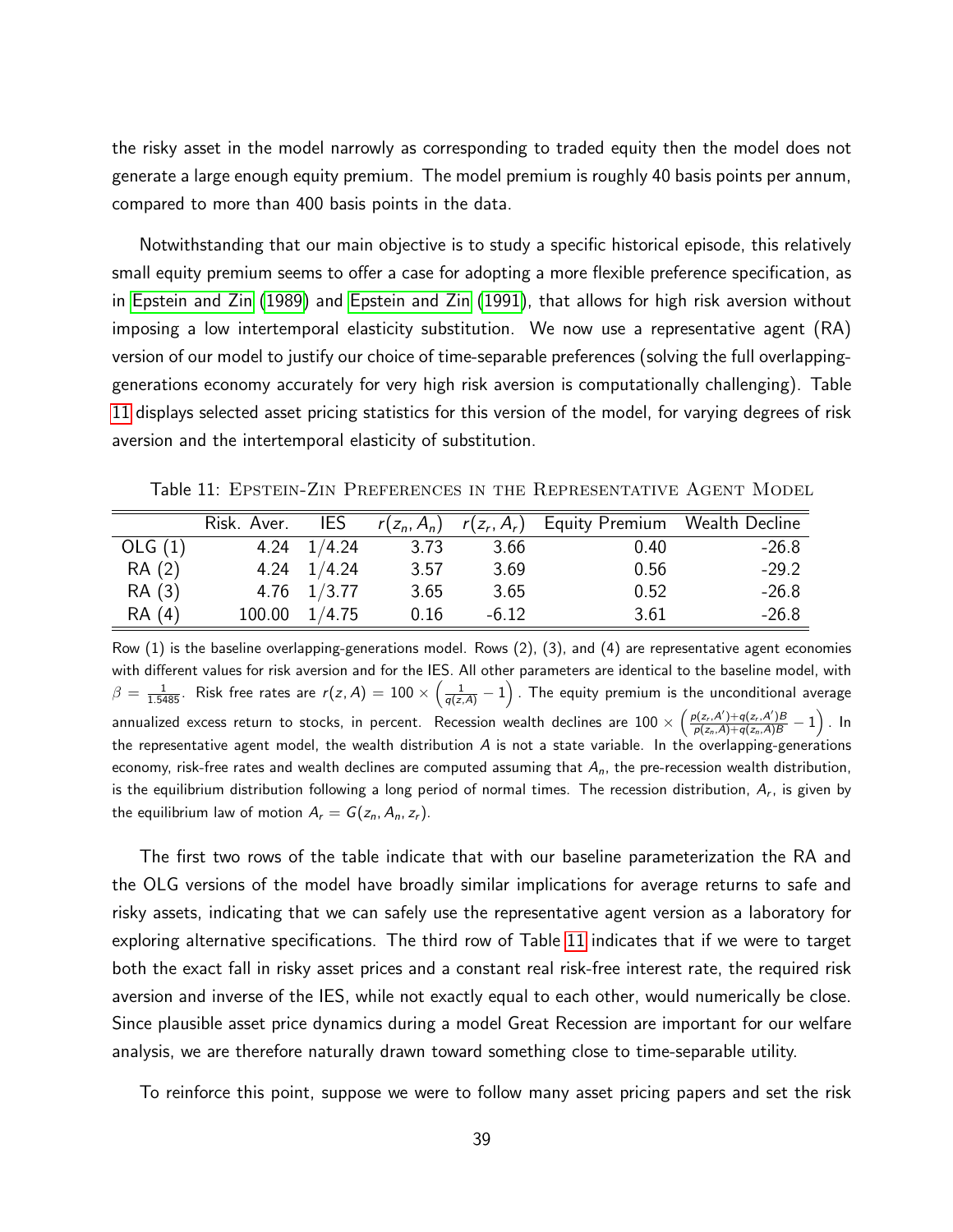aversion coefficient to generate an equity premium on the order of 4% (as documented empirically in Table [10\)](#page-38-0) while still choosing the IES to match the fall in risky asset prices observed in the Great Recession. In the representative agent version of our model this requires a risk aversion in excess of 100 and an IES of  $1/4.75$ . However, as the last row of Table [11](#page-39-0) documents, a model Great Recession is now associated with a massively counterfactual fall in the risk-free rate. In our OLG model such an interest rate decline would allow the youngest generation to borrow at a negative risk-free rate to finance risky asset purchases. However, we do not want to pursue a welfare analysis that rests on a counter-factual collapse in the risk-free rate.

#### 6.7 Movements in the Wealth Distribution in the Great Recession

The asset price movements and endogenous portfolio adjustments implied by the model induce shifts in the wealth distribution over the cycle, and thus in the model Great Recession (and subsequent recovery). In this section we discuss how the implications of the model along this dimension line up with data from the SCF. Recognizing that the SCF is available for 2007, 2010 and 2013, our preferred interpretation of the empirical time series is that 2007 captures the period before the Great Recession (with peak asset prices), that 2010 is a period in the midst of the recession (when asset prices have fallen but not recovered), and that 2013 reflects a time when the economy has at least partially recovered.

Table [12](#page-41-0) reports the dynamics of net worth shares in both model and in the SCF. For both the baseline and exogenous portfolio model specifications, we report net worth shares in three consecutive model periods: (i) the pre-recession state (where the economy has been in the normal state for many periods), (ii) the period in which the large recession strikes, and (iii) the postrecession period, assuming a recovery in output. Model net worth for age group i in year t is measured as the period t pre-dividend value of stocks purchased at  $t-1$  plus the income accruing to bonds purchased at  $t - 1$  :

$$
\textit{net\_worth}_{it} = \frac{\lambda_{i-1,t-1}y_{i-1,t-1}}{p_{t-1}}(p_t + d_t) + \frac{(1 - \lambda_{i-1,t-1})y_{i-1,t-1}}{q_{t-1}}
$$

Given this definition, net worth shares by age correspond exactly to the model state vector  $A$ :

$$
net\_worth\_share_{it} = \frac{net\_worth_{it}}{\sum_{j=1}^{I} net\_worth_{jt}} = A_{it}.
$$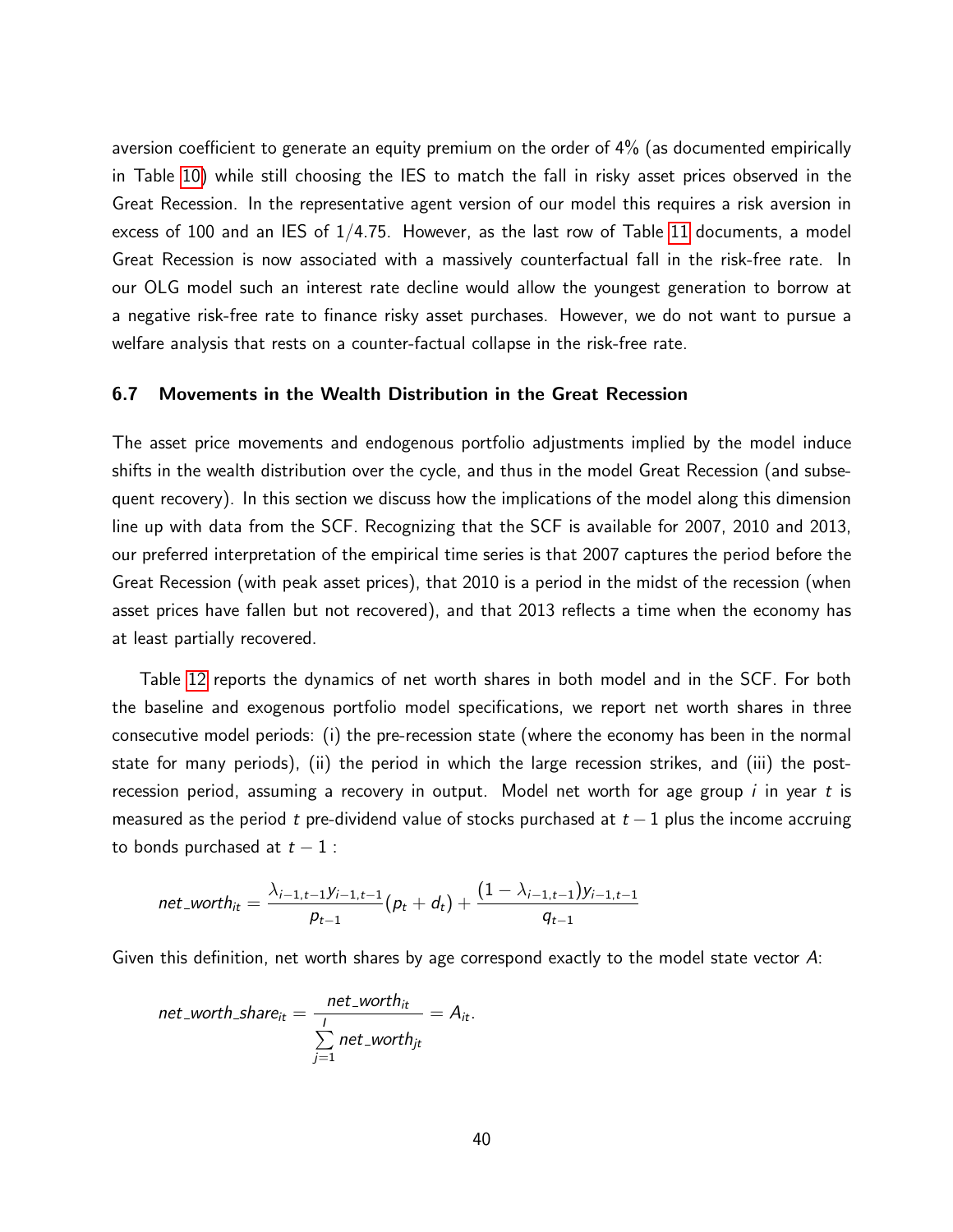We measure net worth shares by age in the SCF analogously. In particular, we divide each age group's average net worth by the unweighted sum of average net worth across groups.

|           | <b>Endogenous Portfolios</b><br><b>Exogenous Portfolios</b> |        |        |          | Data: Net Worth SCF |        |        |        |        |
|-----------|-------------------------------------------------------------|--------|--------|----------|---------------------|--------|--------|--------|--------|
| Age       | Pre-Rec.                                                    | Rec.   | Recov. | Pre-Rec. | Rec.                | Recov. | 2007   | 2010   | 2013   |
| $20 - 29$ | 0.00                                                        | 0.00   | 0.00   | 0.00     | 0.00                | 0.00   | 2.30   | 1.27   | 1.50   |
| 30-39     | 6.29                                                        | 4.20   | 7.74   | 6.25     | 5.67                | 5.75   | 5.95   | 4.20   | 6.05   |
| 40-49     | 14.73                                                       | 11.98  | 14.61  | 14.42    | 14.06               | 13.35  | 13.94  | 13.97  | 14.25  |
| 50-59     | 25.59                                                       | 25.20  | 25.23  | 25.31    | 25.28               | 24.90  | 24.70  | 24.52  | 22.92  |
| 60-69     | 31.76                                                       | 34.71  | 31.21  | 32.03    | 32.44               | 31.84  | 31.45  | 32.66  | 30.53  |
| $70+$     | 21.62                                                       | 23.91  | 21.21  | 21.99    | 22.55               | 24.16  | 21.67  | 23.38  | 24.74  |
| total     | 100.00                                                      | 100.00 | 100.00 | 100.00   | 100.00              | 100.00 | 100.00 | 100.00 | 100.00 |

<span id="page-41-0"></span>Table 12: Dynamics of Net Worth Distribution: Models and Data

In the model, when the economy transits from normal times to the Great-Recession state, the wealth shares of the 30 and 40 year-old age groups decline on impact, whereas those of the older age groups increase.<sup>[49](#page-0-0)</sup> This shift in the wealth distribution towards older cohorts is driven purely by the fact that the young choose riskier portfolios in normal times (or are forced to hold riskier portfolios in the exogenous portfolios version of the model). When asset prices subsequently recover, the same life-cycle portfolio risk profile disproportionately benefits the young, and their wealth shares recover as the economy returns to the normal state.

In addition to these mechanical movements due to endogenous asset price fluctuations and age heterogeneity in portfolios, the baseline model with endogenous portfolios also predicts that the cohort that becomes economically active in a recession (who are in their 20's in the recession period, and in their 30's in the recovery period) benefits from being able to purchase assets at depressed prices, and is therefore unusually asset-rich in the recovery period. The changes in net worth shares are larger in the endogenous portfolio specification, where the young choose more levered portfolios in the recession period, and therefore gain more from the asset price recovery.

The net worth share dynamics observed in the data are similar to those predicted by the theory, and generally lie in between the two alternative model specifications. The share of aggregate net worth held by 30 year-olds declined from 5.95% in 2007 to 4.20% in 2010, whereas the share of the  $70+$  group increased from 21.67% to 23.38%. Subsequently, the net worth share of 30 year-olds rebounded to 6.05% in the 2013 SCF. This rebound is consistent with their having benefited from

 $49$ Recall that the youngest age group is born with zero assets and thus its wealth share is unaffected.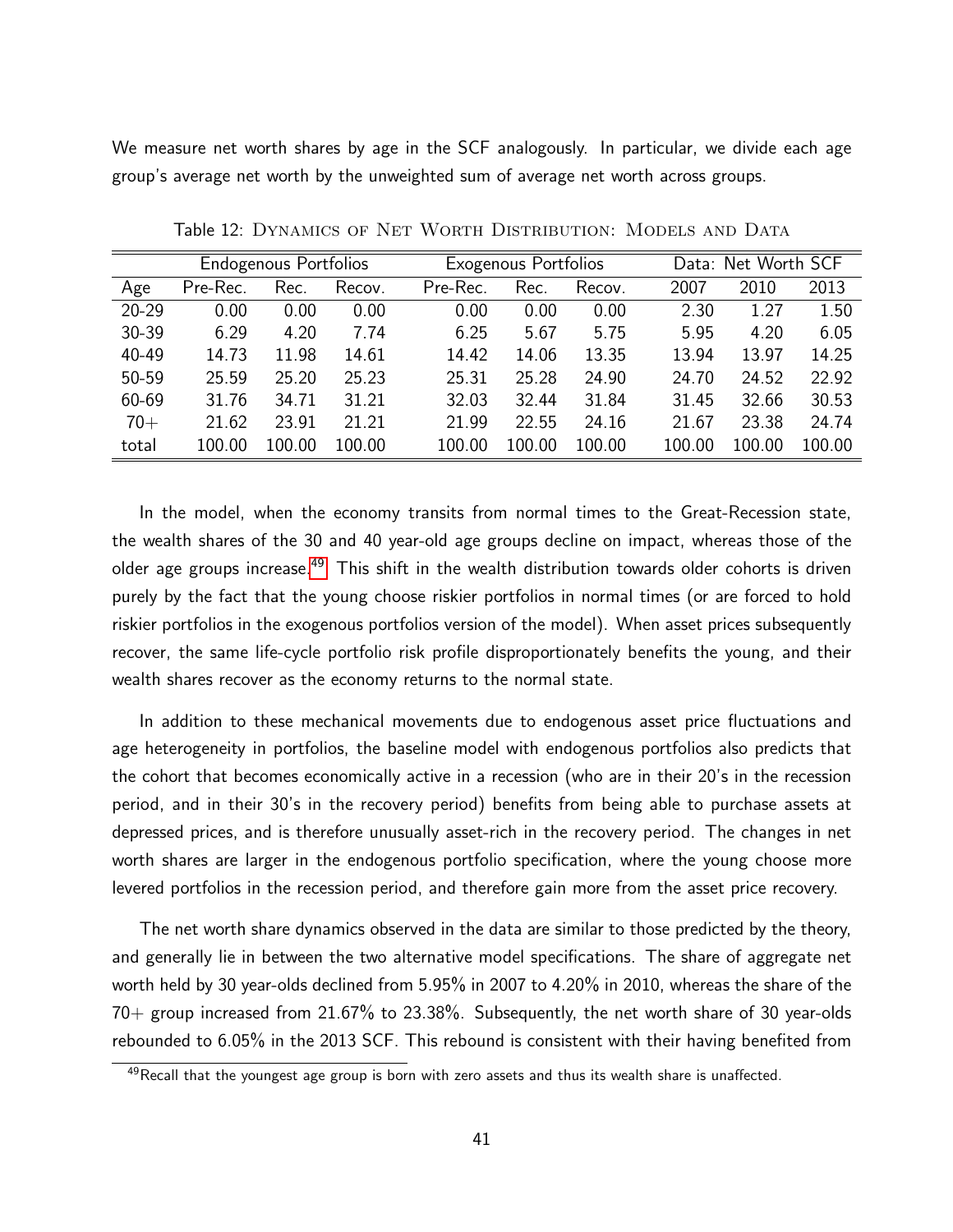saving at depressed prices, though more time and data is required to assess whether the recent asset price recovery will permanently boost their wealth share.

# 7 Robustness of Our Results

The purpose of this section is to investigate the robustness of our results to alternative parameterizations and modeling assumptions. First, in Subsection [7.1,](#page-42-0) we analyze the importance of the nature of the stochastic productivity process for the potency of the asset price channel. In Subsection [7.2](#page-44-0) we assess the importance of the heterogeneous labor market experience across age cohorts in the Great Recession for the welfare results. Finally, Subsection [7.3](#page-45-0) evaluates the relative significance of the asset pricing and labor market effects when households differ in their wealth positions within age cohorts.

#### <span id="page-42-0"></span>7.1 Level- or Growth-Rate Shocks?

In our model, aggregate output z is mean reverting, which implies that in a model recession output and asset prices are expected to recover (although they might fall further if the economy enters the disaster state). Under what conditions are our results robust to introducing permanent shocks to z? To provide a transparent answer to this question, we turn back to the three-period version of our model from Section [4,](#page-14-0) but now assume that the *growth rate* of output  $g' = z'/z$  follows a finite state Markov process with state space  ${\cal G}$  and transition matrix  $\mathsf{\Gamma}_{\mathcal{\mathcal{g}},\mathcal{\mathcal{g}}'}$ . In Appendix [F.2](#page-73-0) we show that the optimality and market clearing conditions used to compute the equilibrium asset price function and law of motion are virtually identical to those in our benchmark model, but expressed in terms of the price-output ratio  $\tilde{p}(g,A)=\frac{p(z,A)}{z}$  where the exogenous growth rate  $g$  between last period and today takes the place of the exogenous state variable z.

In this section we make three points. First, we show that the asset price decline (relative to output) in the model with stochastic growth rates is comparable to the decline in the model with trend-stationary output if and only if output growth over longer time periods (ten or twenty years) is negatively serially correlated, as it is in U.S. data. Second, we will show that the absolute welfare losses from a model recession are significantly larger in the stochastic growth economy for all but the oldest generation. Third, the *relative* welfare losses by age are quite similar across the growth-rate stationary and trend stationary specifications.

We retain the same calibration as in Section [4,](#page-14-0) but now assume that output growth can take two equally likely values  $g \in \{g_n, g_r\}$  that satisfy  $g_n g_r = 1$  and  $g_r/g_n = z_r/z_n$ . Thus, the output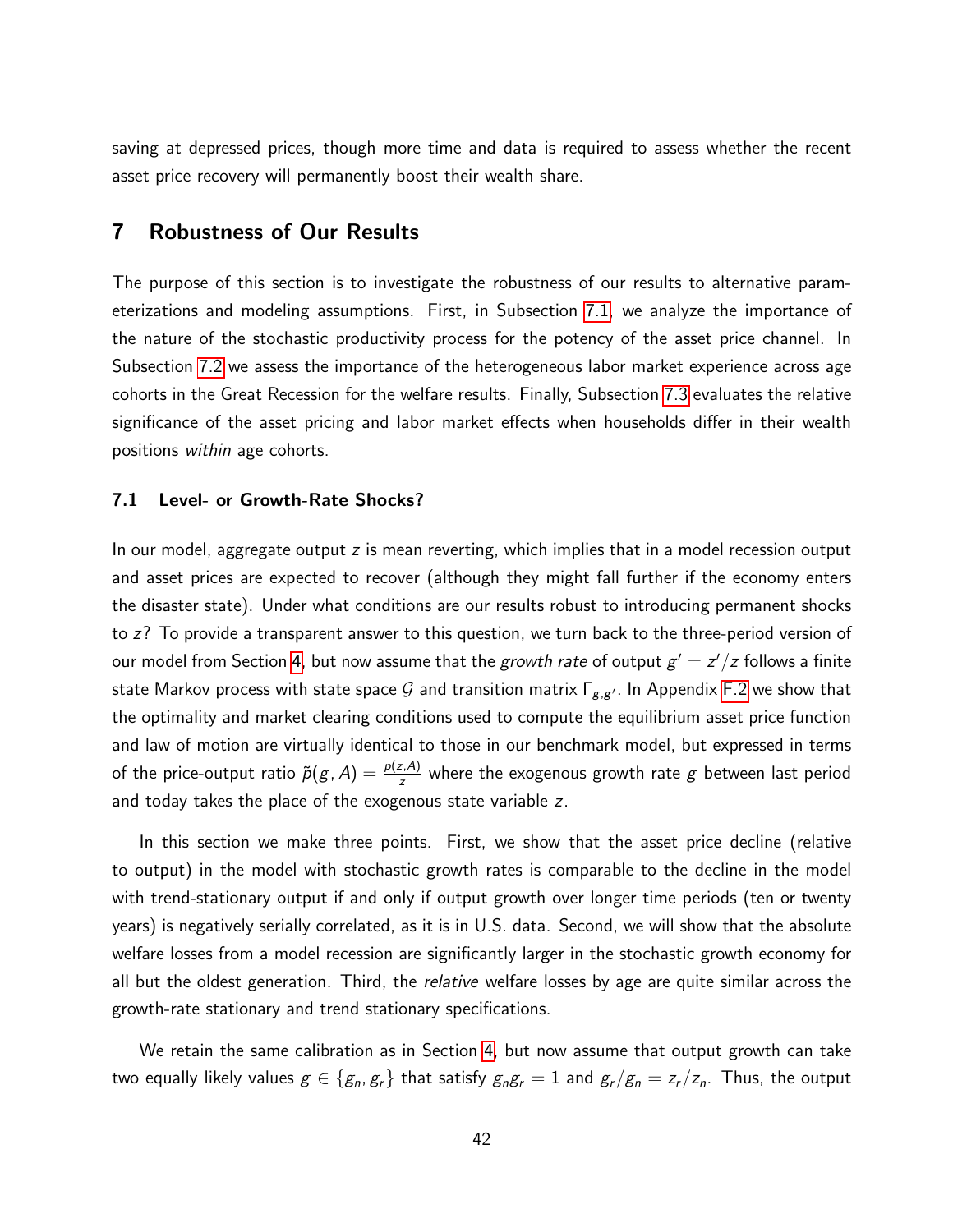decline when the economy falls into a Great Recession is as large as in the trend-stationary model and equal to  $z_r/z_n - 1 = 9.84\%$ . The serial correlation of growth rates is determined by the persistence of both states,  $\Gamma_{rr} = \Gamma_{nn}$ . Real output per capita growth rates over 10 or 20 year intervals are negatively correlated in U.S. data. Using data from 1900 on yields a serial correlation of twenty year growth rates of -0.55, which the model replicates given  $\Gamma_{rr} = \Gamma_{nn} = 0.225$ .

Figure 5: Relative Asset Price Decline: Level vs. Growth Rate Shocks

<span id="page-43-0"></span>

In Figure [5](#page-43-0) we display the relative asset price decline  $\xi$  as a function of the wealth distribution, both for the trend-stationary version of the model from Section [4](#page-14-0) (with same parameterization) and for the version with stochastic growth rates, for  $\gamma \in \{1, 4.24, 8\}$ . This is the analog of Figure [1](#page-17-0) from Section [4.](#page-14-0) The main takeaway is that the elasticity of asset prices with respect to output movements is qualitatively similar in the two specifications as long as the growth rate in the stochastic growth rate case is negatively correlated over time. As before, the elasticity of prices to output movements is larger the greater is the wealth share of the price-elastic middle-aged.<sup>[50](#page-0-0)</sup>

As in the model with shocks to the level of productivity, larger asset price movements – induced either by a smaller IES  $(1/\gamma)$  or by a larger wealth share of the middle-aged – are associated with

<sup>&</sup>lt;sup>50</sup>For  $\gamma = 1$ , the percentage decline in asset prices is equal to that in output in both versions of the model, independent of the wealth distribution A. Thus  $\xi \equiv 1$  for both versions of the model when  $\gamma = 1$ . The same is true  $(\xi \equiv 1)$  in the stochastic growth rate model whenever the growth rates are iid. See Appendix [F.2.](#page-73-0)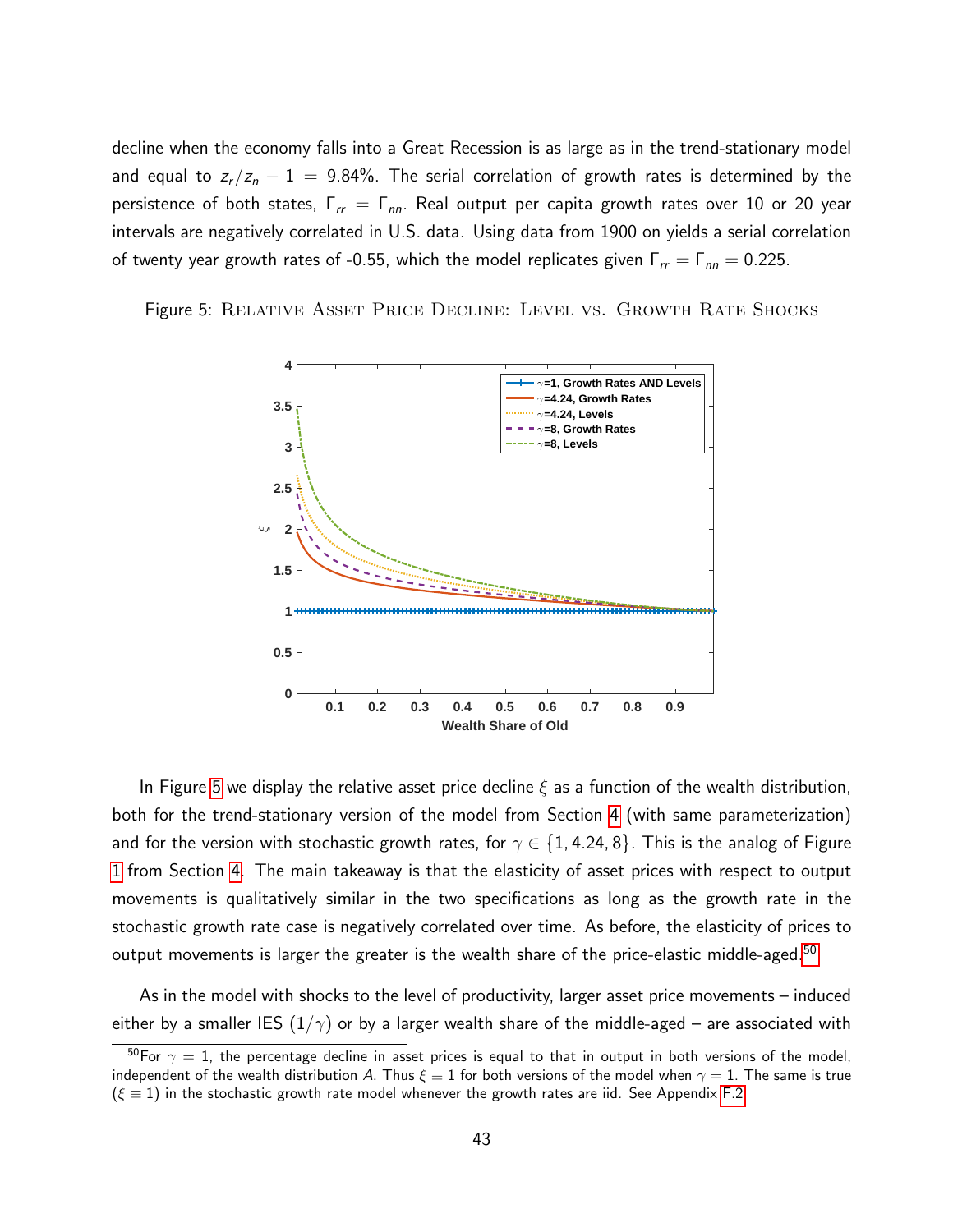|        |         | Age Group Shocks to z Shocks to $z'/z$ |
|--------|---------|----------------------------------------|
| Young  | 2 Q     | $-5.0$                                 |
| Middle | $-3.7$  | $-6.0$                                 |
| NIO    | $-12.3$ | $-114$                                 |

<span id="page-44-1"></span>Table 13: Welfare Losses, Level vs. Growth Rate Risk (% lifetime cons.)

more benign welfare consequences for the young. Table [13](#page-44-1) summarizes the welfare losses from entering a recession, in both versions of the model, following a long sequence of good shocks (the wealth share of the old is then close to 40%). The table shows that if the output fall has a permanent component, then welfare losses for the young are larger than under the mean-reverting output scenario. In the stochastic growth version of the model it is therefore hard to argue that the youngest generation might actually gain from a large recession. However, the fact that they suffer less than other generations is robust across both versions of the model, although the extent to which this is true is more pronounced in the benchmark level-shock specification.

Finally, if 20-year output per capita growth rates were (counter-factually) positively correlated, then, at least for the time-separable CRRA preferences with  $\gamma > 1$  considered here, the model with growth rate shocks predicts asset price declines that are smaller than output declines ( $\xi < 1$ ) and, consequently, welfare losses from a large recession that are *declining* with age. For example, if  $\Gamma_{II} = \Gamma_{hh} = 0.6$ , implying a serial correlation of g equal to 0.2, we find that at a wealth share of 40% for the old,  $\xi = 0.94$  and welfare losses for the young are 3 percent larger than losses for the old. Thus, this specification of the model reinforces the point that large asset price declines play a central role in mitigating young households' welfare losses from large recessions.

#### <span id="page-44-0"></span>7.2 The Importance of Asymmetric Earnings Losses

In Section [2](#page-4-0) we documented that one salient feature of the Great Recession was that earnings losses were concentrated among young households. In this section we demonstrate that our finding of modest, but *positive* welfare losses for the young hinges on this fact. We now display results for an economy identical to the benchmark, but in which all age cohorts face counterfactual symmetric income losses of 9.84%, equal to the aggregate income loss (relative to trend) observed in the data. From Table [14](#page-45-1) we see that now the young actually gain from a Great Recession (see the third column). Thus, as suggested by the simple three-period model discussed above, the large asset price decline in the recession would actually have left the young better off, had they not been simultaneously disproportionately affected by earnings losses. Even though this is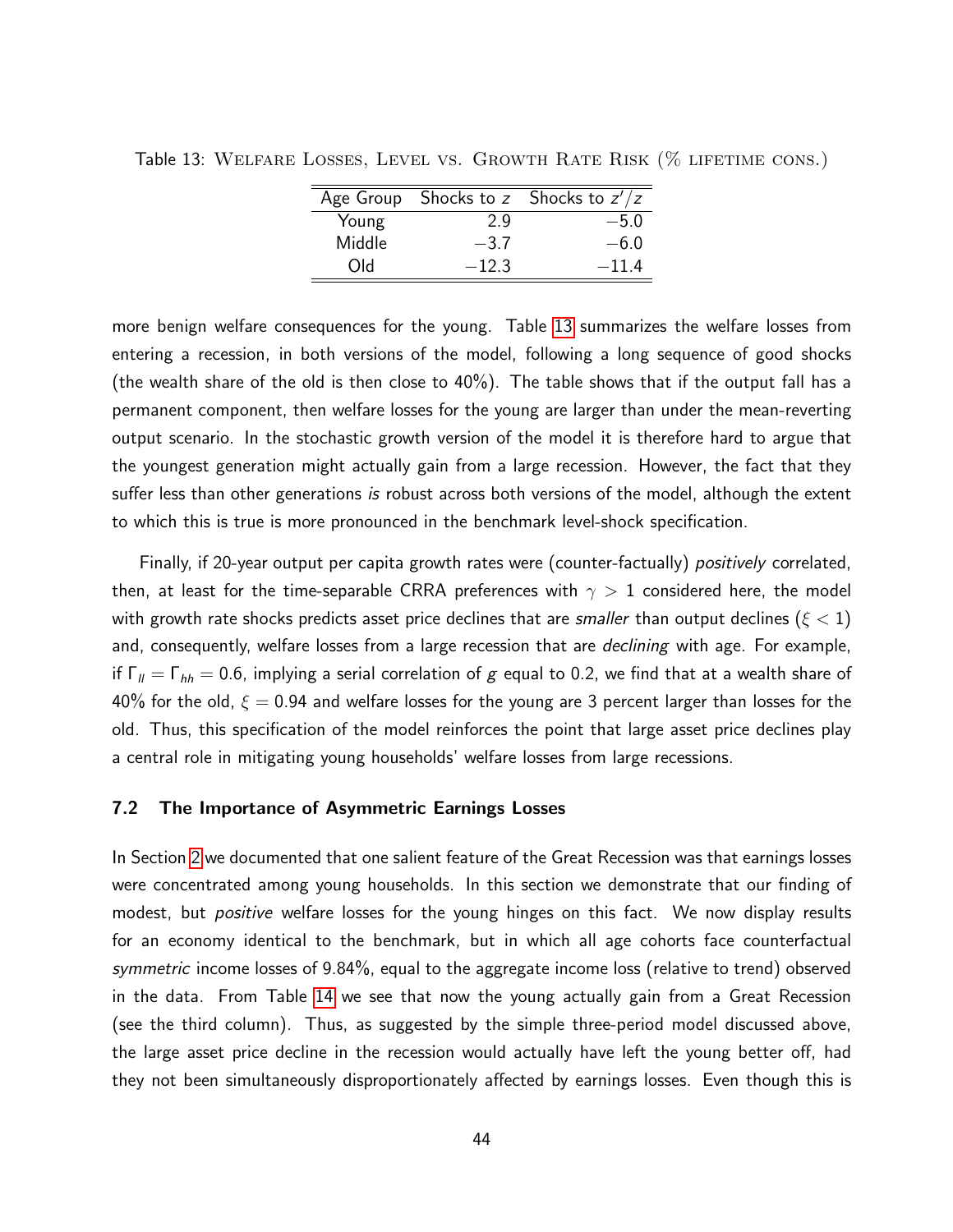a counterfactual scenario, it illustrates both the potency of the asset price movement channel as well as the importance of the severe downturn in labor income the youngest cohorts experienced.

| Age       | Benchmark | Sym. Earnings Losses |
|-----------|-----------|----------------------|
| $20 - 29$ | $-1.07$   | 0.32                 |
| 30-39     | -4.78     | $-5.04$              |
| 40-49     | $-5.69$   | $-5.90$              |
| 50-59     | $-7.48$   | -7.64                |
| 60-69     | $-9.61$   | $-9.74$              |
| $70+$     | $-10.00$  | $-10.09$             |

<span id="page-45-1"></span>Table 14: WELFARE LOSSES, ASYMMETRIC & SYMMETRIC EARNINGS  $\Delta$  (% lifet. cons.)

The table also shows that the welfare losses of older generations increase only moderately in the symmetric earnings loss scenario. While these cohorts suffer larger labor income declines, the associated welfare costs are moderated by two forces. First, facing more earnings risk, the old choose less risky portfolios. Second, the equilibrium decline in the price of risky assets is smaller in this economy. The reason is that with symmetric earnings losses, young households on the asset demand side of the market are less income poor, and thus prices have to drop less in the recession period to induce these households to buy up the assets. As a result, the elasticity of aggregate asset values to income declines from 2.72 to 2.64.

#### <span id="page-45-0"></span>7.3 Accounting for Intra-Cohort Heterogeneity

Our baseline calibration replicates average income and wealth by age. However, it is well known that a large fraction of aggregate wealth is held by a relatively small fraction of households. Thus, one might wonder whether less wealthy households are likely to experience similar welfare losses across the life cycle. To address this question, we now consider an alternative version of the model in which there are two types of households: a wealthy type and a low-wealth type. We assume that the wealthy type accounts for a fixed fraction  $\kappa_y$  of aggregate labor earnings and passively holds a fixed fraction  $\kappa_a$  of aggregate debt and equity. It follows that the wealthy consume a fixed fraction  $(1 - \theta)\kappa_v + \kappa_a\theta$  of aggregate output at each date. Because the wealthy type is assumed to invest passively, assets are priced by the low-wealth type, and prices fluctuate such that this type always demands  $(1 - \kappa_a)$  shares and  $\kappa_a B$  bonds.

Since the wealthy type accounts for fixed fractions of earnings, asset holdings, and consumption, we can solve for equilibrium allocations by ignoring the wealthy group altogether and simply recalibrating the baseline model to target a lower wealth to labor income ratio corresponding to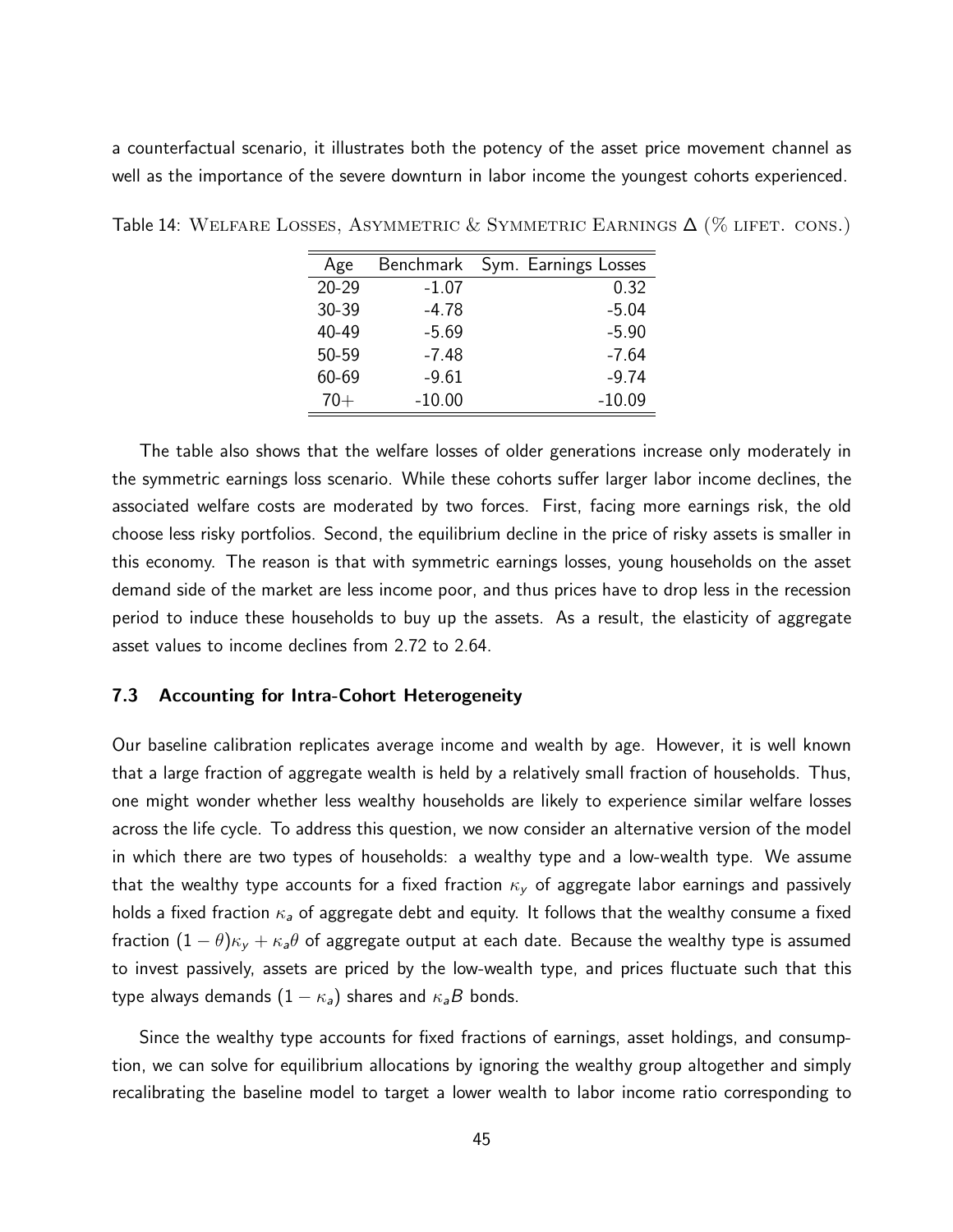$\bar{W}^P = \frac{(1-\kappa_a)}{(1-\kappa_a)}$  $\frac{(1-\kappa_s)}{(1-\kappa_y)}$ . We identify the wealthy type with households in the top  $10\%$  of the net worth distribution in the 2007 SCF, which implies  $\kappa_a = 0.678$ ,  $\kappa_y = 0.334$ , and  $\bar{W}^P = 0.483 \bar{W}$ . Retaining our original targets for  $\bar{R}$  and  $\bar{\lambda}$ , implies new values for the supply of bonds and for capital's share of  $B^P=0.0400$  and  $\theta^P=0.1729$ .

Given the life-cycle profiles for labor income and for net worth for the low-wealth group, we can follow the procedure outlined in Section [5](#page-18-0) to reverse engineer the life-cycle profile  $\{\beta^P_i\}$  that rationalizes the implied life-cycle profile for consumption for the low-wealth group. Because this group does less life-cycle saving, its consumption rises less rapidly over the life cycle, and the implied discount factors are therefore smaller. We will focus on the model specification in which agents choose both total savings and the portfolio split between equity and bonds, and report results for earnings losses that are asymmetric and symmetric across ages in the Great Recession. We retain our baseline value for risk aversion,  $\gamma = 4.24$ .

The equilibrium decline in asset prices in the new low-wealth economy (with asymmetric earnings losses) when the recession hits is 2.48%, slightly smaller than the 2.72% decline in the baseline model. As in the benchmark economy, bond prices hardly move and stock prices fall by close to three times as much as output. Table [15](#page-46-0) compares the welfare losses associated with entering a recession in the low-wealth economy with those in the baseline model. The distribution of losses by age is broadly similar to that in the benchmark economy, with the exception that now the youngest generation suffers more significant welfare losses (5% rather than 1%). This reflects two factors. First, the young are now more impatient, and thus care relatively less about the future, when asset prices recover. Second, the young now hold less wealth that will benefit from price recovery in the first place. Thus, the young now evaluate the recession more similarly to hand-to-mouth consumers, for whom the asset pricing channel is less important.

| Age Group | Baseline Wealth |          | Low Wealth                                                                                    |          |
|-----------|-----------------|----------|-----------------------------------------------------------------------------------------------|----------|
|           |                 |          | Asym. $\Delta$ Earnings Sym. $\Delta$ Earnings Asym. $\Delta$ Earnings Sym. $\Delta$ Earnings |          |
| $20 - 29$ | $-1.07$         | 0.32     | $-5.12$                                                                                       | $-3.01$  |
| 30-39     | $-4.78$         | $-5.04$  | $-6.76$                                                                                       | $-7.08$  |
| 40-49     | $-5.69$         | $-5.90$  | $-7.23$                                                                                       | $-7.51$  |
| 50-59     | $-7.48$         | $-7.64$  | $-8.20$                                                                                       | $-8.45$  |
| 60-69     | $-9.61$         | $-9.74$  | $-9.57$                                                                                       | $-9.79$  |
| $70+$     | $-10.00$        | $-10.09$ | $-9.88$                                                                                       | $-10.03$ |

<span id="page-46-0"></span>Table 15: Welfare Losses: Low-Wealth Calibration (% lifetime cons.)

Comparing the welfare consequences across the different model specifications indicates that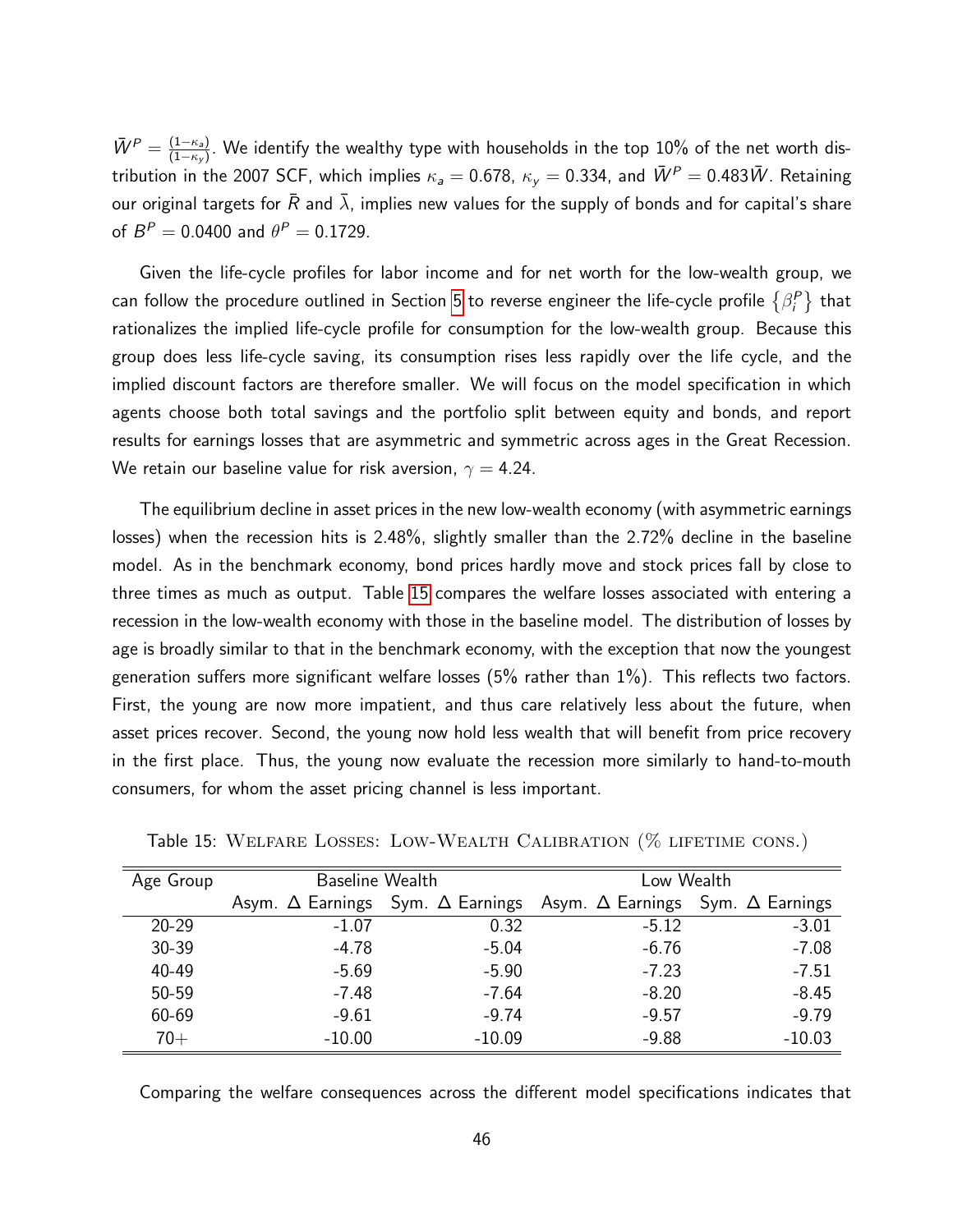the welfare consequences of the Great Recession for the young are likely quite heterogeneous, depending on the relative importance of the labor market and asset market effects. Those young households not especially severely hurt in the labor market (i.e. those who do not lose their job) and with significant (future) participation in the asset market likely gained from the Great Recession (column 3). On the other hand, young households with more adverse labor market outcomes and with no strong involvement in financial markets faced welfare losses more similar to older households (column 4).

## 8 Conclusion

These last findings bring us back to the main point of the paper, which is that there is a silver lining for young households in the Great Recession stemming from the dynamics of asset prices. We have argued that this asset price channel is quantitatively important, and that it should therefore be incorporated alongside labor market effects when assessing the distribution of welfare losses from the Great Recession across age groups.

Knowledge about how the welfare costs of recessions are distributed across the age distribution can help inform the discussion of the appropriate policy response. Many of the policies that have been implemented in response to the Great Recession have redistributive consequences across generations. For example, financing an increasing share of the government budget through debt rather than taxation shifts the tax burden toward the young and future generations in life cycle economies, and benefits older age groups. Similarly, the Troubled Asset Relief Program (TARP) and large-scale asset purchases by the Federal Reserve were policies more or less explicitly designed to support asset prices. To the extent that these policies were successful, they disproportionately benefitted wealthier households who tend to be older.<sup>[51](#page-0-0)</sup> Given the age-asymmetric welfare losses we have estimated, a *distributional* argument can be made in favor of such policies.

<sup>&</sup>lt;sup>51</sup> Another important policy response was a dramatic extension of unemployment benefits. On the one hand, this favored younger workers, who bore the brunt of rising unemployment. On the other, older workers are more likely to be eligible to receive benefits. In 2010, the numbers of insured unemployed in the 25-34, 35-44, and 45-54 age groups were very similar (Department of Labor, Employment and Training Administration).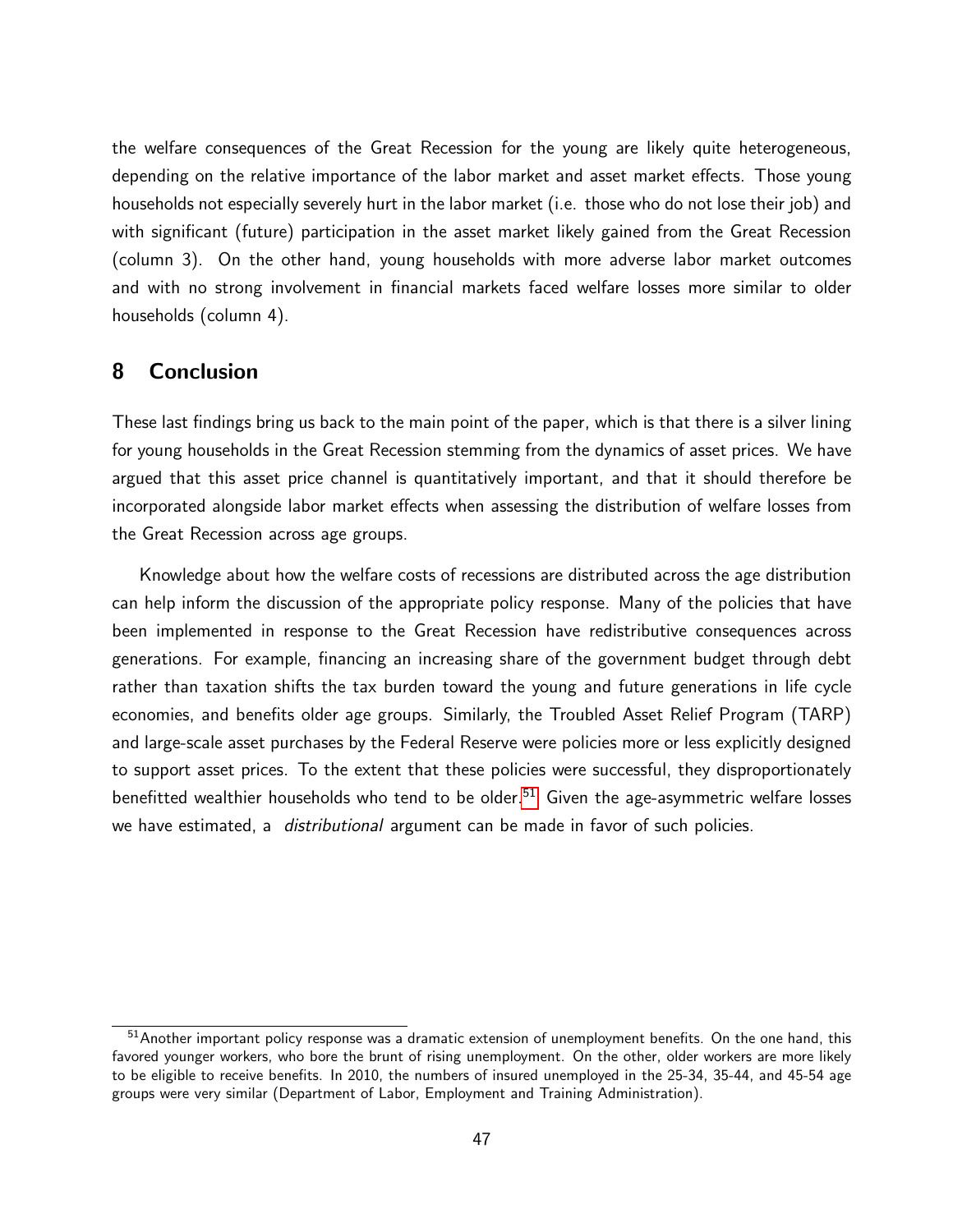# References

- ATTANASIO, O., S. KITAO, AND G. VIOLANTE (2007): "Global Demographic Trends and Social Security Reform," Journal of Monetary Economics, 54, 144-198.
- BALL, L. AND N. G. MANKIW (2007): "Intergenerational Risk Sharing in the Spirit of Arrow, Debreu, and Rawls, with Applications to Social Security Design," Journal of Political Economy, 115, 523–547.
- Bloom, N. (2014): "Fluctuations in Uncertainty," Journal of Economic Perspectives, 28, 153–76.
- <span id="page-48-2"></span>BRUMM, J. AND F. KUBLER (2013): "Applying Negishi's method to stochastic models with overlapping generations," Working Paper, University of Zurich.
- CAMPBELL, J. AND Y. NOSBUSCH (2007): "Intergenerational Risksharing and Equilibrium Asset Prices," Journal of Monetary Economics, 54, 2251–2268.
- Constantinides, G., J. Donaldson, and R. Mehra (2002): "Junior Can't Borrow: A New Perspective on the Equity Premium Puzzle," Quarterly Journal of Economics, 117, 269–296.
- CORBAE, D. AND E. QUINTIN (2015): "Leverage and the Foreclosure Crisis," Journal of Political Economy, 123, 1–65.
- DAVIS, M. AND J. HEATHCOTE (2007): "The Price and Quantity of Residential Land in the United States," Journal of Monetary Economics, 54, 2595–2620.
- DAVIS, M. A. AND F. ORTALO-MAGNE (2011): "Household Expenditures, Wages, Rents," Review of Economic Dynamics, 14, 248–261.
- DOEPKE, M. AND M. SCHNEIDER (2006a): "Inflation and the Redistribution of Nominal Wealth," Journal of Political Economy, 114, 1069–1097.
- (2006b): "Inflation as a Redistribution Shock: Effects on Aggregates and Welfare," NBER Working Paper 12319.
- <span id="page-48-0"></span>Epstein, L. G. and S. Zin (1989): "Substitution, Risk Aversion and the Temporal Behavior of Asset Returns: a Theoretical Framework," Econometrica, 57, 937–969.

<span id="page-48-1"></span>——— (1991): "Substitution, Risk Aversion, and the Temporal Behavior of Consumption and Asset Returns: An Empirical Analysis," Journal of Political Economy, 99, 263-286.

- HALL, R. E. (1988): "Intertemporal Substitution in Consumption," Journal of Political Economy, 96, 339–357.
- HASANHODZIC, J. AND L. J. KOTLIKOFF (2017): "Generational Risk Is It a Big Deal? Simulating an 80-Period OLG Model with Aggregate Shocks," Unpublished Manuscript, SSRN: https://ssrn.com/abstract=2994899.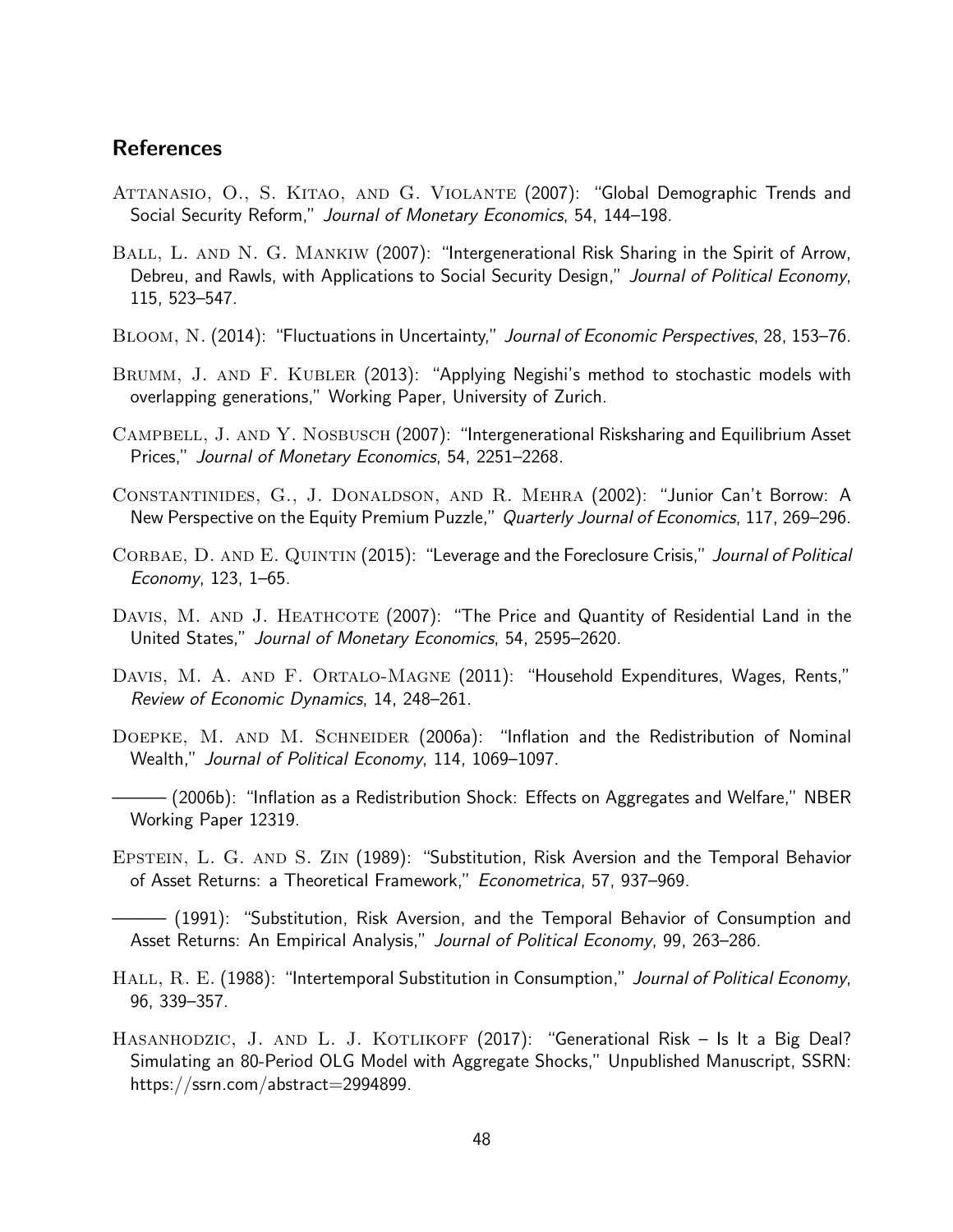- HUFFMAN, G. (1987): "A Dynamic Equilibrium Model of Asset Prices and Transaction Volume," Journal of Political Economy, 95, 138–159.
- Hur, S. (2013): "The Lost Generation of the Great Recession," Working Paper, University of Pittsburgh.
- Kahn, L. B. (2010): "The long-term labor market consequences of graduating from college in a bad economy," Labour Economics, 17, 303–316.
- Kaplan, G., K. Mitman, and G. Violante (2017): "The Housing Boom and Bust: Model Meets Evidence: Model meets Evidence," Unpublished Manuscript, Princeton.
- <span id="page-49-0"></span>Krueger, D. and F. Kubler (2004): "Computing Equilibrium in OLG Models with Stochastic Production," Journal of Economic Dynamics and Control, 28, 1411–1436.
- <span id="page-49-1"></span>– (2006): "Pareto-Improving Social Security Reform when Financial Markets Are Incomplete!?" American Economic Review, 96, 737–755.
- KRUEGER, D. AND A. LUDWIG (2007): "On tHe Consequences of Demographic Change for Rates of Returns to Capital, and the Distribution of Wealth and Welfare," Journal of Monetary Economics, 54, 49–87.
- Kubler, F. and K. Schmedders (2013): "Life-Cycle, Portfolio Choice, the Wealth Distribution and Asset Prices," University of Zurich Working Paper.
- LABADIE, P. (1986): "Comparative Dynamics and Risk Premia in an Overlapping Generations Model," Review of Economic Studies, 53, 139–152.
- MEH, C., J.-V. RÍOS-RULL, AND Y. TERAJIMA (2010): "Aggregate and Welfare Effects of Redistribution of Wealth under Inflation and Price-Level Targeting," Journal of Monetary Economics, 57, 637–652.
- Menno, D. and T. Oliviero (2016): "Financial Intermediation, House Prices and the Welfare Effects of the U.S. Great Recession," Csef working papers, Centre for Studies in Economics and Finance (CSEF), University of Naples, Italy.
- MIYAZAKI, K., M. SAITO, AND T. YAMADA (2009): "On the Intergenerational Sharing of Cohort-Specific Shocks on Permanent Income," Macroeconomic Dynamics, 14, 93–118.
- NAKAMURA, E., J. STEINSSON, R. BARRO, AND J. URSÁ (2013): "Crises and Recoveries in an Empirical Model of Consumption Disasters," American Economic Journal: Macroeconomics, 5, 35–74.
- Oreopoulos, P., T. von Wachter, and A. Heisz (2012): "The Short- and Long-Term Career Effects of Graduating in a Recession," American Economic Journal: Applied Economics, 4, 1–29.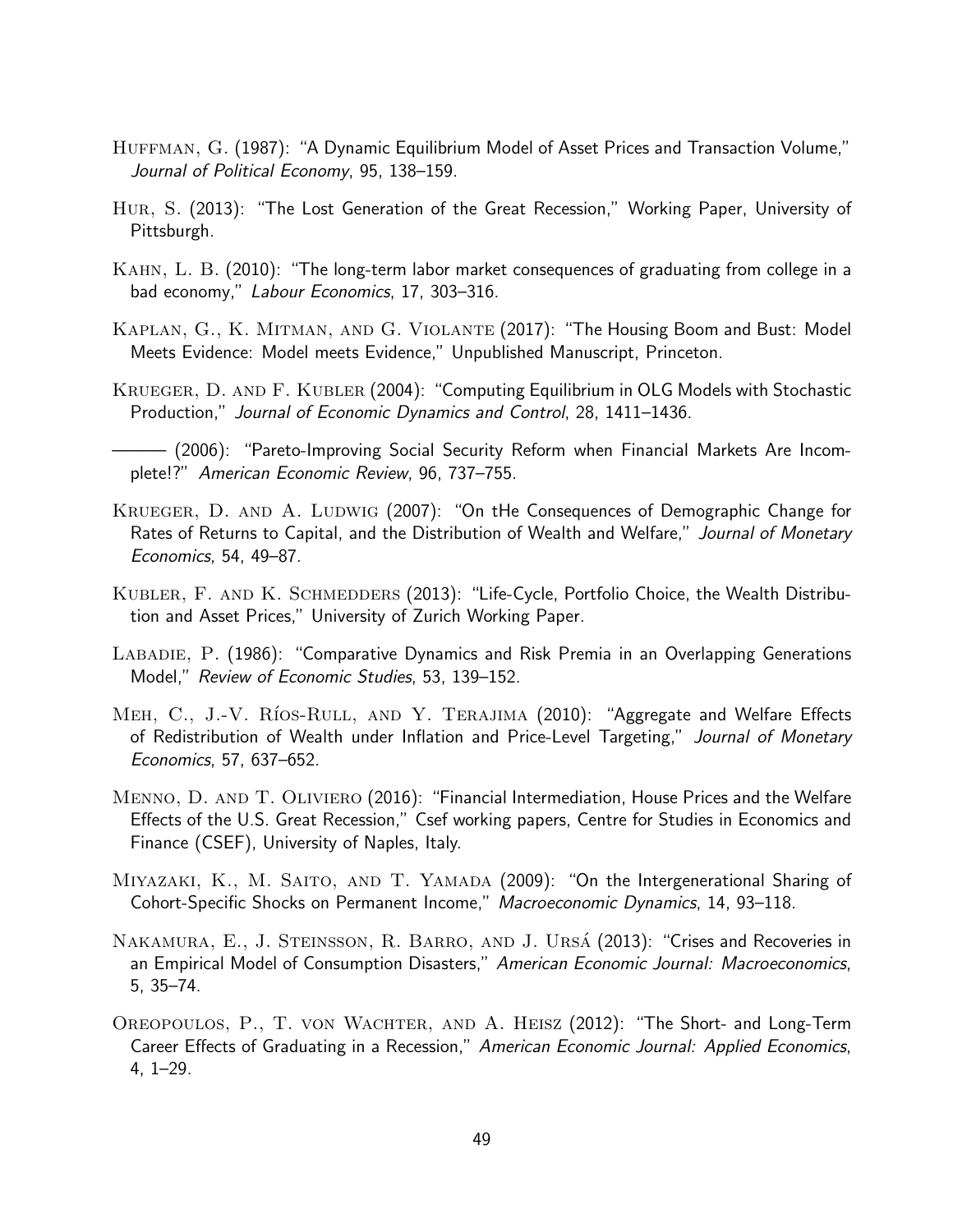- PETERMAN, W. B. AND K. SOMMER (2014): "How Well Did Social Security Mitigate the Effects of the Great Recession?" Finance and Economics Discussion Series 2014-13.
- PIAZZESI, M. AND M. SCHNEIDER (2012): "Inflation and the Price of Real Assets," Unpublished manuscript, Stanford University.
- PIAZZESI, M., M. SCHNEIDER, AND S. TUZEL (2007): "Housing, Consumption and Asset Pricing," Journal of Financial Economics, 83, 531–569.
- RAVN, M. AND H. UHLIG (2002): "On adjusting the Hodrick-Prescott filter for the frequency of observations," The Review of Economics and Statistics, 84, 371–375.
- Ríos-Rull, J. (1996): "Life-Cycle Economies and Aggregate Fluctuations," The Review of Economic Studies, 63, 465–489.
- Ríos-Rull, J.-V. (1994): "On the Quantitative Importance of Market Completeness," Journal of Monetary Economics, 34, 463–496.
- ——— (2001): "Population Changes and Capital Accumulation: The Aging of the Baby Boom," Advances in Macroeconomics, 1, article 7.
- SCHWANDT, H. AND T. VON WACHTER (2017): "Unlucky Cohorts: Earnings, Income, and Mortality Effects from Entering the Labor Market in a Recession," Unpublished Manuscript, University of California Los Angeles.
- <span id="page-50-0"></span>SHILLER, R. (1992): Market Volatility, MIT Press.
- SMETTERS, K. (2006): "Risk Sharing across Generations without Publicly Owned Equities," Journal of Monetary Economics, 53, 1493–1508.
- STORESLETTEN, K., C. TELMER, AND A. YARON (2004): "Cyclical Dynamics in Idiosyncratic Labor Market Risk," Journal of Political Economy, 112, 695–717.
- (2007): "Asset Pricing with Idiosyncratic Risk and Overlapping Generations," Review of Economic Dynamics, 10, 519–548.
- The Maddison Project (2013): [http://www.ggdc.net/maddison/maddison-project/](http://www.ggdc.net/maddison/maddison-project/home.htm) [home.htm](http://www.ggdc.net/maddison/maddison-project/home.htm), accessed September 2017.
- Vissing-Jørgensen, A. and O. Attanasio (2003): "Stock-market participation, intertemporal substitution, and risk-aversion," American Economic Review, 383–391.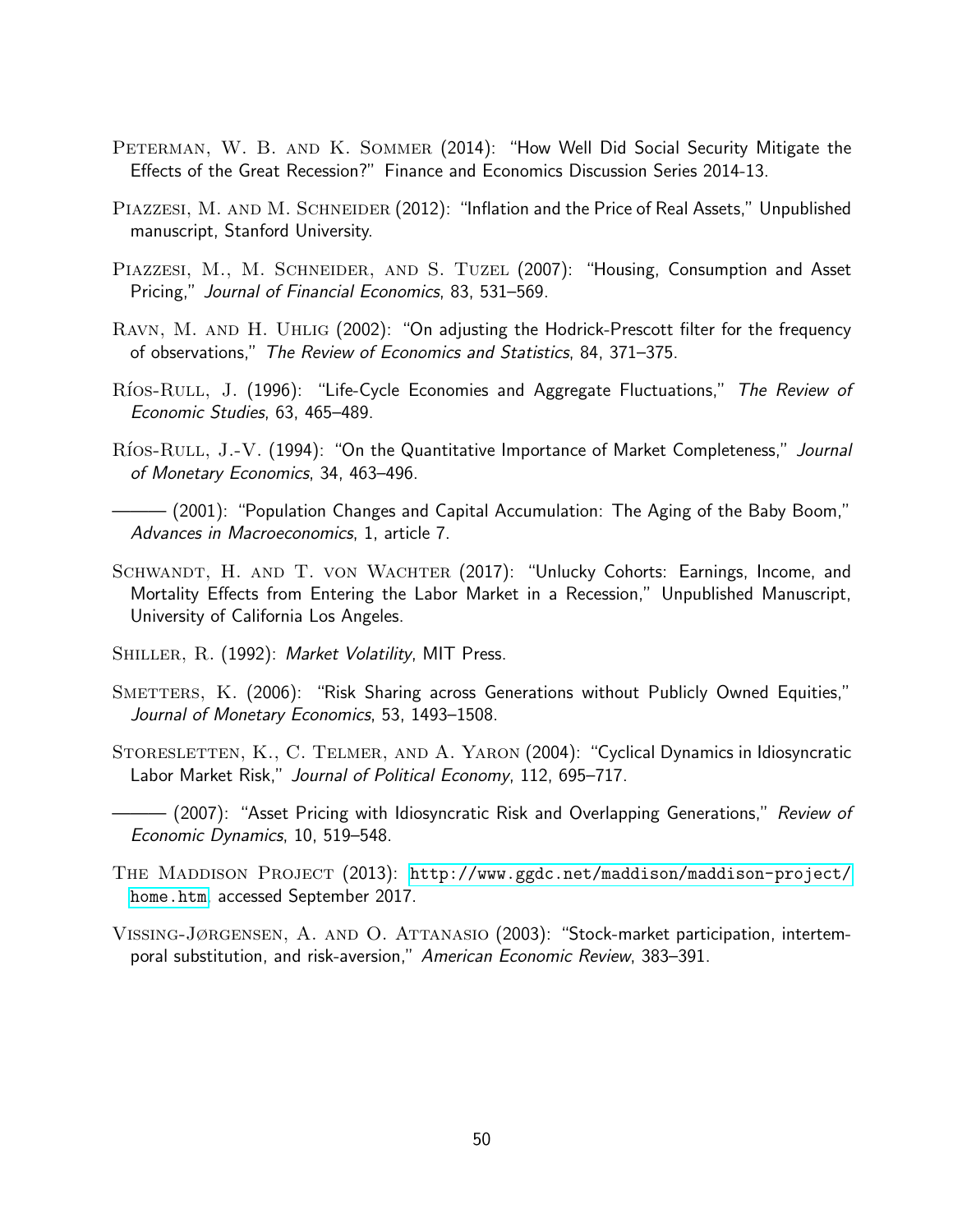# Appendix (for Review and Online Publication Only)

# A Exploiting Sequentially Complete Markets in the Economy with Endogenous Portfolios

Since in our applications the number of values the aggregate state  $z^{prime}$  can take tomorrow is two for every state z today, markets are sequentially complete when households can freely trade a bond and a stock, even though z can take three values. We exploit this for the purposes of characterizing equilibrium prices numerically. In particular, after having solved for equilibrium allocations (as described in the next section), we can easily construct prices of state-contingent claims (Arrow securities). We then reconstruct the equilibrium prices of conventional stocks and bonds as additional (effectively redundant) assets. For completeness, we here supply the equilibrium definition for the economy with a full set of Arrow securities.

Let  $a_i(z')$  be shares of stock purchased by a household of age i. These shares represent a claim to fraction  $a_i(z')$  of the capital stock if and only if aggregate state  $z'$  is realized in the next period. The state of the economy is the distribution of shares of stock A, given the current period shock z. We denote the state-contingent stock prices  $P(z, A, z')$ .

With this asset market structure, the maximization problem of the households now reads as

$$
v_i(z, A, a) = \max_{c \geq 0, a'(z')} \left\{ u(c) + \beta_{i+1} \sum_{z' \in Z} \Gamma_{z, z'} \ v_{i+1}(z', A'(z'), a'(z')) \right\}
$$
 (A-1)

s.t. 
$$
c + \sum_{z'} [a'(z') - a] P(z, A, z') = \varepsilon_i(z)w(z) + d(z)a
$$
 (A-2)

$$
A'(z') = G(z, A, z') \tag{A-3}
$$

with solution  $c_i(z, A, a)$ ,  $a'_i(z, A, a, z')$ .

Definition 2. A recursive competitive equilibrium with complete markets are value and policy functions  $\{v_i, c_i, a'_i\}$ , pricing functions w, d, P, and an aggregate law of motion G such that:

1. Given the pricing functions and the aggregate law of motion, the value functions  $\{v_i\}$  solve the recursive problem of the households and  $\{c_i, a'_i\}$  are the associated policy functions.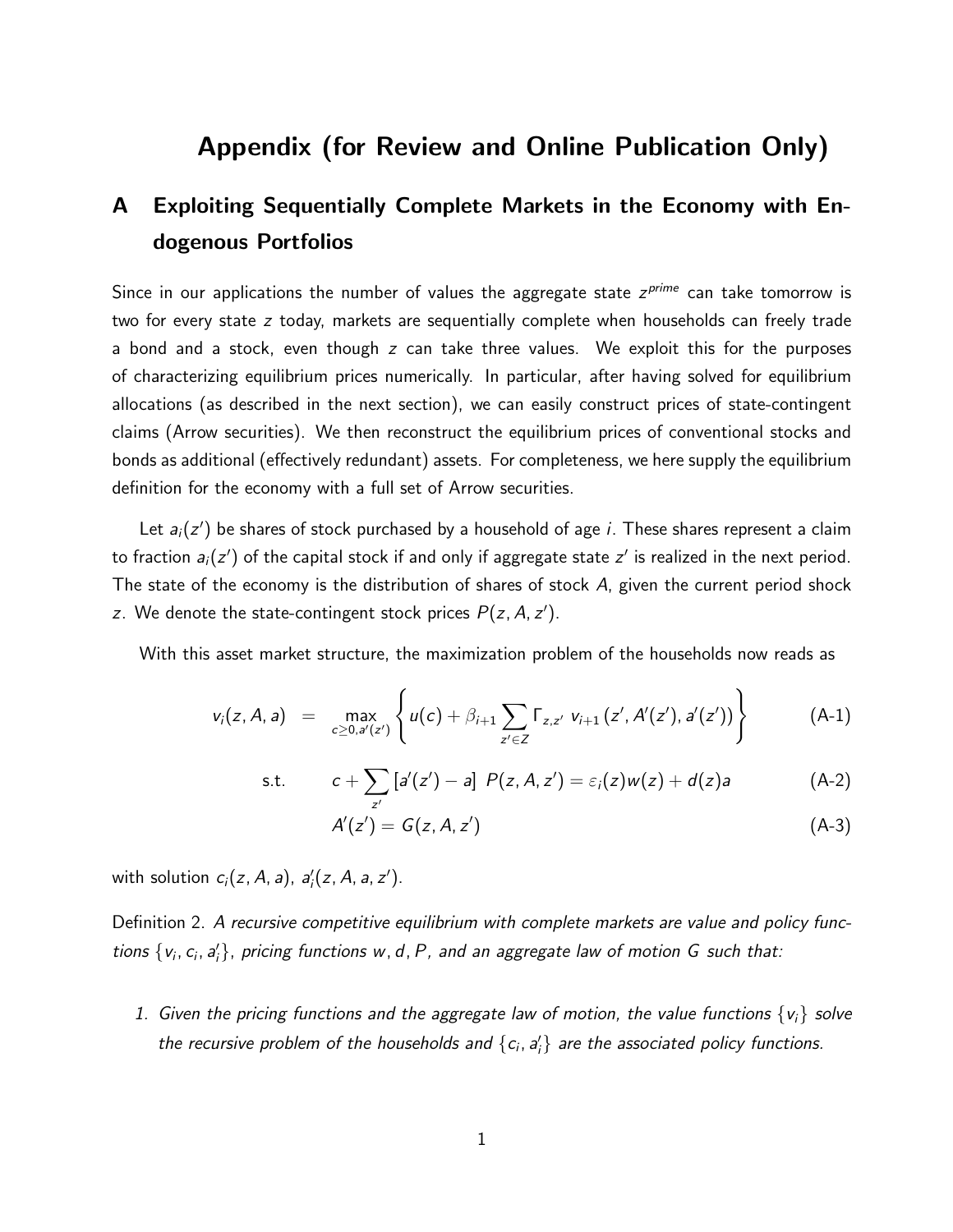2. Wages and dividends satisfy

$$
w(z) = (1 - \theta)z \qquad \text{and} \qquad d(z) = \theta z. \tag{A-4}
$$

3. Markets clear

$$
\sum_{i=1}^{I} c_i(z, A, A_i) = z
$$
 (A-5)

$$
\sum_{i=1}^{I} a'_{i}(z, A, A_{i}, z') = 1 \quad \forall z' \in Z.
$$
 (A-6)

#### 4. The aggregate law of motion is consistent with individual optimization

$$
G_1(z, A, z') = 0
$$
  
\n
$$
G_{i+1}(z, A, z') = a'_i(z, A, A_i, z') \quad \forall z', i = 1, ..., l - 1.
$$
 (A-7)

We now describe how we reconstruct returns and prices for conventional stocks and bonds, given the prices of state-contingent shares, exploiting the equivalence between the two market structures when the aggregate shock takes only two values. Let  $W(z, A)$  denote the value of the (unlevered) firm after it has paid out dividends. This is equal to the price of all state-contingent shares:

$$
W(z, A) = \sum_{z' \in Z} P(z, A, z').
$$
 (A-8)

In the presence of state-contingent shares, risk-free bonds and levered stocks are redundant assets, but they can still be priced. We now compute these prices  $q(z, A)$  and  $p(z, A)$  as functions of the state-contingent prices  $P(z, A, z')$  and  $W(z, A)$ . There are two ways of securing one unit of the good unconditionally in the next period. One could either buy one unit of the risk-free bond at price  $q(z, A)$  or instead buy a bundle of state-contingent shares for each possible  $z'$ , setting the state-specific quantity to  $1/\lceil W(z', G(z, A, z')) + \theta z' \rceil$  so as to ensure a gross payout of one in each state. A no-arbitrage argument implies that the cost of the two alternative portfolios must be identical:

$$
q(z, A) = \sum_{z'} \frac{P(z, A, z')}{W(z', G(z, A, z')) + \theta z'}.
$$
 (A-9)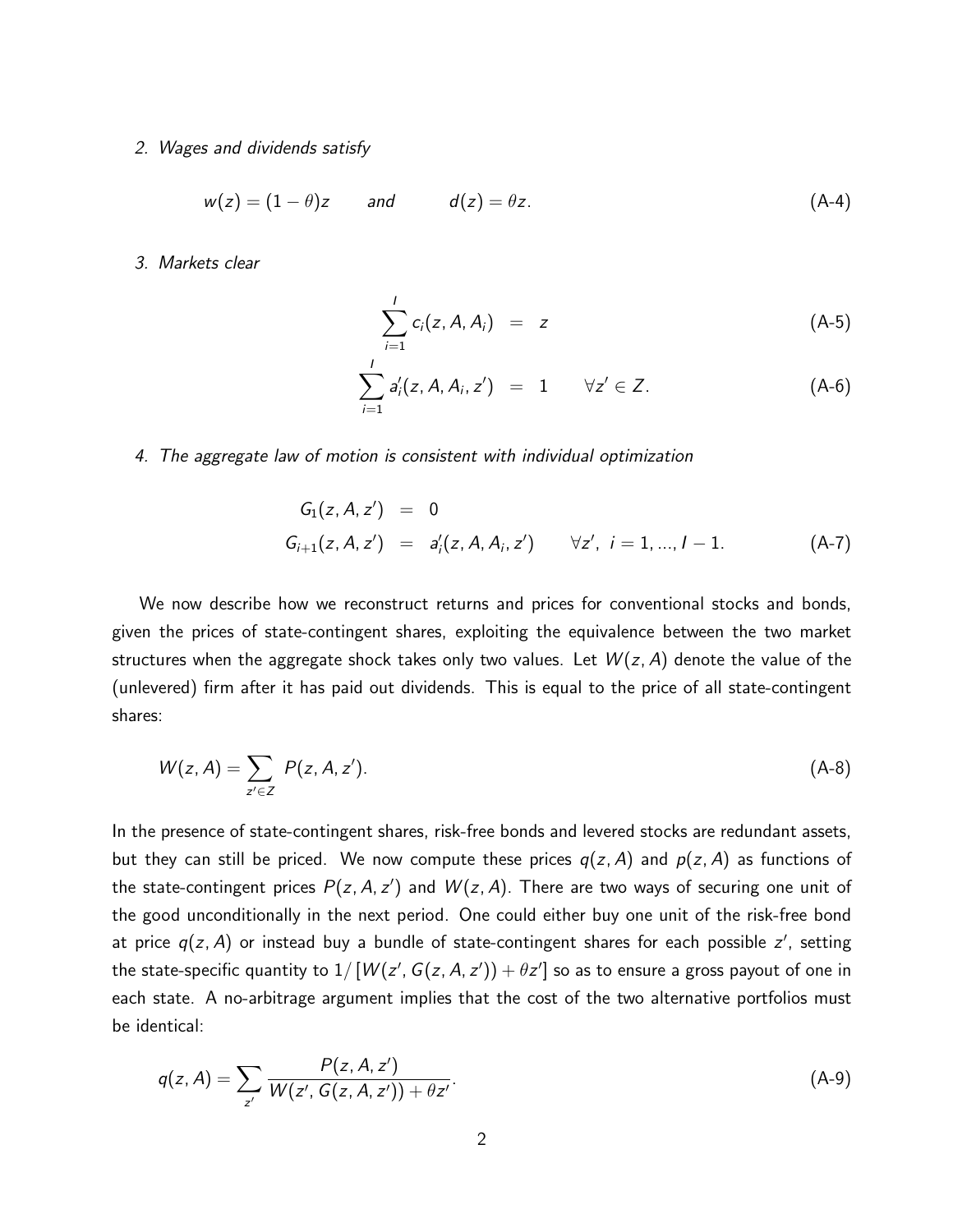With the bond price in hand, the stock price can immediately be recovered from the condition that the value of the unlevered firm (in the economy with state-contingent shares) must equal the value of levered stocks and risk-free bonds:

$$
p(z, A) = W(z, A) - q(z, A)B.
$$
 (A-10)

### B Computational Appendix

Even for a moderate number of generations, the state space is large:  $I-2$  continuous state variables (plus z). Since we want to deal with large shocks, local methods should be used with caution. We therefore use global approximation on sparse grids, thereby respecting the size of our aggregate shock while avoiding the curse of dimensionality. The baseline model takes advantage of the fact that our two assets span the space of possible shocks, therefore allowing us to solve the model via a planning problem using the Negishi algorithm. The fixed-portfolio economies do not solve such a planning problem, so we must directly solve for the competitive equilibrium.

#### B.1 Endogenous Portfolio Economy

In our economy with endogenous trade in stocks and bonds, there are two assets and two values for the aggregate shock. Thus, the set of agents who are active at dates  $t-1$  and t select portfolios that pool date  $t$  risk perfectly and share the same growth rate for the marginal utility of consumption. But it is impossible for agents active at date  $t-1$  to share risk with agents who enter the economy at date  $t$ , and thus shocks at  $t$  reallocate resources between the newborn and existing cohorts.

The computational challenge for characterizing equilibrium allocations is to characterize this reallocation. As [Brumm and Kubler \(2013\)](#page-48-2) show, the key condition that pins down the share of the newborns is their lifetime budget constraint that must be satisfied. Thus, computing a competitive equilibrium amounts to solving for a law of motion for the consumption share of newborn agents, with the property that the present values of lifetime income and consumption are equal with zero initial wealth. We now formally describe this way of characterizing competitive equilibrium.

Let the aggregate state be z and the vector  $\lambda = \lambda_1, ..., \lambda_l$  where  $\lambda_i \in [0,1]$  for all i. Let  $\lambda$ define age group *i*'s share of aggregate output as follows for  $i = 1, ..., l$ :

<span id="page-53-0"></span>
$$
c_i(z,\lambda) = \lambda_i z \tag{A-11}
$$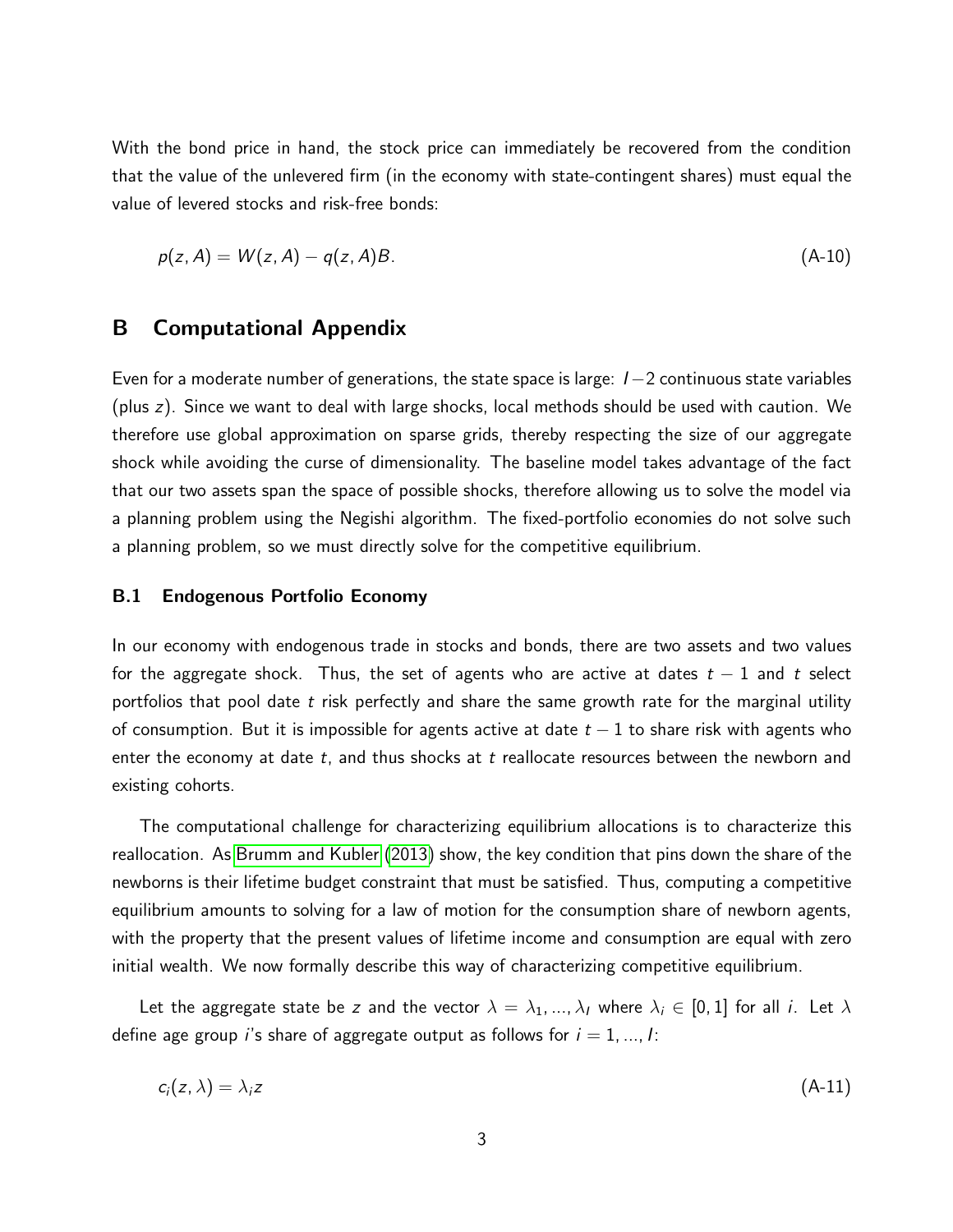Let  $\lambda' = G(z', \lambda)$  define a law of motion for  $\lambda$  and thus a resource-feasible allocation. We will use the notation  $\lambda'_i = G_i(z', \lambda)$ .

Allocations in the competitive equilibrium with endogenous portfolios are defined by one particular specification for  $G(z', \lambda)$ .

<span id="page-54-0"></span>The numerical challenge is to characterize  $G_1(z',\lambda)$  which defines  $\lambda'_1$ . Given  $G_1(z',\lambda)$ , we will see that the remaining  $G_i(z',\lambda)$ , for  $i=2,...,l$ , defining consumption shares for agents of ages  $i = 2, ..., l$  in the next period are given by

$$
\lambda'_{i} = G_{i}(z', \lambda) = \beta_{i}^{\frac{1}{\gamma}} \frac{(1 - G_{1}(z', \lambda))}{\sum_{i=1}^{l-1} \beta_{i+1}^{\frac{1}{\gamma}} \lambda_{i}} \times \lambda_{i-1} \qquad i = 2, ..., l.
$$
 (A-12)

The logic for this specification, as we will see shortly, is that it guarantees that all agents share the same state-contingent inter-temporal marginal rate of substitution. Note that, by construction

$$
\sum_{i=1}^I \lambda'_i = 1
$$

We now describe how we solve for the function  $\mathsf{G}_1(z',\lambda)$  corresponding to the competitive equilibrium.

Define, for  $i = 1, ..., l - 1$ 

<span id="page-54-1"></span>
$$
p_{i}(z, z', \lambda) = \pi(z'|z) \frac{\prod_{j=1}^{i+1} \beta_{j} c_{i+1}(z', \lambda')^{-\gamma}}{\prod_{j=1}^{i} \beta_{j} c_{i}(z, \lambda)^{-\gamma}} \\
= \pi(z'|z) \frac{\prod_{j=1}^{i+1} \beta_{j} (\lambda'_{i+1} z')^{-\gamma}}{\prod_{j=1}^{i} \beta_{j} (\lambda_{i} z)^{-\gamma}} \\
= \pi(z'|z) \frac{(1 - G_{1}(z', \lambda))}{\sum_{i=1}^{i-1} \beta_{i+1}^{\frac{1}{\gamma}} \lambda_{i}} \left(\frac{z'}{z}\right)^{-\gamma}.
$$
\n(A-13)

where the second line substitutes in the consumption sharing rule [\(A-11\)](#page-53-0), and the third line uses the law of motion [\(A-12\)](#page-54-0). Note from the third line that  $p_i(z, z', \lambda)$  is independent of i.

Next define functions  $B_i(z, \lambda)$  as follows, starting from  $i = 1$ , and moving sequentially down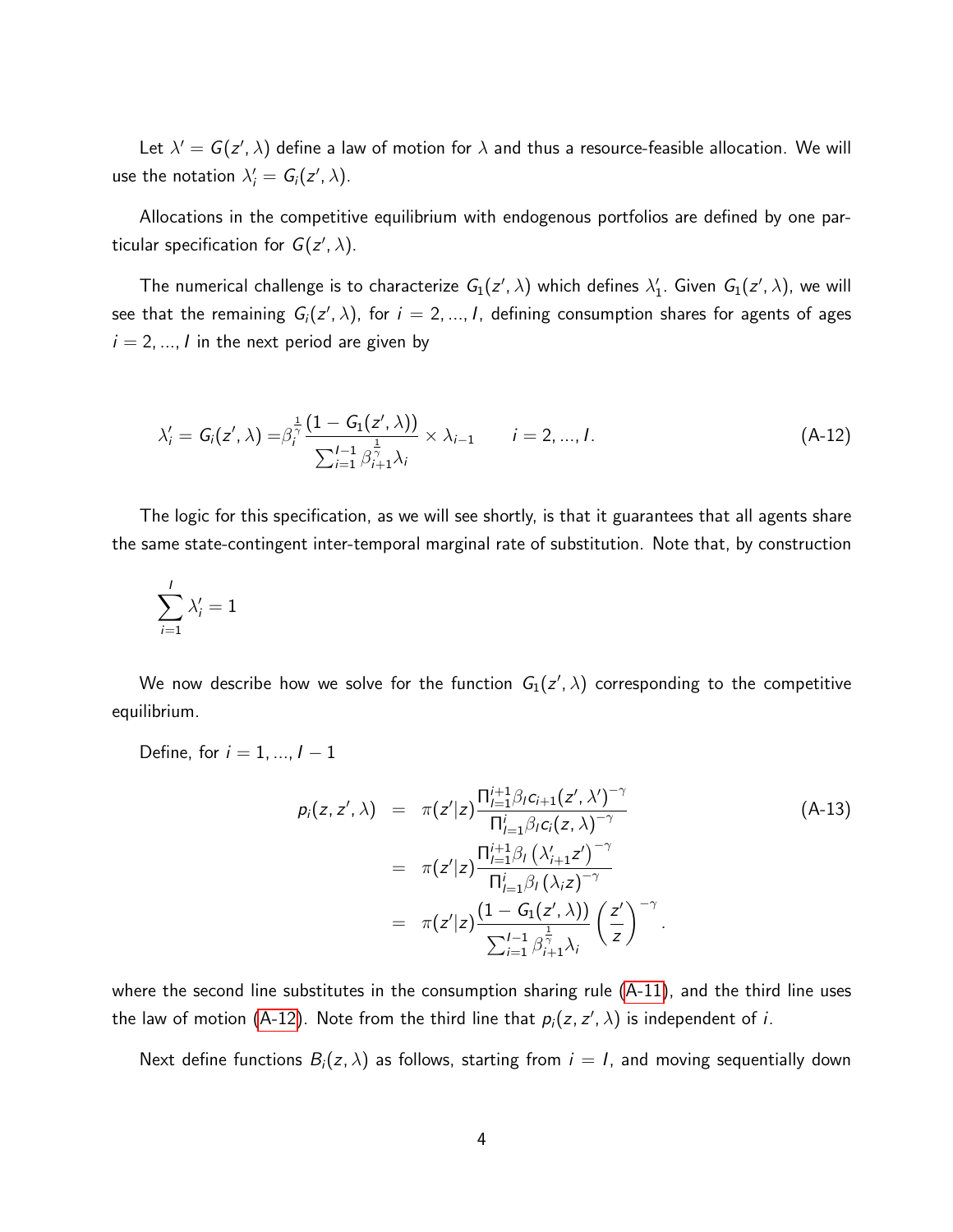to  $i = 1$ :

<span id="page-55-0"></span>
$$
B_{1}(z, \lambda) = c_{1}(z, \lambda) - w_{1}(z)
$$
\n
$$
B_{i-1}(z, \lambda) = c_{i-1}(z, \lambda) - w_{i-1}(z) + \sum_{z' \in \mathcal{Z}} p(z, z', \lambda) B_{i}(z', \lambda')
$$
\n
$$
B_{1}(z, \lambda) = c_{1}(z, \lambda) - w_{1}(z) + \sum_{z' \in \mathcal{Z}} p(z, z', \lambda) B_{2}(z', \lambda').
$$
\n(A-14)

where in each case  $\lambda' = G(z', \lambda)$ .

Claim Given the sharing rule [\(A-11\)](#page-53-0) and the law of motion  $G_i(z', \lambda)$  for  $i \ge 2$  [\(A-12\)](#page-54-0), the allocation defined by a function  $G_1(z',\lambda)$  is a competitive equilibrium in the stock economy if and only if the implied  $B_1(z, \lambda) = 0$  for all z,  $\lambda$ .

Proof First, note that allocations in the stock economy are identical to those in an economy in which agents trade two Arrow securities, each of which pays out if and only if one particular value for the aggregate shock  $z$  is realized. In an economy with trade in Arrow securities, the conditions defining a competitive equilibrium are: (i) security prices reflect state-contingent marginal rates of substitution, (ii) the agent's budget constraints are satisfied at each age, where financial wealth at age  $i = 1$  is zero, and (iii) the aggregate resource constraint is satisfied. These conditions are all satisfied by the allocation described above: condition (i) is equation [\(A-13\)](#page-54-1), condition (ii) is equations [\(A-14\)](#page-55-0), and condition (iii) is satisfied by virtue of equation [\(A-11\)](#page-53-0).

Note finally that for computational purposes it is not necessary to carry around the entire vector  $\lambda$  since  $\sum_{i=1}^I\lambda_i=1.$  Thus, a sufficient state vector is  $\left(z,\{\lambda_i\}_{i=1}^{I-1}\right).$  The law of motion [A-12](#page-54-0) is still sufficient to define consumption for all age groups in the next period.

We now move to solving for the unknown function  $\mathit{G}_{1}$  described above. In order to solve the model we implement the following algorithm:

- 1. Initiate a grid of  $\mathcal{L}=\{\lambda^j\}_{j=1}^J,$  where each  $\lambda^j$  is an  $I-1$  dimensional vector. These will be the collocation points and are in practice sets on a Smolyak grid.
- 2. For each  $z \in \mathcal{Z}$ , and each  $j = 1, ..., J$ , guess a value  $G_1(z, \lambda_j)$ . Use these guesses to construct an interpolating function  $\hat G_1(z,\lambda)$  for any vector  $\lambda.$  In practice, we use Chebyshev polynomials in this step.
- 3. For the  $(\#\mathcal{Z})^{l-1}$  possible histories through which a newborn agent could live, and for each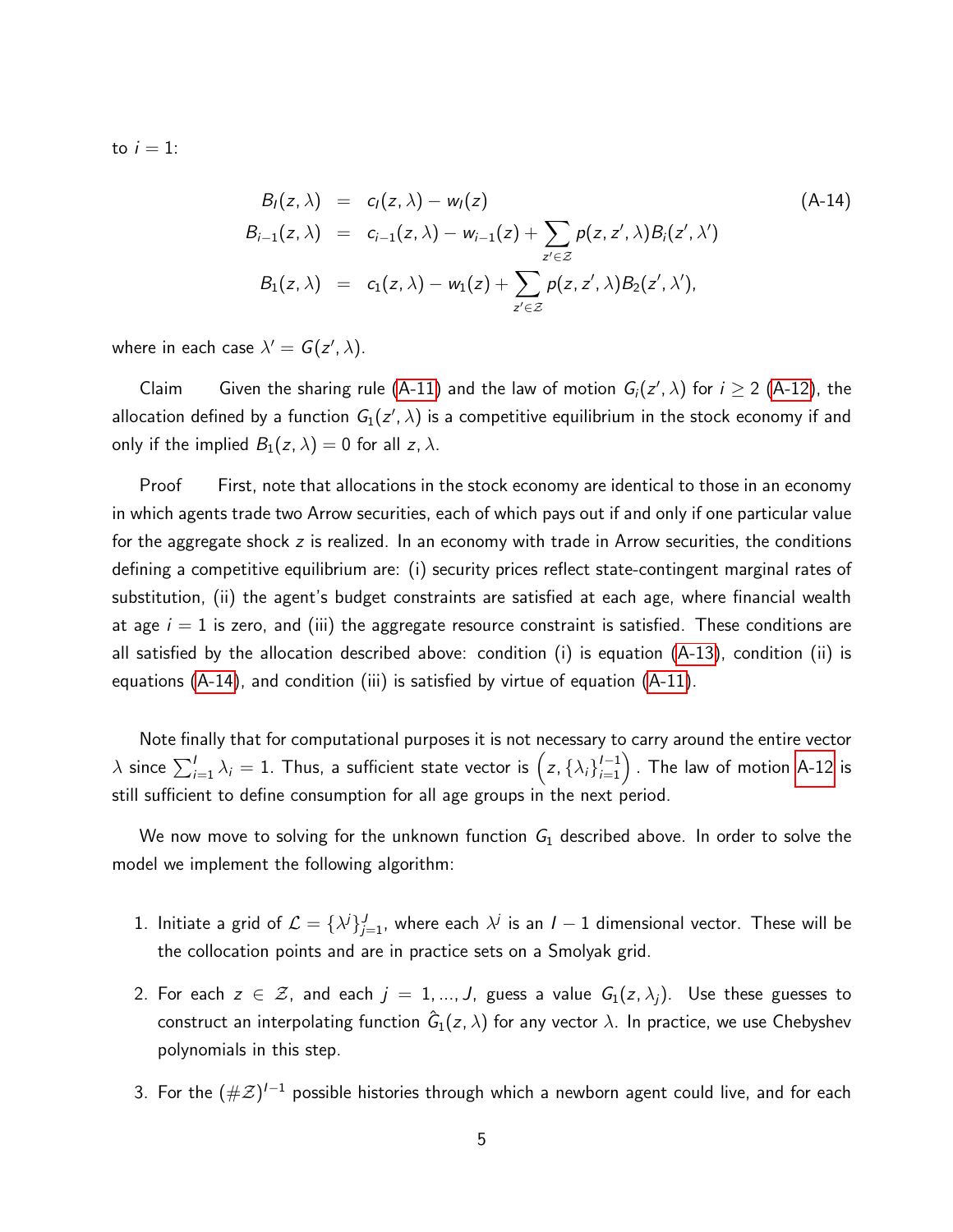$j=1,...,J$ , use  $\hat{G}_{1}$  to construct consumption allocations, Arrow securities prices, and budget errors as described above. The interpolation is necessary because the vector of weights will typically not lie on the grid after one period passes.

4. Steps [2] and [3] create  $\#\mathcal{Z}\times J$  equations (the budget errors for each shock value and each collocation vector) in the same number of unknowns (the values of  $G_1$  for each shock and collocation vector). We use a nonlinear root finder to solve this system of equations.

### B.2 Fixed Portfolio Economy

Relative to the methods described in [Krueger and Kubler \(2004,](#page-49-0) [2006\)](#page-49-1), there are two additional complications in the present model. The first is that, while the sparse grids used there are subsets of  $(I-1)$ –dimensional cubes, wealth shares used in this paper are defined on the  $(I-2)$  dimensional simplex. We deal with this issue by defining the state space in levels of wealth rather than in shares, and then we map a generation's level of wealth into a share when evaluating the Euler equations. The second complication is that the prices of the assets cannot be read off the first-order conditions in this model<sup>[52](#page-0-0)</sup> but must instead adjust so that the excess demand for stocks and bonds is zero in both cases. We now describe our algorithm for solving the model.

- 1 Solve for the steady state prices and wealth levels:  $\overline{p}$ ,  $\overline{q}$ ,  $\overline{W} = (\overline{W}_2, \overline{W}_3, ..., \overline{W}_{I-1}, \overline{W}_I)$ . As described above, we work with an endogenous state space of dimension  $I - 1$  rather than  $I - 2$  and then map wealth levels into wealth shares.
- 2 Create a sparse grid around the steady state wealth distribution. Call this grid W. We verify ex-post that the wealth distribution stays within this hyper-cube along the simulation path.
- 3 We start with an outer loop over prices (this loop was unnecessary in [Krueger and Kubler](#page-49-0)  $(2004)$ ). At an outer loop iteration *n* we have guesses from the previous iteration for Chebyshev coefficients  $(\alpha_z^{p,n},\alpha_z^{q,n})$  for the prices that are used to compute the values of prices  $(p,q)$ for each realization of z and each point  $W \in \mathbb{W}$  in the endogenous state space. We denote the vector of price values by  $(\psi^{p,n}_{z,W},\psi^{q,n}_{z,W})_{W\in\mathbb{W}}.$  The Chebyshev coefficients  $(\alpha^{p,n}_z,\alpha^{q,n}_z)$  also determine the pricing functions on the entire state space, denoted by  $(\psi_z^{p,n},\psi_z^{q,n})$ , somewhat abusing notation.<sup>[53](#page-0-0)</sup>

<sup>52</sup> One can do this in production economies where factor prices equal marginal productivities <sup>53</sup>Note that this notation implies  $\widehat{\psi}^{p,n}_z(W) = \psi^{p,n}_{z,W}$ .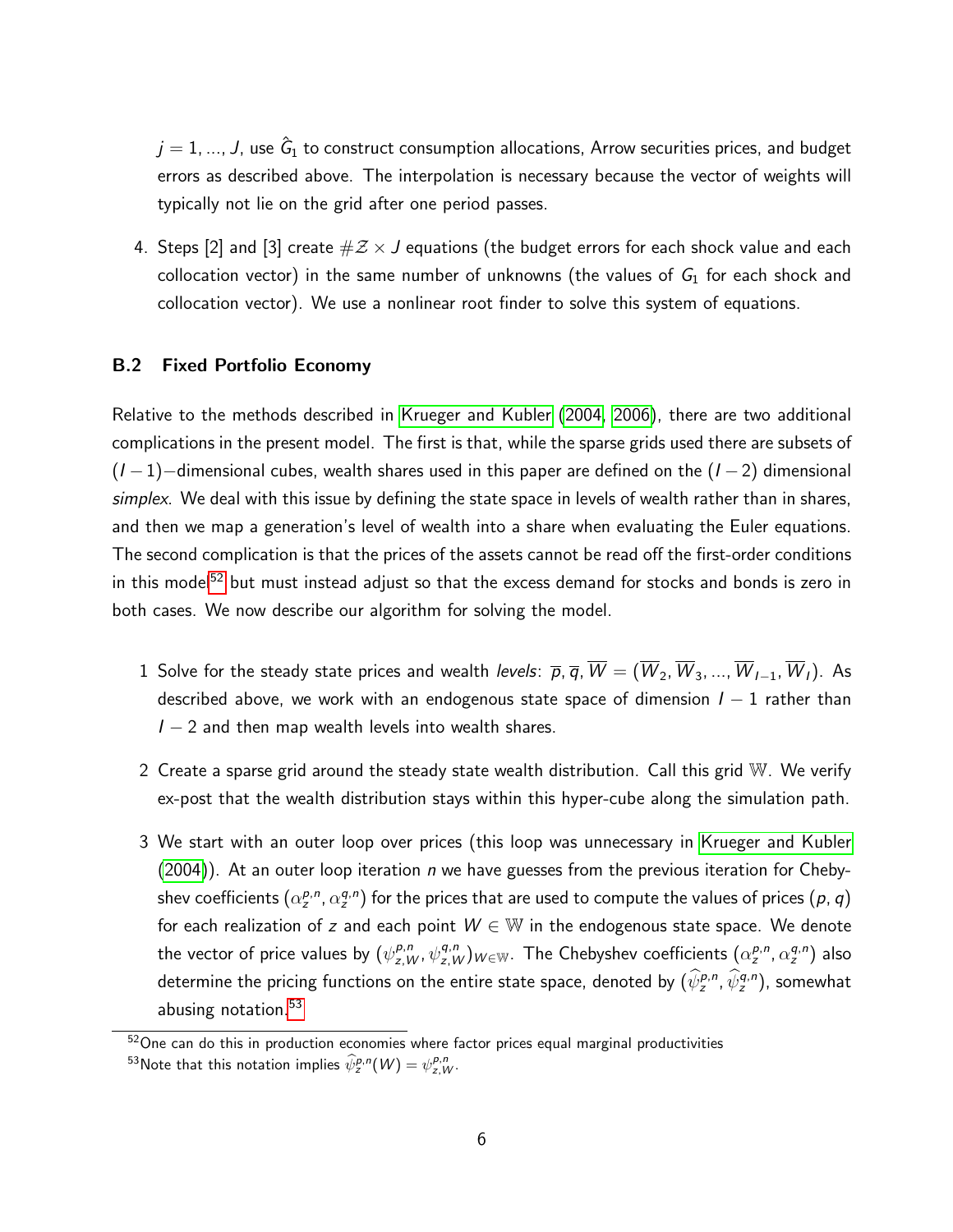- 4 Given approximate pricing functions in the inner loop, we iterate over household policies. In this loop we generate both the savings policy function and the law of motion for the wealth distribution consistent with approximate price functions  $(\psi_ z^{p,n},\psi_ z^{q,n})$ . The savings policy is indexed by generation and *current* state  $z$ , and so the current guess of the savings policy function at policy iteration  $m$  when the price iteration is  $n$  is determined by Chebyshev coefficients of the form  $(\alpha^{y,n,m}_{z,i})$  $\mathcal{Z}_{z,i}^{y,n,m}$ ). These can be used to compute the optimal savings level at each grid point  $W$  and is denoted by  $(\psi^{y,n,m}_{z,i,W}).$  As in the previous step, the Chebyshev coefficients also determine the entire approximating savings functions  $(\widehat{\psi}_{z,i}^{\mathsf{y},n,m}).$  The law of motion for wealth is a function of savings, current prices, and future prices; it must therefore be indexed by current state  $z$ , generation  $i$ , and future state  $z'$ . Similarly, the Chebyshev coefficients  $(\alpha^{G,n,m}_{\sigma}$  $\bar{S}_{z,i,z'}^{(n,m)}$  are used to compute the law of motion  $(\psi^{G,n,m}_{z,i,z'},\psi^{G,n,m}_{z,i,z'})$  $\left( \begin{smallmatrix} G,n,m \\ z,i,z',W \end{smallmatrix} \right)$  for all points  $W \in \mathbb{W}$ and to generate the approximating functions  $\widehat{\psi}^{\mathsf{G},n,m}_{\mathsf{z},i,\mathsf{z}'}$  .
- 5 At this point we loop over each value of z and each point in  $W \in \mathbb{W}$  and solve the  $I 1$ Euler equations for the  $I - 1$  optimal savings levels,  $y_{i,z,W}$ . The Euler equations that we solve to generate the updated savings levels are:

$$
u'(c_i(y_{i,z,W};W,z)) = \beta_i \mathbb{E}_z \widehat{R}_i^{n,m}(z') u'(\widehat{c}_{i+1}(W_+(z'),z'^{n,m}),
$$

where

$$
\widehat{R}_{i}^{n,m}(z') = \begin{pmatrix} \lambda_{i} \frac{\widehat{\psi}_{z'}^{p,n}(\psi_{z,z',W}^{G,n,m}) + \theta z' + \overline{B} \widehat{\psi}_{z'}^{q,n}(\psi_{z,z',W}^{G,n,m}) - \overline{B}}{\psi_{z,W}^{p,n}} + \frac{(1 - \lambda_{i})}{\psi_{z,W}^{q,n}} \\ \cdots \\ \cdots \\ \widetilde{W}_{+}(z') = \begin{bmatrix} W_{+,2}(z') \\ \cdots \\ \widetilde{W}_{+,1} \end{bmatrix} = \begin{bmatrix} \lambda_{1} \frac{\widehat{\psi}_{z'}^{p,n}(\psi_{z,z',W}^{G,n,m}) + \theta z' + \overline{B} \widehat{\psi}_{z'}^{q,n}(\psi_{z,z',W}^{G,n,m}) - \overline{B}}{\psi_{z,w}^{p,n}} + \frac{(1 - \lambda_{1})}{\psi_{z,w}^{q,n}} \\ \cdots \\ \lambda_{I-1} \frac{\widehat{\psi}_{z'}^{p,n}(\psi_{z,z',W}^{G,n,m}) + \theta z' + \overline{B} \widehat{\psi}_{z'}^{q,n}(\psi_{z,z',W}^{G,n,m}) - \overline{B}}{\psi_{z,w}^{p,n}} + \frac{(1 - \lambda_{I-1})}{\psi_{z,w}^{q,n}} \end{bmatrix} y_{I-1,z,W}
$$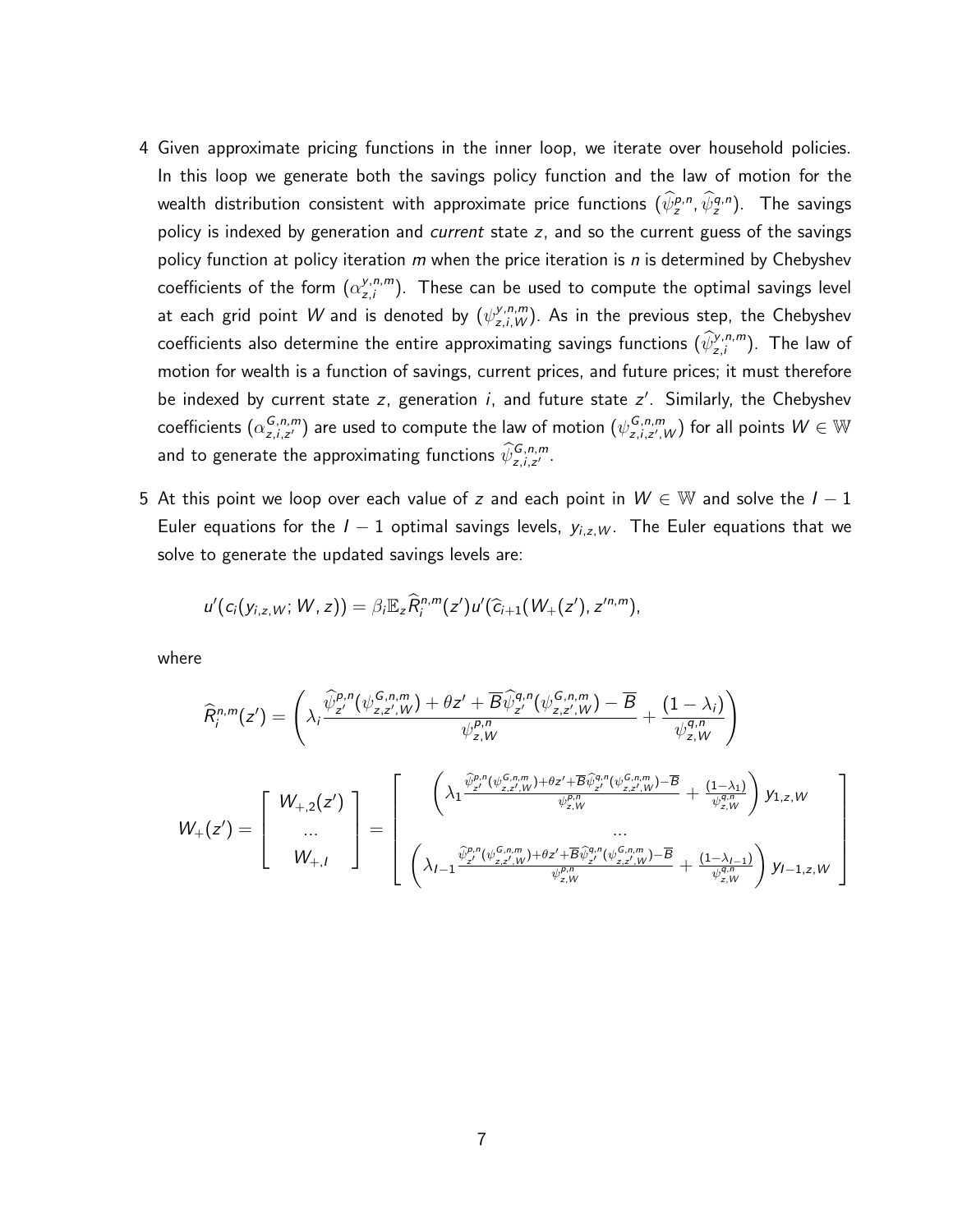$$
c_1(y_{1,z}; W, z) = (1 - \theta)z\epsilon_1(z) - y_{1,z,W}
$$
  
\nfor  $i = 1, ..., l - 1$ :  
\n
$$
c_i(y_{i,z}; W, z) = (1 - \theta)z\epsilon_i(z) + (\hat{\psi}_{z,W}^{p,n} + \theta z + \overline{B} \ \hat{\psi}_{z,W}^{q,n}) \frac{W_i}{\sum_{l=2}^{l} W_l} - y_{i,z,W}
$$
  
\nfor  $i = 1, ..., l - 2$ :  
\n
$$
\hat{c}_{i+1}(W_{+}(z'), z'^{n,m}) = (1 - \theta)z\epsilon_{i+1}(z') + W_{+,i+1}(z') - \hat{\psi}_{z',i+1}^{y,n,m}(W_{+}(z'))
$$
  
\n
$$
\hat{c}_l(W_{+}(z'), z'^{n,m}) = (1 - \theta)z\epsilon_l(z') + W_{+,l}(z').
$$

Note that in the calculation of the  $c_i$ 's, we switch from using wealth levels to using wealth shares to satisfy the requirement that only the latter are truly minimal state variables. This is another difference relative to the previous use of Smolyak polynomials in [Krueger and Kubler](#page-49-0) [\(2004\)](#page-49-0).

With the new savings in hand, we update the savings policies as  $\psi_{z,i,W}^{\mathsf{y},n,m+1} = \mathsf{y}_{i,z,W}.$  The law of motion for wealth levels is updated via

$$
\psi_{z,i,z',W}^{G,n,m+1} = \left(\lambda_i \frac{\widehat{\psi}_{z'}^{p,n}(\psi_{z,z',W}^{G,n,m}) + \theta z' + \overline{B} \widehat{\psi}_{z'}^{q,n}(\psi_{z,z',W}^{G,n,m}) - \overline{B}}{\psi_{z,W}^{p,n}} + \frac{(1-\lambda_i)}{\psi_{z,W}^{q,n}}\right) \psi_{i,z,W}^{y,n,m+1}.
$$

- $6$  If max $_{W\in W}$ max $_{z}$ max $_{z'}$ max $_{i}| \psi^{y,n,m+1}_{z,i,W}-\psi^{y,n,m}_{z,i,W}|$  is below an acceptable tolerance level, then we proceed to step [7]. Otherwise we return to [4] with the updated savings functions and aggregate law of motion for wealth, but now indexed by step  $m + 1$ . We now generate new Chebyshev coefficients  $\alpha^{y,n,m+1}_{z,i}$  $\psi^{n,m+1}_{z,i}$  by solving the system  $\widehat{\psi}^{\gamma,n,m+1}_{z,i}(W)=\psi^{\gamma,n,m+1}_{z,i,W}$  for each  $W \in W$ .
- 7 For each point in the grid W and each value z, we check the market clearing conditions. If:

$$
\max_{W \in \mathbb{W}} \max_{z} |\sum_{i=1}^{I-1} \frac{\psi_{z,i,W}^{y,n,m+1} \lambda_i}{\psi_{z,W}^{p,n}} - 1| + |\sum_{i=1}^{I-1} \frac{\psi_{z,i,W}^{y,n,m+1}(1-\lambda_i)}{\psi_{z,W}^{q,n}} - \overline{B}|
$$

is below an acceptable tolerance level we stop. Otherwise, we update our guess of prices  $\psi_{z,W}^{\rho,n+1}=\sum_{i=1}^{I-1}\lambda_i\psi_{z,i,W}^{\gamma,n,m+1}$  and  $\psi_{z,W}^{q,n+1}=\sum_{i=1}^{I-1}(1-\lambda_i)\psi_{z,i,W}^{\gamma,n,m+1}/\overline{B}$  and return to step [3]. We now generate new Chebyshev coefficients  $(\alpha_{z}^{\rho,n+1})$  $_{z,i}^{p,n+1}, \alpha_{z,i}^{q,n+1}$  $_{z,i}^{q,n+1}$  by solving  $\widehat{\psi}_{z}^{p,n+1}(W)=\psi_{z,W}^{p,n+1}$ z,W and  $\widehat{\psi}_{z}^{q,n+1}(W)=\psi_{z,W}^{q,n+1}$  for each value of  $z$  and each  $W\in\mathbb{W}.$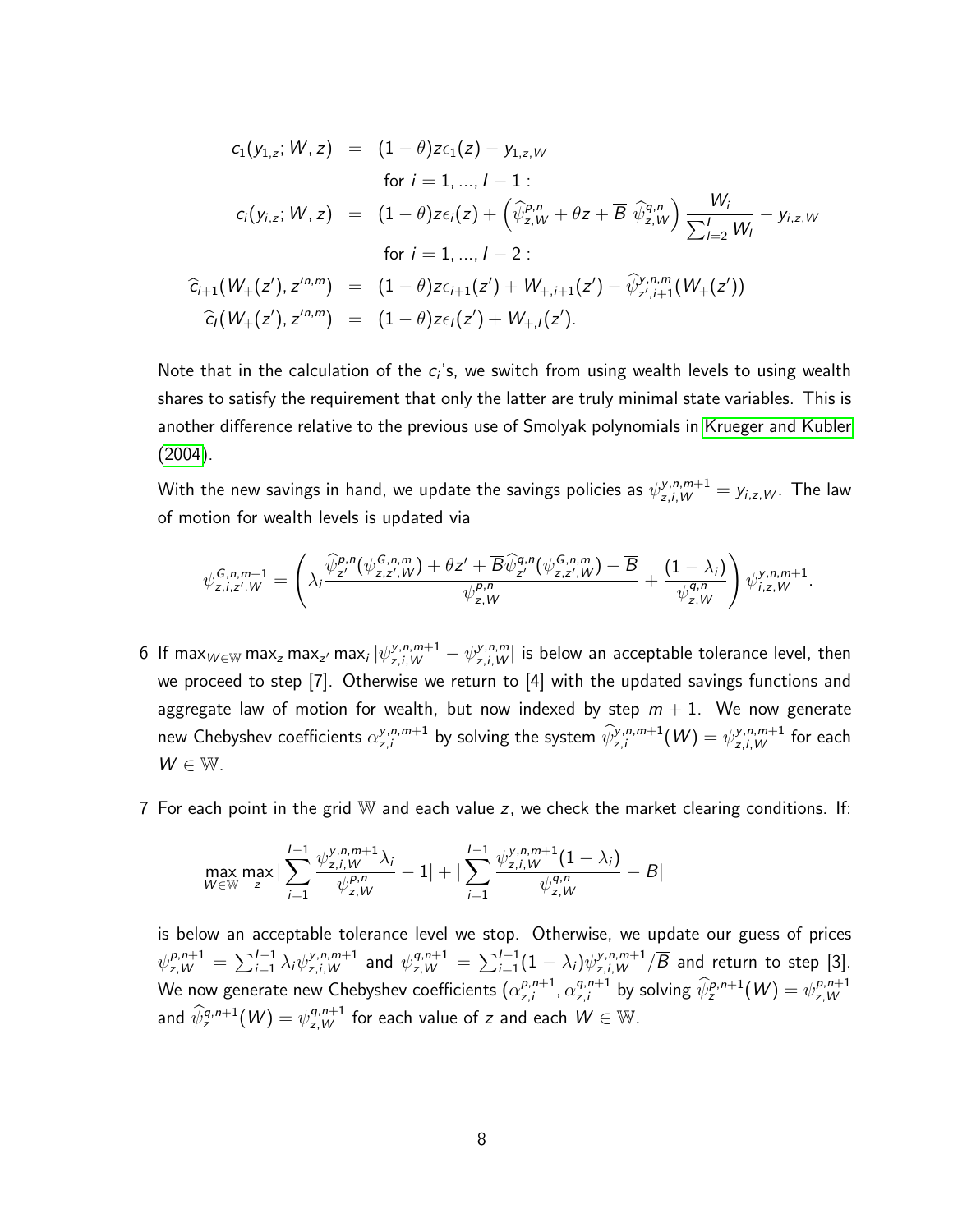## B.3 Numerical Accuracy

The analytical results available for the endogenous portfolio economy, for the case when  $\gamma = 1$  and the age profile of earnings does not vary with z, provide us with a useful test case to assess the numerical accuracy of our computational results. We now compare our numerical results with the theoretical prediction from Proposition 1 in the main text, item by item. We make the following observations from our simulations:

1 The distribution of wealth shares is constant along the simulation. This is shown for the computed model in Table [A-1.](#page-5-0)

|                                                |  | 30-39 40-49 50-59 60-69 70-79 |  |
|------------------------------------------------|--|-------------------------------|--|
| Expansion   $6.1\%$ 14.2% 25.3% 32.2% 22.3%    |  |                               |  |
| Recession $\vert$ 6.1% 14.2% 25.3% 32.2% 22.3% |  |                               |  |

Table A-1: WEALTH SHARES WITH  $\gamma = 1$ 

2 Aggregate wealth is proportional to the aggregate shock. Specifically:

$$
p(z,\bar{A})+q(z,\bar{A})\bar{B}=0.5501z.
$$

- 3 The theoretical expressions for stock and bond prices hold with a maximal error of 0.002% in our simulation.
- 4 According to the proposition, with  $\gamma = 1$  portfolio shares  $\lambda_i$  are age invariant and proportional to  $\frac{p(z,\bar{A})}{z}$ . The shares for each generation in the boom and recession states are shown to be age invariant in Table  $(A-2)$ . The maximal deviation from the theoretical value is 0.001%.

|                                              |  | 20-29 30-39 40-49 50-59 60-69 |  |
|----------------------------------------------|--|-------------------------------|--|
| Boom   0.9178 0.9178 0.9178 0.9178 0.9178    |  |                               |  |
| Recession 0.9178 0.9178 0.9178 0.9178 0.9178 |  |                               |  |

Table A-2: PORTFOLIO SHARES WITH  $\gamma = 1$ 

5 Consumption profiles normalized by total output  $z$  (that is, consumption shares) are displayed in the first two columns of Table [A-3.](#page-7-0) Note that they are independent of  $z$ , as the proposition indicates. They are also equal to the theoretical consumption shares characterized by Proposition 1 and displayed in the last column of Table [A-3.](#page-7-0)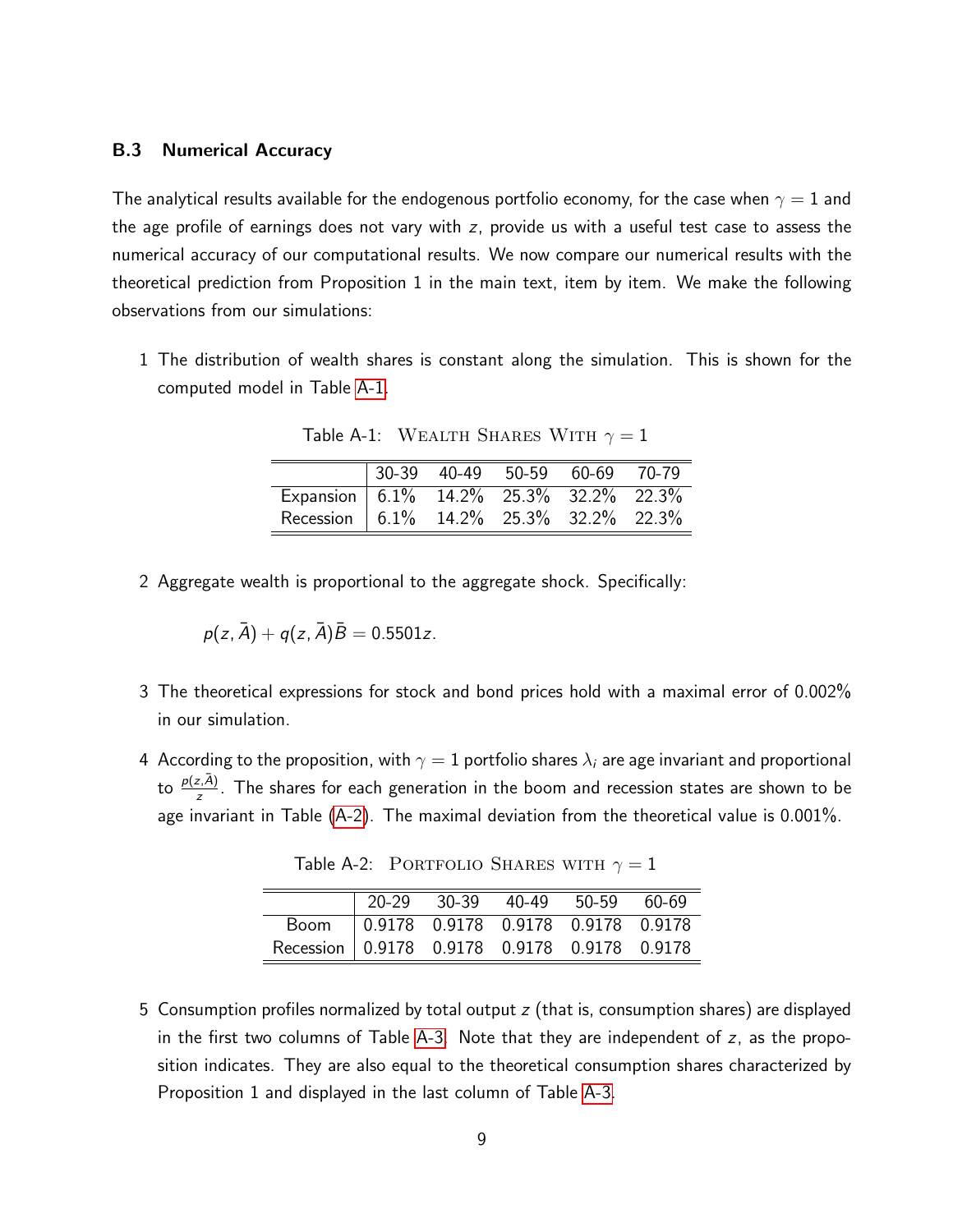| Age Group | Expansion | Recession | Theory |
|-----------|-----------|-----------|--------|
| $20 - 29$ | 5.33%     | 5.33%     | 5.33%  |
| 30-39     | 8.92%     | 8.92%     | 8.92%  |
| 40-49     | 12.51%    | 12.51%    | 12.51% |
| 50-59     | 20.55%    | 20.55%    | 20.55% |
| 60-69     | 27.96%    | 27.96%    | 27.96% |
| $70+$     | 24.74%    | 24.74%    | 24.74% |

Table A-3: CONSUMPTION AS FRACTION OF OUTPUT

6 The equity premium in theory is 0.6642% and the simulated equity premium is 0.6634%.

# C Asset Prices in the Representative Agent Economy

Suppose the representative agent invests an exogenous fraction  $\lambda$  of savings in stocks and fraction  $1-\lambda$  in bonds. Let  $c(z, a)$  and  $y(z, a)$  denote optimal consumption and savings as functions of the aggregate shock z and individual start-of-period wealth a, and let  $p(z)$  and  $q(z)$  be the equilibrium prices for stocks and bonds. Note that there is no need to keep track of aggregate wealth as a state: by assumption, the supply of capital is constant and equal to one. Thus, prices can only depend on z.

The dynamic programming problem for a household is

$$
v(z, a) = \max_{c \geq 0, y} \left\{ u(c) + \beta \sum_{z' \in Z} \Gamma_{z, z'} \ v(z', a') \right\}
$$

subject to

$$
c + y = (1 - \theta)z + (p(z) + d(z) + B) a
$$

and the law of motion

$$
a'[p(z')+d(z')+B]=\left(\frac{\lambda[p(z')+d(z')]}{p(z)}+\frac{(1-\lambda)}{q(z)}\right)y.
$$

The solution to this problem yields decision rules  $c(z, a)$ ,  $y(z, a)$  and  $a'(z', y(z, a))$  is the associated value for next period wealth.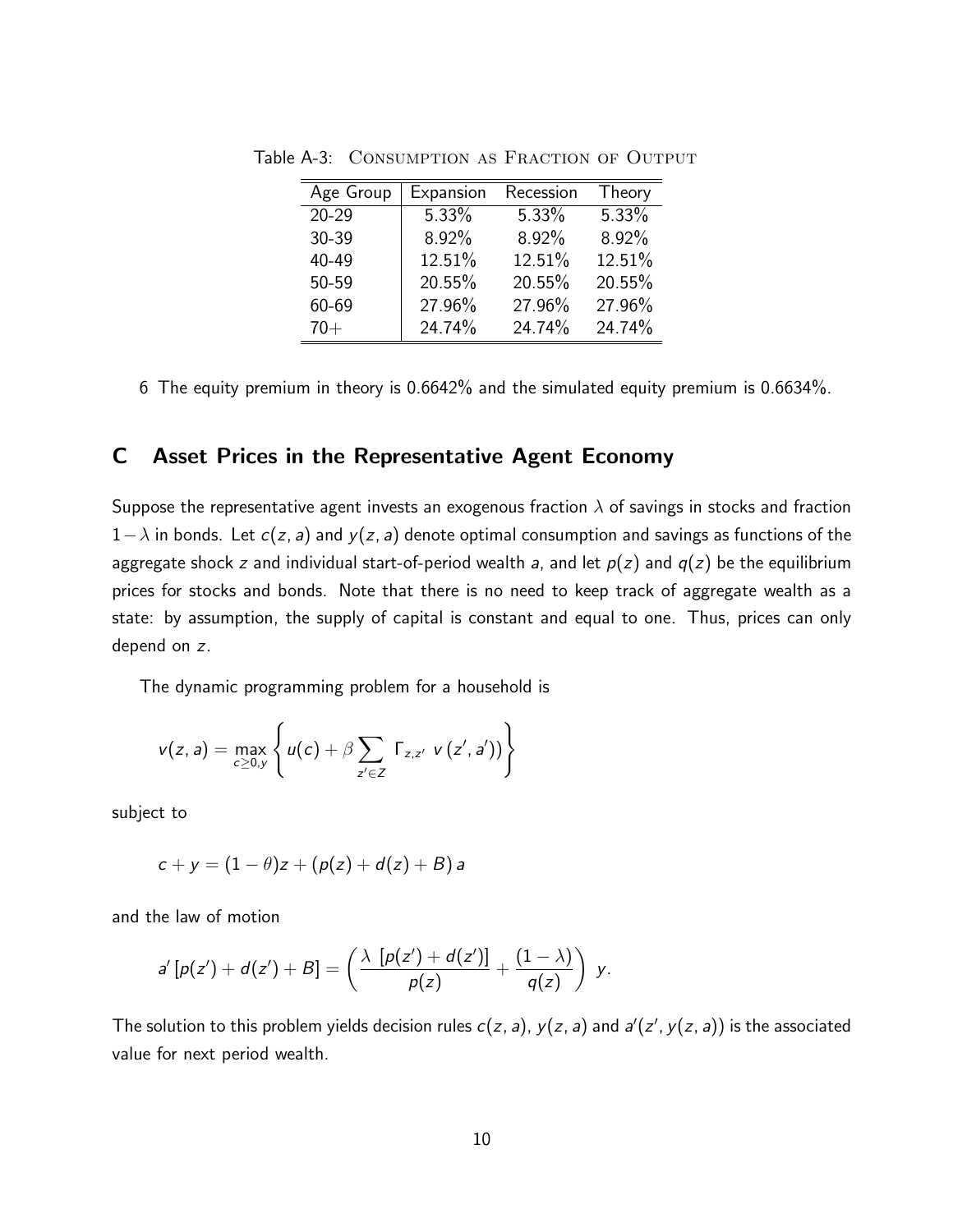Given the preferences and technology described above, the market clearing conditions are simply

$$
\lambda y(z,1) = p(z),
$$
  
\n
$$
(1-\lambda)y(z,1) = q(z)B,
$$
  
\n
$$
c(z,1) = z.
$$

The individual and aggregate consistency condition is

$$
a'(z',y(z,1))=1.
$$

Now suppose the process for z is a two-state Markov chain. There are just two equity prices to solve for:  $p(z) \in \{p(z_1), p(z_n)\}\.$  The two market clearing conditions for stocks and bonds imply a parametric relationship between  $q(z)$  and  $p(z)$ :

$$
q(z)=\frac{p(z)(1-\lambda)}{\lambda B}.
$$

Thus, stock and bond prices must be equally sensitive to aggregate shocks. The realized gross real return to saving is given by

$$
\lambda \frac{\left[\rho(z') + d(z')\right]}{\rho(z)} + (1-\lambda) \frac{1}{q(z)} = \frac{\rho(z') + \lambda \theta z'}{\rho(z)},
$$

where the second equality follows from substituting in  $d(z') = \theta z' + q(z')B - B$  and the expression for  $q(z)$ , as a function of  $p(z)$ . Thus, the equilibrium equity prices are defined by the solutions to the two intertemporal first-order conditions:

$$
p(z_h)u'(c(z_h, 1)) = \beta \sum_{z' \in Z} \Gamma_{z_h, z'} [u'(c(z', 1)) [\lambda \theta z' + p(z')]] ,
$$
  

$$
p(z_l)u'(c(z_l, 1)) = \beta \sum_{z' \in Z} \Gamma_{z_l, z'} [u(c(z', 1)) [\lambda \theta z' + p(z')]],
$$

which, using the market clearing condition for consumption and the CRRA preference specification, can be written as

$$
p(z_h)z_h^{-\gamma} = \beta \Gamma_h z_h^{-\gamma} [\lambda \theta z_h + p(z_h)] + \beta (1 - \Gamma_h)z_l^{-\gamma} [\lambda \theta z_l + p(z_l)],
$$
  
\n
$$
p(z_l)z_l^{-\gamma} = \beta \Gamma_l z_l^{-\gamma} [\lambda \theta z_l + p(z_l)] + \beta (1 - \Gamma_l)z_h^{-\gamma} [\lambda \theta z_h + p(z_h)],
$$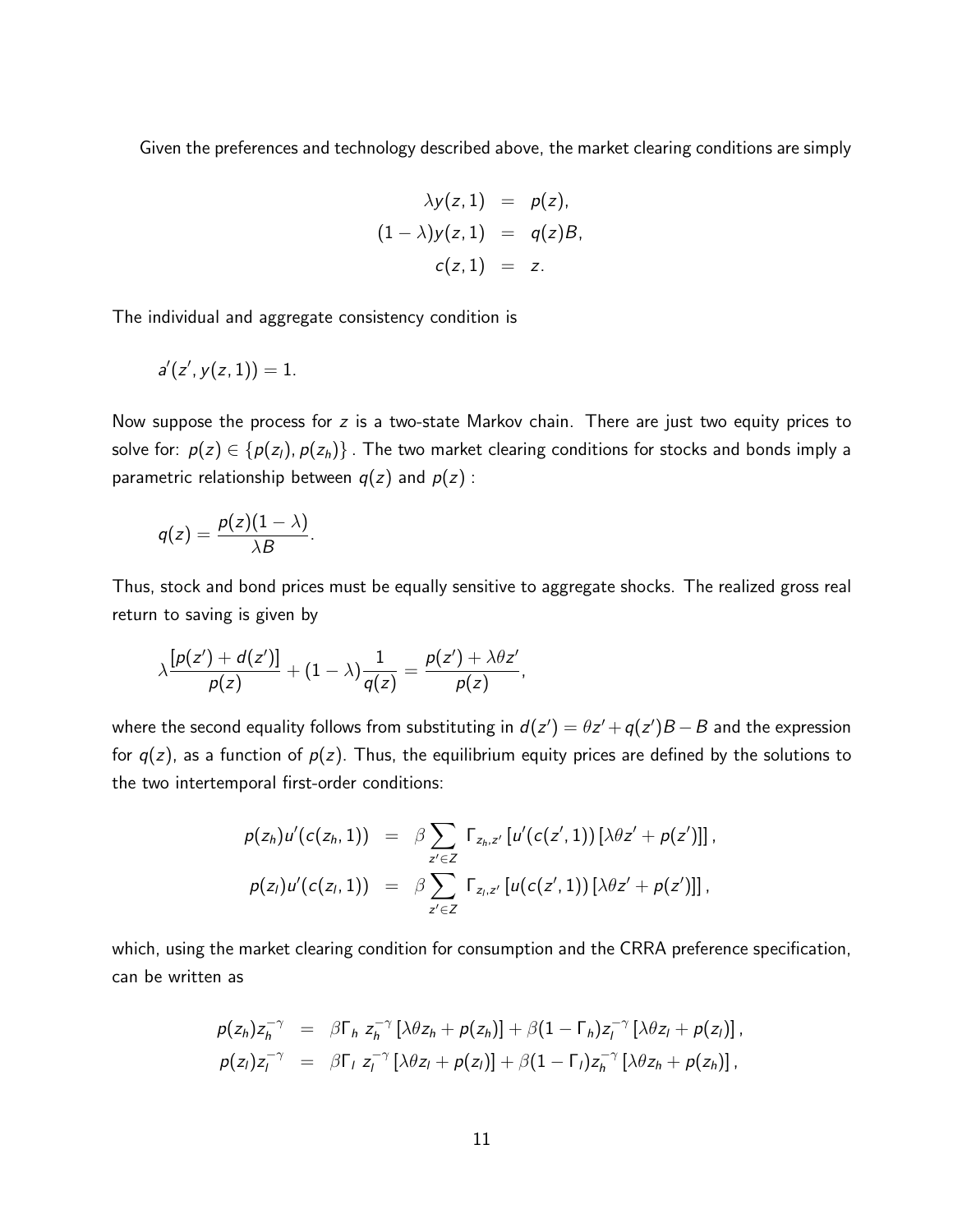where  $\Gamma_h = \Gamma_{z_h, z_h}$  and  $\Gamma_l = \Gamma_{z_l, z_l}$ . From the second pricing equation,

$$
p(z_h) = \frac{\beta \Gamma_h \lambda \theta z_h + \beta (1 - \Gamma_h) \frac{z_h^{-\gamma}}{z_h^{-\gamma}} (\lambda \theta z_l + p(z_l))}{(1 - \beta \Gamma_h)}.
$$

Substituting this into the first pricing equation,

$$
p(z_l) = \frac{\beta \Gamma_l z_l^{-\gamma} \lambda \theta z_l + \beta (1 - \Gamma_l) z_h^{-\gamma} \left( \lambda \theta z_h + \frac{\beta \Gamma_h \lambda \theta z_h + \beta (1 - \Gamma_h) \frac{z_l^{-\gamma}}{z_h^{-\gamma}} \lambda \theta z_l}{(1 - \beta \Gamma_h)} \right)}{z_l^{-\gamma} \left( \frac{(1 - \beta)(1 + \beta (1 - \Gamma_h - \Gamma_l))}{(1 - \beta \Gamma_h)} \right)}.
$$

Since the expression for  $p(z_h)$  is symmetric, we can take the ratio to express the ratio of prices across states as a function of fundamentals:

$$
\frac{p(z_l)}{p(z_h)} = \frac{z_l}{z_h} \left( \frac{\left(1-\Gamma_l\right) z_h^{1-\gamma} z_l^{\gamma-1} + \left(\beta + \Gamma_l - \beta \Gamma_h - \beta \Gamma_l\right)}{\left(1-\Gamma_h\right) z_l^{1-\gamma} z_h^{\gamma-1} + \left(\beta + \Gamma_h - \beta \Gamma_h - \beta \Gamma_l\right)} \right).
$$

Note that  $\lambda$  and  $\theta$  have dropped out here: the *ratio* of stock prices across states does not depend on either  $\lambda$  or  $\theta$ , though the levels of prices do. If aggregate shocks are iid, then  $1 - \Gamma$ <sub>l</sub> =  $\Gamma$ <sub>h</sub> and the expression above simplifies to

$$
\frac{p(z_l)}{p(z_h)}=\left(\frac{z_l}{z_h}\right)^{\gamma}.
$$

It is straightforward to verify that the same result is obtained even without the *iid* assumption in two special cases:  $\gamma = 1$  or  $\beta = 1$ .

# D Economy with Logarithmic Utility

If the economy is populated with households with logarithmic utility that have life cycle endowment profiles that do not depend on the aggregate shock, then we can solve for a recursive competitive equilibrium in closed form.

**Proposition 3.** Assume (i) the period utility function is logarithmic  $(\gamma = 1)$ , and (ii) relative earnings across age groups are independent of the aggregate state,  $\varepsilon_i(z) = \varepsilon_i \,\forall z$ . Then there exists a recursive competitive equilibrium in the economy with endogenous portfolio choice with the following properties: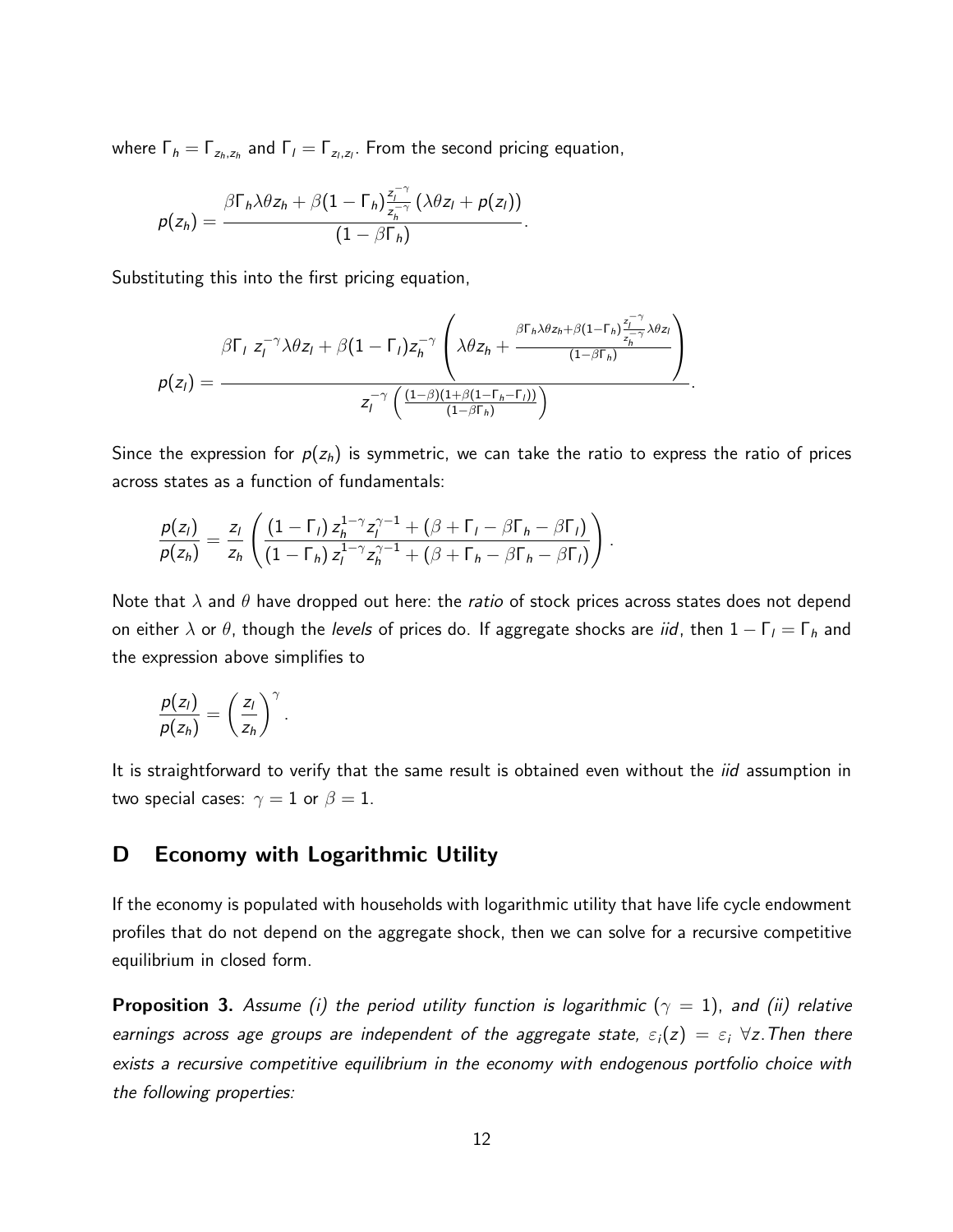1. The distribution of wealth A is constant over time. Denote this distribution  $\overline{A} = (\overline{A}_1, ..., \overline{A}_l)$ . Then

$$
G_{i+1}(z, \overline{A}, z') = a'_i(z, \overline{A}, \overline{A}_i, z') = \overline{A}_{i+1} \qquad \forall z, z', \ \forall i = 1, ..., l-1.
$$

2. Aggregate wealth is proportional to the aggregate shock:

$$
p(z, \overline{A}) + q(z, \overline{A})B = \Psi z \qquad \forall z,
$$

where  $\Psi$  is a constant that does not depend on the value for B.

3. Stock and bond prices are given by

$$
p(z, \overline{A}) = p(z) = \Psi z - B \frac{z}{R} \sum_{z' \in Z} \Gamma_{z, z'} \frac{1}{z'}
$$

$$
q(z, \overline{A}) = q(z) = \frac{z}{R} \sum_{z' \in Z} \Gamma_{z, z'} \frac{1}{z'} \qquad \forall z,
$$

where  $R = (\Psi + \theta)/\Psi$  is the nonstochastic steady state gross interest rate.

4. Asset portfolios are identical across age groups:

$$
\lambda_i(z, \overline{A}, \overline{A}_i) = \lambda(z) = \frac{p(z)}{\Psi z} \qquad \forall z, \ \forall i = 1, ..., l-1.
$$

5. Consumption and savings at each age are proportional to the aggregate shock:

$$
c_i(z, \overline{A}, \overline{A}_i) = [(1 - \theta)\varepsilon_i + \theta \overline{A}_i + (\overline{A}_i - \overline{A}_{i+1}) \Psi] z,y_i(z, \overline{A}, \overline{A}_i) = \overline{A}_{i+1} \Psi z \quad \forall z, \forall i = 1, ..., l-1.
$$

6. The equity premium is given by

$$
\sum_{z} \Pi_{z} \left\{ \sum_{z'} \Gamma_{z,z'} \frac{[\rho(z') + d(z')] }{\rho(z)} - \frac{1}{q(z)} \right\} = R \sum_{z} \frac{\Pi_{z}}{z} \left\{ \frac{\sum_{z' \in Z} \Gamma_{z,z'} z' - \left( \sum_{z' \in Z} \Gamma_{z,z'} \frac{1}{z'} \right)^{-1}}{1 - \frac{B}{R\Psi} \sum_{z' \in Z} \Gamma_{z,z'} \frac{1}{z'}} \right\}
$$

where  $\Pi$ <sub>z</sub> denotes the unconditional probability distribution over z.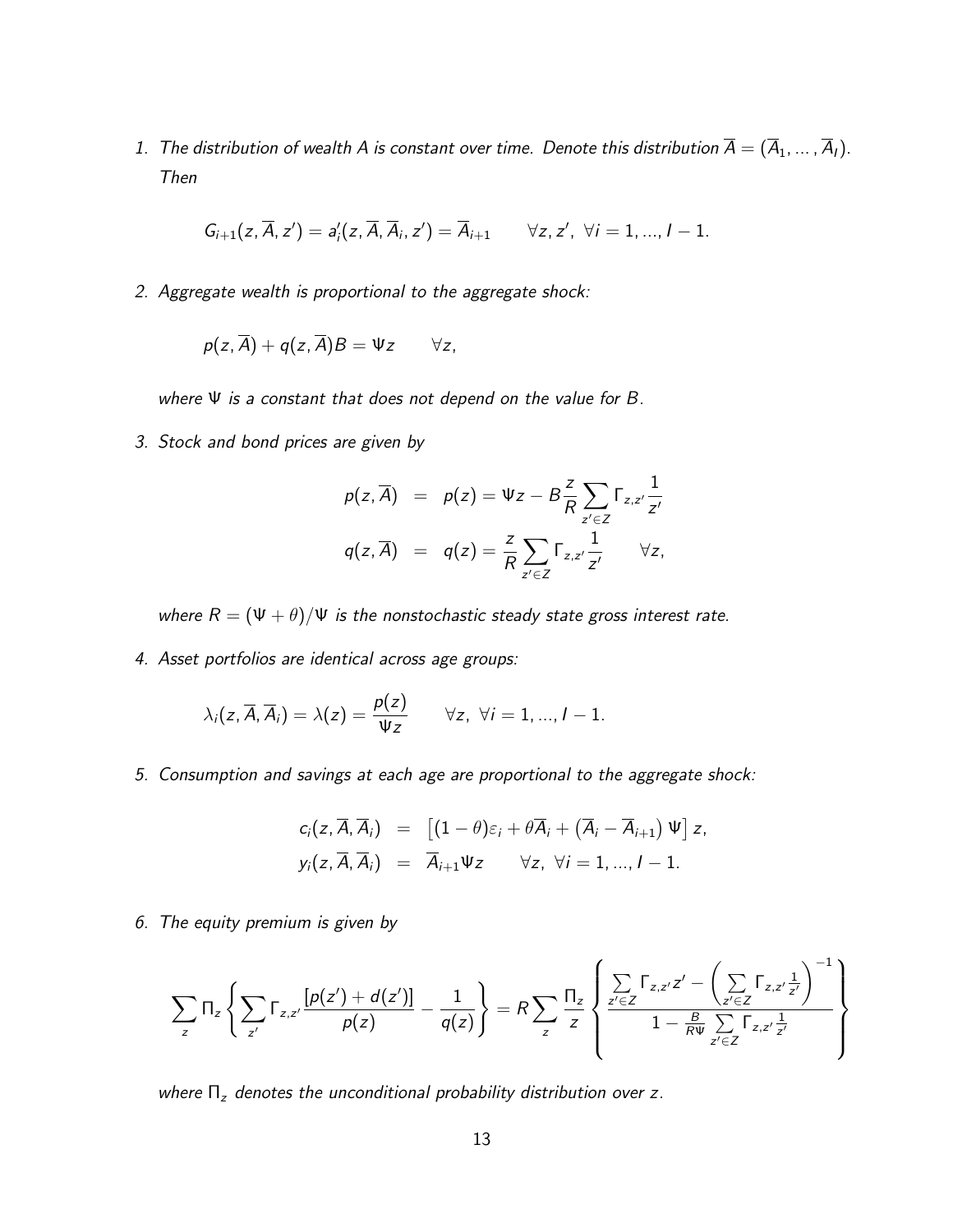**Corollary 4.** If  $z$  is iid over time, then stock and bond prices are proportional to the aggregate shock and the average equity premium is given by R  $\big(\sum\limits_{i=1}^n\,$ z Πz  $\frac{1}{z}$   $\sum$ z  $\Pi_z z - 1$  $\setminus$ /  $\sqrt{ }$  $1-\frac{B}{R}$  $\frac{B}{R \Psi} \sum$ z  $\underline{\Pi}_{\underline{z}}$ z  $\setminus$ .

<code>Corollary 5.</code> In the limit as  $\Gamma_{z,z}\to 1$   $\forall z$  (perfectly persistent shocks),  $q(z)\to R^{-1}$  and  $p(z)\to$  $\Psi z - BR^{-1}.$ 

We will verify that the conjectured expressions for prices and allocations satisfy households' budget constraints, households' intertemporal first-order conditions, and all the market clearing conditions.

- 1. Market Clearing I  $i=1$  $\varepsilon_i = 1, \, \overline{\mathcal{A}}_1 = 0$  and  $\sum'$  $i=1$  $A_i = 1$ . It is then straightforward to verify that the expressions in Proposition 1 for  $\lambda_i(z)$ ,  $c_i(z, \overline{A}, \overline{A}_i)$ , and  $y_i(z, \overline{A}, \overline{A}_i)$  satisfy the market clearing conditions for goods, stocks, and bonds.
- 2. Budget Constraints Given identical portfolios across age groups, all households earn the return to saving. Substituting in the candidate expressions for prices (Property 3) and portfolio shares (Property 4), the gross return to saving conditional on productivity being  $z_{-1}$  in the previous period and z in the current period is

$$
\frac{\lambda(z_{-1})\left[p(z)+d(z)\right]}{p(z_{-1})} + \frac{1-\lambda(z_{-1})}{q(z_{-1})} = \frac{p(z)+d(z)}{z_{-1}\Psi} + \frac{z_{-1}\Psi - p(z_{-1})}{z_{-1}\Psi q(z_{-1})} = \frac{p(z)+d(z)}{z_{-1}\Psi} + \frac{B}{z_{-1}\Psi} = \frac{z(\Psi+\theta)}{z_{-1}\Psi}.
$$

Given this expression for returns, consumption for a household of age  $i$  is

$$
c_i(z,\overline{A},\overline{A}_i)=(1-\theta)\varepsilon_i z+y_{i-1}(z_{-1},\overline{A},\overline{A}_i)\frac{z(\Psi+\theta)}{z_{-1}\Psi}-y_i(z,\overline{A},\overline{A}_i).
$$

Substituting in the candidate expression for  $y_i(z, \overline{A}, \overline{A}_i)$  gives

$$
c_i(z, \overline{A}, \overline{A}_i) = z [(1 - \theta)\varepsilon_i + \theta \overline{A}_i + (\overline{A}_i - \overline{A}_{i+1}) \Psi].
$$

which is the conjectured expression for equilibrium consumption (Property 5). Thus, the conjectured allocations satisfy households' budget constraints.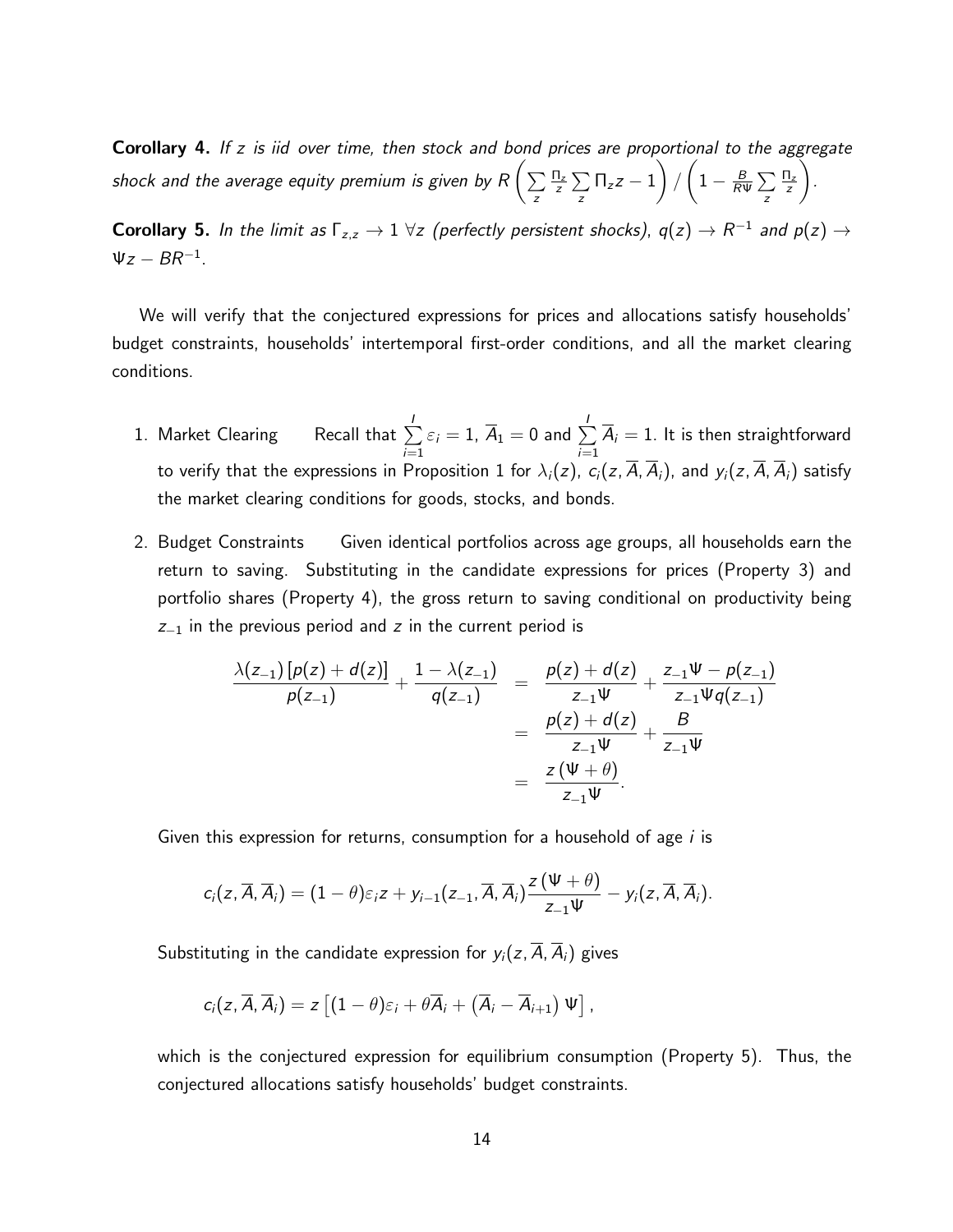3. Optimal Savings and Portfolio Choices It remains to verify that agents' intertemporal first-order conditions with respect to stocks and bonds are satisfied. For bonds we have

<span id="page-65-0"></span>
$$
\frac{q(z)}{c_i(z, \overline{A}, \overline{A}_i)} = \beta_{i+1} \sum_{z' \in Z} \Gamma_{z, z'} \frac{1}{c_{i+1}(z', \overline{A}, \overline{A}_{i+1})} \qquad \forall i = 1, ..., l-1.
$$

Substituting in the expression for consumption,

$$
q(z) = \kappa_{i+1}(\overline{A}) \sum_{z' \in Z} \Gamma_{z,z'} \frac{z}{z'} \qquad \forall i = 1, ..., l-1,
$$
 (A-15)

where

$$
\kappa_{i+1}(\overline{A}) = \beta_{i+1} \frac{(1-\theta)\varepsilon_i + \theta \overline{A}_i + (\overline{A}_i - \overline{A}_{i+1}) \Psi}{(1-\theta)\varepsilon_{i+1} + \theta \overline{A}_{i+1} + (\overline{A}_{i+1} - \overline{A}_{i+2}) \Psi}.
$$

For stocks, we have

<span id="page-65-1"></span>
$$
p(z) = \kappa_{i+1}(\overline{A}) \sum_{z' \in Z} \Gamma_{z,z'} \frac{z}{z'} (p(z') + \theta z' + q(z')B - B)
$$
(A-16)  

$$
= \kappa_{i+1}(\overline{A}) \sum_{z' \in Z} \Gamma_{z,z'} z \left( \Psi + \theta - \frac{B}{z'} \right) \qquad \forall i = 1, ..., l - 1.
$$

Adding the two first-order conditions for stocks and bonds gives

<span id="page-65-2"></span>
$$
p(z) + q(z)B = z\Psi = \kappa_{i+1}(\overline{A})\sum_{z' \in Z} \Gamma_{z,z'} \left[ z\left(\Psi + \theta - \frac{B}{z'}\right) + \frac{z}{z'}B \right]
$$
 (A-17)  
=  $\kappa_{i+1}(\overline{A})z(\Psi + \theta)$   $\forall i = 1, ..., l - 1.$ 

This equation is satisfied as long as

$$
\kappa_{i+1}(\overline{A}) = \frac{\Psi}{\Psi+\theta} = \frac{1}{R} \qquad \forall i = 1,...,l-1
$$

Given this expression for  $\kappa_{i+1}(\overline{A})$ , it is immediate that the expressions for asset prices (Property 3) satisfy the households' first-order conditions for stocks and bonds (equations [A-15](#page-65-0)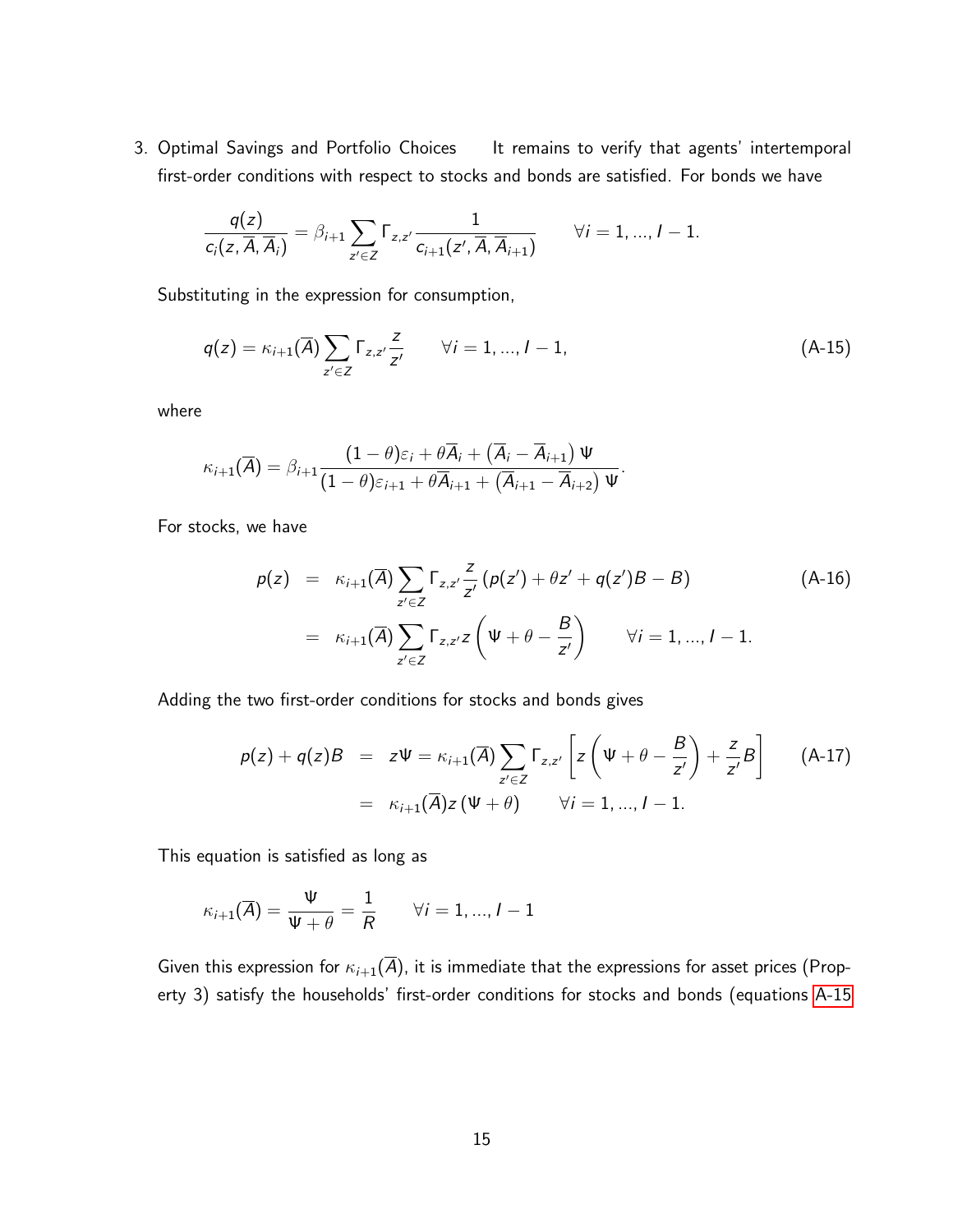and [A-16\)](#page-65-1):

$$
p(z, \overline{A}) = p(z) = z\Psi - B\frac{z}{R}\sum_{z'\in Z}\Gamma_{z,z'}\frac{1}{z'},
$$
  

$$
q(z, \overline{A}) = q(z) = \frac{z}{R}\sum_{z'\in Z}\Gamma_{z,z'}\frac{1}{z'} \quad \forall z.
$$

4. Equity Premium We can derive a near-closed-form expression for the equity premium (up to the endogenous value for wealth  $\Psi$ ). Let  $\Pi_z$  denote the unconditional probability of aggregate productivity being z. The average equity premium is defined as

$$
\sum_{z} \Pi_{z} \left\{ \sum_{z'} \Gamma_{z,z'} \left[ \frac{p(z') + d(z')}{p(z)} \right] - \frac{1}{q(z)} \right\}
$$
\n
$$
= \sum_{z} \Pi_{z} \left\{ \sum_{z'} \Gamma_{z,z'} \left[ \frac{p(z') + \theta z' + q(z')B - B}{p(z)} \right] - \frac{1}{q(z)} \right\}
$$
\n
$$
= \sum_{z} \frac{\Pi_{z}}{p(z)} \left\{ \sum_{z'} \Gamma_{z,z'} \left[ z'(\Psi + \theta) \right] - B - \frac{\sum_{z'\in Z} \Gamma_{z,z'} z(\Psi + \theta - \frac{B}{z'})}{\sum_{z'\in Z} \Gamma_{z,z'} \frac{z}{z'}} \right\}
$$
\n
$$
= (\Psi + \theta) \sum_{z} \frac{\Pi_{z}}{p(z)} \left\{ \sum_{z'} \Gamma_{z,z'} z' - \frac{1}{\sum_{z'\in Z} \Gamma_{z,z'} \frac{1}{z'}} \right\}
$$
\n
$$
= R \sum_{z} \frac{\Pi_{z}}{z} \left\{ \frac{\left( \sum_{z'\in Z} \Gamma_{z,z'} z' - \left( \sum_{z'\in Z} \Gamma_{z,z'} \frac{1}{z'} \right)^{-1} \right)}{\left( 1 - \frac{B}{R\Psi} \sum_{z'\in Z} \Gamma_{z,z'} \frac{1}{z'} \right)} \right\}
$$

, where  $R = \frac{(\Psi + \theta)}{W}$  $\frac{(+t)}{\Psi}$ . If  $z$  is *iid* so that  $\Gamma_{z,z'}$  is equal to the unconditional probability  $\Pi_{z'}$ , this simplifies to

$$
\sum_{z} \Pi_{z} \left\{ \sum_{z'} \Pi_{z'} \left[ \frac{p(z') + d(z')}{p(z)} \right] - \frac{1}{q(z)} \right\} = R \frac{\left( \sum_{z} \frac{\Pi_{z}}{z} \sum_{z} \Pi_{z} z - 1 \right)}{\left( 1 - \frac{B}{R\Psi} \sum_{z} \frac{\Pi_{z}}{z} \right)}.
$$

5. Solving for  $\Psi$  and  $\overline{A}$  Equations [\(A-17\)](#page-65-2) are the first-order conditions for pricing claims to capital for a nonstochastic life-cycle economy, in which the constant asset price is Ψ and the constant asset income is  $\theta$ . The  $I - 1$  equations [\(A-17\)](#page-65-2) combined with  $\overline{A}_1 = 0$  and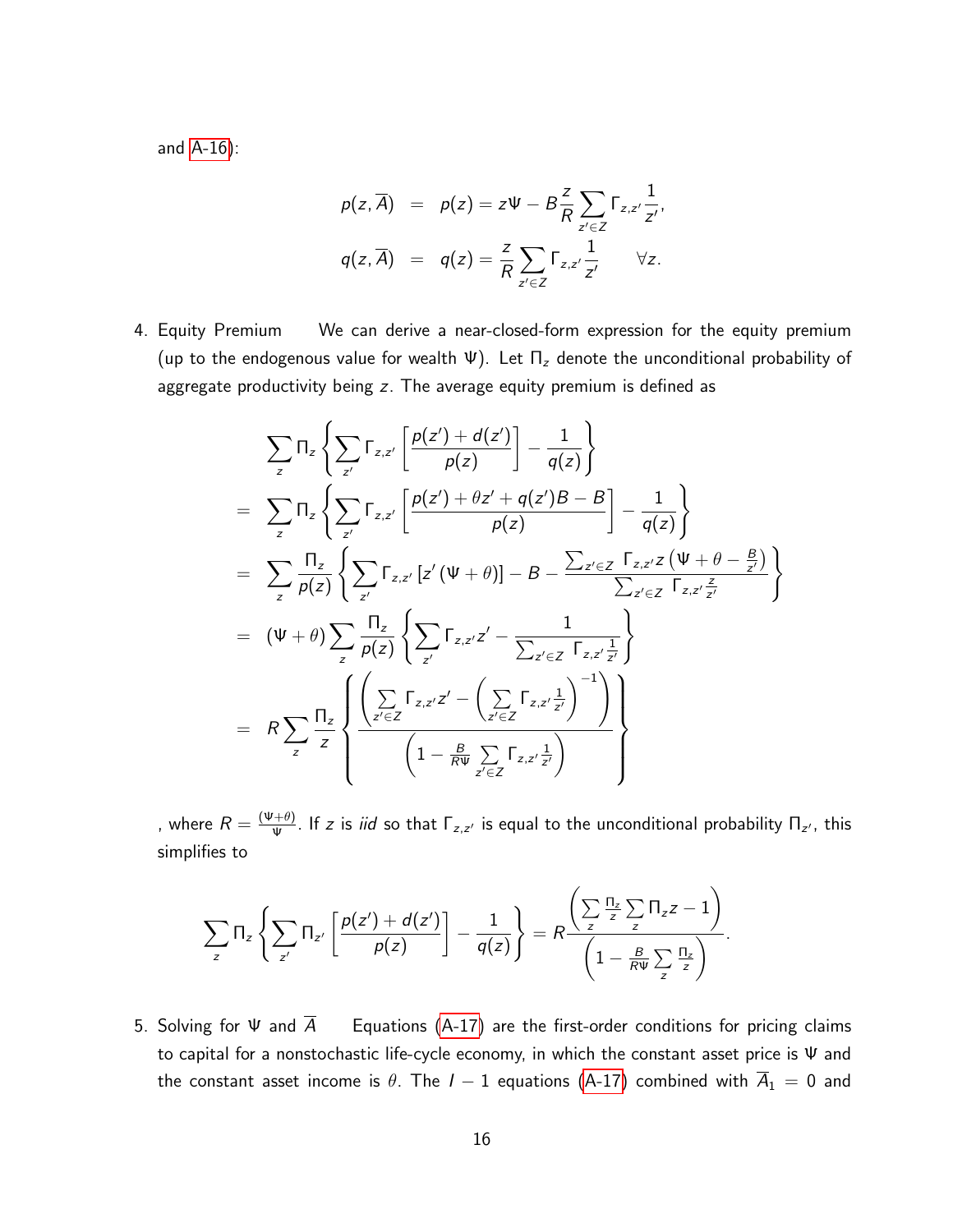the market clearing condition  $\sum^{I}$  $i=1$  $\overline{A}_i=1$  can be used to solve numerically for  $\left\{\overline{A}_i\right\}_{i=1}^I$  and Ψ. This system of equations is the one used to calibrate the nonstochastic version of our model economy. There we set  $\theta$  to replicate a target interest rate  $R = (\Psi + \theta) / \Psi$ , and we set the life-cycle profile  $\left\{\beta_i\right\}_{i=2}^I$  to replicate the empirical distribution for wealth by age, which determines both the aggregate start-of-period wealth  $(\Psi + \theta)$  and its age distribution  $\left\{ \overline{A}_{i}\right\} _{i=1}^{I}.$ 

## E Asset Prices in the Two-Period Overlapping-Generations Economy

In this appendix we study the simplest OLG framework in which households live for only two periods:  $I = 2$ . We use this example to discuss how the curvature parameter  $\gamma$  affects the elasticity  $\xi$  of price changes to output changes in OLG economies. To make that discussion most transparent, we focus on an economy with only the risky stock ( $B = 0$  and  $\lambda_i \equiv 0$ ) and assume that households only earn labor income in the first period of life:  $\varepsilon_1 = 1$  and  $\varepsilon_2 = 0$ . Since young households start with zero assets, all wealth is therefore held by old agents. As a consequence, the wealth distribution is degenerate (and time invariant) in this economy. As in the representative agent model, the only state variable is the exogenous shock  $z \in \{z_1, z_h\}$ .

Consumption of young and old households is given by

<span id="page-67-0"></span>
$$
c_1(z) = (1 - \theta)z - p(z)
$$
  

$$
c_2(z) = \theta z + p(z),
$$

and the stock market price is determined by the intertemporal Euler equation

$$
p(z) [(1 - \theta)z - p(z)]^{-\gamma} = \beta \sum_{z' \in \{z_L, z_h\}} \Gamma_{z, z'} [\theta z' + p(z')]^{-\gamma} [\theta z' + p(z')].
$$
 (A-18)

No closed-form solution is available for the functional equation  $p(z)$  that solves equation  $(A - 18)$  $(A - 18)$ outside of the special cases  $\gamma = 0$  and  $\gamma = 1$ . However, taking a first order approximation of the Euler equation around the point  $z_1/z_h = 1$  we can show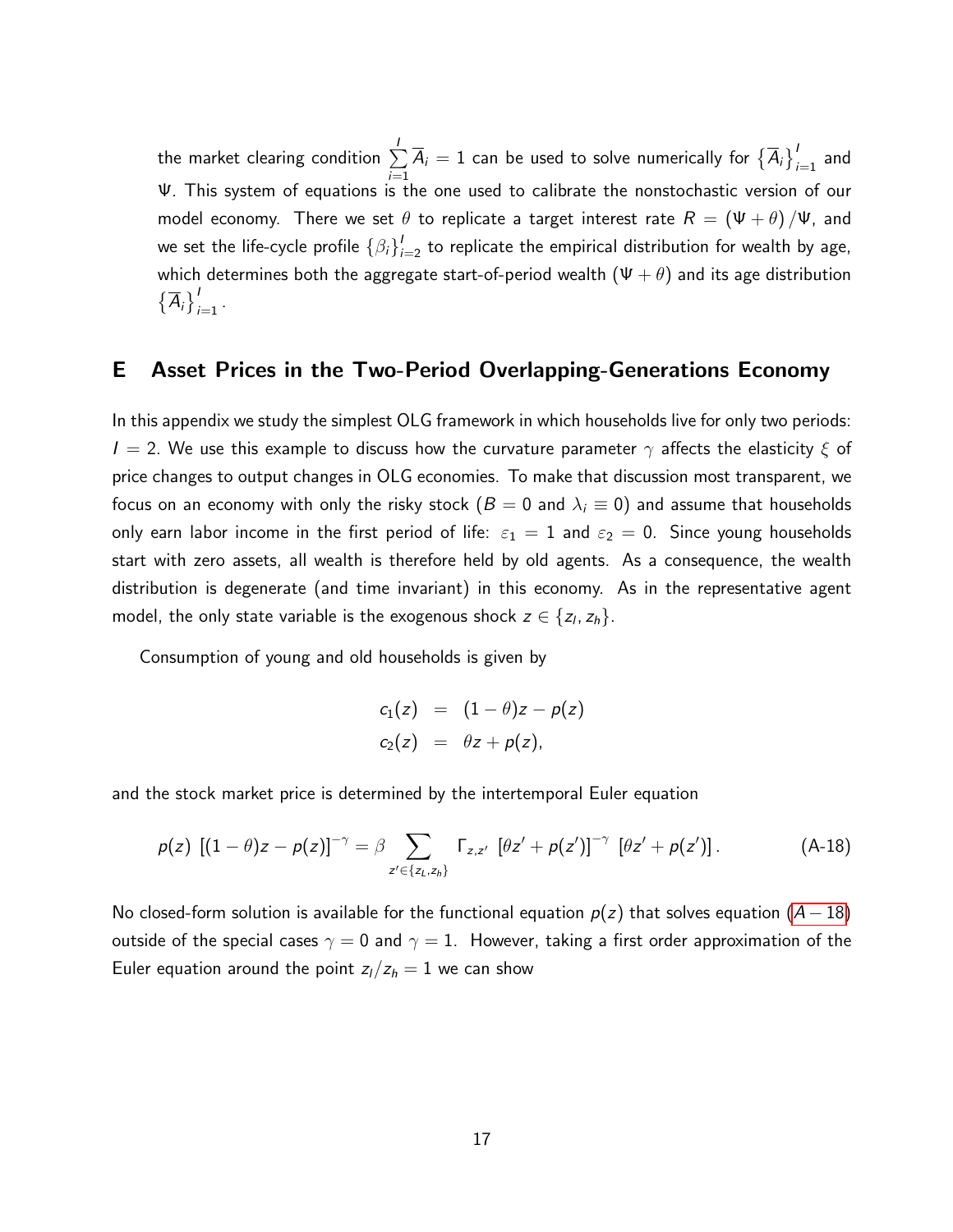<span id="page-68-0"></span>Proposition 6. To a first order approximation

$$
\xi^{2p} \approx \frac{\gamma (1-\theta)}{1 - \theta \frac{(R-\gamma)}{(R-1)}}
$$

$$
= \xi^{RA} \times \frac{1 - \theta}{1 - \theta \frac{(R-\gamma)}{(R-1)}}
$$

,

where  $R = \frac{\theta + p}{p}$  $\frac{+p}{p}>1$  is the steady state gross return on the stock. $^{54}$  $^{54}$  $^{54}$ 

We prove this proposition in section below. Note first that for  $\gamma=1,$  this formula is exact (as shown in the previous section) and delivers  $\xi^{2p} = \xi^{RA} = 1$ : prices fall by exactly as much as output in a downturn. Second,  $\xi^{2p}$  is increasing in  $\gamma$ , and thus for  $\gamma>1$  we have  $\xi^{2p}>1.$ Third,  $\xi^{2p} < \xi^{RA}$ . Thus, as long as the intertemporal elasticity of substitution  $1/\gamma$  is smaller than one, asset prices fall by more than output in a recession, but by less than in the corresponding representative agent economy with infinitely lived households.

The reason is as follows. Consumption of the current old generation must decline in the recession since the price of the asset, the only source for old-age consumption, is lower in the bad than in the good aggregate state of the world. Moreover, for  $\gamma > 1$ , consumption of the old is more sensitive to aggregate shocks than consumption of the young:

$$
\frac{c_1(z_h)}{c_1(z_l)} < \frac{z_h}{z_l} < \frac{c_2(z_h)}{c_2(z_l)}.
$$

The second inequality reflects the fact that  $c_2(z_h)/c_2(z_l)=\rho_h/\rho_l>z_h/z_l$  (since  $\xi^{2p}>1)$ , while the first inequality follows from market clearing:  $\left(c_1(z_h)+c_2(z_h)\right)/\left(c_1(z_l)+c_2(z_l)\right)=z_h/z_l.$  The fact that aggregate risk is disproportionately borne by the old explains why stock prices are less volatile in this economy than in the analogous representative agent economy. Recall that stocks are effectively priced by younger agents, because the supply of stocks by the old is inelastic at any positive price. Because the old bear a disproportionate share of aggregate risk, the young's consumption fluctuates less than output. Thus, smaller price changes (relative to the representative agent economy) are required to induce them to purchase the aggregate supply of equity at each date.

One might wonder whether it is possible that  $c_1(z_h) < c_1(z_l)$ , so that newborn households would potentially prefer to enter the economy during a recession rather than during a boom. The

<sup>&</sup>lt;sup>54</sup>For  $\theta$  such that  $R=\beta^{-1}$ , the expression simplifies to  $\xi^{2p}\approx \frac{\gamma(\beta+1)}{\gamma\beta+1}$ .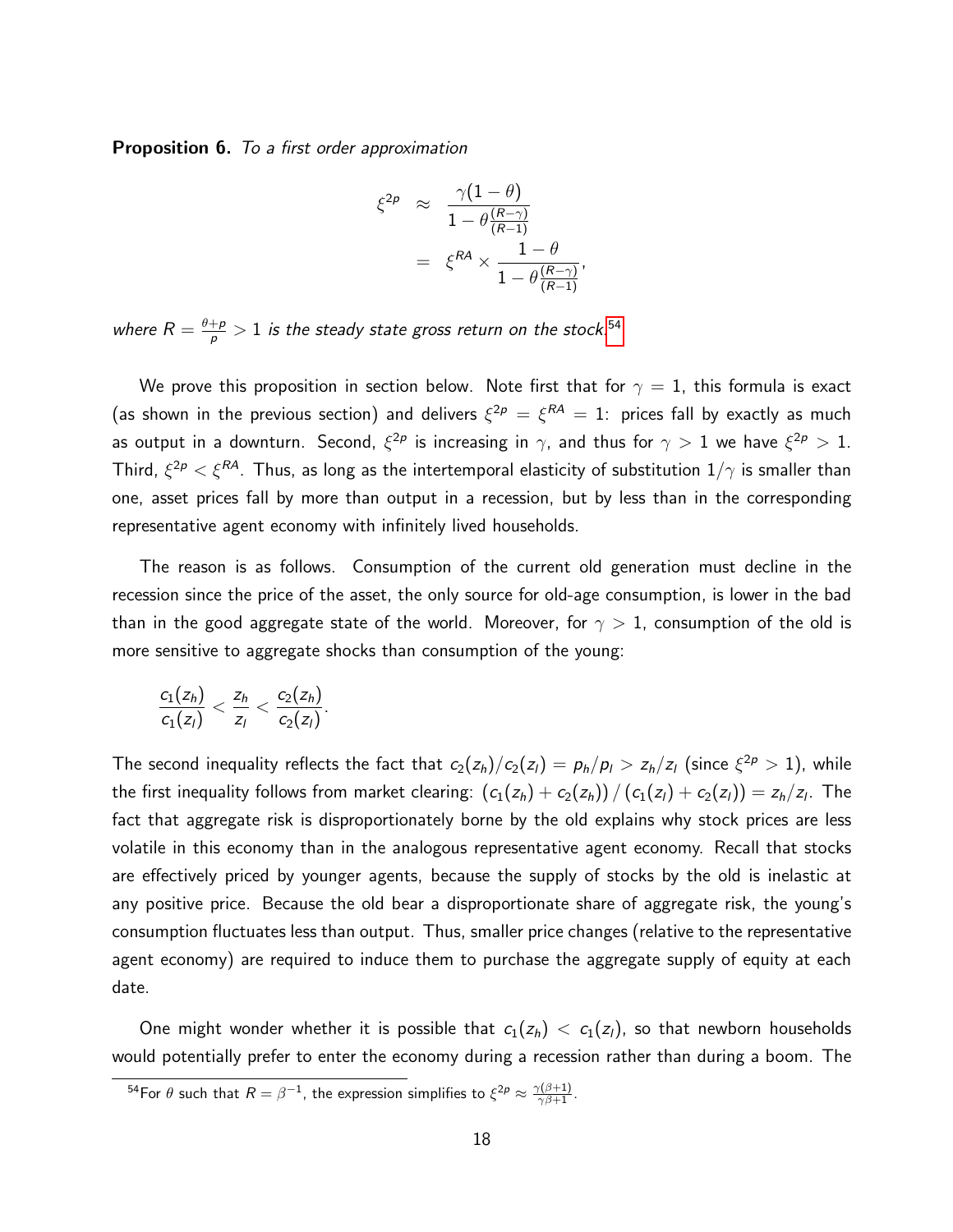answer turns out to be no: while stock prices fall by more than output in the event of a recession, they never fall by enough to compensate the young for their decline in labor earnings. The logic for this result is straightforward. In a two-period OLG economy, stock prices are defined by the inter-temporal first-order condition for young households (equation [A-18\)](#page-67-0). With *iid* shocks, the right-hand side of this condition is independent of the current value for z. Taking the ratio of the two pricing equations across states, the ratio of stock prices across states is given by

$$
\frac{p_h}{p_l} = \left(\frac{c_1(z_h)}{c_1(z_l)}\right)^{\gamma}.
$$

The advantage to the young from entering the economy during a recession is that they buy stocks cheaply,  $p_h/p_l > 1$ . But the optimality restriction above then implies that  $c_1(z_h)/c_1(z_l) > 1$ , so the young must suffer low consumption if they enter during a recession. Intuitively, low prices are needed to induce the young to buy stocks when the marginal utility of current consumption is high. But a high marginal utility of consumption requires low consumption for these households.

This example reveals that for the young to potentially gain from a recession, we need people to live for at least three periods, while the previous example with logarithmic preferences indicates that we also require  $\gamma > 1$ . That is why, in the main text, we focus on the 3 period version of the model in which both desired results can emerge simultaneously.

#### E.1 Proof of Proposition [6](#page-68-0)

Let  $\widetilde{p} = \frac{p(z_h)}{p(z_l)}$  $\frac{p(z_h)}{p(z_l)}$ ,  $\widetilde{Z} = \frac{z_h}{z_l}$  $\frac{z_h}{z_l}$ , and  $\widetilde{x} = \frac{z_l}{p_l}$  $\frac{z_l}{p_l}$ . In terms of these variables, the intertemporal first-order conditions, conditional on the current state being  $z_l$  and  $z_h$  are, respectively,

$$
((1 - \theta)\widetilde{x} - 1)^{-\gamma} = \beta \Gamma_{z_i, z_i} \left( \theta \widetilde{x} + 1 \right)^{1 - \gamma} + \beta \Gamma_{z_i, z_h} \left( \theta \widetilde{z} \widetilde{x} + \widetilde{p} \right)^{1 - \gamma}
$$
  

$$
\widetilde{p} \left( (1 - \theta)\widetilde{z} \widetilde{x} - \widetilde{p} \right)^{-\gamma} = \beta \Gamma_{z_h, z_i} \left( \theta \widetilde{x} + 1 \right)^{1 - \gamma} + \beta \Gamma_{z_h, z_h} \left( \theta \widetilde{z} \widetilde{x} + \widetilde{p} \right)^{1 - \gamma}
$$

.

Our goal is to solve for  $\widetilde{p}$  as a function of  $\widetilde{z}$ . However, except for the special case  $\gamma=1$ , this system of equations cannot be solved in closed form. So instead we will linearize these equations and look for an approximate solution for relative prices as a linear function of relative productivity. We proceed as follows:

1. Take first-order Taylor-series approximations to these two first-order conditions around the nonstochastic steady state values for  $\widetilde{p}$ ,  $\widetilde{z}$ , and  $\widetilde{x}$ , which we denote P, Z, and X (where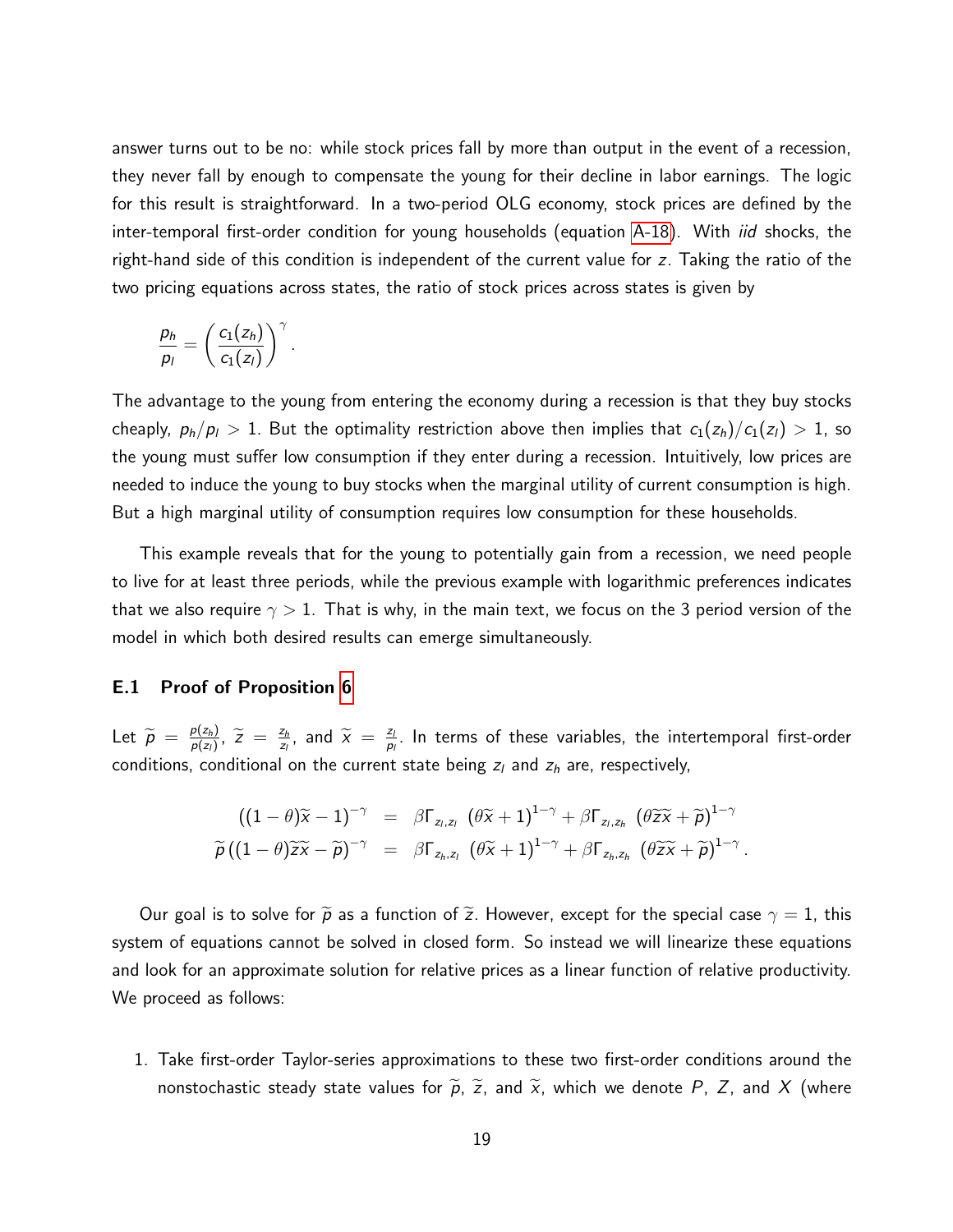$Z = P = 1$ ). This gives a system of two equations in three first-order terms  $(\tilde{x} - X)$ ,  $(\widetilde{z} - Z)$ , and  $(\widetilde{p} - P)$  :

<span id="page-70-0"></span>
$$
\left(\begin{array}{cc}A_{11} & A_{12} & A_{13} \ A_{21} & A_{22} & A_{23}\end{array}\right)\left(\begin{array}{c}(\widetilde{x}-X) \\ (\widetilde{z}-Z) \\ (\widetilde{p}-P)\end{array}\right)=\left(\begin{array}{c}0 \\ 0\end{array}\right),\tag{A-19}
$$

where

$$
A_{11} = -\gamma ((1 - \theta)X - 1)^{-\gamma - 1} (1 - \theta) -
$$
  
\n
$$
((1 - \gamma) \beta \Gamma_{z_1, z_1} (\theta X + 1)^{-\gamma} \theta + (1 - \gamma) \beta \Gamma_{z_1, z_h} (\theta X + 1)^{-\gamma} \theta)
$$
  
\n
$$
A_{12} = -(1 - \gamma) \beta \Gamma_{z_1, z_h} (\theta X + 1)^{-\gamma} \theta X
$$
  
\n
$$
A_{13} = -(1 - \gamma) \beta \Gamma_{z_1, z_h} (\theta X + 1)^{-\gamma}
$$
  
\n
$$
A_{21} = -\gamma ((1 - \theta)X - 1)^{-\gamma - 1} (1 - \theta) -
$$
  
\n
$$
((1 - \gamma) \beta \Gamma_{z_h, z_l} (\theta X + 1)^{-\gamma} \theta + (1 - \gamma) \beta \Gamma_{z_h, z_h} (\theta X + 1)^{-\gamma} \theta)
$$
  
\n
$$
A_{22} = -\gamma ((1 - \theta)X - 1)^{-\gamma - 1} (1 - \theta)X - (1 - \gamma) \beta \Gamma_{z_h, z_h} (\theta X + 1)^{-\gamma} \theta X
$$
  
\n
$$
A_{23} = \gamma ((1 - \theta)X - 1)^{-\gamma - 1} + ((1 - \theta)X - P)^{-\gamma} - (1 - \gamma) \beta \Gamma_{z_H, z_H} (\theta X + 1)^{-\gamma}.
$$

2. Use the first equation in [A-19](#page-70-0) to solve for  $(\tilde{x} - X)$  as a linear function of  $(\tilde{z} - Z)$  and  $(\widetilde{p} - P)$  :

$$
(\widetilde{x}-X)=-\frac{A_{12}}{A_{11}}(\widetilde{z}-Z)-\frac{A_{13}}{A_{11}}(\widetilde{p}-P).
$$

Then substitute this solution into the second equation in [\(A-19\)](#page-70-0), and solve for  $(\widetilde{p} - P)$  as a function of  $(\tilde{z} - Z)$  :

$$
(\widetilde{p} - P) = -\frac{A_{21}}{A_{23}} (\widetilde{x} - X) - \frac{A_{22}}{A_{23}} (\widetilde{z} - Z)
$$
  
= 
$$
-\frac{A_{21}}{A_{23}} \left( -\frac{A_{12}}{A_{11}} (\widetilde{z} - Z) - \frac{A_{13}}{A_{11}} (\widetilde{p} - P) \right) - \frac{A_{22}}{A_{23}} (\widetilde{z} - Z).
$$

Thus,

$$
\xi^{2p} \approx \frac{\widetilde{p} - P}{\widetilde{z} - Z} = \frac{A_{21}A_{12} - A_{22}A_{11}}{A_{23}A_{11} - A_{21}A_{13}}.
$$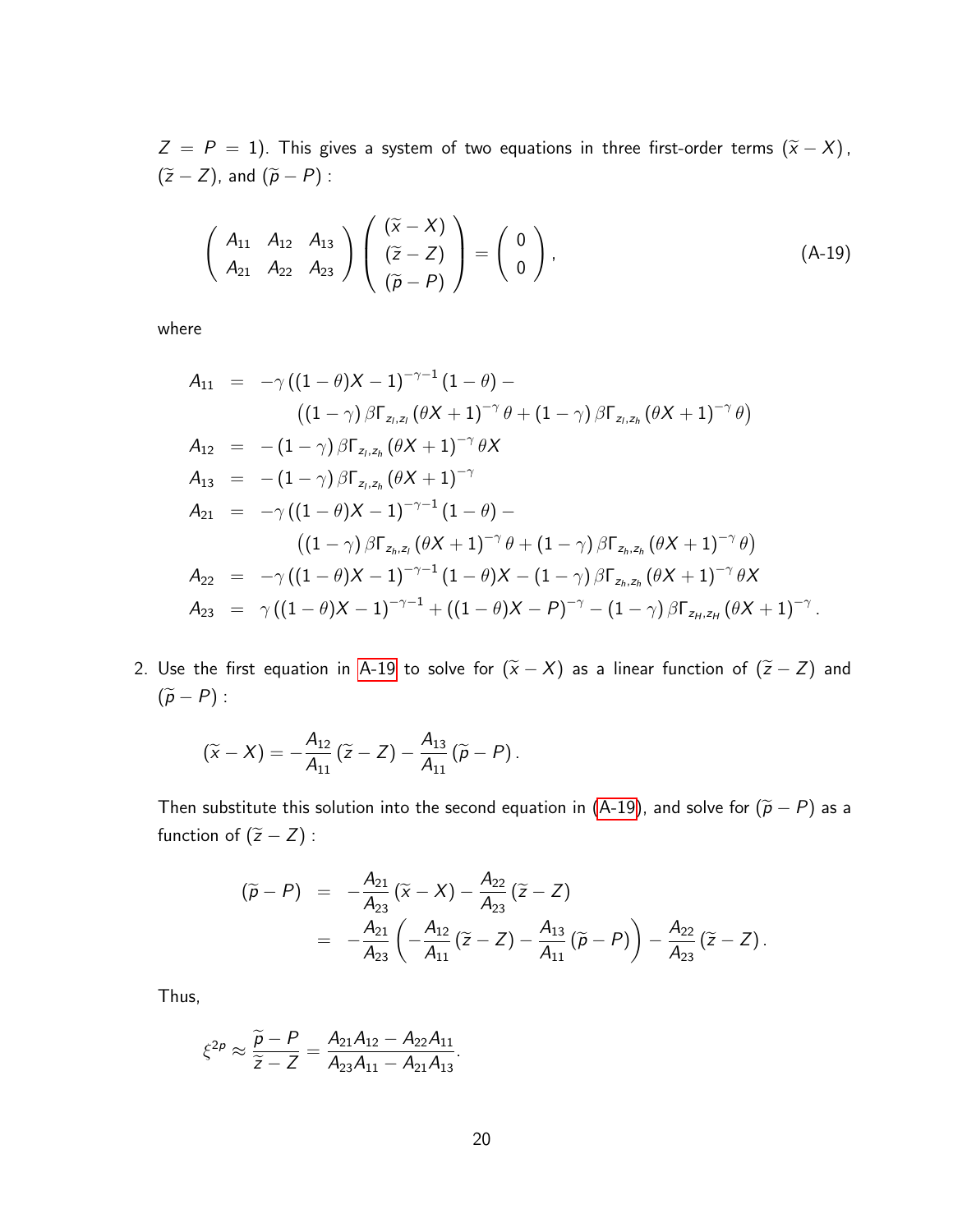3. Now assume productivity shocks are *iid*, so that  $\Gamma_{z_l,z_h}=\Gamma_{z_h,z_h}=\Gamma_{z_h}$  and  $\Gamma_{z_l,z_l}=\Gamma_{z_h,z_l}=$  $1-\mathsf{\Gamma}_{z_h}.$  Under this *iid* assumption,  $A_{11}=A_{21}$  and thus

$$
\xi^{2p} \approx \frac{A_{21}A_{12}-A_{22}A_{21}}{A_{23}A_{11}-A_{21}A_{13}} = \frac{A_{12}-A_{22}}{A_{23}-A_{13}} = X \frac{\gamma(1-\theta)}{((X-X\theta-1)+\gamma)}
$$

Recall that  $X$  is the inverse of the steady state stock price, so we can equivalently write this elasticity in terms of the steady state gross interest rate R, where  $R = \theta X + 1$ :

$$
\xi^{2p} \approx \frac{\gamma (1-\theta)}{1 - \theta \frac{(R-\gamma)}{(R-1)}}.\tag{A-20}
$$

This is the expression given in the text. Note that for  $\gamma = 1$ ,  $\xi^{2p} = 1$ .

4. We want to show that  $1 < \xi^{2p} < \xi^{RA}$  for  $\gamma > 1$ . First, note that in any equilibrium, a positive stock price implies  $R > 1$ . Then

$$
\frac{1}{\xi^{2\rho}}=\frac{1-\theta\frac{(R-\gamma)}{(R-1)}}{\gamma(1-\theta)}=\frac{1}{\gamma}\left(1+\frac{(\gamma-1)\frac{\theta}{R-1}}{(1-\theta)}\right)>\frac{1}{\gamma}=\frac{1}{\xi^{RA}}.
$$

Thus,  $\xi^{2p} < \xi^{RA}$ .

Given that  $\xi^{2p}=1$  when  $\gamma=1$ , showing that  $\xi^{2p}$  is strictly increasing in  $\gamma$  is sufficient to prove that  $\xi^{2p} > 1$ :

$$
\frac{\partial}{\partial \gamma}\left(\frac{\gamma(1-\theta)}{1-\theta\frac{(R-\gamma)}{(R-1)}}\right)=(\theta-1)\left(R-1\right)\frac{R\theta-R+1}{\left(R-R\theta+\theta\gamma-1\right)^2}
$$

It follows that  $\xi^{2p}$  is strictly increasing in  $\gamma$  if and only if  $R > \frac{1}{1-p}$  $\frac{1}{1-\theta}$ . But in any equilibrium, positive consumption for the young requires exactly this condition:

$$
(1-\theta)-\frac{\theta}{R-1}>0 \Leftrightarrow R>\frac{1}{1-\theta}
$$

We conclude that  $\xi^{2p} > 1$ .

5. In the special case in which  $\theta$  is such that  $R=\frac{1}{\beta}$  $\frac{1}{\beta}$ , the expression for  $\xi^{2p}$  simplifies further. The steady state value for  $R$  is an endogenous variable and has to satisfy the steady state version

.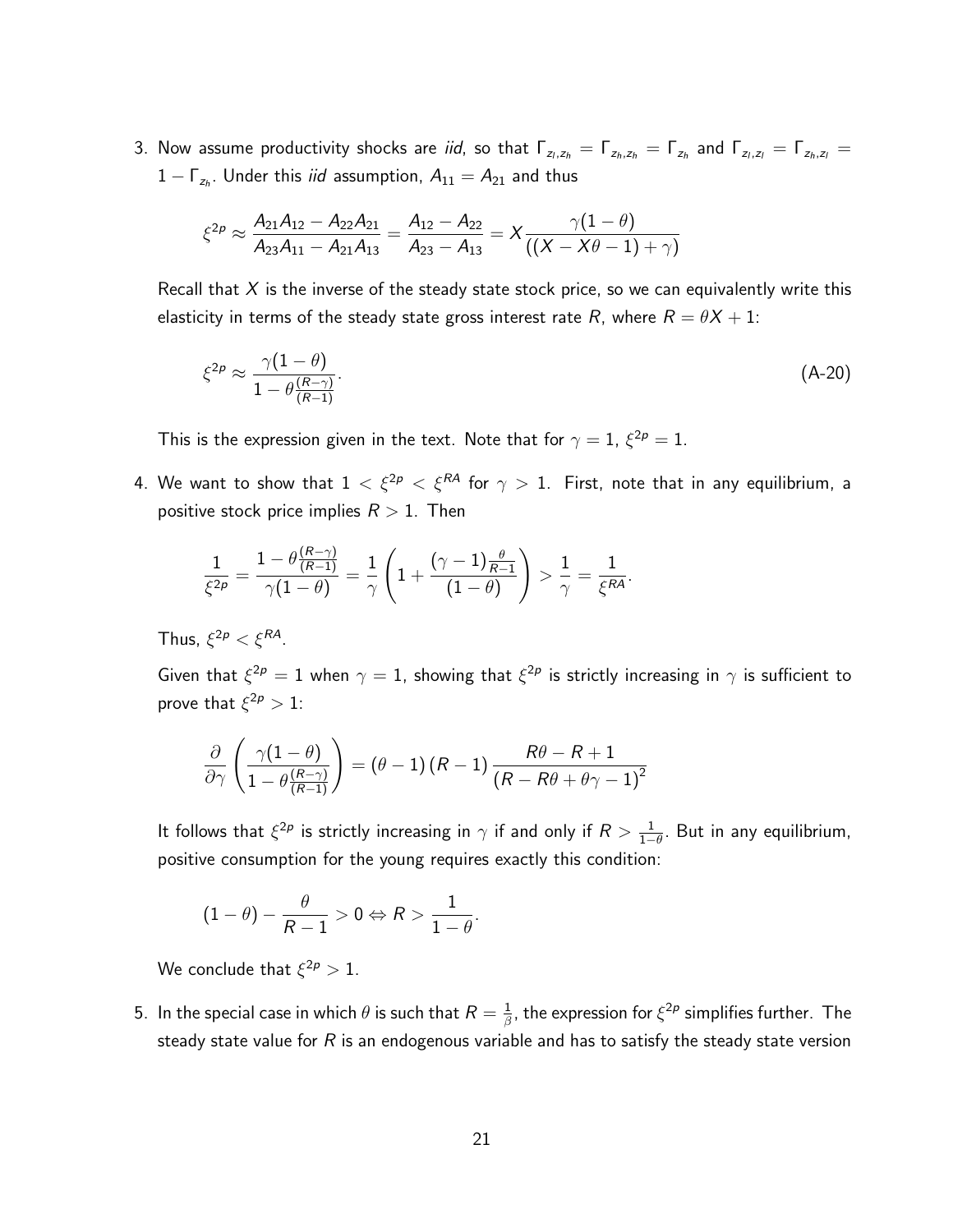of the intertemporal first-order condition, where the steady state stock price is  $\theta/(R-1)$ :

<span id="page-72-0"></span>
$$
\frac{\theta}{R-1}\left((1-\theta)-\frac{\theta}{R-1}\right)^{-\gamma}=\beta\left(\theta+\frac{\theta}{R-1}\right)^{-\gamma}\left(\theta+\frac{\theta}{R-1}\right).
$$
 (A-21)

When  $\beta = \frac{1}{R}$  $\frac{1}{R}$ , equation [\(A-21\)](#page-72-0) can be solved in closed form to give  $R=\frac{1}{1-\varepsilon}$  $\frac{1}{1-2\theta}$ . Thus, we have  $R=\frac{1}{\beta}=\frac{1}{1-z}$  $\frac{1}{1-2\theta}$ , which implies  $\theta=\frac{1}{2}$  $\frac{1}{2}(1-\beta).$  Substituting  $R=\frac{1}{\beta}$  $\frac{1}{\beta}$  and  $\theta=\frac{1}{2}$  $\frac{1}{2}(1-\beta)$  into equation [\(A-20\)](#page-71-0) gives

$$
\xi^{2p} \approx \frac{\gamma(1-\theta)}{1-\theta\frac{(R-\gamma)}{(R-1)}} = \frac{\gamma(\beta+1)}{\gamma\beta+1},
$$

# F Derivations for the 3-Period Economy

In this appendix we provide details of the analysis of the three period model, first for the case where aggregate productivity  $z$  follows as stationary Markov process in levels (studied in section [4](#page-14-0) of the paper), and then for the case of stochastic growth rates of  $z$  (as investigated in section [7.1\)](#page-42-0).

#### F.1 Details of the 3-Period Economy with Stationary Productivity

As discussed in the main text, the two functional equations fully characterizing the recursive equilibrium in the 3-period OLG economy are given by the intertemporal Euler equation

$$
u'[(1-A)(p(z,A)+\theta z)-G(z,A)p(z,A)] = \beta \sum_{z'} \Gamma_{z,z'} \frac{[p(z',A')+\theta z']}{p(z,A)} u'[G(z,A)(p(z',A')+\theta z')]
$$
\n(A-22)

and the (rewritten) asset market clearing condition that the labor income of the young equals that cohort's purchases of shares in the risky asset:

<span id="page-72-1"></span>
$$
[1 - G(z, A)] p(z, A) = (1 - \theta)z.
$$
 (A-23)

These two equations determine the equilibrium price  $p(z, A)$  of the risky asset and the law of motion of the wealth distribution  $A' = G(z, A)$ . The young do not consume by assumption, and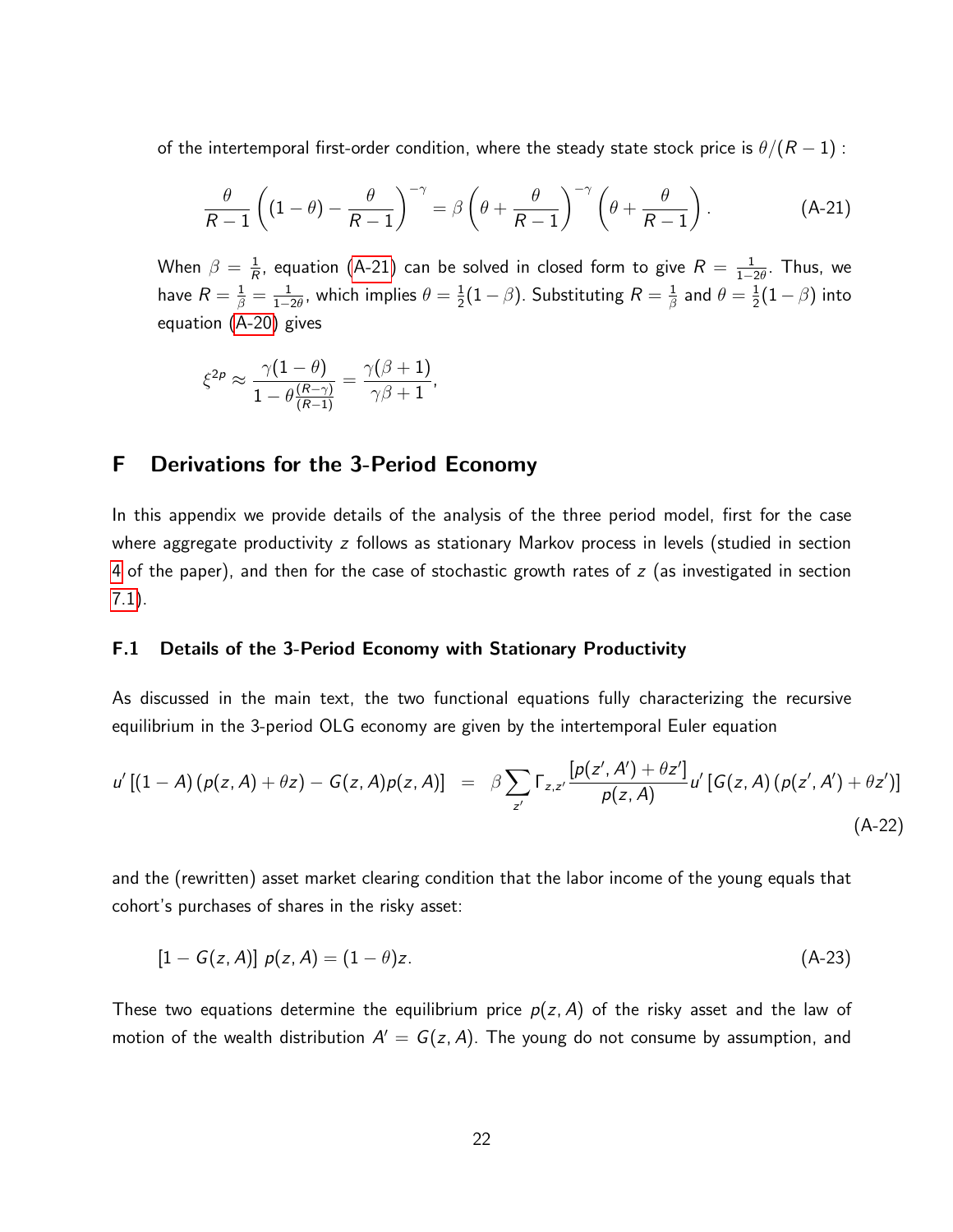consumption of the middle-aged and old are given by

$$
c_3(z, A) = A[p(z, A) + \theta z] \tag{A-24}
$$

$$
c_2(z, A) = (1 - A) [p(z, S) + \theta z] - G(z, A) p(z, A)
$$
 (A-25)

and expected lifetime utility is therefore determined as

$$
v_3(z, A) = u[c_3(z, A)] \tag{A-26}
$$

$$
v_2(z, A) = u[c_2(z, A)] + \beta \sum_{z'} \Gamma_{z, z'} u[c_3(z', G(z, A))]
$$
 (A-27)

$$
v_1(z, A) = \beta \sum_{z'} \Gamma_{z, z'} \ v_2 [z', G(z, A)]. \qquad (A-28)
$$

The welfare losses or gains from a great recession for the young are therefore derived from comparing  $v_1(z_n, A)$  and  $v_1(z_r, A)$ , and the magnitude of the relative asset price decline is measured as the percentage decline in the price of the risky asset, relative to that of output:

$$
\xi(A) = \frac{\log(p(z_r, A)/p(z_n, A))}{\log(z_r/z_n)}
$$

#### F.2 Details of the 3-Period Economy with Stochastic Growth Rates

In the model with stochastic growth rate, assume that the growth rate (between today and next period) of aggregate productivity

$$
g^{\prime}=\frac{z^{\prime}}{z}
$$

follows a finite state Markov chain with state space  ${\cal G}$  and transition matrix  $\mathsf{\Gamma}_{\mathsf{g},\mathsf{g}'}$ . Now the state space of the economy consists of the current growth rate  $g$  and again the wealth distribution, represented by the share of wealth (risky assets) of the old A coming into the period. To compute the model it is easier to work with variables that are deflated by current productivity z. Therefore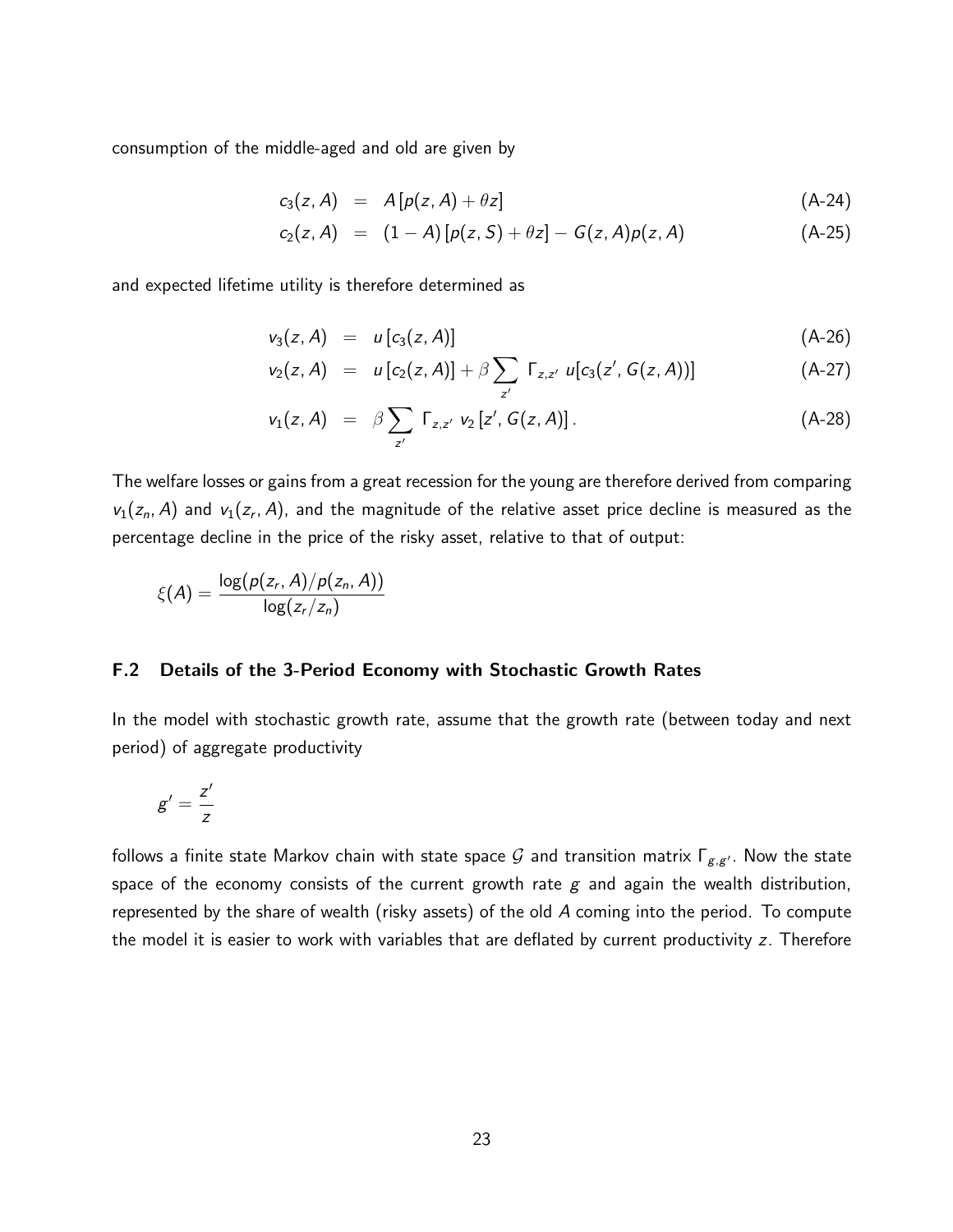define

$$
\tilde{p}(g, A) = \frac{p(z, A)}{z}
$$
\n
$$
\tilde{c}_m(g, A) = \frac{c_m(z, A)}{z}
$$
\n
$$
\tilde{c}_o(g, A) = \frac{c_o(z, A)}{z}
$$

As before, the Euler equation can now be written as

$$
\left[(1-A)\left(p(z,A)+\theta z\right)-G(z,A)p(z,A)\right]^{-\gamma}=\beta\sum_{z'}\Gamma_{z,z'}\frac{\left[p(z',A')+ \theta z'\right]}{p(z,A)}\left[G(z,A)\left(p(z',A')+ \theta z'\right)\right]^{-\gamma}
$$

and dividing by  $z^{-\gamma}$  yields

$$
\left[\left(1-A\right)\left(\frac{p(z,A)}{z}+\theta\right)-G(z,A)\frac{p(z,A)}{z}\right]^{-\gamma}
$$
\n
$$
=\beta\sum_{z'}\Gamma_{z,z'}\left(\frac{z'}{z}\right)^{1-\gamma}\frac{[p(z',A')/z'+\theta]}{p(z,A)/z}\left[G(z,A)\left(\frac{p(z',A')}{z'}+\theta\right)\right]^{-\gamma}
$$

In terms of the deflated price, and now making the switch in the state variable from  $z$  to  $g$ , this yields the Euler equation

$$
[(1-A)(\widetilde{p}(g,A)+\theta)-G(g,A)\widetilde{p}(g,A)]^{-\gamma}=\beta\sum_{g'}\Gamma_{g,g'}(g')^{1-\gamma}\frac{[\widetilde{p}(g',A')+\theta]}{\widetilde{p}(g,A)}\left[G(g,A)(\widetilde{p}(g',A')+\theta)\right]^{-\gamma}
$$

or

$$
1=\beta\sum_{\mathcal{g}'}\mathsf{\Gamma}_{\mathcal{g},\mathcal{g}'}\left(\mathcal{g}'\right)^{1-\gamma}\frac{\left[\widetilde{\rho}(\mathcal{g}',A')+\theta\right]}{\widetilde{\rho}(\mathcal{g},A)}\left[\frac{G(\mathcal{g},A)\left(\widetilde{\rho}(\mathcal{g}',A')+\theta\right)}{(1-A)\left(\widetilde{\rho}(\mathcal{g},A)+\theta\right)-G(\mathcal{g},A)\widetilde{\rho}(\mathcal{g},A)}\right]^{-\gamma}
$$

The previous asset market clearing condition  $(A - 23)$  $(A - 23)$  now reads as

$$
[1-G(g,A)]\tilde{p}(g,A)=(1-\theta),
$$

and thus again we have two functional equations which determine the equilibrium price function  $\tilde{p}(g, A)$  and law of motion for wealth  $G(g, A)$ .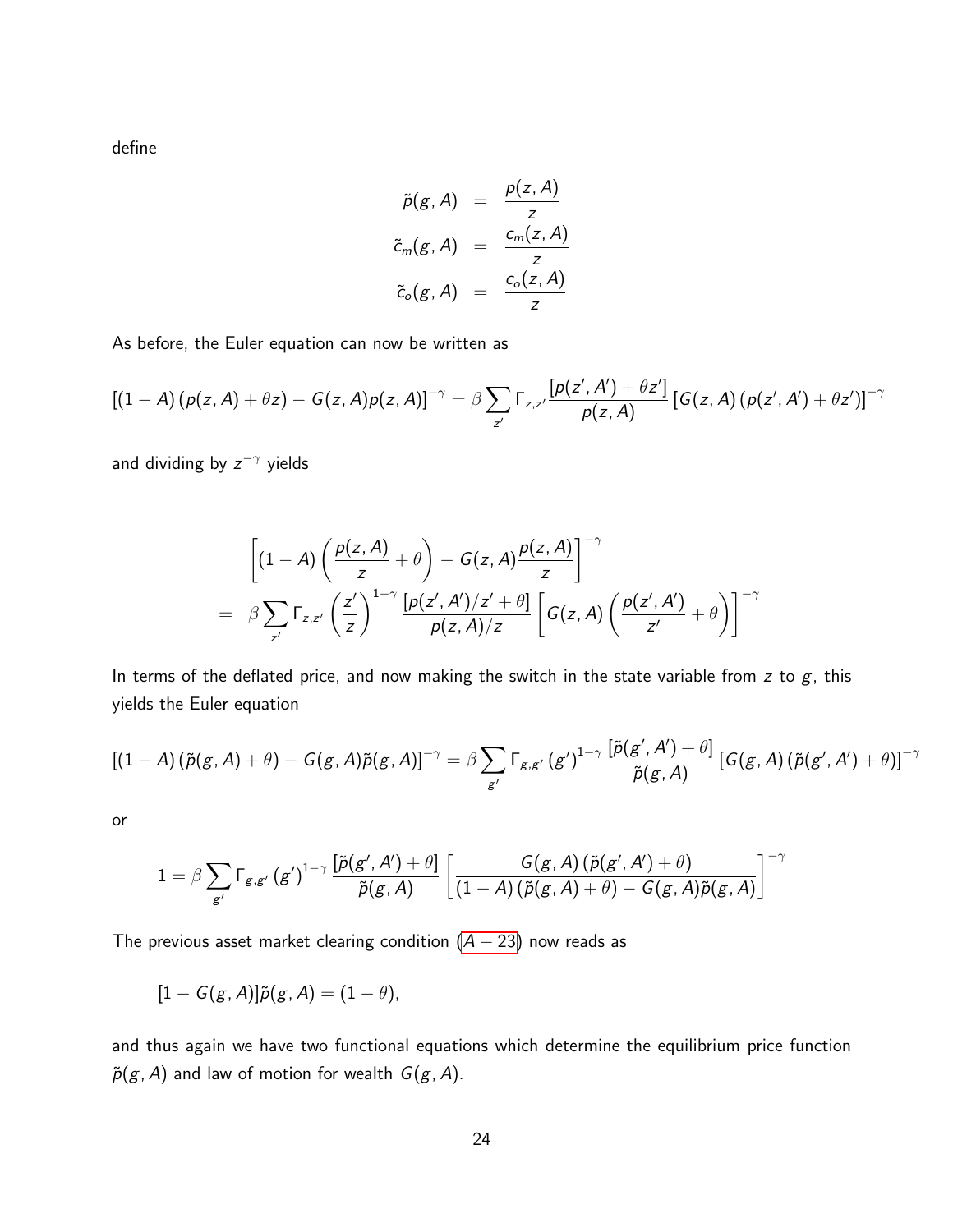## G Empirical Asset Price Movements and Long-Run Return Statistics

In the next table we summarize the evolution of asset prices, over the last decade, for the broad asset classes used in the empirical analysis in Section [2.](#page-4-0)

Next we document in greater detail the empirical asset return statistics for stocks and bonds, over 10 year time intervals. As described in the main text, the Shiller data provide annual real returns on stocks and bonds from 1871 to 2014. From these annual gross real returns we can construct 10 year returns, for an arbitrary 10 year interval, by taking the product of 10 contiguous one year gross real returns. If we insist on non-overlapping 10 year time intervals, there are 5 different ways to construct our sample of 14 observations, starting in 1871 and ending in 2010, starting in 1872 and ending in 2011 and so forth. The following table reports the range of the mean and standard deviation of stock and bond returns, as well as their correlation, across these five different samples. We also calculate the same statistics based on a sample of yearly (and thus overlapping) 10 year returns, where the first observation uses annual return data from 1871 to 1880, the second observation data from 1872 to 1881 and so forth.

Finally, once we have constructed samples of 10 year gross returns  $R$ , we compute means and standard deviations based on the log of gross real returns  $\ln(R)$ , as is common in the literature (see e.g. Campbell, ) where we note that

$$
\ln(R_{t,t+10}) = \sum_{\tau=t}^{t+9} \ln(R_{\tau,\tau+1}) = \sum_{\tau=t}^{t+9} r_{\tau,\tau+1}
$$

where  $r_{\tau,\tau+1} = \ln(R_{\tau,\tau+1})$  is the annual net real return. In order to make the mean returns easier to interpret we annualize it through the transformation exp (  $E$  [In R])  $^{\frac{1}{10}}$  and express it in percentage terms. In the main text we report statistics based on the 1974-2014 sample (the middle columns in table A12. As discussed in the main text, the range of possible empirical return statistics we could have reported is quite narrow for average returns and bond return volatility, slightly wider for stock return volatility and appreciably larger for the correlation between 10 year real stock and bond returns (which is why we do not emphasize that statistic in our discussion of the model-based results).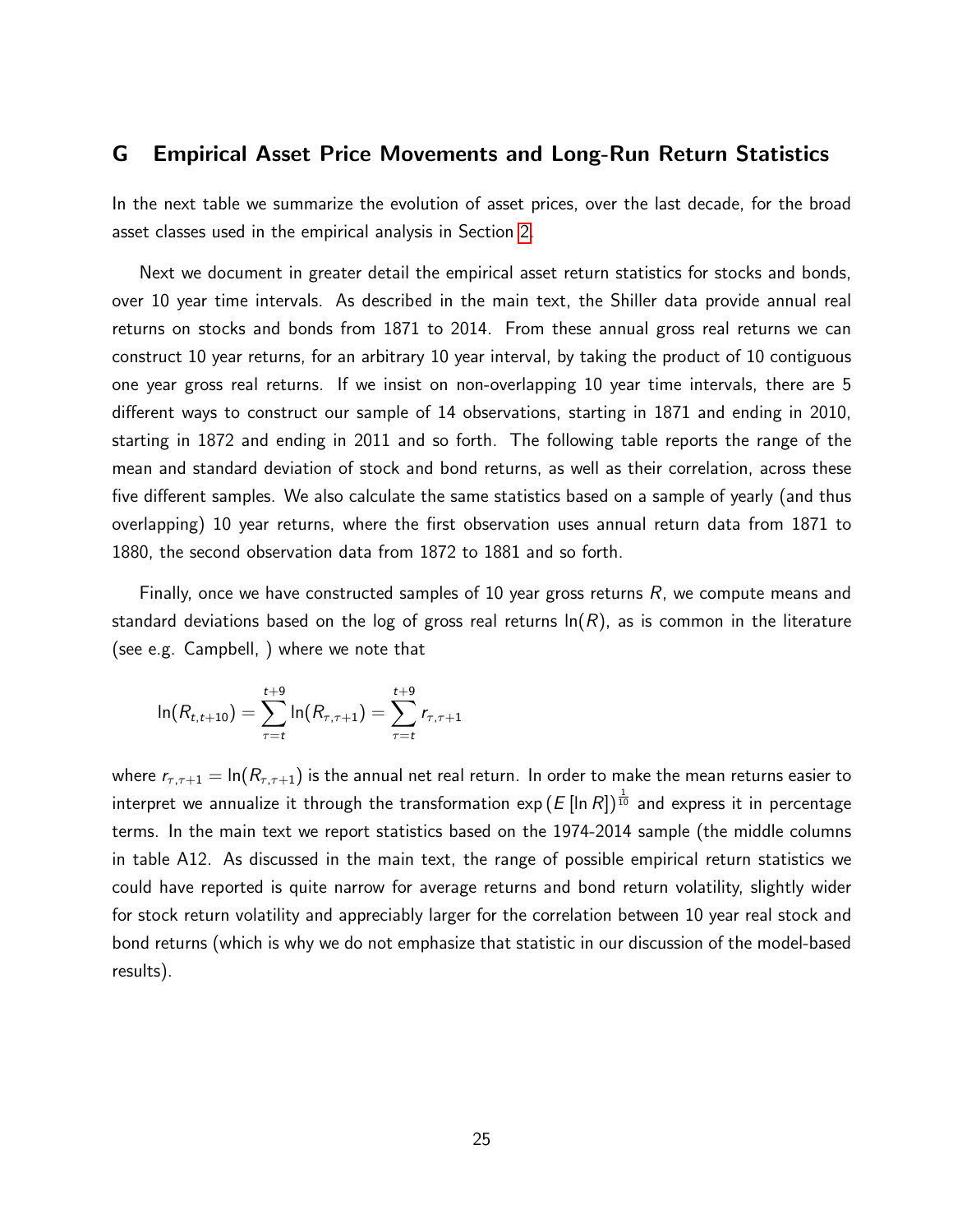|                       | Stocks: Wilshire 5000 | Res. Real Estate: Case Shiller | Moncorp Bus: Flow of Funds | Nonres. Property: Moody's | Net Worth | <b>Trend Net Worth</b> | Net Worth - Trend Net Worth |
|-----------------------|-----------------------|--------------------------------|----------------------------|---------------------------|-----------|------------------------|-----------------------------|
| to 2008:1             | $-11.28$              | $-8.07$                        | $-5.46$                    | 1.30                      | $-7.77$   | 1.50                   | $-9.13$                     |
| to 2008:2             | $-9.79$               | $-9.79$                        | $-9.77$                    | $-2.06$                   | $-8.78$   | 2.00                   | $-10.57$                    |
| to 2008:3             | $-17.72$              | $-12.00$                       | $-11.42$                   | $-8.31$                   | $-12.64$  | 2.51                   | $-14.78$                    |
| to 2008:4             | $-41.10$              | $-16.48$                       | $-15.66$                   | $-15.47$                  | $-22.61$  | 3.01                   | $-24.87$                    |
| to 2009:1             | $-47.66$              | $-21.00$                       | $-20.18$                   | $-23.76$                  | $-27.59$  | 3.53                   | $-30.05$                    |
| to 2009:2             | $-41.61$              | $-20.62$                       | $-24.91$                   | $-31.86$                  | $-26.46$  | 4.04                   | $-29.32$                    |
| to 2009:3             | $-34.45$              | $-19.53$                       | $-28.23$                   | $-36.88$                  | $-24.37$  | 4.56                   | $-27.66$                    |
| to 2009:4             | $-28.50$              | $-21.16$                       | $-28.23$                   | $-39.10$                  | $-23.39$  | 5.08                   | $-27.09$                    |
| to 2010:1             | $-25.96$              | $-23.48$                       | $-28.49$                   | $-39.34$                  | $-23.72$  | 5.60                   | $-27.76$                    |
| to 2010:2             | $-25.11$              | $-22.35$                       | $-26.46$                   | $-38.05$                  | $-22.59$  | 6.12                   | $-27.05$                    |
| to 2010:3             | $-28.17$              | $-22.98$                       | $-25.76$                   | $-36.57$                  | $-23.63$  | 6.65                   | $-28.39$                    |
| to 2010:4             | $-20.91$              | $-25.63$                       | $-24.66$                   | $-35.33$                  | $-22.46$  | 7.18                   | $-27.65$                    |
| to 2011:1             | $-14.54$              | $-27.86$                       | $-23.71$                   | $-34.23$                  | $-21.38$  | 7.71                   | $-27.01$                    |
| to 2011:2             | $-14.02$              | $-27.16$                       | $-24.25$                   | $-33.40$                  | $-20.90$  | 8.24                   | $-26.92$                    |
| to 2011:3             | $-20.95$              | $-27.15$                       | $-23.80$                   | $-32.34$                  | $-22.86$  | 8.78                   | $-29.09$                    |
| to 2011:4             | $-21.47$              | $-29.66$                       | $-22.07$                   | $-31.36$                  | $-23.91$  | 9.32                   | $-30.39$                    |
| to 2012:1             | $-13.73$              | $-31.08$                       | $-21.68$                   | $-30.63$                  | $-22.12$  | 9.86                   | $-29.11$                    |
| to 2012:2             | $-14.39$              | $-28.20$                       | $-20.53$                   | $-29.22$                  | $-20.73$  | 10.41                  | $-28.21$                    |
| to 2012:3             | $-11.89$              | $-26.83$                       | $-18.04$                   | $-28.59$                  | $-18.95$  | 10.96                  | $-26.96$                    |
| to 2012:4             | $-11.07$              | $-27.35$                       | $-16.44$                   | $-27.21$                  | $-18.66$  | 11.51                  | $-27.05$                    |
| to 2013:1             | $-4.83$               | $-26.68$                       | $-14.94$                   | $-25.47$                  | $-16.16$  | 12.06                  | $-25.18$                    |
| to 2013:2             | 0.70                  | $-22.89$                       | $-12.29$                   | $-22.13$                  | $-12.21$  | 12.62                  | $-22.04$                    |
| to 2013:3             | 4.81                  | $-20.58$                       | $-9.52$                    | $-19.42$                  | $-9.38$   | 13.18                  | $-19.93$                    |
| to 2013:4             | 10.35                 | $-20.79$                       | $-7.54$                    | $-16.87$                  | $-7.42$   | 13.74                  | $-18.60$                    |
| to 2014:1             | 14.34                 | $-20.71$                       | $-6.95$                    | $-14.67$                  | $-5.98$   | 14.30                  | $-17.74$                    |
| to 2014:2             | 17.19                 | $-18.93$                       | $-5.80$                    | $-10.45$                  | $-3.94$   | 14.87                  | $-16.37$                    |
| to 2014:3             | 20.98                 | $-17.95$                       | $-4.61$                    | $-7.82$                   | $-2.04$   | 15.44                  | $-15.14$                    |
| to 2014:4             | 22.52                 | $-18.26$                       | $-2.57$                    | $-4.67$                   | $-1.30$   | 16.01                  | $-14.92$                    |
| to 2015:1             | 26.34                 | $-18.12$                       | $-0.62$                    | $-0.77$                   | 0.35      | 16.59                  | $-13.92$                    |
| to 2015:2             | 28.19                 | $-16.21$                       | $-0.16$                    | 2.40                      | 2.03      | 17.17                  | $-12.92$                    |
| to 2015:3             | 23.02                 | $-14.98$                       | 0.56                       | 4.77                      | 1.26      | 17.75                  | $-14.00$                    |
| to 2015:4             | 23.47                 | $-14.96$                       | 1.70                       | 6.76                      | 1.66      | 18.33                  | $-14.09$                    |
| avg. (2009:1--2013:4) |                       |                                |                            |                           |           |                        |                             |
|                       | $-18.17$              | $-24.65$                       | $-21.09$                   | $-30.59$                  | $-20.44$  | 8.56                   | $-26.77$                    |

Table A-4: Real Price Declines Relative to 2007:2 by Risky Asset Class

The Flow of Funds also reports price changes for directly held corporate equities: this series aligns closely with the Wilshire 5000 index. The Flow of Funds also reports a price series for residential real estate, based on the Loan Performance Index from First American Corelogic. This series closely tracks the Case-Shiller series. The house price series published by OFHEO (based on data from Fannie Mae and Freddie Mac) shows significantly smaller declines in house values.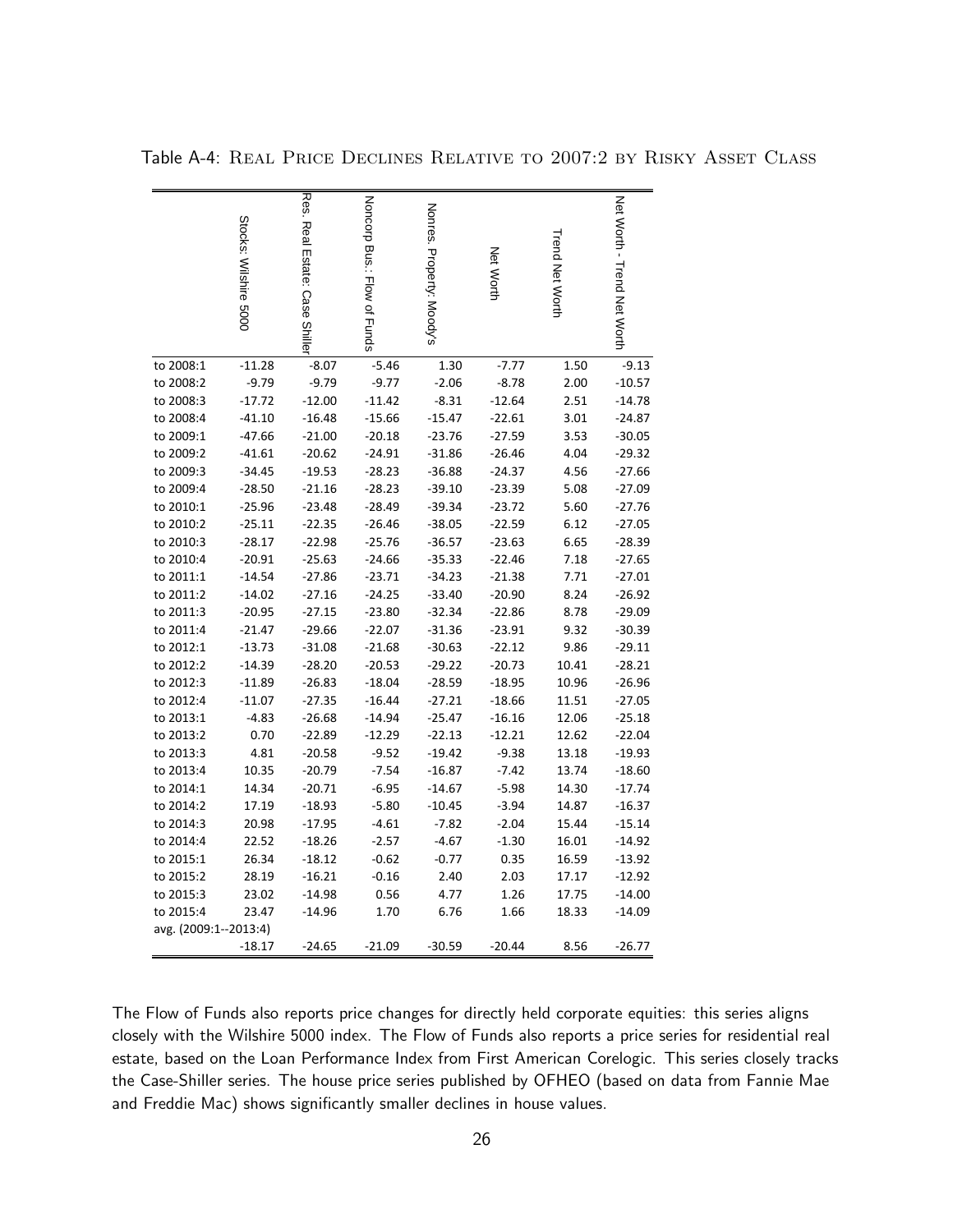|              |               | Mean Return: 100 $ \exp(E[\ln R])^{\frac{1}{10}} - 1 $ |                           |               | Std.Dev.(In $R$ ) |                           |
|--------------|---------------|--------------------------------------------------------|---------------------------|---------------|-------------------|---------------------------|
|              | overlap       | non-overlap                                            | non-overlap               | overlap       | non-overlap       | non-overlap               |
|              | $1871 - 2014$ | $1874 - 2014$                                          | $\left[ min, max \right]$ | $1871 - 2014$ | $1874 - 2014$     | $\left[ min, max \right]$ |
| Equity       | 6.52          | 6.62                                                   | [6.43, 6.62]              | 0.48          | 0.36              | [0.35, 0.55]              |
| <b>Bonds</b> | 2.36          | 2.29                                                   | [2.29, 2.58]              | 0.31          | 0.30              | [0.30, 0.36]              |
| Corr.        | 0.33          | 0.01                                                   | [0.01, 0.52]              |               |                   |                           |

Table A-5: EMPIRICAL RETURN STATISTICS

Table A-6: Wealth-Based Welfare Losses (%)

|           |  |          | Portfolio & Earnings Model |                 |          |  |  |
|-----------|--|----------|----------------------------|-----------------|----------|--|--|
|           |  |          | Endogenous Port.           | Exogenous Port. |          |  |  |
| Age Group |  | Asym.    | Sym.                       | Asym.           | Sym.     |  |  |
| $20 - 29$ |  | $-1.98$  | 0.60                       | $-3.90$         | $-2.98$  |  |  |
| 30-39     |  | $-11.20$ | $-11.87$                   | $-6.30$         | $-5.34$  |  |  |
| 40-49     |  | $-15.79$ | $-16.38$                   | $-6.83$         | $-7.29$  |  |  |
| 50-59     |  | $-22.83$ | $-23.31$                   | $-20.39$        | $-18.86$ |  |  |
| 60-69     |  | $-25.90$ | $-26.24$                   | $-35.77$        | $-36.78$ |  |  |
| $70+$     |  | $-14.95$ | $-15.08$                   | $-19.11$        | $-20.90$ |  |  |

# H Wealth-Based Welfare Measures

## I Welfare with Fixed Prices

In this appendix we provide the details of our calculations for the partial equilibrium thought experiments in section [6.5](#page-34-0) of the main text.

### I.1 No Asset Price Recession

In the first scenario, there is a recession at 0 but nothing happens to asset prices. So in the recession period, the wealth distribution is again  $A_{-1}$  and aggregate start of period wealth is

$$
W_{-1} = p(z_H, A_{-1}) + \theta z_H + q(z_H, A_{-1})B
$$

Thus, the age distribution of start of period wealth in the recession period is exactly what it would have been given no recession in the general equilibrium model.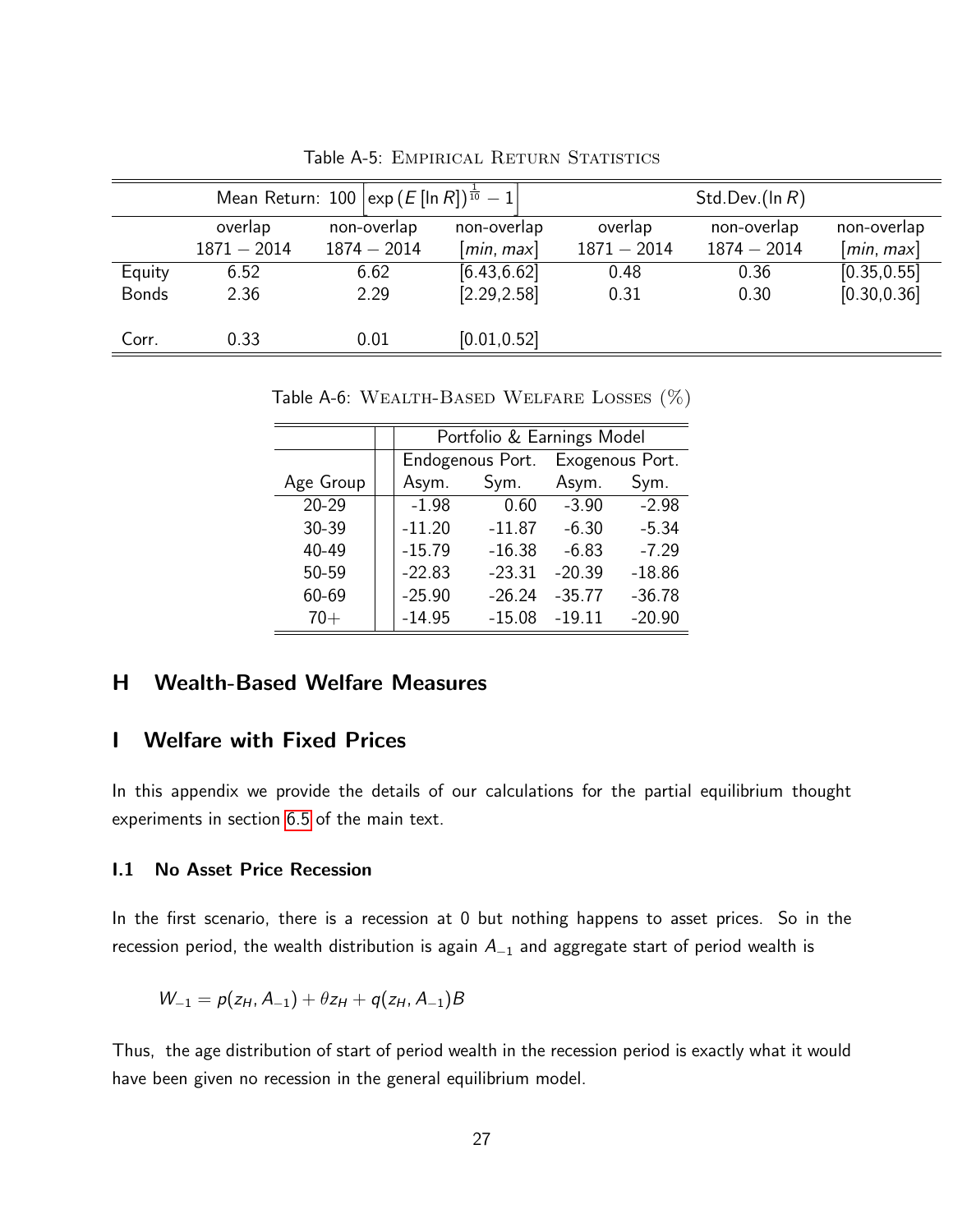Now, starting with their age-specific wealth,  $A_{-1}^i W_{-1}$ , agents at each age maximize expected lifetime utility looking forward, taking as given the stochastic process for z with the corresponding implications for their earnings. They believe that at each date and in each state, one period ahead gross returns will be  $R$ , where  $R$  is defined below.

We compare welfare conditional on a recession at date 0 to welfare without a recession at date 0. When there is no recession at date, households also have start of period wealth  $A_{-1}^i W_{-1}$ , but they have higher labor earnings (and a different probability distribution over future earnings). They take as given the same gross returns  $R$  looking forward.

The date 0 constraints for an agent of age i with (without) a recession are

$$
c_i + y_i = \varepsilon_i (z_R)(1 - \theta) z_R + A_{-1}^i W_{-1}
$$
  

$$
c_i + y_i = \varepsilon_i (z_R)(1 - \theta) z_H + A_{-1}^i W_{-1}
$$

where  $y_i$  is savings. We will later assume savings are divided between  $z'$ —contingent Arrow securities, and that the cost of buying one of each of these securities (thereby delivering one unit of consumption tomorrow) is  $1/R$ .

#### I.2 Permanent Asset Price Recession

In the second scenario, the distribution of start of period wealth in the recession moves just as it does in the baseline general equilibrium model. Call this recession distribution,  $A_R$ , where  $A_R$  is the distribution of start of period wealth conditional on a long period of normal times prior to date 0, followed by a recession at date zero. Aggregate start of period wealth is

$$
W_R = p(z_R, A_R) + \theta z_R + q(z_R, A_R)B
$$

Thus, the age distribution of start of period wealth in the recession period is exactly what it would have been given a recession in the general equilibrium model.

Now, starting with their age-specific wealth,  $A_R^i W_R$ , agents at each age maximize expected lifetime utility looking forward, taking as given the stochastic process for z with the corresponding implications for their earnings. They believe that at each date and in each state, one period ahead returns will be  $R$  (as in the other scenario).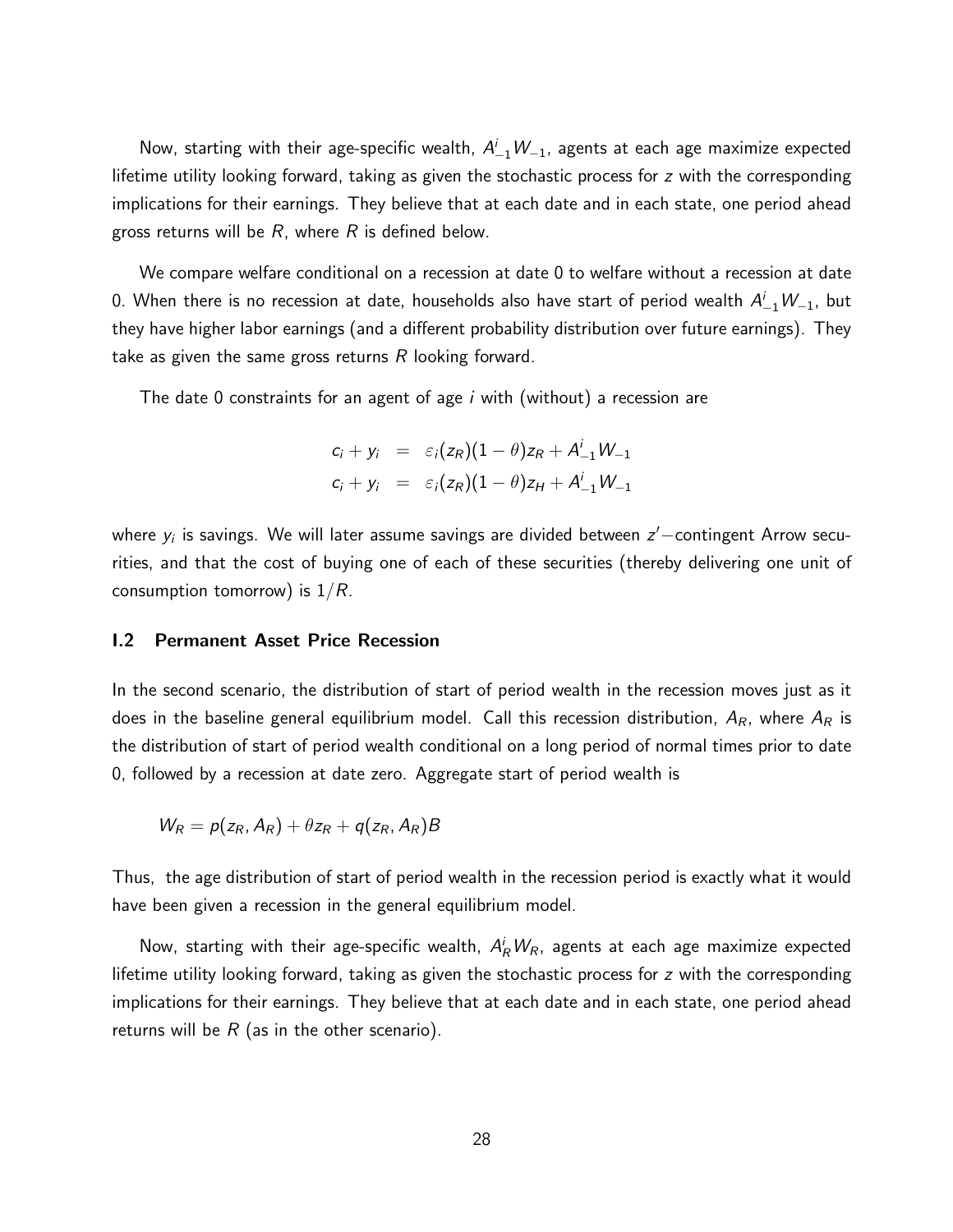The date  $0$  constraints for an agent of age  $i$  with (without) a recession are

$$
c_i + y_i = \varepsilon_i (z_R)(1 - \theta)z_R + A_R^i W_R
$$
  

$$
c_i + y_i = \varepsilon_i (z_H)(1 - \theta)z_H + A_{-1}^i W_{-1}
$$

### I.3 Returns and Risk Sharing

One issue is that if there is no uncertainty about stock or bond returns, and equities offer a return premium, everyone will want to short bonds, if they are allowed to do so. Thus we need to either impose exogenous portfolios or assume that both assets must pay the same constant return from the recession period onward. In either case it seems reasonable to set the return to saving equal to the aggregate return to assets in the repeated normal state, i.e.,

$$
R = \frac{p(z_H, A_{-1}) + d(z_H, A_{-1}) + B}{p(z_H, A_{-1}) + q(z_H, A_{-1})B}.
$$

A second issue is that with constant returns, there is no way to pool aggregate risk. This introduces an asymmetry relative to the baseline model, which we probably don't want. Suppose we introduce Arrow securities, which pay one unit of consumption if a particular aggregate state is realized, and which are priced at actuarially fair rates, so the price of consumption in  $z'$  given  $z$ today is

$$
q(z, z') = \frac{pr(z'|z)}{R}
$$

Thus the price of one unit of consumption for sure is simply

$$
\sum_{z'} q(z,z') = \frac{1}{R}
$$

Given these assumptions, the household problem at age  $i$  and date 0 given initial productivity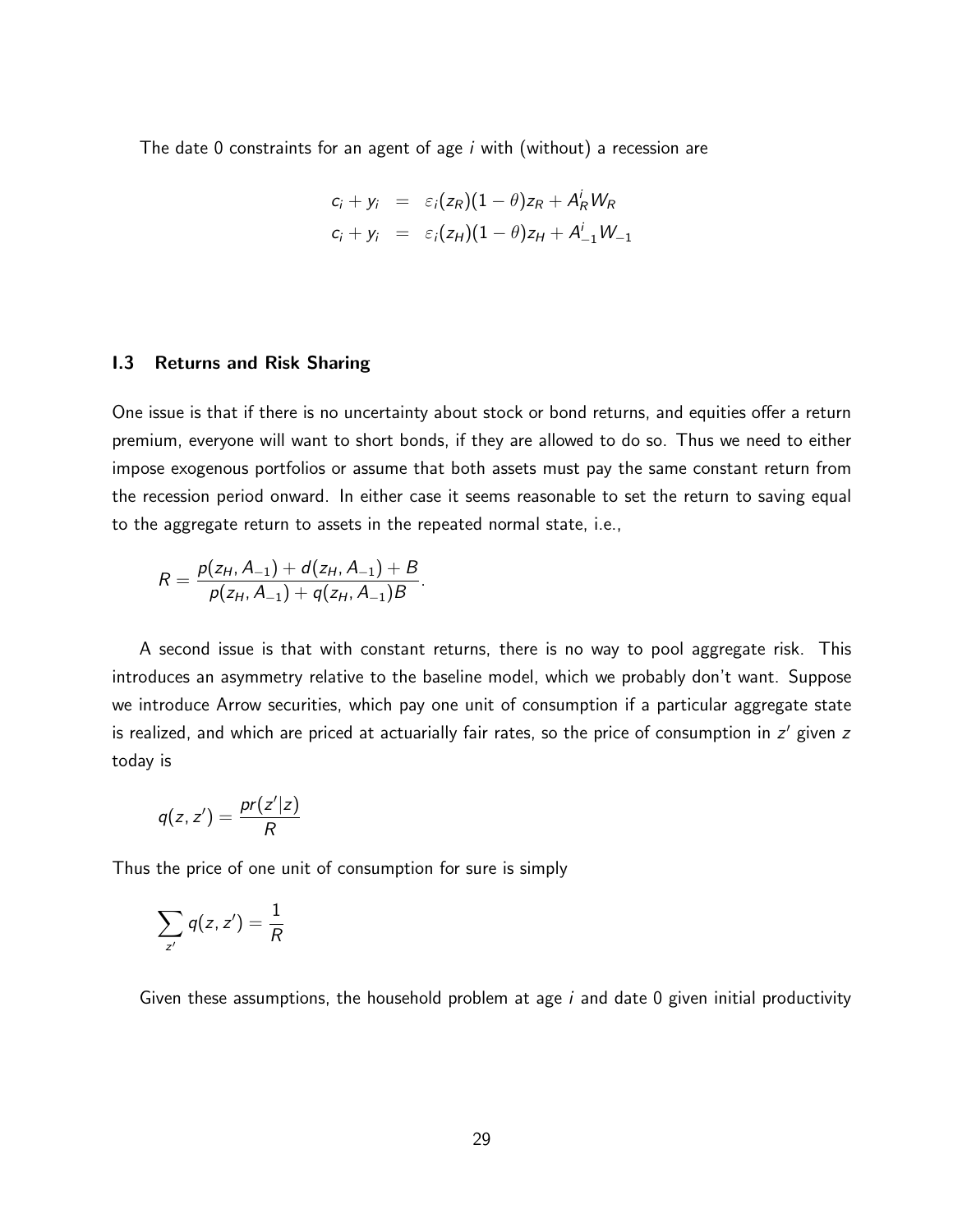$z_0$  and initial start of period wealth distribution  $A^iW$  is

$$
\max_{\left\{c_{j}(z^{0+j-i})\right\}}\left\{u(c_{i}(z_{0}))+\sum_{j=i+1}^{l}(\beta_{i}\times...\times\beta_{j-1})\sum_{z^{0+j-i}}\pi_{0}(z^{0+j-i}|z_{0})u(c_{j}(z^{0+j-i}))\right\}
$$

subject to

$$
c_i(z_0) + \sum_{j=i+1}^I \frac{1}{R^{j-i}} \sum_{z^{0+j-i}} \pi_0(z^{0+j-i}|z_0) c_j(z^{0+j-i}) \le L T I'_{z_0}
$$
  

$$
LT I'_{z_0} \equiv A^i W + \varepsilon_i(z_0)(1-\theta) z_0 + \sum_{j=i+1}^I \frac{1}{R^{j-i}} \sum_{z^{0+j-i}} \pi_0(z^{0+j-i}|z_0) \varepsilon_i(z(z^{0+j-i}))(1-\theta) z(z^{0+j-i})
$$

where  $z^{0+j-i}$  is a possible history from date zero to date  $0+j-i$ , and  $\pi_{0}(z^{0+j-i}|z_{0})$  is the corresponding probability conditional on  $z_0$  (which matters because shocks are not *iid*) and where  $z(z^{0+j-i})$  is just the last element of the sequence. Note that I have written the consumption prices straight into the budget constraint.

The first order conditions are

$$
u'(c_i(z_0)) = \lambda
$$
  

$$
(\beta_i \times ... \times \beta_{j-1}) \pi_0(z^{0+j-i}|z_0)u'(c_j(z^{0+j-i})) = \lambda \frac{1}{R^{j-i}} \pi_0(z^{0+j-i}|z_0)
$$

which imply

$$
c_j(z^{0+j-i}) = \left[R^{j-i}(\beta_i \times \ldots \times \beta_{j-1})\right]^{\frac{1}{\gamma}} c_i(z_0)
$$

We also have

$$
c_i(z_0) + \sum_{j=i+1}^{l} \frac{1}{R^{j-i}} \sum_{z^{0+j-i}} \pi_0(z^{0+j-i}|z_0) c_j(z^{0+j-i}) = LTI_{z_0}^i
$$
  

$$
c_i(z_0) + \sum_{j=i+1}^{l} \frac{1}{R^{j-i}} \sum_{z^{0+j-i}} \pi_0(z^{0+j-i}|z_0) \left[R^{j-i}(\beta_i \times \ldots \times \beta_{j-1})\right]^{\frac{1}{\gamma}} c_i(z_0) = LTI_{z_0}^i
$$
  

$$
c_i(z_0) \left(1 + \sum_{j=i+1}^{l} \frac{1}{R^{j-i}} \sum_{z^{0+j-i}} \pi_0(z^{0+j-i}|z_0) \left[R^{j-i}(\beta_i \times \ldots \times \beta_{j-1})\right]^{\frac{1}{\gamma}}\right) = LTI_{z_0}^i
$$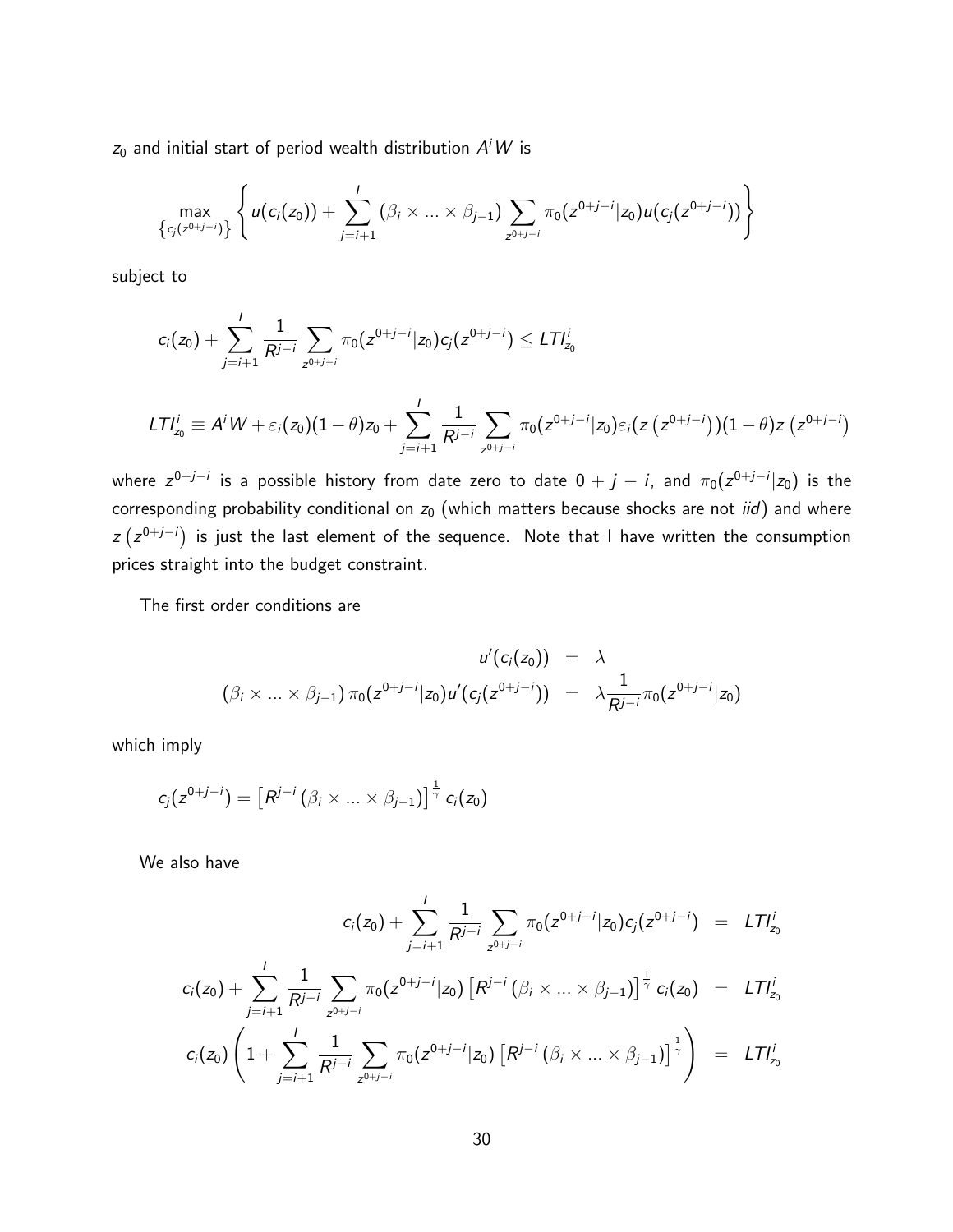$$
\alpha
$$

$$
c_i(z_0)=\chi_{z_0}^iLTI_{z_0}^i
$$

where

$$
\chi_{z_0}^i = \frac{1}{\left(1 + \sum_{j=i+1}^l \frac{1}{R^{j-i}} \sum_{z^{0+j-i}} \pi_0(z^{0+j-i} | z_0) \left[R^{j-i} \left(\beta_i \times \ldots \times \beta_{j-1}\right)\right]^{\frac{1}{\gamma}}\right)}
$$

But note here that in fact nothing in  $\chi^i_{\mathsf z_0}$  depends on the history, and the probabilities add to one, so we can write

$$
\chi_{z_0}^i = \chi^i = \frac{1}{1 + \sum_{j=i+1}^l (R^{j-i})^{\frac{1}{\gamma}-1} (\beta_i \times ... \times \beta_{j-1})^{\frac{1}{\gamma}}}
$$

## I.4 Lifetime Utility and Welfare Calculations

Lifetime utility is

$$
u(c_i(z_0)) + \sum_{j=i+1}^{I} (\beta_i \times ... \times \beta_{j-1}) \sum_{z^{0+j-i}} \pi_0(z^{0+j-i} | z_0) u(c_j(z^{0+j-i}))
$$
  
\n
$$
= u(c_i(z_0)) + \sum_{j=i+1}^{I} (\beta_i \times ... \times \beta_{j-1}) \sum_{z^{0+j-i}} \pi_0(z^{0+j-i} | z_0) u\left( \left[ R^{j-i} (\beta_i \times ... \times \beta_{j-1}) \right]^{\frac{1}{\gamma}} c_i(z_0) \right)
$$
  
\n
$$
= \left( 1 + \sum_{j=i+1}^{I} (\beta_i \times ... \times \beta_{j-1}) \sum_{z^{0+j-i}} \pi_0(z^{0+j-i} | z_0) \left( \left[ R^{j-i} (\beta_i \times ... \times \beta_{j-1}) \right]^{\frac{1}{\gamma}} \right)^{1-\gamma} \right) \frac{\left( \chi^{i} L T I_{z_0}^{i} \right)^{1-\gamma}}{1-\gamma}
$$
  
\n
$$
= \left( 1 + \sum_{j=i+1}^{I} (\beta_i \times ... \times \beta_{j-1}) \left[ \left( R^{j-i} \right)^{\frac{1-\gamma}{\gamma}} (\beta_i \times ... \times \beta_{j-1})^{\frac{1-\gamma}{\gamma}} \right] \right) \frac{\left( \chi^{i} L T I_{z_0}^{i} \right)^{1-\gamma}}{1-\gamma}
$$

Note that lifetime utility depends on the initial state  $z_0$  and the initial start of period wealth distribution  $A^i W$  only through the term  $L T l_{z_0}^i.$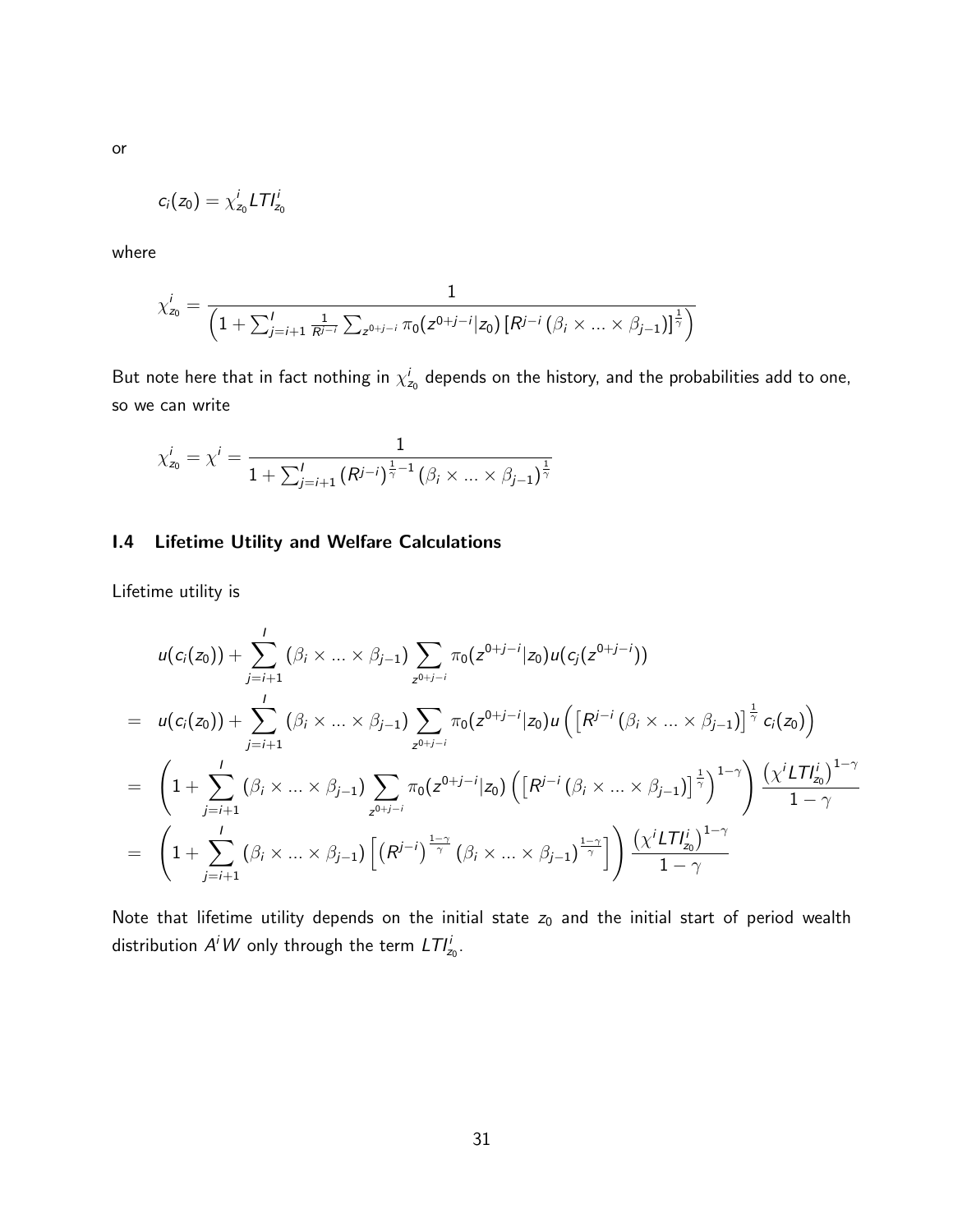What is the welfare cost of entering in a recession? Define it as the solution  $\omega$  to

$$
\left(1+\sum_{j=i+1}^{l}(\beta_i\times...\times\beta_{j-1})\left[(R^{j-i})^{\frac{1-\gamma}{\gamma}}(\beta_i\times...\times\beta_{j-1})^{\frac{1-\gamma}{\gamma}}\right]\right)\frac{\left(\chi^{i}LTI_{z_{H}}^{i}\right)^{1-\gamma}}{1-\gamma}\left(1+\omega\right)^{1-\gamma}
$$
\n
$$
=\left(1+\sum_{j=i+1}^{l}(\beta_i\times...\times\beta_{j-1})\left[(R^{j-i})^{\frac{1-\gamma}{\gamma}}(\beta_i\times...\times\beta_{j-1})^{\frac{1-\gamma}{\gamma}}\right]\right)\frac{\left(\chi^{i}LTI_{z_{L}}^{i}\right)^{1-\gamma}}{1-\gamma}
$$

or

$$
(LTI_{z_H}^i)^{1-\gamma} (1+\omega)^{1-\gamma} = (LTI_{z_L}^i)^{1-\gamma}
$$
  

$$
\log (LTI_{z_H}^i) + \log (1+\omega) = \log (LTI_{z_L}^i)
$$
  

$$
\omega \approx \log \left(\frac{LTI_{z_L}^i}{LTI_{z_H}^i}\right)
$$

This entity is straightforward to calculate. In particular, for scenario 1 (no asset price recession) the calculation is

$$
\omega_1 \approx \log \left( \frac{A_{-1}^i W_{-1} + \varepsilon_i(z_L)(1-\theta)z_L + \sum_{j=i+1}^l \frac{1}{R^{j-i}} \sum_{z^{0+j-i}} \pi_0(z^{0+j-i}|z_L) \varepsilon_i(z(z^{0+j-i}))(1-\theta)z(z^{0+j-i})}{A_{-1}^i W_{-1} + \varepsilon_i(z_H)(1-\theta)z_H + \sum_{j=i+1}^l \frac{1}{R^{j-i}} \sum_{z^{0+j-i}} \pi_0(z^{0+j-i}|z_H) \varepsilon_i(z(z^{0+j-i}))(1-\theta)z(z^{0+j-i})} \right)
$$

For scenario 2 (asset price recession) the calculation is

$$
\omega_2 \approx \log \left( \frac{A_R^i W_R + \varepsilon_i(z_L)(1-\theta)z_L + \sum_{j=i+1}^I \frac{1}{R^{j-i}} \sum_{z^{0+j-i}} \pi_0(z^{0+j-i}|z_L) \varepsilon_i(z(z^{0+j-i}))(1-\theta)z(z^{0+j-i})}{A_{-1}^i W_{-1} + \varepsilon_i(z_H)(1-\theta)z_H + \sum_{j=i+1}^I \frac{1}{R^{j-i}} \sum_{z^{0+j-i}} \pi_0(z^{0+j-i}|z_H) \varepsilon_i(z(z^{0+j-i}))(1-\theta)z(z^{0+j-i})} \right)
$$

We can also translate the answers into dollar numbers, by computing  $\omega L T l_{z_H}^i.$ 

## J The Economy with Housing

Residential real estate is the single most important component of household net worth. We now extend our baseline model to allow households to invest in three assets: stocks, bonds, and housing. The key finding will be that under a particular rescaling of parameter values, the welfare consequences of recessions in the economies with and without housing are identical. In what follows, the superscript  $H$  is used to differentiate parameter values from their counterparts in the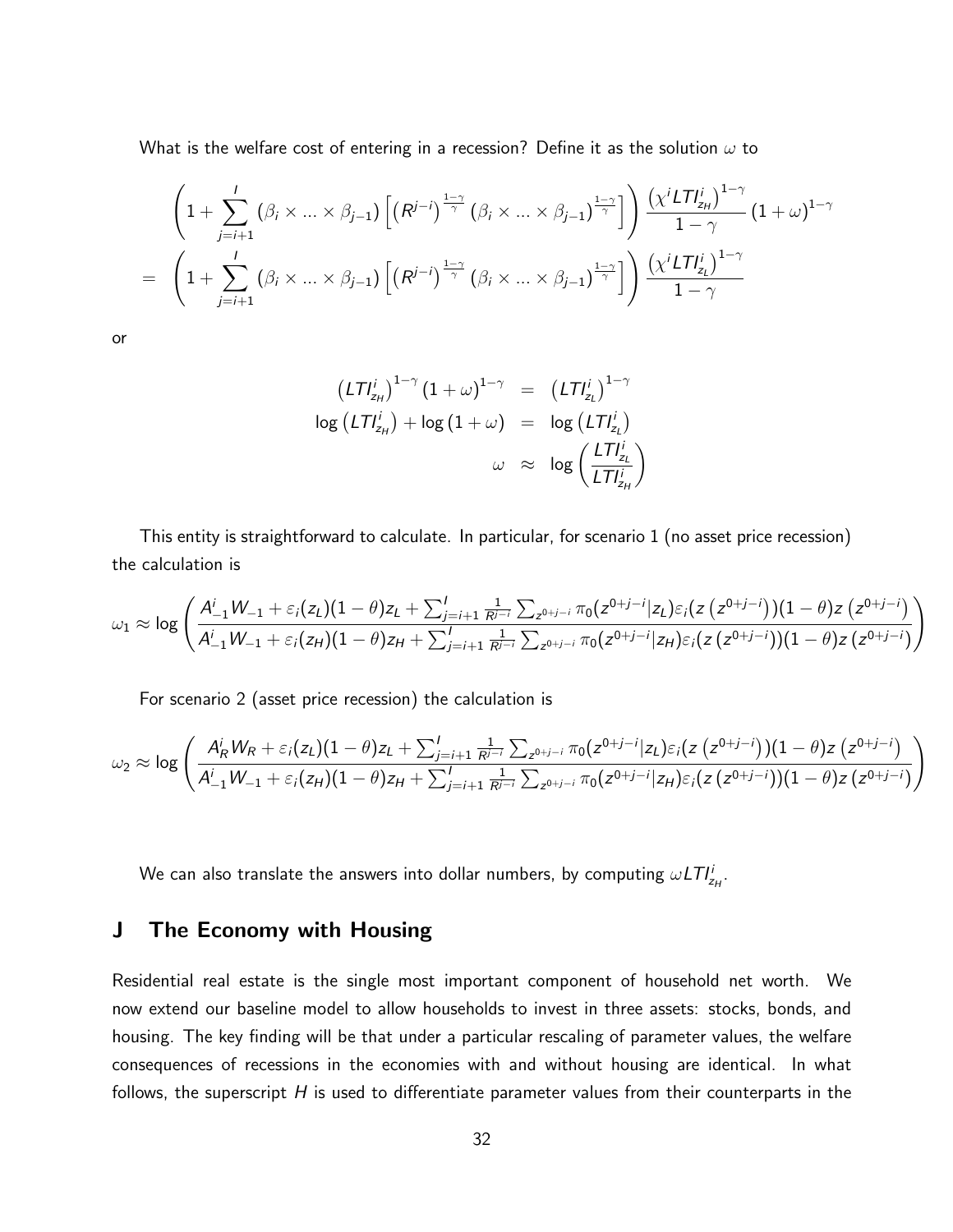original model without housing.

Preferences are given by

$$
E\left[\sum_{i=1}^I\prod_{j=1}^i\beta_j^H\frac{x_i^{1-\gamma^H}-1}{1-\gamma^H}\right],
$$

where  $x_i$  is a composite consumption bundle comprising nondurable consumption  $\,c\,$  and housing services  $s$ , with respective shares  $v^{\pmb{H}}$  and  $1-v^{\pmb{H}}$  :

$$
x_i=c_i^{v^H} s_i^{1-v^H}.
$$

This Cobb-Douglas specification is consistent with extensive empirical evidence (see, for example, [Davis and Ortalo-Magne 2011\)](#page-48-0). We assume that the aggregate supply of housing services is state invariant and normalized to one. Housing is perfectly divisible, and there is a frictionless rental market. Thus, agents can separate the decisions of how much housing to consume versus how much housing to own for investment purposes. The technology for producing the nondurable good c is exactly the same as in the baseline model, and this technology produces  $z^H$  units of nondurable output. Now corporate debt is a promise to deliver one unit of the *composite* good  $x$  in the next period. The firm issues  $B<sup>H</sup>$  units of this debt each period. We then have the following proposition.

#### Proposition 2. If

$$
(1 - \theta) = (1 - \theta^H)v^H,
$$
  
\n
$$
B = \left(1 + \frac{(1 - v^H)}{v^H \theta^H}\right)B^H,
$$
  
\n
$$
\{z\} = \left\{(z^H)^{v^H}\right\},
$$
  
\n
$$
\{\beta_i\} = \{\beta_i^H\},
$$
  
\n
$$
\{\varepsilon_i\} = \{\varepsilon_i^H\},
$$
  
\n
$$
\gamma = \gamma^H,
$$
  
\n
$$
\Gamma = \Gamma^H,
$$

then in the economy without housing, the life-cycle consumption profiles and the law of motion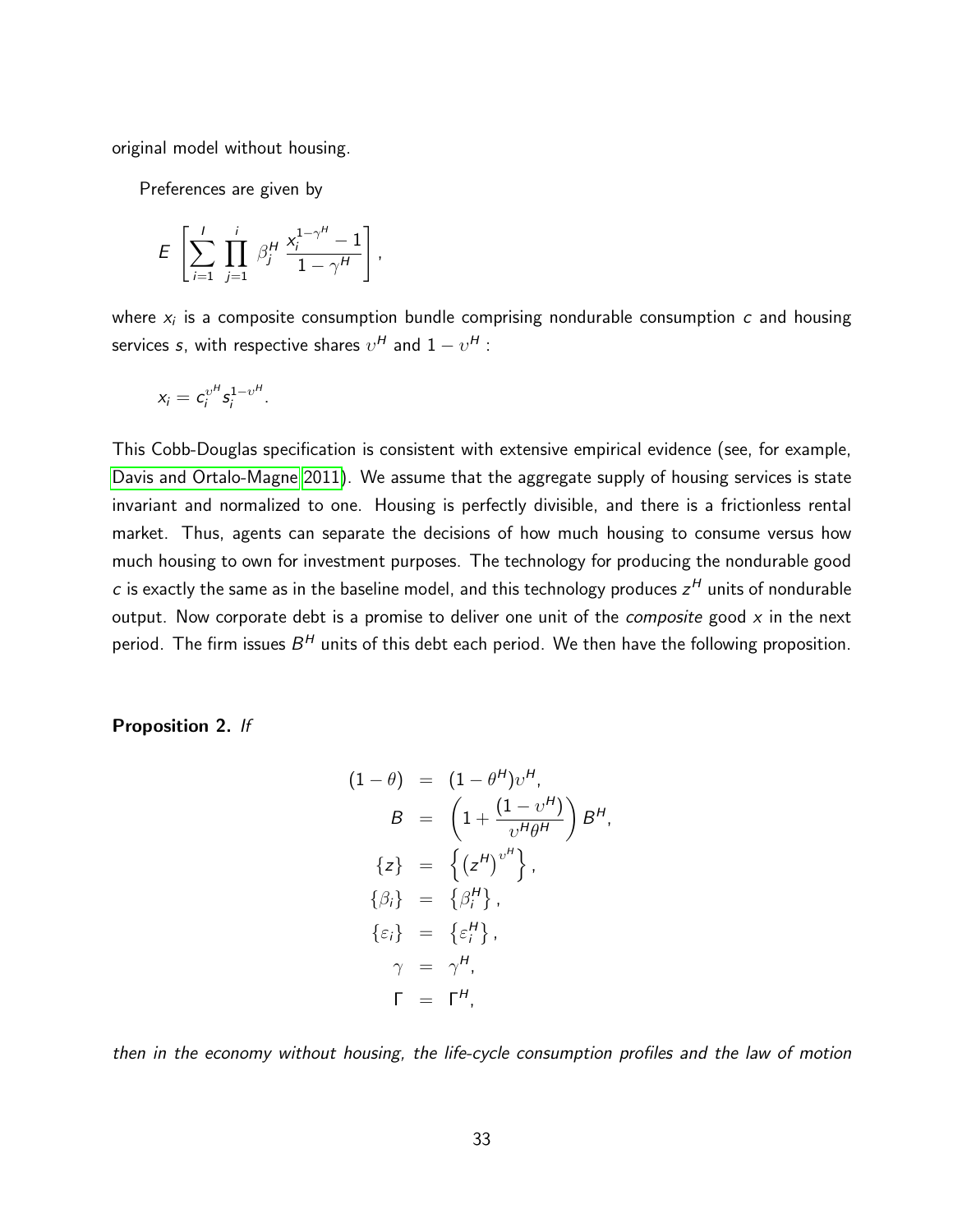for wealth are identical, state by state, to their counterparts in the economy with housing:

$$
c_i(z, A, a) = x_i(z^H, A, a)
$$
  

$$
G(z, A, z') = G^H(z^H, A, (z^H)').
$$

where  $G<sup>H</sup>$  denotes the law of motion for wealth shares in the model with housing. It follows immediately that the welfare consequences of recessions in the two economies are identical for each age, in each aggregate state.

The key to this result is that, in this model, rents comove perfectly with output, and house prices comove perfectly with the value of nonhousing wealth. Let  $p^h(z, A)$  denote the ex-rent price of housing, and let rents and the price of non-durable consumption be denoted by  $r(z, A)$  and  $p^{c}(z, A)$ . Then in the model with housing,

$$
p^{h}(z.A) = \frac{(1 - \nu^{H})}{\nu^{H}\theta^{H}} [p(z, A) + q(z, A)B^{H}]
$$
  

$$
\frac{r(z, A)}{p^{c}(z, A)} = \frac{(1 - \nu^{H})}{\nu^{H}}z^{H}.
$$

Thus, the housing asset offers the same returns as the market portfolio of corporate equity and debt. It follows that introducing housing does not affect households' ability to share risks across generations. At the same time, given Cobb-Douglas preferences and the implied constant expenditure shares for nondurable consumption and housing, introducing housing does not change the shapes of the life-cycle profiles for consumption or asset holdings.

*Proof.* In order to prove the previous result we begin by describing the decision problem in the model with housing. In a series of steps, we will then show that this problem is isomorphic to the decision problem in the model without housing.

Let  $y_i(z, A, a)$  and  $\lambda_i^e(z, A, a)$ ,  $\lambda_i^h(z, A, a)$  denote the optimal household policy functions for total savings and for the fraction of savings invested in equity and housing. Let  $c_i(z, A, a)$ ,  $s_i(z, A, a)$ , and  $a'_{i}(z, A, a, z')$  denote the policy functions for nondurable consumption, housing consumption, and for shares of next period wealth. Let  $p^{c}(z, A)$ ,  $p^{h}(z, A)$ ,  $p(z, A)$ ,  $q(z, A)$ , and  $r(z, A)$  denote, respectively, the price of the nondurable consumption good, the price of housing, the price of stocks, the price of bonds, and the rental rate for housing, all relative to the composite good  $x$ .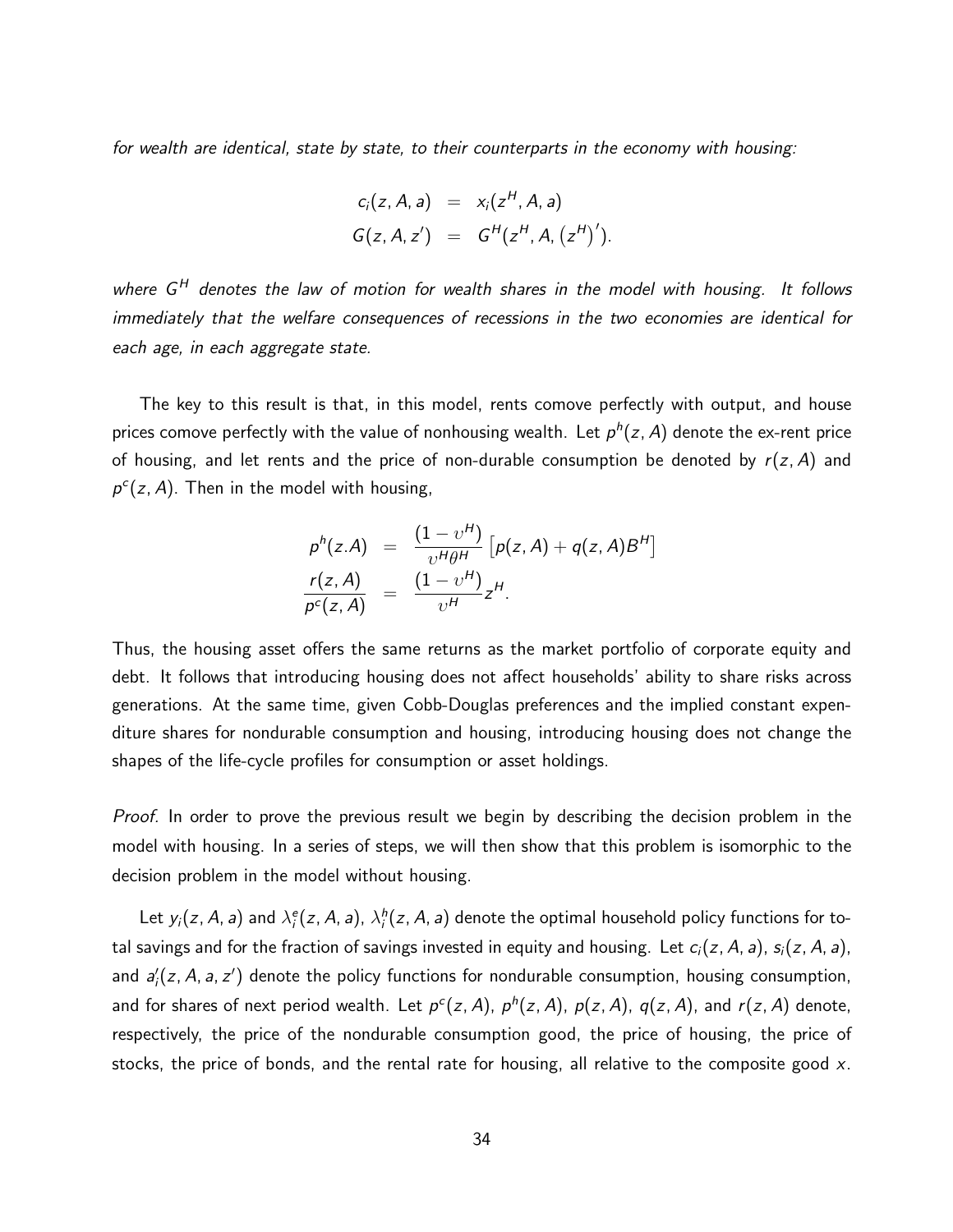The dynamic programming problem of the household reads as

$$
v_i(z, A, a) = \max_{c, y, \lambda^e, \lambda^h, a'} \left\{ u(c, s) + \beta_{i+1} \sum_{z' \in Z} \Gamma_{z, z'} v_{i+1}(z', A', a') \right\} \qquad s.t. \qquad (A-29)
$$

$$
p^{c}(z, A)c + y + r(z, A)s = \varepsilon_{i}(z)w(z) + W(z, A)a
$$
\n
$$
a' = \frac{\left(\lambda^{e} \frac{[p(z', A') + d(z')]}{p(z, A)} + \lambda^{h} \frac{[p^{h}(z', A') + r(z', A')]}{p^{h}(z, A)} + (1 - \lambda^{e} - \lambda^{h}) \frac{1}{q(z, A)}\right) y}{W(z', A')}
$$
\n
$$
A' = G(z, A, z').
$$
\n
$$
(A-32)
$$

The aggregate value of start-of-period wealth in the model with housing is the value of aggregate payments to asset holders in the period  $d(z) + r(z, A) + B$ , plus the ex-dividend value of equity and housing  $p(z, A) + p^{h}(z, A)$ . Thus,

$$
W(z', A') = p(z', A') + d(z') + p^{h}(z', A') + r(z', A') + B.
$$

A recursive competitive equilibrium can be defined as in the baseline model.

1. RESULT ON RENTS: The agent's first-order condition with respect to the consumption of housing services implies

<span id="page-85-0"></span>
$$
s_i(z, A, A_i) = \frac{(1 - v)}{v r(z, A)} c_i(z, A, A_i) \rho^{c}(z, A).
$$
 (A-33)

Summing across age-groups,

$$
\sum_{i=1}^l s_i(z, A, A_i) = \frac{(1-v)p^c(z, A)}{vr(z, A)} \sum_{i=1}^l c_i(z, A, A_i).
$$

Imposing market clearing gives

$$
r(z, A) = \frac{(1 - v)}{v} p^{c}(z, A) z.
$$
 (A-34)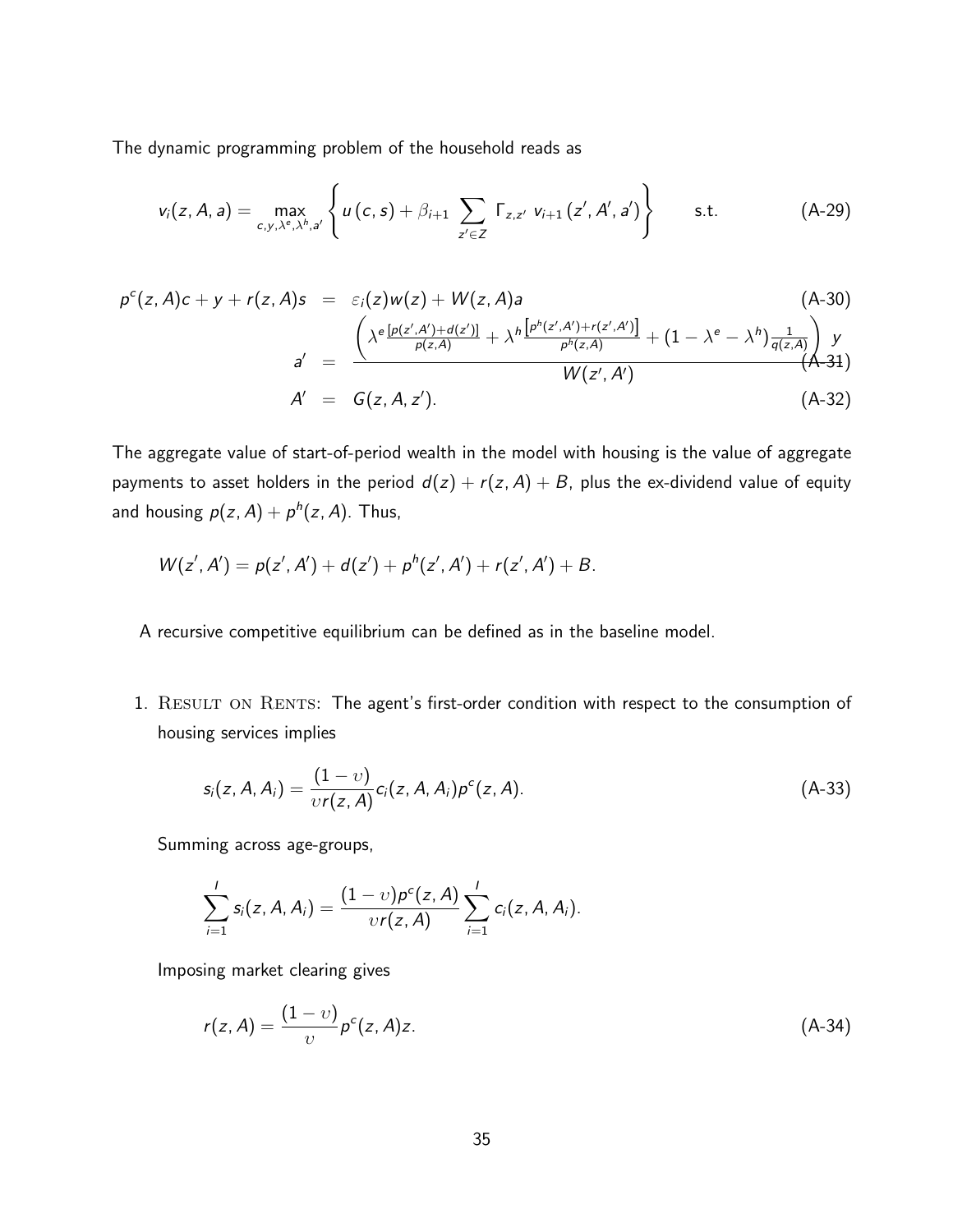Let e denote total expenditure in units of the composite good:

$$
e_i(z, A, A_i) = p_c(z, A)c_i(z, A, A_i) + r(z, A)s_i(z, A, A_i).
$$

Substituting in [A-33](#page-85-0) gives

$$
e_i(z, A, A_i) = \frac{1}{v} p_c(z, A) c_i(z, A, A_i).
$$
 (A-35)

Define aggregate consumption/output as

$$
X(z, A) = \sum_i x_i(z, A, A_i).
$$

In equilibrium

$$
x_i(z, A, A_i) = c_i(z, A, A_i)^v \left( \frac{(1 - v)}{v r(z, A)} c_i(z, A, A_i) p^c(z, A) \right)^{1 - v}
$$
\n
$$
= c_i(z, A, A_i) z^{v - 1}.
$$
\n(A-36)

so aggregate composite consumption (aggregate output) is

$$
X(z, A) = \sum_{i} x_i(z, A, A_i)
$$
  
=  $z^{v-1} \sum_{i} c_i(z, A, A_i)$   
=  $z^v$ .

Solve for  $p^{c}(z, A)$  by setting the value of aggregate composite consumption equal to aggregate expenditure (recall  $p^x(z, A)$  is normalized to one):

$$
z^{v} = \sum_{i} e_{i}(z, A, A_{i})
$$

$$
= \frac{1}{v} p_{c}(z, A) z.
$$

<span id="page-86-0"></span>Thus,

$$
\rho^{c}(z,A) = vz^{v-1}.\tag{A-37}
$$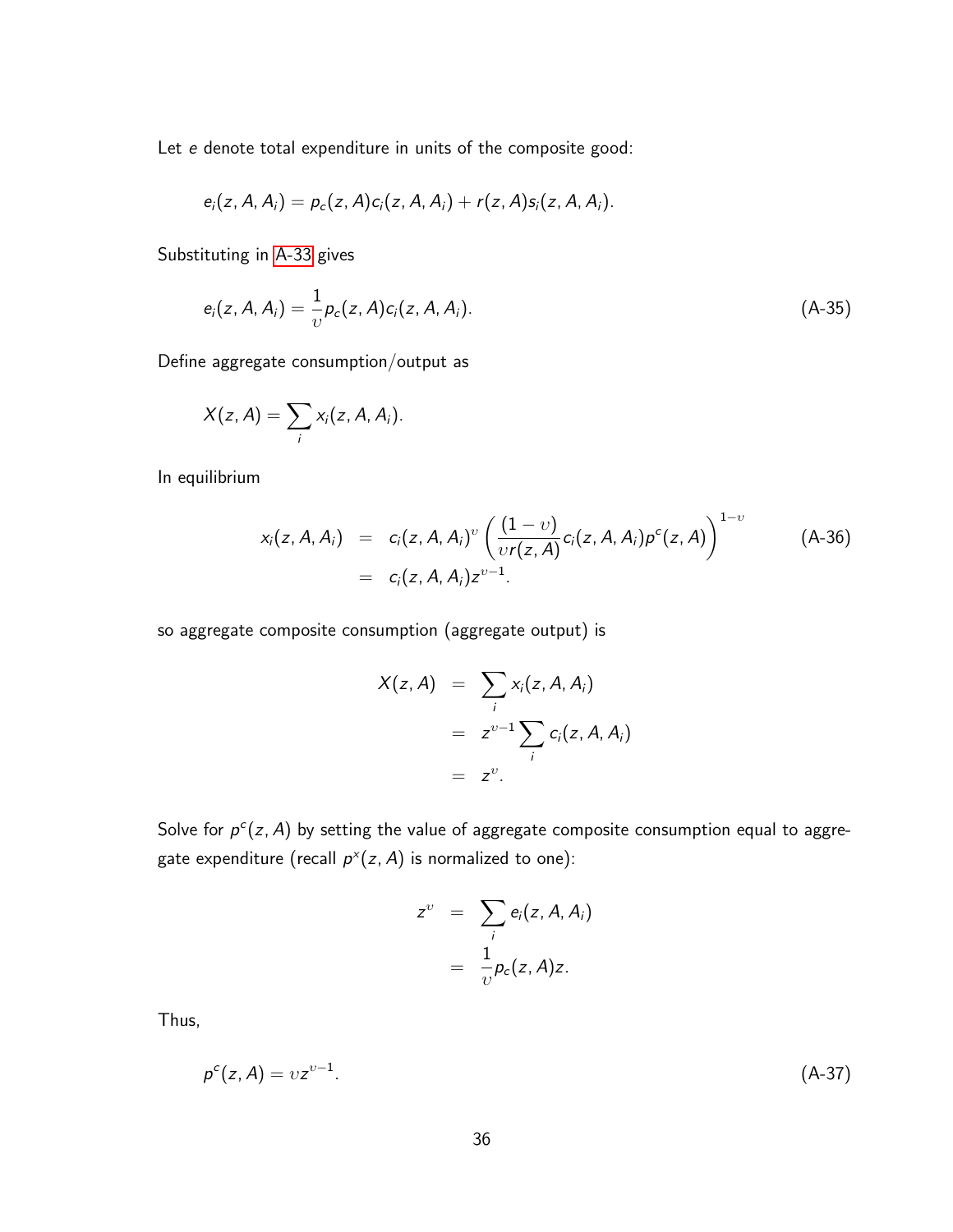It follows that

$$
r(z, A) = \frac{(1 - v)}{v} z p^{c}(z, A) = (1 - v) z^{v}.
$$

2. RESULT ON HOUSE PRICES: Recall that the numeraire here is the composite consumption good. Thus, dividends are given by

$$
d(z, A) = p^{c}(z, A)\theta z - B + q(z, A)B
$$

$$
= v\theta z^{\nu} - B + q(z, A)B.
$$

where the second line follows from equation [\(A-37\)](#page-86-0). Consider the following two assets: a claim to aggregate capital income (unlevered equity) and housing. The respective returns to the two assets are

$$
\frac{p(z', A') + d(z', A') + B}{p^u(z, A)} = \frac{p^u(z', A') + v\theta(z')^v}{p^u(z, A)}
$$

$$
\frac{p^h(z', A') + r(z', A')}{p^h(z, A)} = \frac{p^h(z', A') + (1 - v)(z')^v}{p^h(z, A)}.
$$

Note that the income streams associated with these two assets are in fixed proportions. It follows immediately that

$$
p^h(z.A) = \frac{(1-v)}{v\theta}p^u(z,A).
$$

3. RESULT ON PORTFOLIO CHOICE: Given that the return to housing is equal to the return to unlevered equity, we can write the law of motion for individual wealth as

$$
a'W(z', A') = \left(\lambda^{e}\frac{[p(z', A') + d(z')]}{p(z, A)} + \lambda^{h}\frac{[p(z', A') + d(z') + B]}{p(z, A) + q(z, A)B} + (1 - \lambda^{e} - \lambda^{h})\frac{1}{q(z, A)}\right) y
$$
  
= 
$$
\left(\left(\lambda^{e} + \frac{\lambda^{h} p(z, A)}{p(z, A) + q(z, A)B}\right) \frac{[p(z', A') + d(z')]}{p(z, A)} + \left((1 - \lambda^{e} - \lambda^{h}) + \frac{\lambda^{h} q(z, A)B}{p(z, A) + q(z, A)}\right)\right) y
$$
  
= 
$$
\left(\lambda^{e}\frac{[p(z', A') + d(z')]}{p(z, A)} + (1 - \lambda)\frac{1}{q(z, A)}\right) y,
$$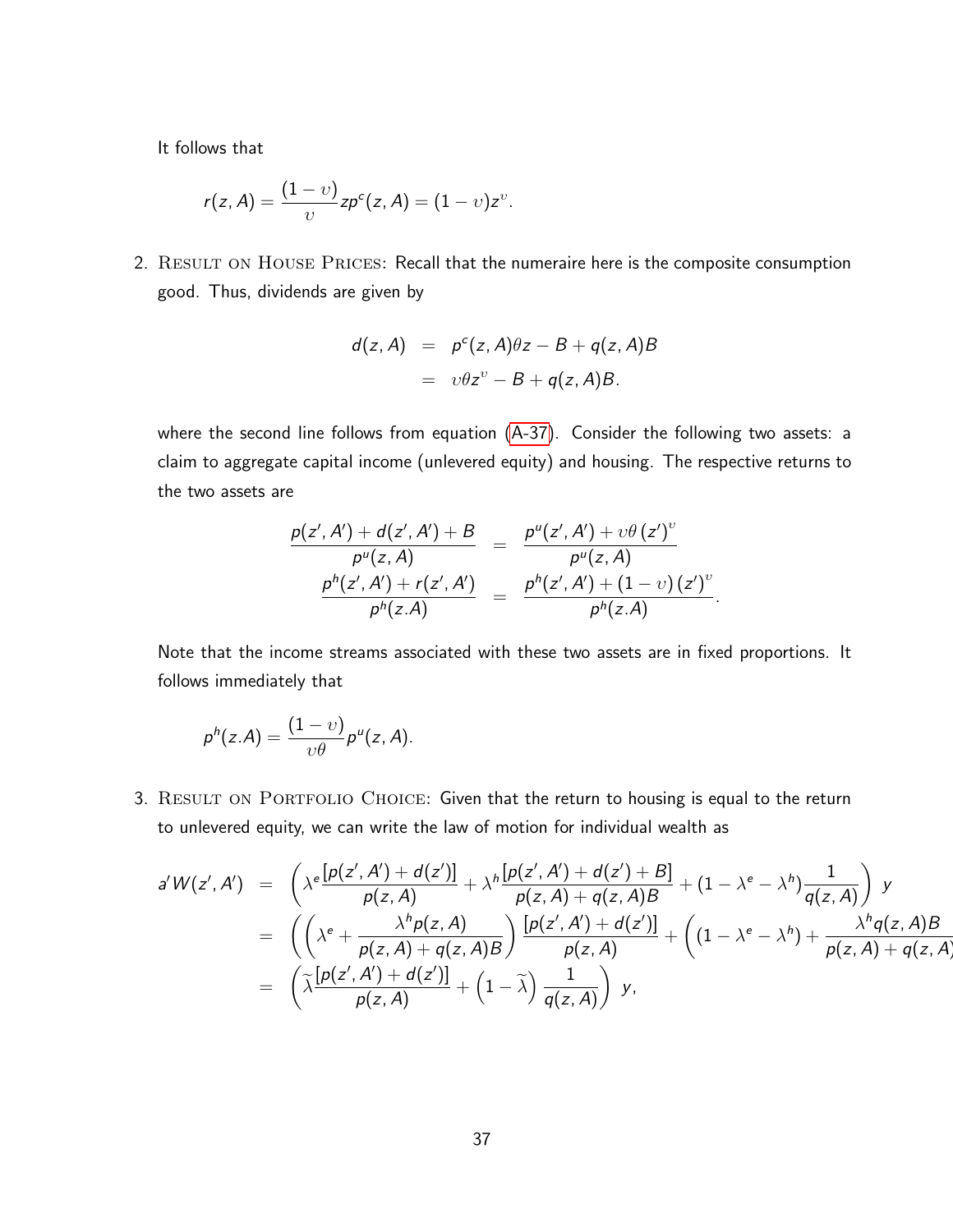where

$$
\widetilde{\lambda} = \lambda^e + \frac{\lambda^h p(z, A)}{p(z, A) + q(z, A)B}.
$$

Note that (i) there is no reference to house prices or rents in this law of motion, and (ii) there is only one meaningful portfolio choice for agents, given that the return to housing is a linear combination of the returns to equity debt.

## 4. EXPRESSION FOR AGGREGATE WEALTH: Aggregate wealth can be written as

$$
W(z, A) = p(z, A) + d(z) + p^{h}(z, A) + r(z, A) + B
$$
  
=  $p(z, A) + q(z, A)B + p^{h}(z, A) + v\theta z^{v} + (1 - v)z^{v}$   
=  $p(z, A) + q(z, A)B + \frac{(1 - v)}{v\theta} (p(z, A) + q(z, A)B) + (v\theta + 1 - v) z^{v}$ .

Define

<span id="page-88-0"></span>
$$
\tilde{p}(z, A) = \left(1 + \frac{(1 - v)}{v\theta}\right) p(z, A)
$$

$$
\tilde{B} = \left(1 + \frac{(1 - v)}{v\theta}\right) B
$$

$$
\tilde{d}(z, A) = \left(1 + \frac{(1 - v)}{v\theta}\right) v\theta z^v - \tilde{B} + q(z, A)\tilde{B}.
$$

In terms of this notation, aggregate wealth is given by

$$
W(z, A) = \tilde{p}(z, A) + q(z, A)\tilde{B} + \left(1 + \frac{(1 - v)}{v\theta}\right)v\theta z^{v}.
$$
 (A-38)

5. FINAL HOUSEHOLD PROBLEM: We can now write the agent's problem without any reference to housing as

$$
v_{i}(z, A, a) = \max_{c, y, \tilde{\lambda}, a'} \left\{ \frac{x^{1-\gamma}}{1-\gamma} + \beta_{i+1} \sum_{z' \in Z} \Gamma_{z, z'} \ v_{i+1}(z', A', a') \right\}
$$

subject to

$$
x + y = \varepsilon_i(z)(1 - \theta)vz^v + W(z, A)a \tag{A-39}
$$